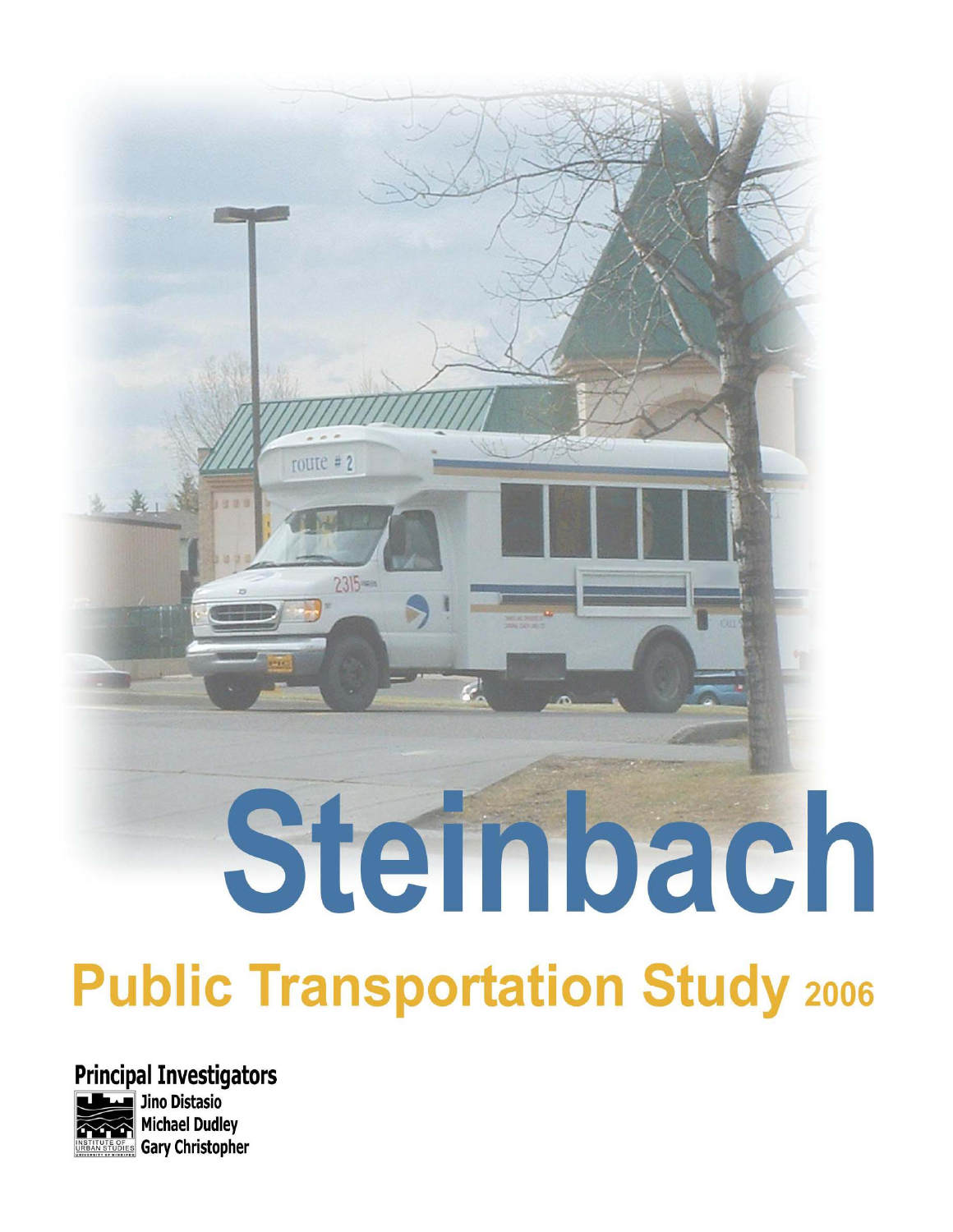## **Steinbach Public Transportation Study 2006** ©

### **About the Institute of Urban Studies**

**Founded in 1969 by the University of Winnipeg, the Institute of Urban Studies (IUS) was created at a time when the city's "urban university" recognized a need to address the problems and concerns of the inner city. From the outset, IUS has been both an educational and an applied research centre. The Institute has remained committed to examining urban development issues in a broad, non-partisan context and has never lost sight of the demands of applied research aimed at practical, often novel, solutions to urban problems and issues.** 

> **The Institute of Urban Studies 103-520 Portage Avenue Winnipeg, MB R3C OG2 http://ius.uwinnipeg.ca**



### **Principal Investigators:**

**Jino Distasio Michael Dudley Gary Christopher** 

**Cover Design: Susan Mulligan**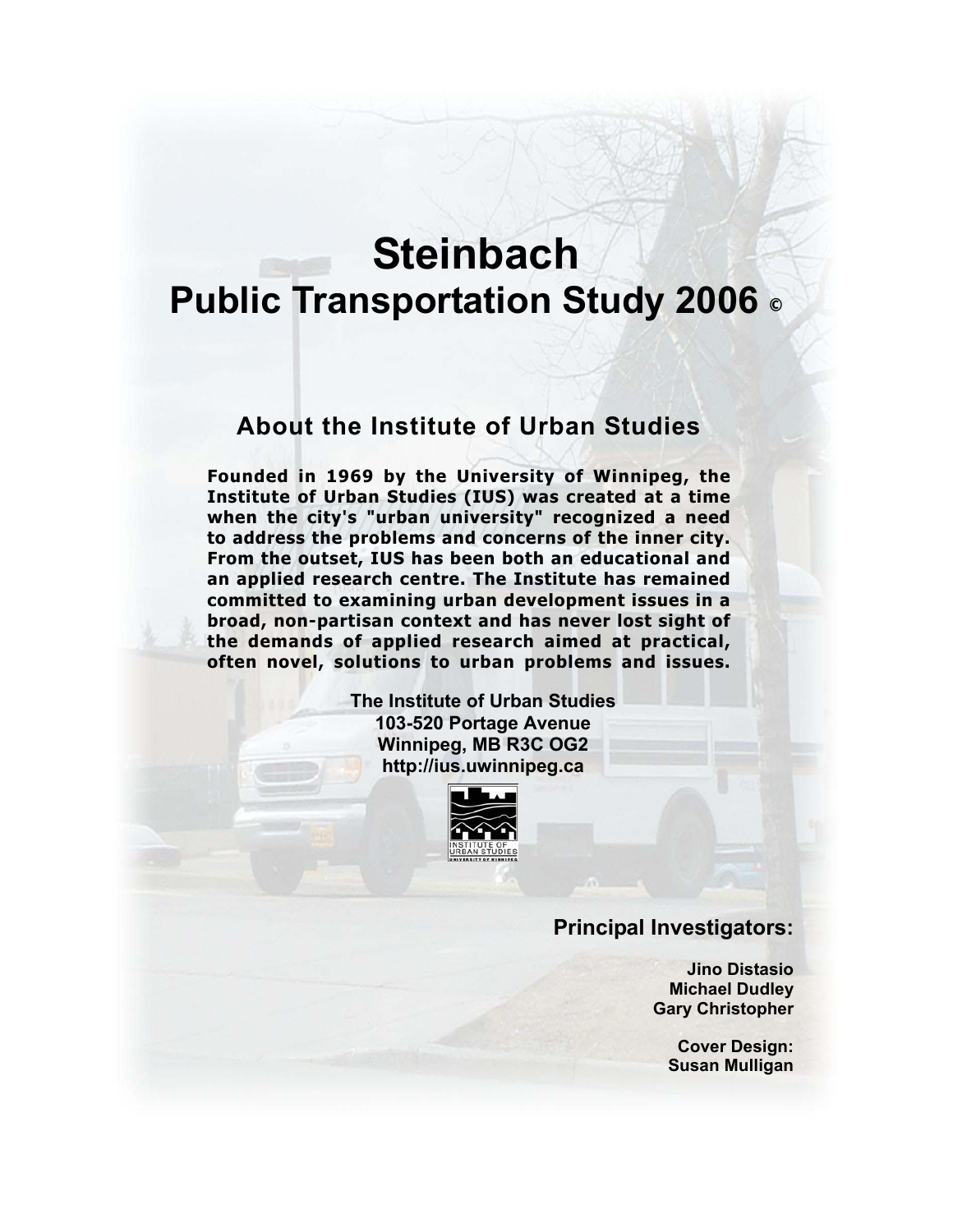

| 1.0                                                               |                                                                                                                 |          |  |  |
|-------------------------------------------------------------------|-----------------------------------------------------------------------------------------------------------------|----------|--|--|
| 1.1                                                               |                                                                                                                 |          |  |  |
| 2.0                                                               |                                                                                                                 |          |  |  |
| 2.1                                                               |                                                                                                                 |          |  |  |
| 2.2                                                               |                                                                                                                 |          |  |  |
|                                                                   | 2.2.1<br>Data                                                                                                   | 11       |  |  |
|                                                                   | 2.2.2<br><b>Population Levels</b><br>2.2.3                                                                      | 12<br>12 |  |  |
|                                                                   | Age Structure<br>2.2.4<br>Changes in Population Structure: 1991-2001                                            | 12       |  |  |
|                                                                   | 2.2.5<br>Factors Influencing Shifts in the Population Age Structure                                             | 13       |  |  |
|                                                                   | 2.2.6<br>Ethnic origins                                                                                         | 15       |  |  |
|                                                                   | 2.2.7<br><b>Education and Employment</b>                                                                        | 15       |  |  |
|                                                                   | 2.2.8<br><b>Housing Stock</b><br><b>Community and Regional Health</b><br>2.2.9                                  | 17<br>17 |  |  |
| 2.3                                                               |                                                                                                                 |          |  |  |
| 3.0                                                               |                                                                                                                 |          |  |  |
| 3.1                                                               |                                                                                                                 |          |  |  |
| 4.0                                                               |                                                                                                                 |          |  |  |
| 4.1                                                               |                                                                                                                 |          |  |  |
| 4.2                                                               |                                                                                                                 |          |  |  |
| 4.3                                                               |                                                                                                                 |          |  |  |
| 4.4                                                               |                                                                                                                 |          |  |  |
| 4.5                                                               |                                                                                                                 |          |  |  |
| 4.6                                                               |                                                                                                                 |          |  |  |
| 5.0                                                               |                                                                                                                 |          |  |  |
| 5.1                                                               |                                                                                                                 |          |  |  |
| 5.1.1<br>Paratransit                                              |                                                                                                                 | 37       |  |  |
| <b>Conventional Bus Service</b><br>5.1.2<br>5.1.3<br>Taxi Service |                                                                                                                 | 39<br>41 |  |  |
| 5.2                                                               |                                                                                                                 | 42       |  |  |
| 5.3                                                               | Alternative to Public Transit: Co-ordinated Community Transportation 45<br>5.3.1<br><b>Information Exchange</b> | 46       |  |  |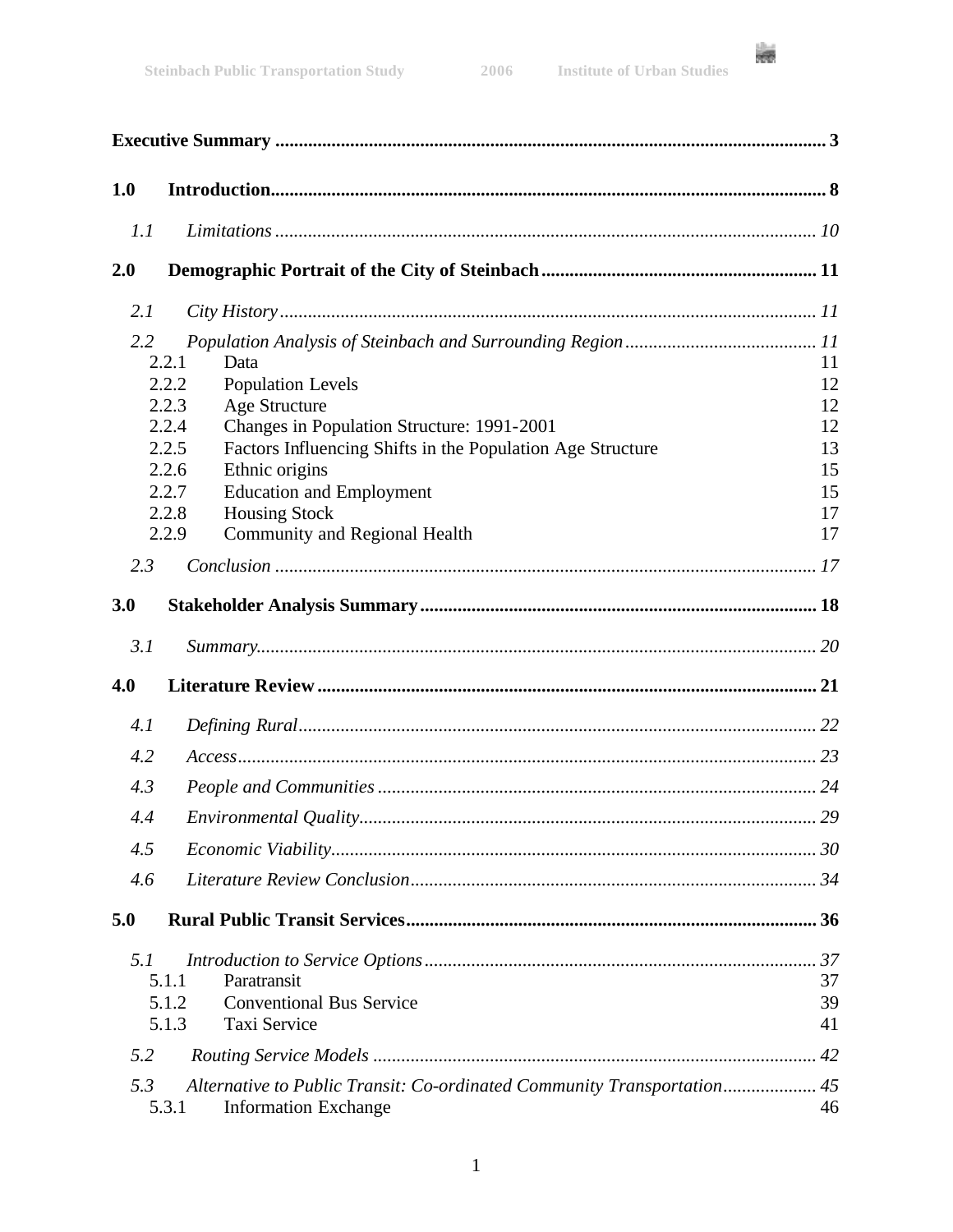

| 5.3.2<br>5.3.3                                                             |       | Needs and Resource Assessment<br><b>Implementation Planning</b> | 47<br>47 |  |  |
|----------------------------------------------------------------------------|-------|-----------------------------------------------------------------|----------|--|--|
| 5.3.4<br>5.3.5                                                             |       | Benefits of Co-ordinated Community Transportation               | 48       |  |  |
|                                                                            |       | Reasons for Caution Using CCT                                   | 48       |  |  |
|                                                                            | 5.3.6 | <b>Alternatives to Transit: Conclusion</b>                      | 50       |  |  |
| 5.4                                                                        |       |                                                                 |          |  |  |
| 5.5                                                                        |       |                                                                 |          |  |  |
| 5.6                                                                        |       |                                                                 |          |  |  |
| 5.7                                                                        |       |                                                                 |          |  |  |
| 6.0                                                                        |       |                                                                 |          |  |  |
| 6.1                                                                        |       |                                                                 |          |  |  |
|                                                                            | 6.1.1 | The Major Stakeholders                                          | 59       |  |  |
| 6.1.2                                                                      |       | History of Transit in Airdrie                                   | 59       |  |  |
|                                                                            | 6.1.3 | The Fixed Route Service and the Processes                       | 60       |  |  |
|                                                                            | 6.1.4 | The Result                                                      | 61       |  |  |
|                                                                            | 6.1.5 | Airdrie's Recommendations to others                             | 63       |  |  |
|                                                                            | 6.1.6 | Airdrie: Conclusion                                             | 64       |  |  |
| 6.2                                                                        |       |                                                                 |          |  |  |
| 6.3                                                                        |       |                                                                 |          |  |  |
|                                                                            | 6.3.1 | Winnipeg                                                        | 70       |  |  |
| 6.3.2                                                                      |       | <b>Brandon</b>                                                  | 71       |  |  |
|                                                                            | 6.3.3 | Thompson                                                        | 72       |  |  |
|                                                                            | 6.3.4 | Flin Flon                                                       | 72       |  |  |
|                                                                            | 6.3.5 | Manitoba Summary                                                | 73       |  |  |
| 6.4                                                                        |       |                                                                 |          |  |  |
| 7.0                                                                        |       |                                                                 |          |  |  |
| Appendix 2: Potential Contacts for Key Informant Interviews, Phase Two  85 |       |                                                                 |          |  |  |
|                                                                            |       |                                                                 |          |  |  |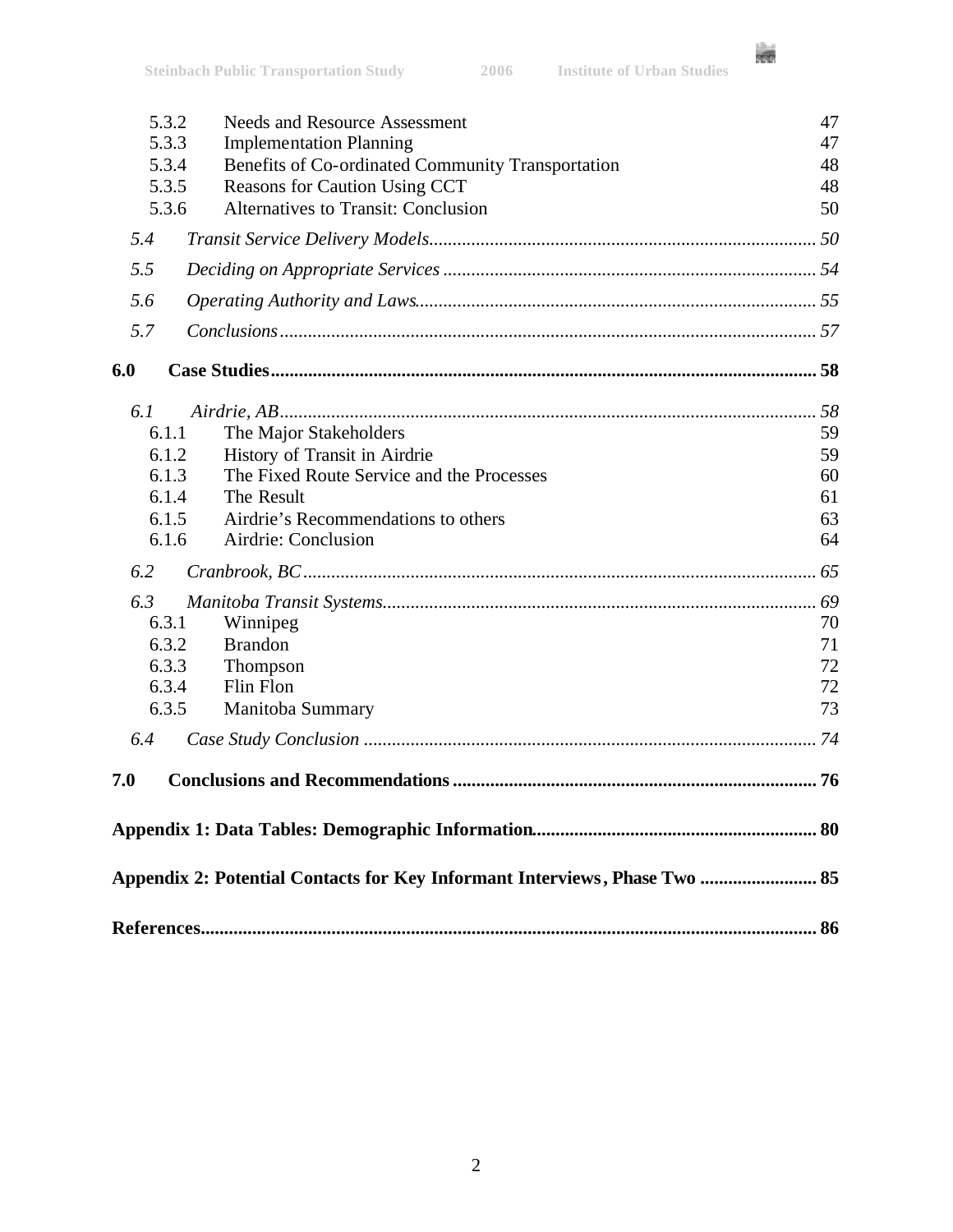

### **Executive Summary**

This document constitutes the final report for the Steinbach Transportation Project Steering Committee (STPSC). This report includes a demographic profile of Steinbach; a literature review dealing with many of the relevant issues related to public transportation; several case studies of communities that that range from populations of 6,000 to 28,000; conclusions; and recommendations for pursuing future public transit initiatives for Steinbach. While this report is not a sustainable transportation strategy *per se*, it is a focused look at one aspect of it: public transportation in the context of small towns and rural areas. More small urban centers in the United States and Canada are now using, developing or considering public transportation solutions, and given its growth and considerable economic activity, Steinbach may be wellsituated to be included among them.

Steinbach has long functioned as a service-based community for the south-eastern farming region of Manitoba. The service area, officially a 50 kilometre radius, contains over 50,000 people living in 10 different Rural Municipalities (R.M.'s) (Government of Manitoba, 2004). Unofficially, Steinbach serves a population greater than the 50 kilometre radius, serving residents of North Dakota and other R.M.'s outside the 50 kilometre radius (Steinbach Chamber of Commerce). As a major economic hub for southeastern Manitoba, a healthy transportation system is vital to its economic well-being and the quality of life of its residents.

A demographic analysis confirms that Steinbach is a rapidly growing city with a diverse population and economic profile. The city is currently facing important development pressures as a result of the high rates of growth. There are strong indications that the continued development will have serious implications, both positive and negative, for any potential public transportation initiative.

Both in the United States and Canada, the relative lack of availability of public transit in rural and small town areas has a serious impact on quality of life. In Canada, rural transportation is seen by some as "rural Canada's forgotten issue", this in spite of rural Canada's fundamental need for mobility (Fuller, 2004). But given the low densities and vast distances in Canada's rural areas, public transit is relatively rare: according to Statistics Canada, in 1996 only 3 percent of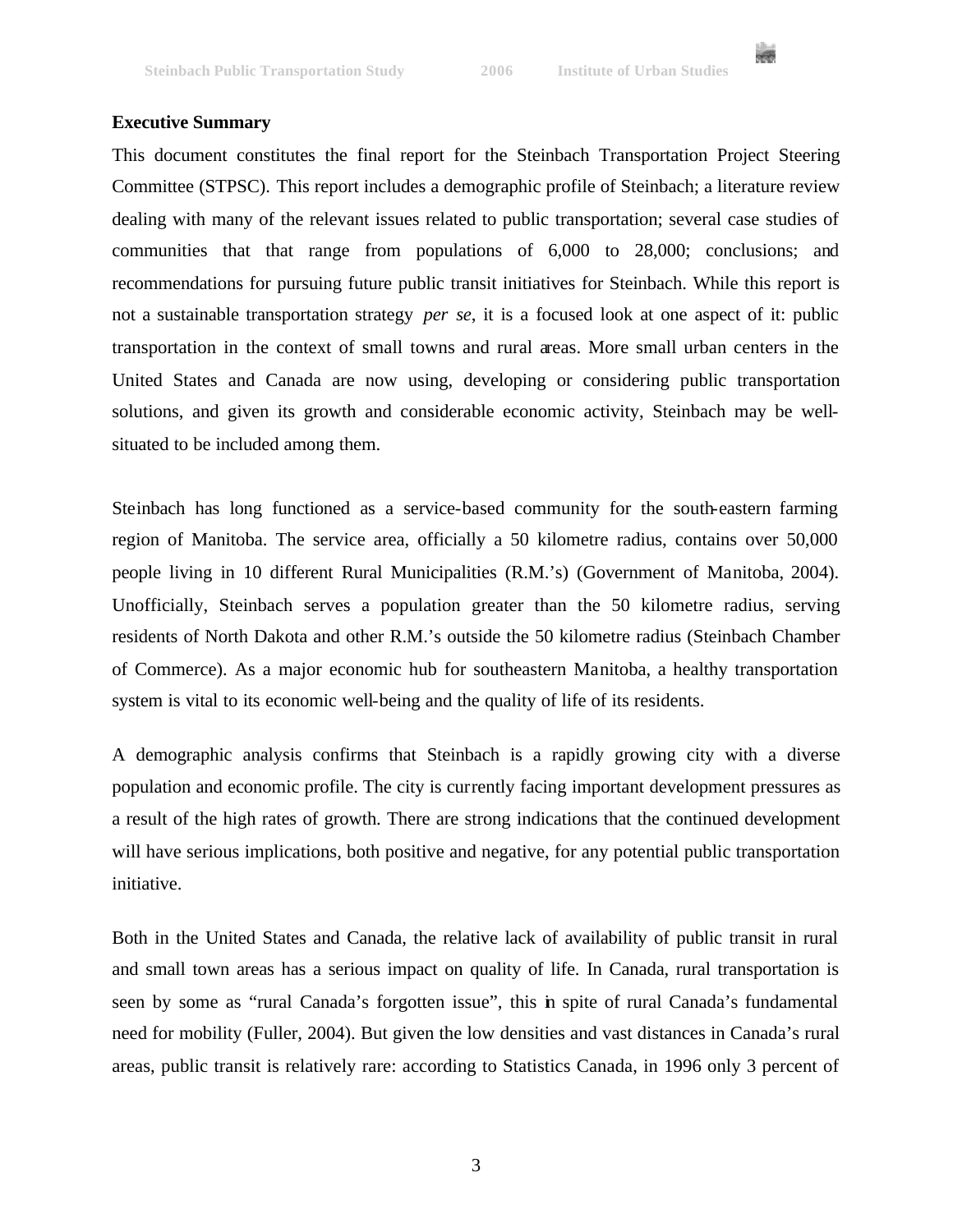

rural household transportation expenditures were for public transportation (Marshall and Bollman, 1999).

One of the most important dimensions of public transportation – and one that resonates with the public and politicians alike – is economic sustainability: Is the measure cost-effective? Does it contribute to the larger economy? And, most importantly for the general public, is it affordable?

According to the Canadian Urban Transit Association (2002) transit expenditures for small to medium-sized urban areas go primarily to vehicles, for, unlike large cities, they do not need to develop right-of-ways. However, what is becoming apparent is that there is a financial gap between needs and revenues for small urban centres, and they are having trouble keeping up with demand for new public transit, and need to identify and make use of new funding sources (McCormick Rankin Corporation, 2002).

A Canadian Urban Transit Association (CUTA) report identifies six areas of impact (benefit or disadvantage) for transit operations, which are identified as: *induced impact*; *mobility and access to labour market*; *impact on property values*; and *congestion savings*.

There are two distinct differences between urban and rural transit operations. The first is the "dispersion of origins and destinations:" Rural settings often have larger service areas than urban ones, so origins and destinations of a public transit operation are more scattered throughout the region. The second is the "overall low density of demand" (Burkhardt, Hamby and McGavock 1995). Transit service models in Steinbach will be significantly different than those in Winnipeg because of the different population densities (Winnipeg has a city-wide average of 1331 people/sq. km compared to 360 people/sq. km in Steinbach (Statistics Canada, 2005)).

Transit authorities identify three basic types of transit: conventional transit, custom transit, and paratransit (BC Transit, 2005; Burkhardt, Hamby and McGavock, 1995). Taxi services should also be considered a form of public transportation. Conventional Transit is a service that regularly uses scheduled, fixed-route service, which is operated according to published route maps and timetable (see the Routing section below for a detailed description). The Transit Co-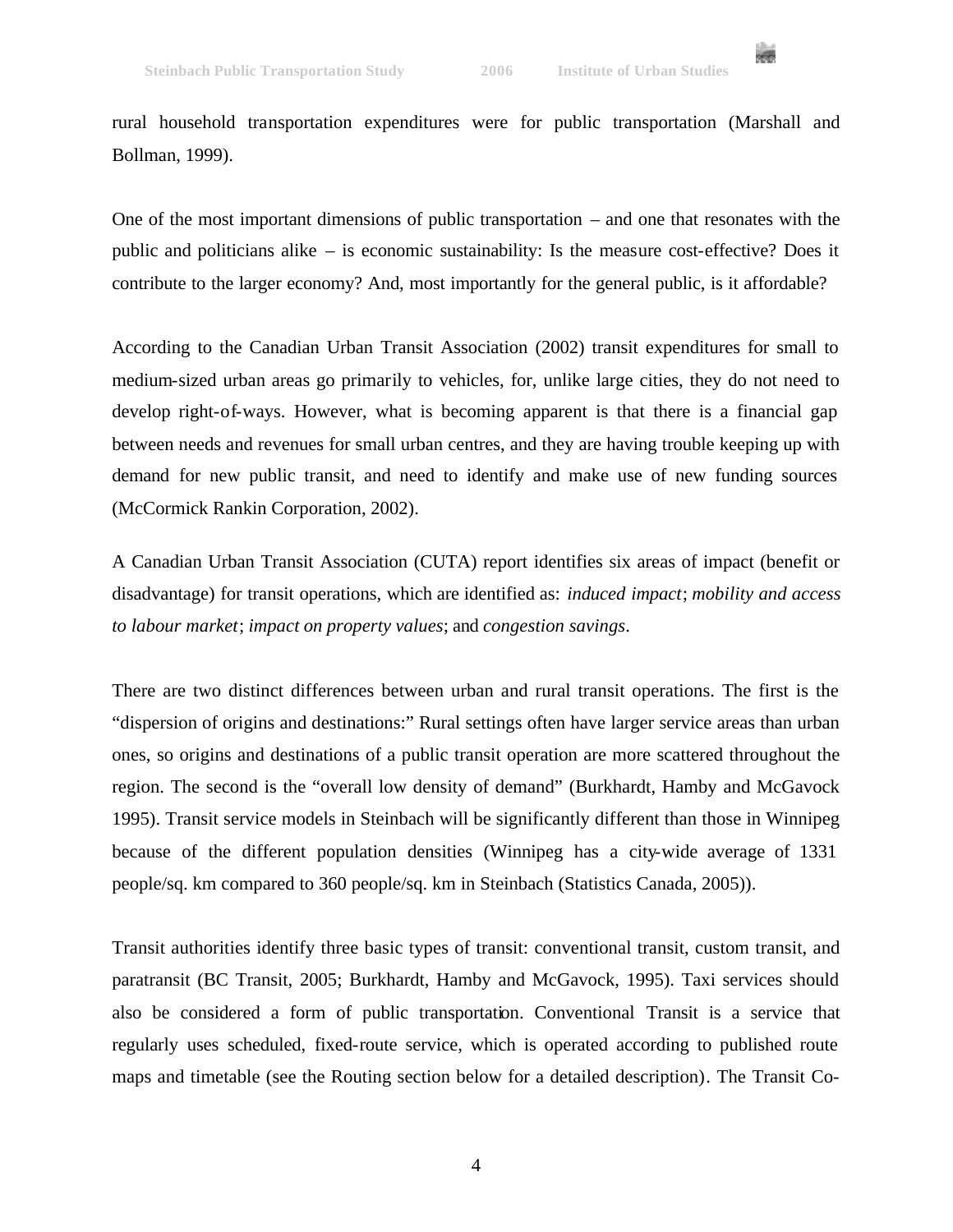

operative Research Program (TCRP) indicates that these types of transit service are best used in a dense service area, with a high demand and that has a regular demand for one particular destination area (Burkhardt, Hamby and McGavock, 1995, p. 32). This model does not generally service regions with low population densities or variable or unpredictable transit use very well.

There are also different routing configurations depending on the service model (conventional, custom or paratransit). Conventional transit usually consists of **fixed-route** services, in which the bus travels along a defined route at regularly-timed intervals. The majority of urban transit systems operate on fixed routes, with three different options, *local service*, *limited stop service*, and *express service*. Local service is a slower service where buses stop at all designated stops when required to pick up or drop off passengers. Limited stop service usually overlies local services, but stops only at major destinations (i.e. major intersections/transfer points, and activity centres). The express services tend to be for larger centres where long trips are required. The start and end points to express services stop at local service points, but stops midpoint along the route are not frequent, resulting in a faster service for distant trips (Kittelson & Associates *et al*., 2003, §2.5). In a small urban context, it does not appear that the limited stop and express services are the best modes of routing.

• **Demand-responsive** transportation (DRT) models are typically defined as one type of paratransit option, which is defined as forms of public transportation that are a cross of private automobile use and conventional fixed-route transit.

A combination of DRT and fixed routes is the **deviated fixed route** service. This service route operates as a traditional fixed route service, but allows for minor deviations in routing if there are requests. These deviation requests can be made in advance, from calling a dispatch office in advance for either pick-up or drop-offs, or passengers may request the driver for a deviation while using the service (Kittelson & Associates *et al*., 2003, §2.7).

Non-service oriented arrangements can be viable options to public transportation. One such are ridesharing programs, which use personal vehicles, or, at times, corporate vans. According to the Victoria Transport Policy Institute, "ridesharing is one of the most common and cost effective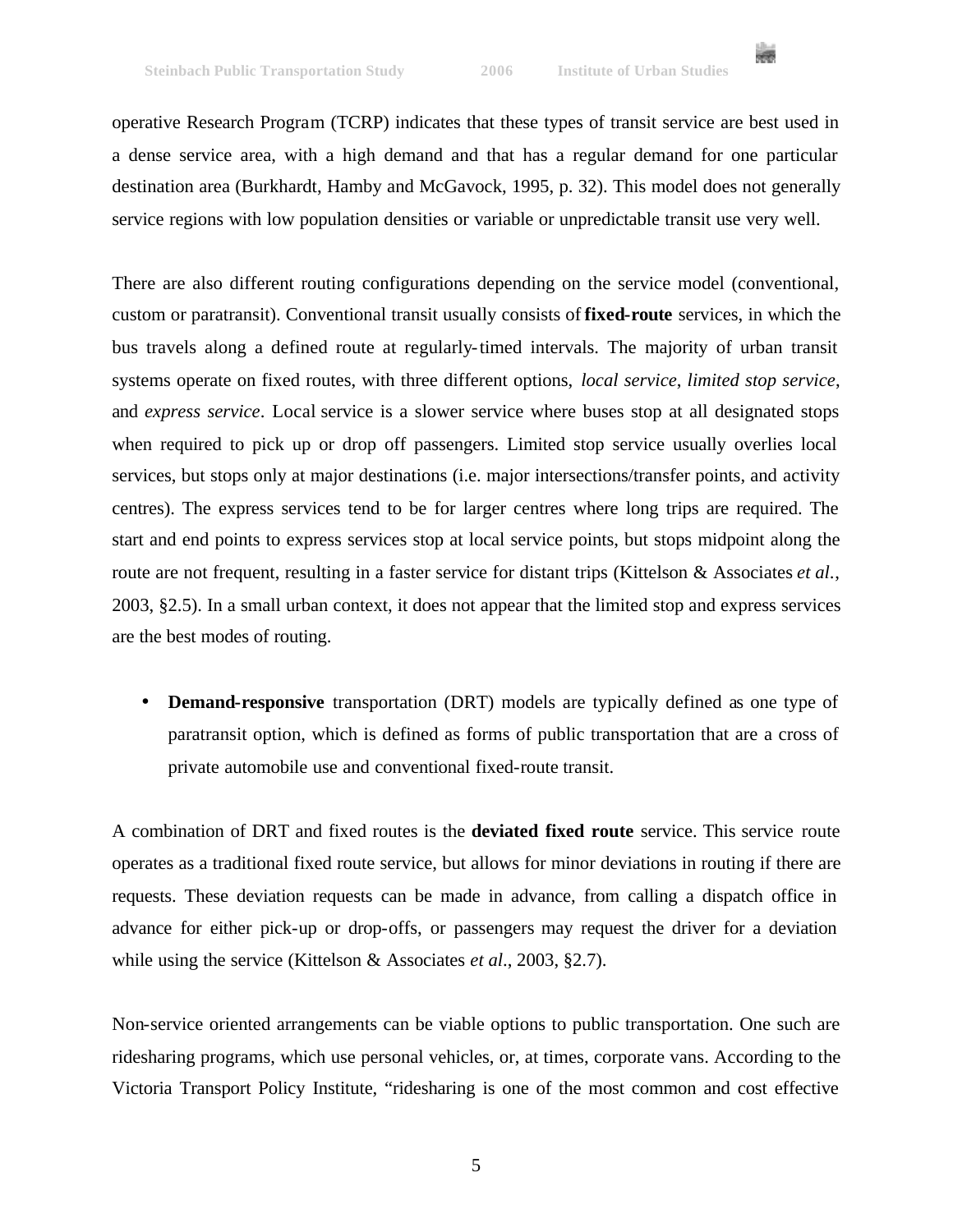e.

alternative modes, particularly in areas that are not well served by public transit" (Victoria Transport Policy Institute, 2005). Another is *Co-ordinated Community Transportation,* which is a way of pooling of resources in order to provide the population with better, more efficient transportation options. Toted as a new way of thinking about how we move people, CCT is a grassroots collaborative program to reach and service the individuals without viable transportation options. Although not a full service transit system, CCT is designed to improve the quality of life through creating means to be independent, self-sufficient, and allows for added opportunities to participate in the community. The term *community* in this instance does not mean just within a local area, but the community can be the neighbourhood, municipality, or even region since pooling of resources from other municipalities can broaden the resource base. *Resources* include all of the human, financial, and physical components that can be used to provide services to the public within the community (including drivers, administration and support staff, hardware, software, equipment and government officials).

Given the extent of choices available to communities, it is important to be able to strategize about how to make the most effective choices.

An extensive research program completed by the U.S. Transit Cooperative Research Program has identified six basic steps required to plan an effective rural transit service. The six steps are (Burkhardt, Hamby and McGavock, 1995): Review the service types available; establish goals, objectives, and needs based on community profile; select and tailor services; estimate volume of service; evaluate resources and forecast funding and service cost; and refer to other sources for help in refining service design.

In order to decide on the service model, there are five key questions to address (Burkhardt, Hamby and McGavock, 1995). The first is to determine the service area – is the service area key sites in the city, are there needs in the surrounding area, should you look at a regional scale? The second question to ask is what are the times of greatest service demand  $-$  days, evenings, weekends, seasonal demands and peak times during the day? The third question is what level of service to provide during those times? The fourth question to address – and one that is directly linked to the previous ones – is what kind of service is desired for the community – what are the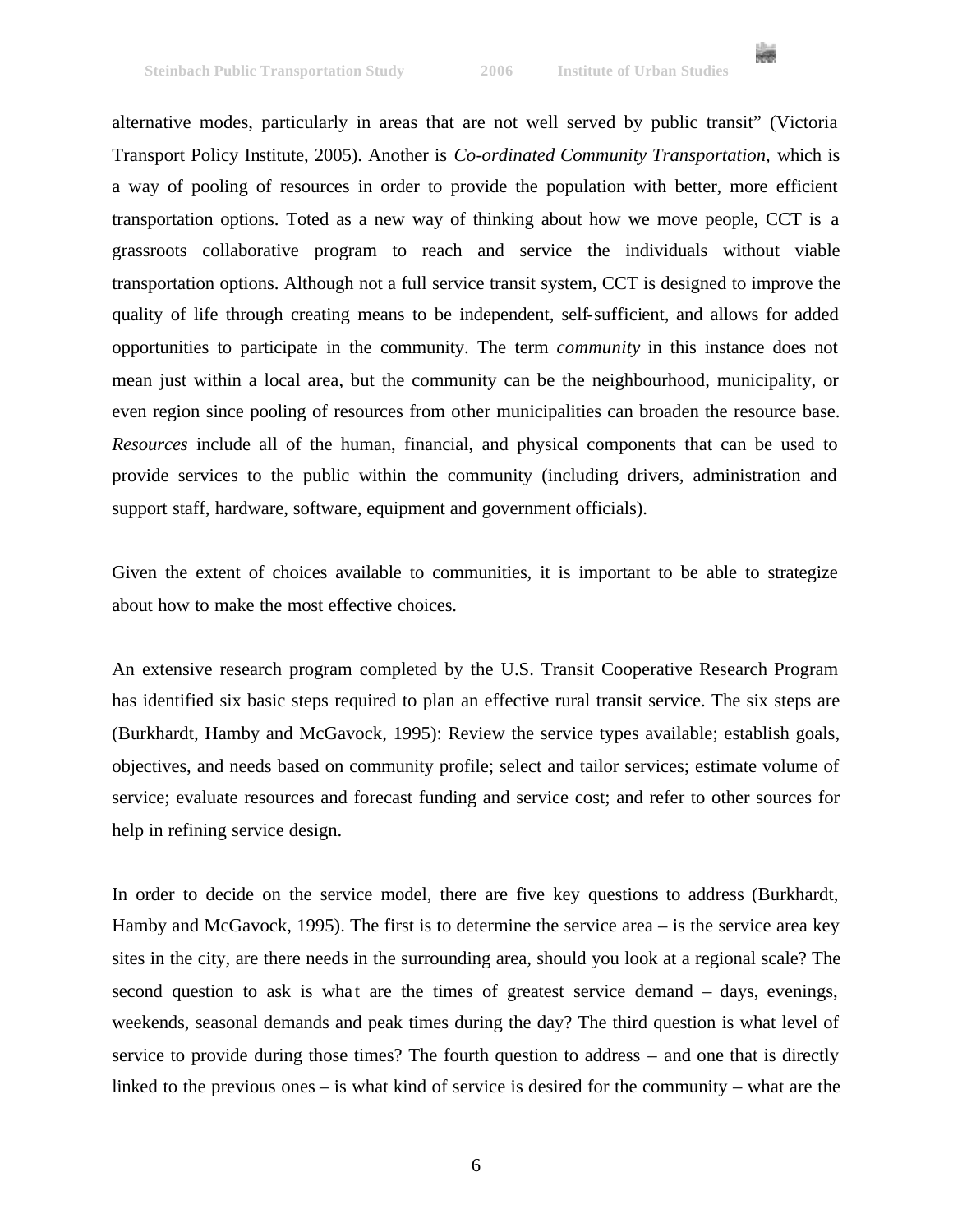

projected user groups' needs, and what are the most likely points of interest? Finally, there is a need to address the advantages and disadvantages of the various types of services as they pertain to the community.

Beyond all these questions however, is the fundamental context of laws and statutes: what are the municipality's legal rights, opportunities and obligations when considering a public transit system? A review of Manitoba's laws demonstrates that municipalities in Manitoba such as Steinbach have the authority to implement a transit system under the *Municipal Act*, but that sundry other laws set out in more detail what a municipality's responsibilities are in this regard.

A series of case studies explore in more detail how the principles outlined in the first part of the report have played out in reality. The most detailed of these case studies is that of Airdrie, Alberta, which operates a transit service with 3 fixed unidirectional routes during the day and a demand-responsive system (DRT) at night and on weekends. The experiences of this and other cities reveal some important lessons that can be applied to future transportation planning in the small urban context.

The report concludes with recommendations.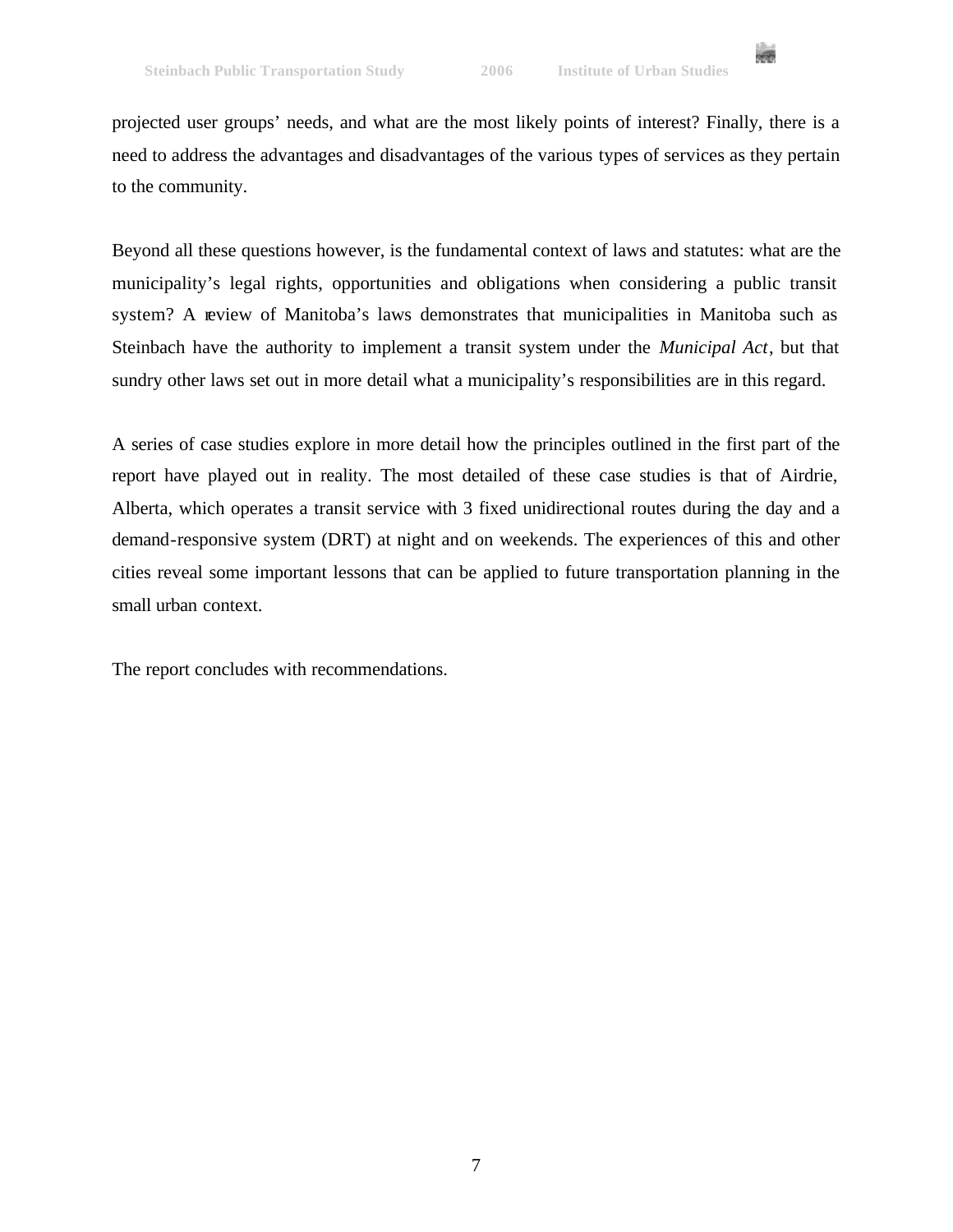

### **1.0 Introduction**

This document constitutes the final report for the Steinbach Transportation Project Steering Committee (STSC). This report includes a demographic profile of Steinbach; a literature review of the many facets of public transportation; several case studies of communities that that range from populations of 6,000 to 28,000; conclusions; and recommendations for pursuing future public transit initiatives for Steinbach.

With 70 to 80 percent of Canada's population now living in urban centres, and the ever-rising cost of gasoline, there is a growing need for cities to develop, provide and enhance alternates to the private automobile. Steinbach, one of Manitoba's fastest growing communities, is no exception. As shall be seen below, the literature in this field may differ as to the solutions to transportation problems, most agree that in the larger picture, multiple models of transit helps populations in general.

This paper explores some of the various public transportation options and service models that are available, and seeks to apply these to contexts and issues relevant to the Steinbach area. The overall approach is that of identifying *sustainable transportation* options.

The terms "sustainable" and "sustainability" are highly fluid and may be used to justify a wide range of policy goals and actions (Williams and Millington, 2004, 99-104). However, in terms of how they apply to transportation, we have some key definitions that can provide guidance. According to Transport Canada and the Centre for Sustainable Transportation the term "sustainable transportation" is defined by three key points: first, people have the right to access their basic needs; second, people have access to affordable and efficient transportation mode choices; and finally, the transportation options are environmentally friendly, yielding a minimal impact on the environment and the population (Transport Canada, 2001, 51; Centre for Sustainable Transportation). Sustainable transportation concepts also incorporate wider objectives: At a 1996 conference held in Vancouver, British Columbia, the Organisation for Economic and Community Development (OECD) adopted eight guiding principles for sustainable transportation using four general headings – access, people and communities, environmental quality, and economic viability. These principles address matters of social equity;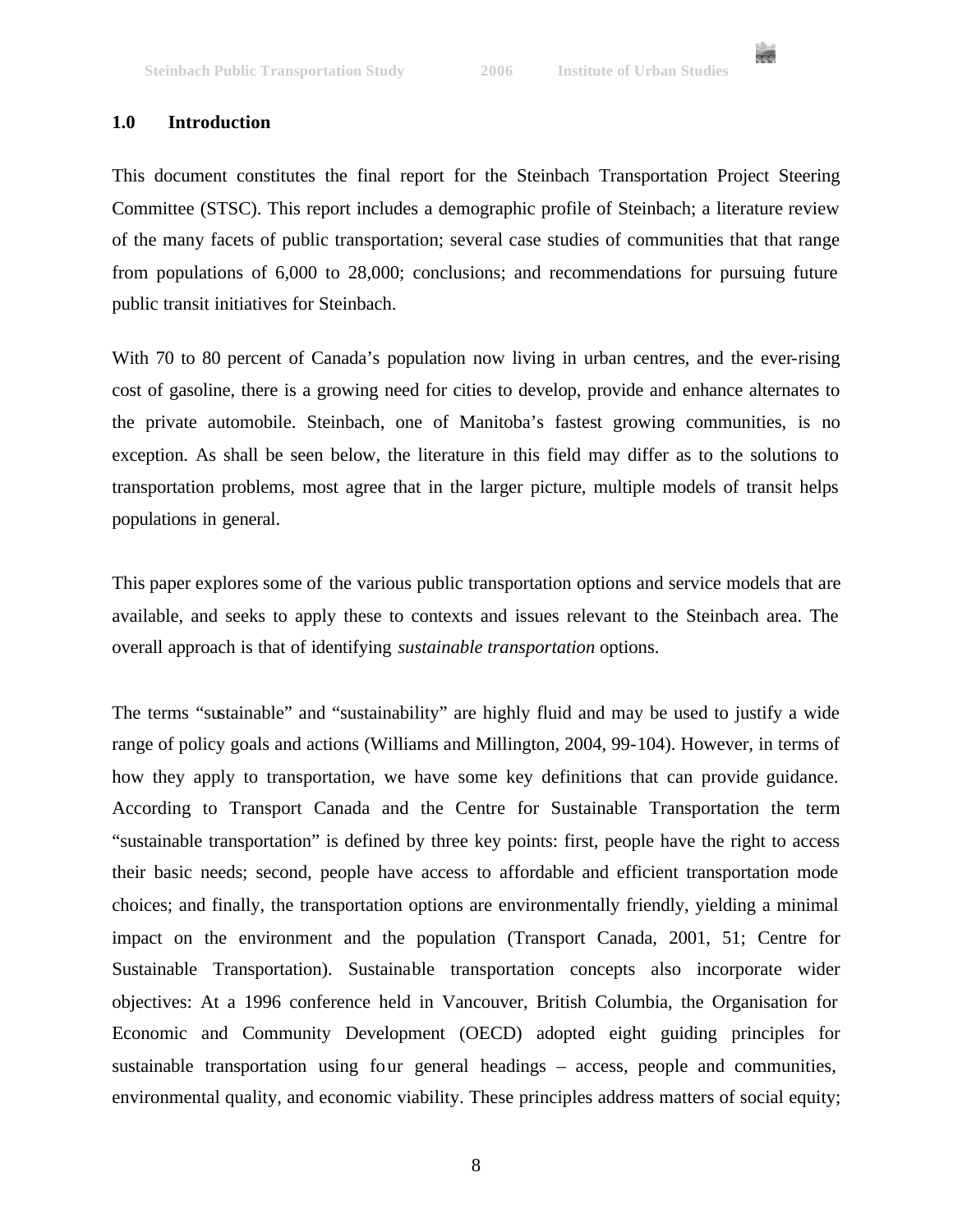

personal responsibility; community engagement and decision-making; health and safety; and the integration of transportation with other urban planning objectives, strategies and activities – in particular, recognizing the linkages between transportation and land use (Environment Canada and Transport Canada, 1997).

The above principles can play out quite differently at different geographic scales and for different transportation sectors, including air, rail and freight. Obviously our interests in this report are confined to the movement of people for daily needs at the urban and regional scale. However, it is also worth noting that from a *process* point of view, we should be aware of how these principles can also be affected by the small urban and rural context: For example, the principle of *people and community* – which requires consultation and education throughout the process of developing any transportation system (Transport Canada, 2001, 51) – may be particularly significant in the small urban and rural centre, where the public may have a relatively large influence on decision making. (as an example of public pressure in response to an apparent lack of public consultation in Steinbach and the region see Dyck, 2005; and Plett, 2005).

Strategies for increasing the sustainability of transportation include *demand management* (reducing or eliminating the need for some trips through such measures as telecommuting), *operations management* (seeking new efficiencies in existing systems), *pricing policies* (full cost accounting that reflects the true cost of private vehicle use), *vehicle technology improvements* (e.g., improved power plants and materials), *clean fuels* (fuel cells, hybrid vehicles), and *integrated land use and transportation planning* (to bring origin points and destinations close together) (Deakin, 2001).

Given the complex and multidimensional meanings of "sustainable transportation", it should be kept in mind that a "sustainable transportation strategy" would be a multifaceted and integrative suite of policies. This report is therefore not a sustainable transportation strategy *per se*, but rather a focused look at one aspect of it: public transportation. Yet even within this narrow scope, we shall see that public transportation can take a wide range of forms, from trains to buses to vans to taxis – even bicycle rickshaws are a form of public transportation. With this spectrum of possibilities, we can set about to review the literature in terms of service areas, models, vehicles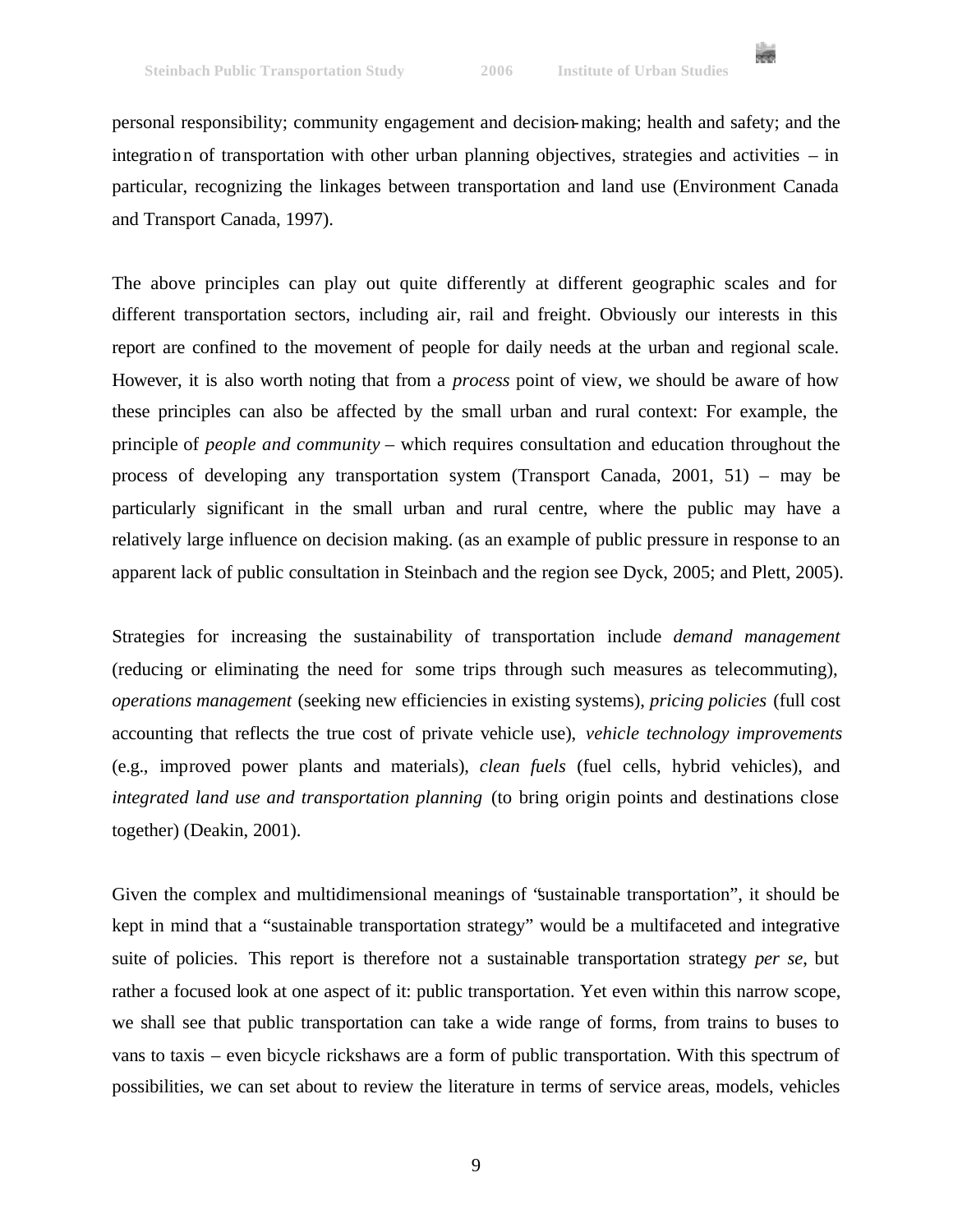

and governance with an open mind, and not proceed with a preconceived notion about what the result of this process will look like, or under what kind of timeline it will be implemented. This sort of flexible and organic approach is especially important when we consider the geographic, social and demographic considerations at play at the small urban and rural scale.

It is at this scale that we will begin the discussion: with an examination of the local demographic context of Steinbach. Following this section, the report will consider key aspects of sustainable transportation before moving into a discussion of public transit models and options, as well as the regulatory environment in which these services exist.

### **1.1 Limitations**

The reader should be aware of several limitations. First, the Institute of Urban Studies is not a transportation engineering firm, so this report takes a broad view to transportation planning, including a demographic projection, but as such does not explore in detail the various transportation planning methodologies, technologies, vehicles or management issues which a transportation engineer could provide. Secondly, this report does not constitute policy recommendations for the City of Steinbach but rather provides background information for community groups and decision-makers; it should therefore be received for information only. Third, while reference is made in Section 5 to Manitoba's regulatory environment as it concerns public transit, this information should not be construed as legal advice, but rather a brief overview of the laws and statutes of which all parties in Steinbach interested in pursuing a public transportation system should be aware. Actual interpretation of these laws should be left to the City of Steinbach's legal department. Should the City of Steinbach decide to proceed with a public transportation system, further reporting by qualified transportation consultants is recommended. Fourth, while there are numerous case studies of interest in the United States, these have not been explored due to the fact that there is a completely different (and federal) funding scheme for rural and urban transit. Fina lly, the treatment of the topics and themes in this paper is fairly general in nature due to the fact that the breadth of each could be the basis for its own position paper; indeed, the STSC or the City of Steinbach may wish to study them in more detail.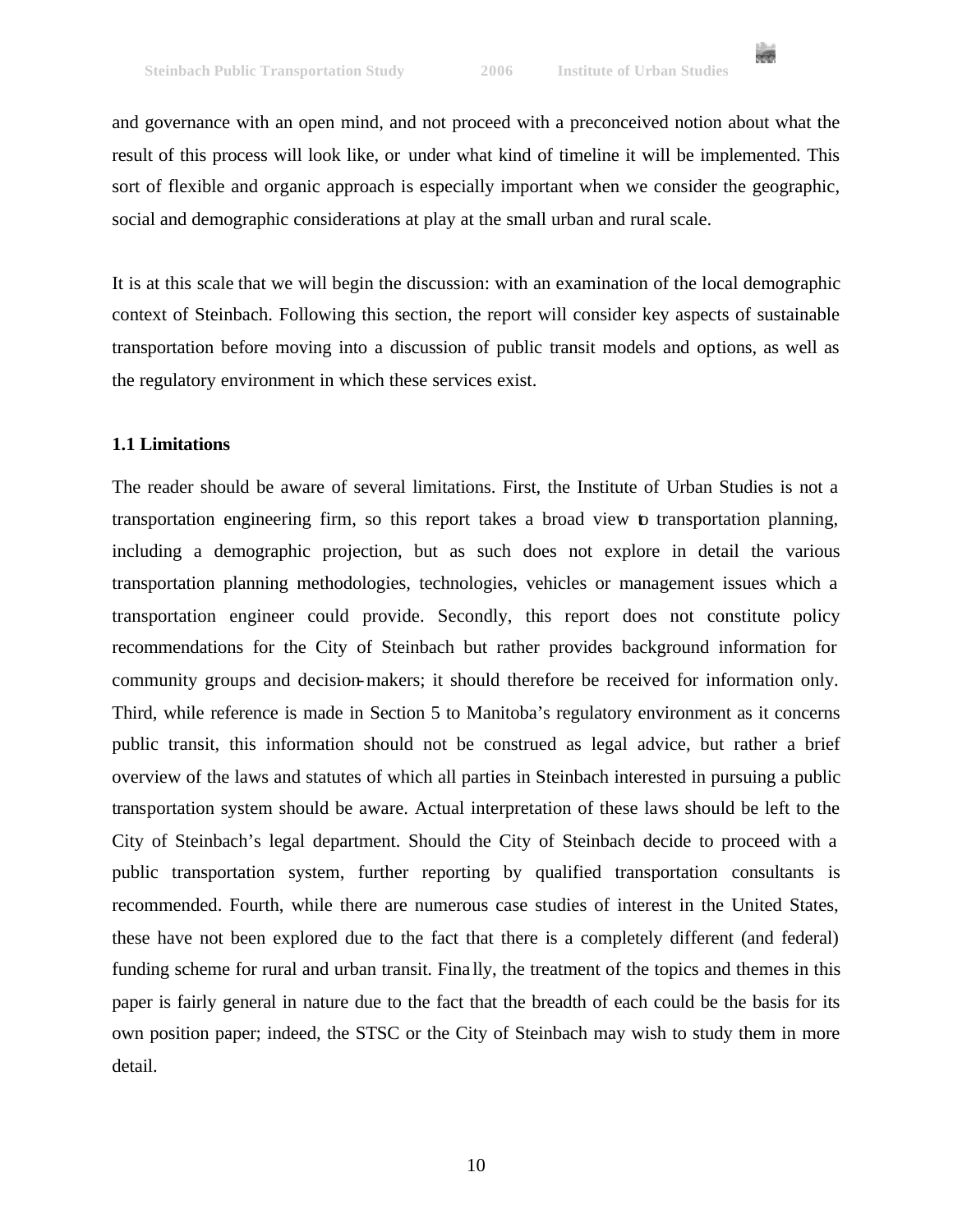and in

### 2.0 Demographic Portrait of the City of Steinbach

### 2.1 City History

Located approximately 60 kilometres south east of Winnipeg on Provincial Trunk Highways (PTH) #12 (north/south) and #52 (east/west), the City of Steinbach was formed in 1874 by 18 Mennonite families from Russia (City of Steinbach, 2005). The name, Steinbach, comes from the German word 'stony brook,' a natural feature in the area (*ibid*.). Although the population within Steinbach had been composed primarily of Mennonite heritage, recent growth has resulted in a rich and diverse cultural mix (Government of Manitoba, 2004).

Steinbach has long functioned as a service-based community for the southeastern farming region of Manitoba. The service area, officially a 50 kilometre radius, contains over 50,000 people living in 10 different Rural Municipalities (R.M.'s) (Government of Manitoba, 2004). Unofficially, Steinbach serves a population greater than the 50 kilometre radius, and includes residents of North Dakota and other R.M.'s outside the 50 kilometre radius (Steinbach Chamber of Commerce).

Growth within the city is contained within the 25 square kilometre area of the city limits. Current trends in residential development are two major pockets of growth, east of PTH #12 on both sides of the east/west PTH #52. Commercial growth in the city is primarily along both sides of PTH #12, north of PTH #52.

### 2.2 Population Analysis of Steinbach and Surrounding Region

### 2.2.1 Data

The following analysis is based on Census of Canada information derived from the 1986, 1991, 1996 and 2001. For the purpose of this analysis, the surrounding region was generally defined as those municipalities lying east of the Red River and south of the Trans Canada Highway with the exception of those municipalities that are part of the Winnipeg Census Metropolitan Area (e.g., Tache, Richot).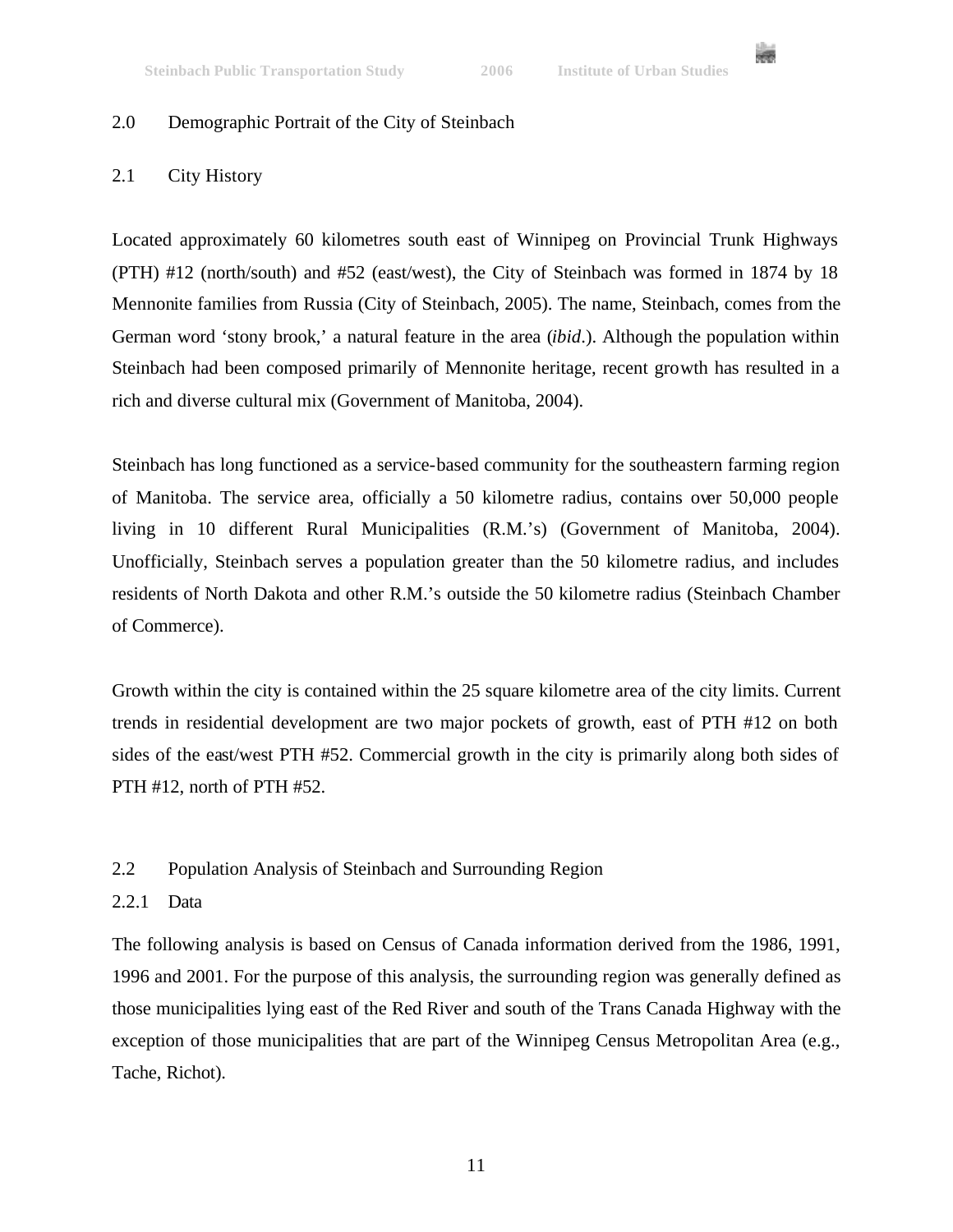

### 2.2.2 Population Levels

According to the 2001 Census, the population of Steinbach stands at 9,300. Over the last three censuses, the town's population has increased dramatically, growing 23.5 percent between 1986 and 2001 (see Table 2 in Appendix One).

An additional 32,000 live within surrounding municipalities. Collectively, the surrounding area has experienced much the same rate of population growth as Steinbach. Individually, a few municipalities have grown at a faster pace. The RM of La Broquerie recorded the largest percentage gain at 63 percent. Other fast growing municipalities in the region are the RMs of Hanover and Ste. Anne and the Village of Niverville (see Table 1 in Appendix One).

### 2.2.3 Age Structure

The age structure of Steinbach in 2001 was analyzed by constructing a population pyramid based on total population found in each five year age group, or what in population analysis is referred to as a cohort.

Steinbach's population pyramid has a relatively wide base, indicating a strong presence of the younger-aged cohorts. The three largest cohorts are the 15-19, 20-24 and 24-29 year olds. Together, these three groups account for 24 percent of the town's population.

The town also has a sizeable senior population. Those 65 and over number 1,640 representing 17.8 percent of the population while provincially; seniors comprise just 14 percent of the population. Over one-third of Steinbach's senior population is 80 years of age or older (see Figures in the Appendices).

### 2.2.4 Changes in Population Structure: 1991-2001

Between 1991 and 2001, the town's population increased by 12 percent. The rate of growth of individual age cohorts, however, varies considerably about the town's rate of growth.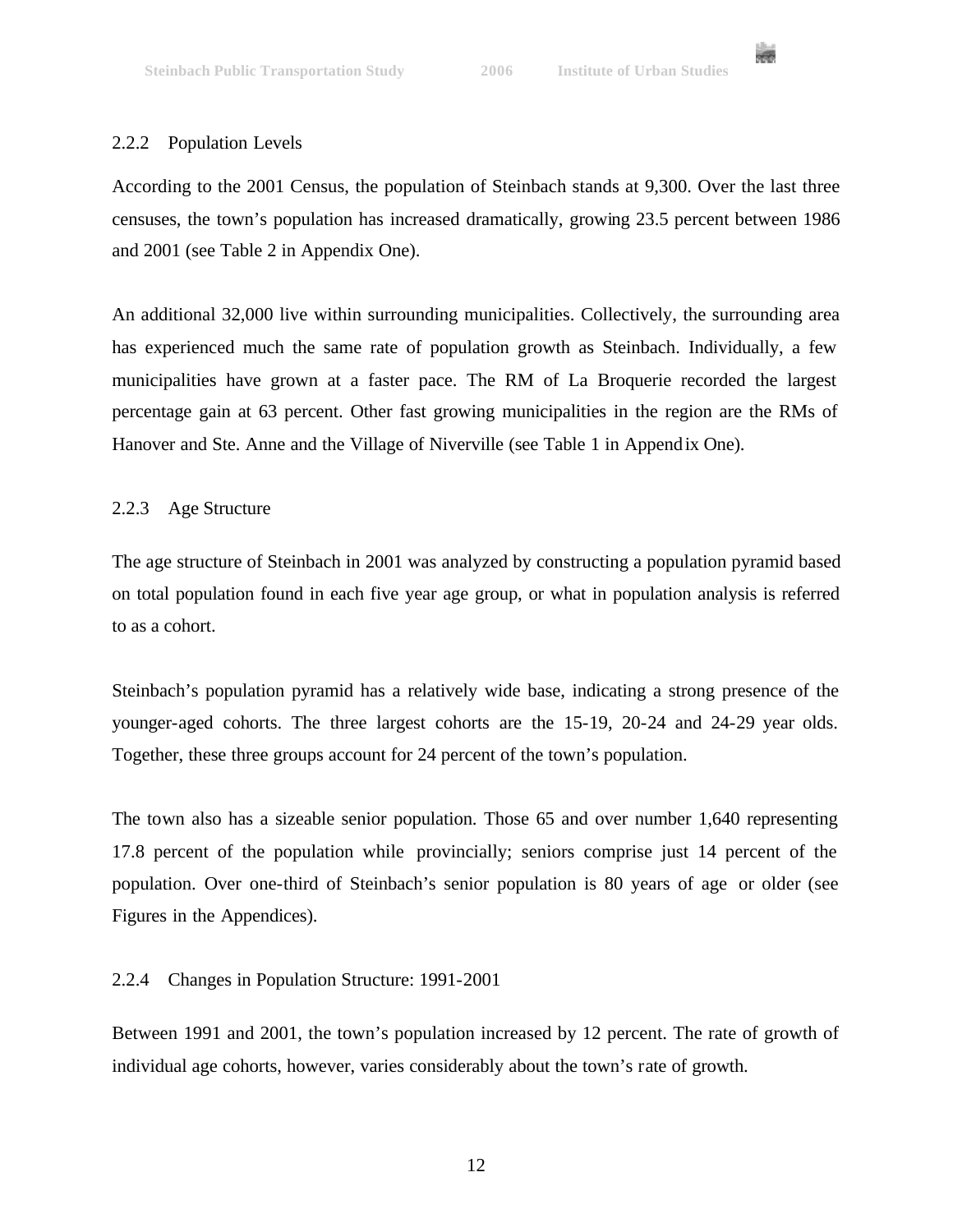

Town growth does not appear to be the result of an increase in the number of young families as the number of young adults aged 25-34 decreased by about 10 percent. This drop in what is usually considered the prime family-forming segment of the population has likely contributed to a corresponding 5 percent decrease in the number of children under the age of 10.

Increases in the town's population, rather, have originated from three other groups: maturing families, pre-retirement households and seniors. Maturing families are those with teenagers and university / college aged children that are still officially living at home. The number of adults aged 40-49 rose dramatically between 1991 and 2001, especially the 45-49 cohort whose rate of increase was five times that of town as a whole. Corresponding with these increases are slight rises in the numbers of 10-14, 15-19 and 20-24 year olds.

Pre-retirement households are those between the ages of 50 and 64. Husband-wife families in this age group are likely empty nesters. In 2001, there were, collectively, 305 more people in town between these ages than there were in 1991. Within this group, the fastest growing cohort was the 50-54 group which increased 57 percent.

The number of seniors in Steinbach also rose by 305 between 1991 and 2001. Almost all of this increase was accounted for by increased numbers of those aged 75 and over (see Tables in the Appendices).

### 2.2.5 Factors Influencing Shifts in the Population Age Structure

Like most communities across Manitoba and Canada, Steinbach's population age structure is being altered as the baby boom generation grows older. The historical trend in births in Manitoba beginning in 1947 pinpoints a general surge in births between 1956 and 1966 with a peak occurring between 1961 and 1966. At the time of the 1991 Census, those born during this latter five-year period had reached the age of 30-35 and by the 2001 Census, the age of 40-45 (see Figures in the Appendices).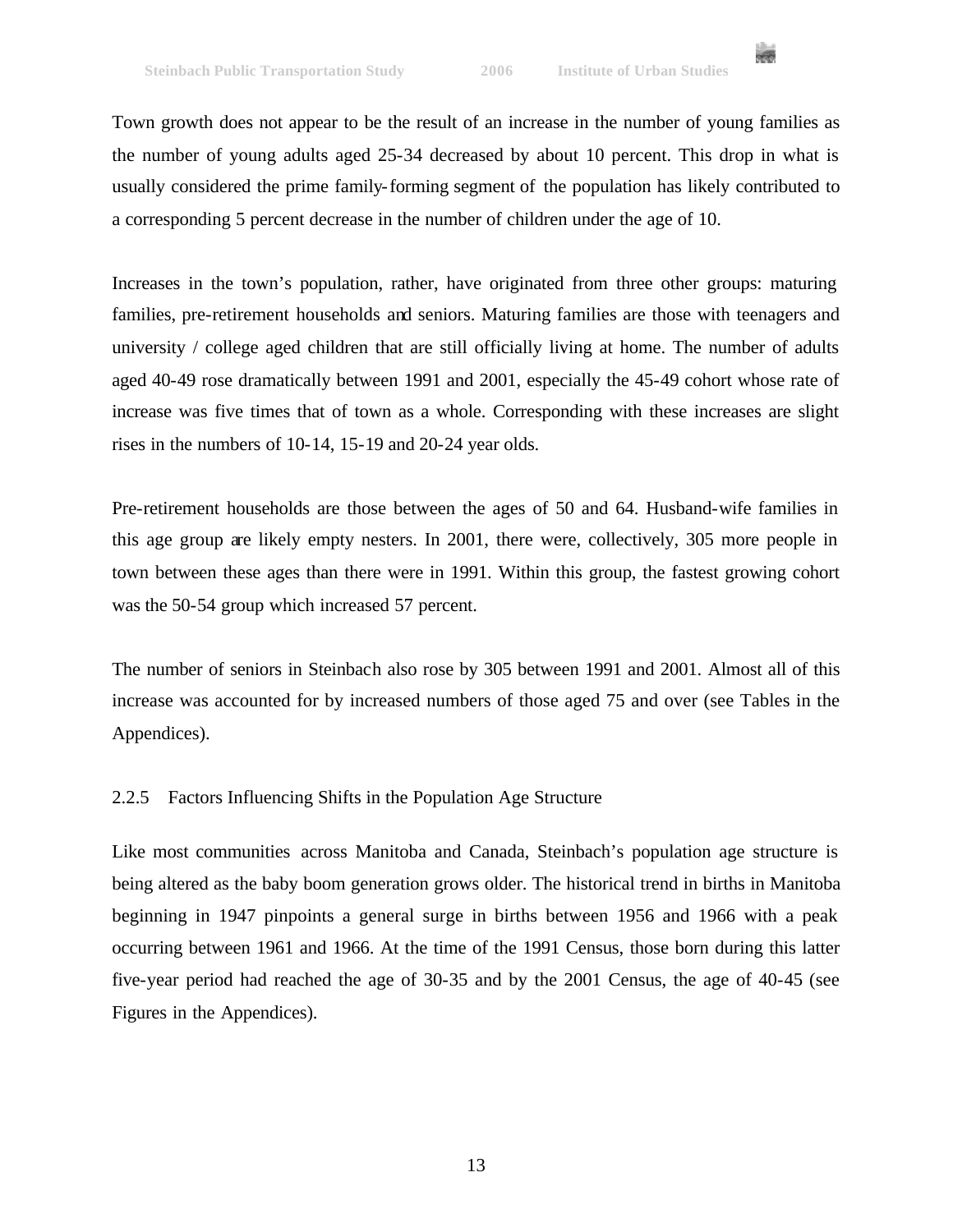

The effect of the boom on age structure can be seen by comparing the number of people a cohort dominated by "boomers" to one that contains people ten years younger. Examples of this are evident in Table 2. For example, the 40-45 cohort in 2001 numbers 570. Those born ten years earlier would have been this age in 1991, and the size of that cohort then was only 430.

A secondary effect of the baby boom is that groups own offspring, the so-called "echo" generation. In 2001, many of the babies of the boomers were reaching the ages of 15-25. This echo generation is likely partly responsible for the percentage share increases seen in Steinbach's teenage and young adult population between 1991 and 2001.

Aside from the impact of the boomers, census data suggests that Steinbach's population structure is being affected by net in-migration. One way in which such in-migration is revealed is through cohort survival or retention analysis. Cohort survival refers to what happens to the size of given age group as it ages. As an example, in the 1996 Census, Steinbach had 650 children in the 0-4 cohort. By the time of the 2001 census, this cohort aged five years and became the 5-9 cohort. The 2001 census reports a 5-9 population of 625. Hence, over the five-year period, the 0-4 cohort experienced a net loss of 25 children. Given the young age of this cohort, it can be assumed that net out-migration was largely responsible for this decline as the death rate among very young children is extremely low.

The results of cohort survival analysis for Steinbach are shown in Table 3. One trend evident from this analysis is a significant net out-migration of people in the 20-24 and 25-29 age cohorts. From their base sizes in 1991, these cohorts collectively lost almost 300 persons by 2001. About 80 percent of this loss, however, was offset by gains made in the size of teenage population (the 10-15 and 15-19 cohorts).

Increments to the teenage cohort again can be connected to increments to the 35-39, 30-44, and 45-49 cohorts. By 2001, these three cohorts had 105 more members than what they started with in 1991. What this suggests is that there has been a net in-migration of mature families.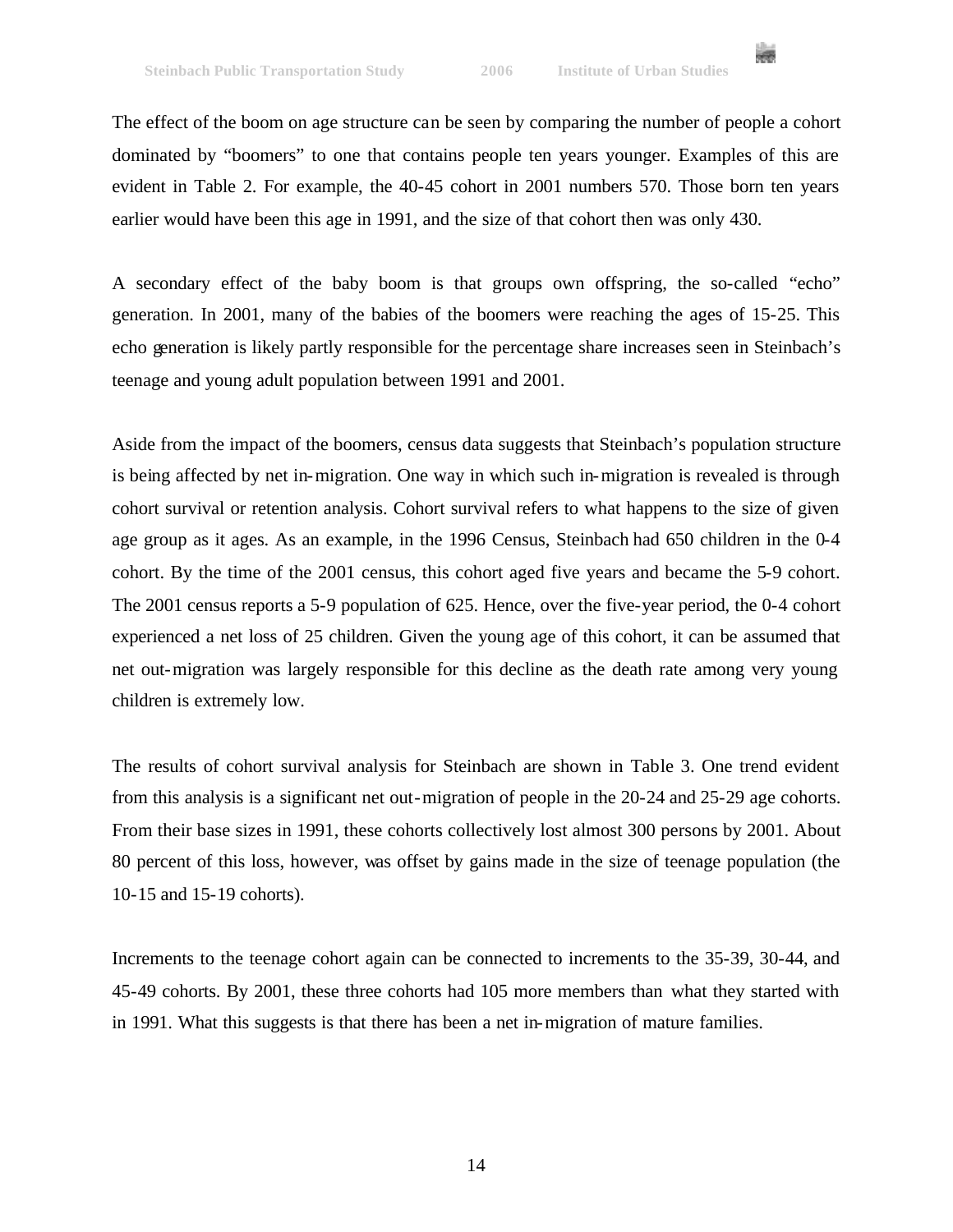

Table 3 also shows evidence of net in-migration of pre-retirement households. Cohorts in the 50- 64 age range in 1991 all added to their numbers by 2001. The level in migration, too, was likely larger than the net change figures suggests as the mortality rates do begin to climb for those 50 years of age and over. Hence, to maintain its level, such cohorts need some net in-migration to offset deaths and even higher levels of in-migration in order to show expansion.

A possible explanation for the growth experienced by the pre-retirement cohorts since 1991 is that Steinbach is a retirement destination for people living in the countryside surrounding the town. This explanation is somewhat borne out by analysis of retention rates occurring amongst the pre-retirement cohorts in these outlying areas (see Table 4). In total, three cohorts were analyzed for each of 11 municipalities was analyzed. Of these 33 cohorts, 17 showed a net decrease in size from 1991 to 2001. When only the 60-64 cohort is considered, decreases are observed in eight of the 11 municipalities. While some this shrinkage is due to the death of cohort members, some is also likely attributable to out-migration, some of which may have entailed a move to Steinbach.

### 2.2.6 Ethnic origins

Ethnic origins for the region vary greatly with eight different specific ethnic backgrounds identified by the South Eastman Health Authority. These origins include Canadian (13 percent), German (20 percent), and French (5 percent) (Statistics Canada, 2005). Only 1 percent of the population of the South Eastman Health region identified themselves as aboriginal in descent. Visible minorities living in Steinbach are relatively few with 260 people reporting in the 2001 census and only 660 people in the South Eastman Health Region (Statistics Canada, 2005).

### 2.2.7 Education and Employment

Steinbach is typical for educational attainment rates for a rural centre, with approximately 24 percent of those aged 20 to 34 without a high school certificate (South Eastman Health region is 29 percent and the provincial average is 22 percent). Older age groups in all three statistical groups (local, regional, and provincial) have higher incidences of limited high school education. The South Eastman Health Report indicates that the number of students leaving high school with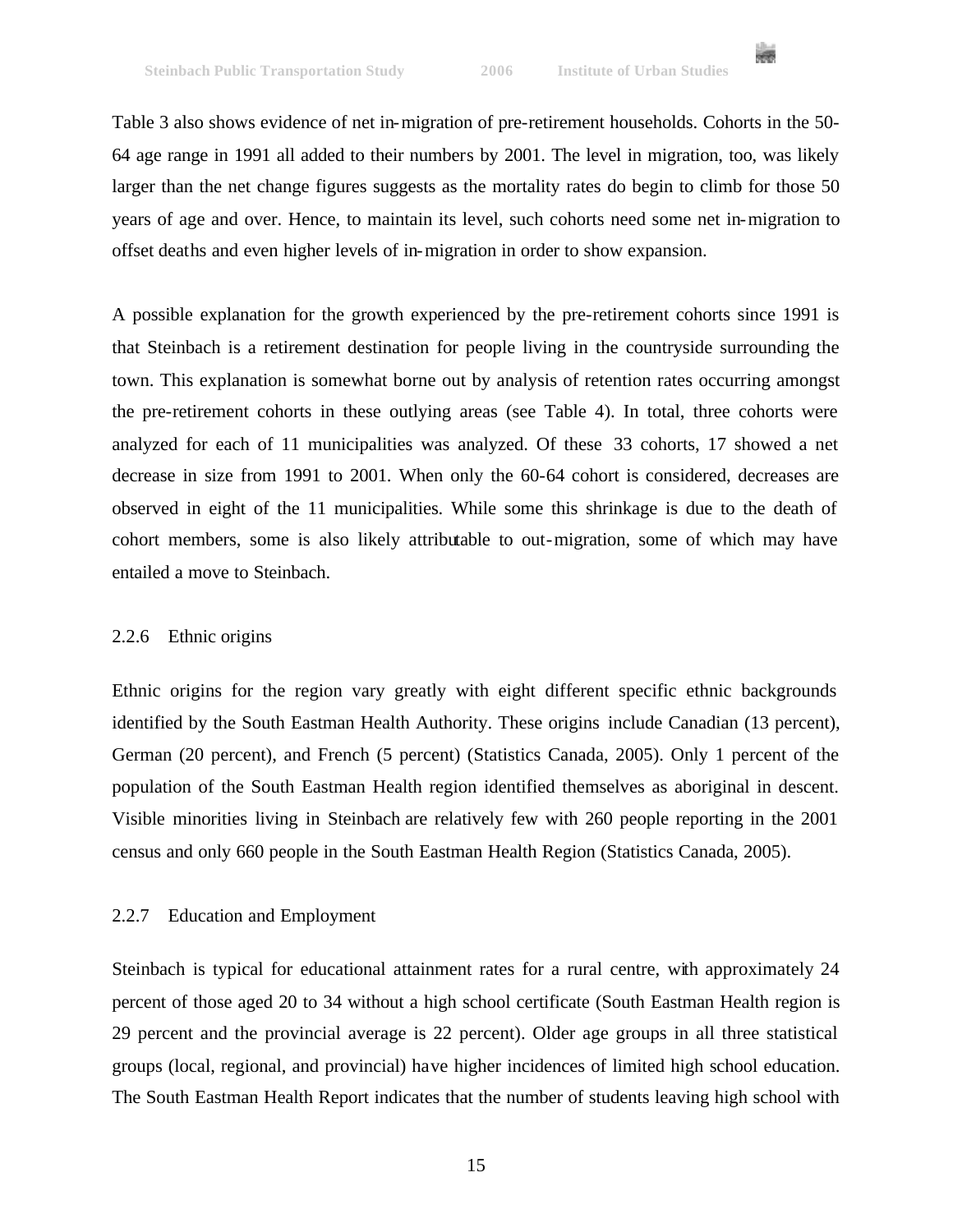

a certificate in Steinbach is on the rise with approximately 80 percent of those entering school graduating with a high school certificate (Statistics Canada 2005). The 20 to 34 age population with post secondary education in Steinbach (26.7 percent) is slightly higher than the regional average (25.3 percent) and significantly lower than the provincial average (39.8 percent).

According to the South Eastman Health Report, approximately 70 percent of the 25 and older population in the region is employed. Statistics Canada shows that with a 68 percent participation rate, the population in Steinbach has 65 percent employment (over 15 years of age). Unemployment in the city, 4 percent, is considerably lower than the provincial rate of 6 percent (Statistics Canada, 2005).

Types of employment in the city include wholesale and retail, commercial, light industrial, and manufacturing. The largest employer in Steinbach, and possibly the South Eastman Health Region, is the window and door manufacturer Loewen, which employs over 1600 people in Steinbach. Typical employment in Steinbach is considered blue collar in nature with manufacturing and trades having the highest number of workers, with white collar jobs being one of the lowest types of employment in the city (South Eastman Health/Sante Sud-Est Inc., 2004; and Statistics Canada, 2005). Commuters from Winnipeg, an estimated 30 to 35 percent of all workers, may make up a significant portion of employees in white collar positions in Steinbach (Christopher, personal communication).

Income for the population of Steinbach is lower than provincial averages by just over 12 percent. The population over 15 in Steinbach reporting income average at \$32,212 compared to the provincial average of \$36,729 per year (Statistics Canada, 2005). The lower income average may be indicative of the trade and service work that is predominant in the area.

Immigration into Steinbach has contributed to the city's large annual growth rate (8.8 percent). Eighty percent of the immigrants, about 1000 people since the 2001 census, originated in the Russian Federation, Germany and other European nations (South Eastman Health/Sante Sud-Est Inc., 2004).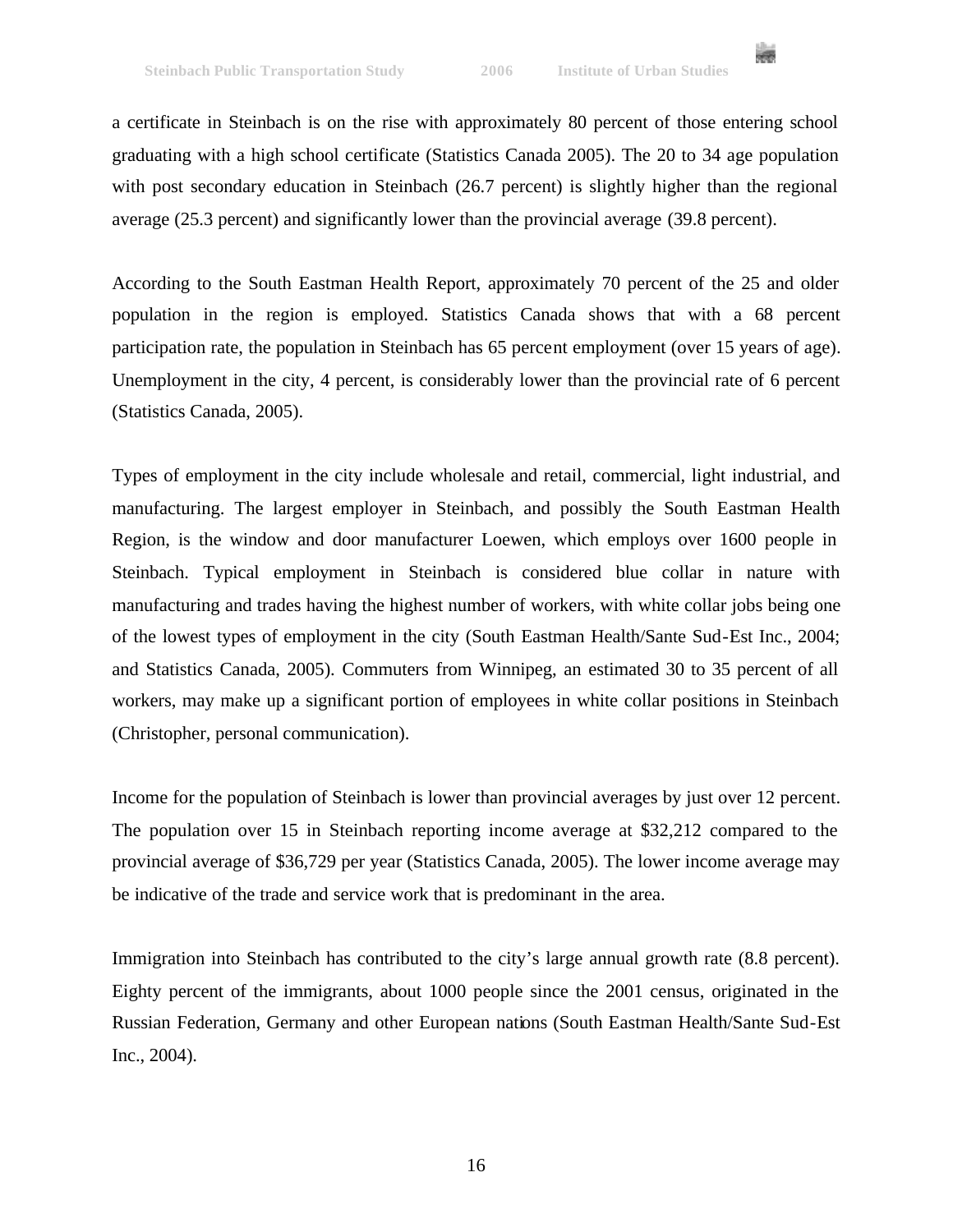

### 2.2.8 Housing Stock

The housing stock in Steinbach is primarily post 1970's construction, and from the 1991 to 1996 census year, there were 96 houses reportedly removed from the pre-1970 housing stock (Government of Manitoba, 2004). Approximately 20 percent of the houses in Steinbach were constructed between 1991 and 2001 (Statistics Canada, 2005). In 2001, the average house was valued at \$111,031, which was slightly higher than Manitoba averages. Approximately twothirds of the houses in Steinbach are owned versus rented (*ibid*.).

### 2.2.9 Community and Regional Health

The 2003 South Eastman Health Region's *Comprehensive Report*, indicates that within the region, hospital use cases had an average of 2,062 cases per year (study period is 1995-2003) that required travel from the region to Winnipeg. For the central district (which includes the RM of Hanover and the City of Steinbach) the average is 621 cases per year. The need to travel from the region to Winnipeg to see a physician generates an average of 57,516 visits per year, with the central district having an average of 8,637 visits per year. Although there are transportation initiatives to help the mobility disadvantaged from various private organizations in Steinbach, there is no data counting the people who need specialized transportation to travel from the Health Region to Winnipeg.

### 2.3 Conclusion

As the foregoing discussion illustrates, Steinbach is a rapidly growing City with a very diverse population and economic profile. The city is currently facing several important issues and development pressures as a result of the high growth. With the growth in older cohorts the pressure for transportation options servicing seniors and those with limited mobility will increase. There are strong indications that the continued development will have serious implications, both positive and negative, for any potential public transportation initiative.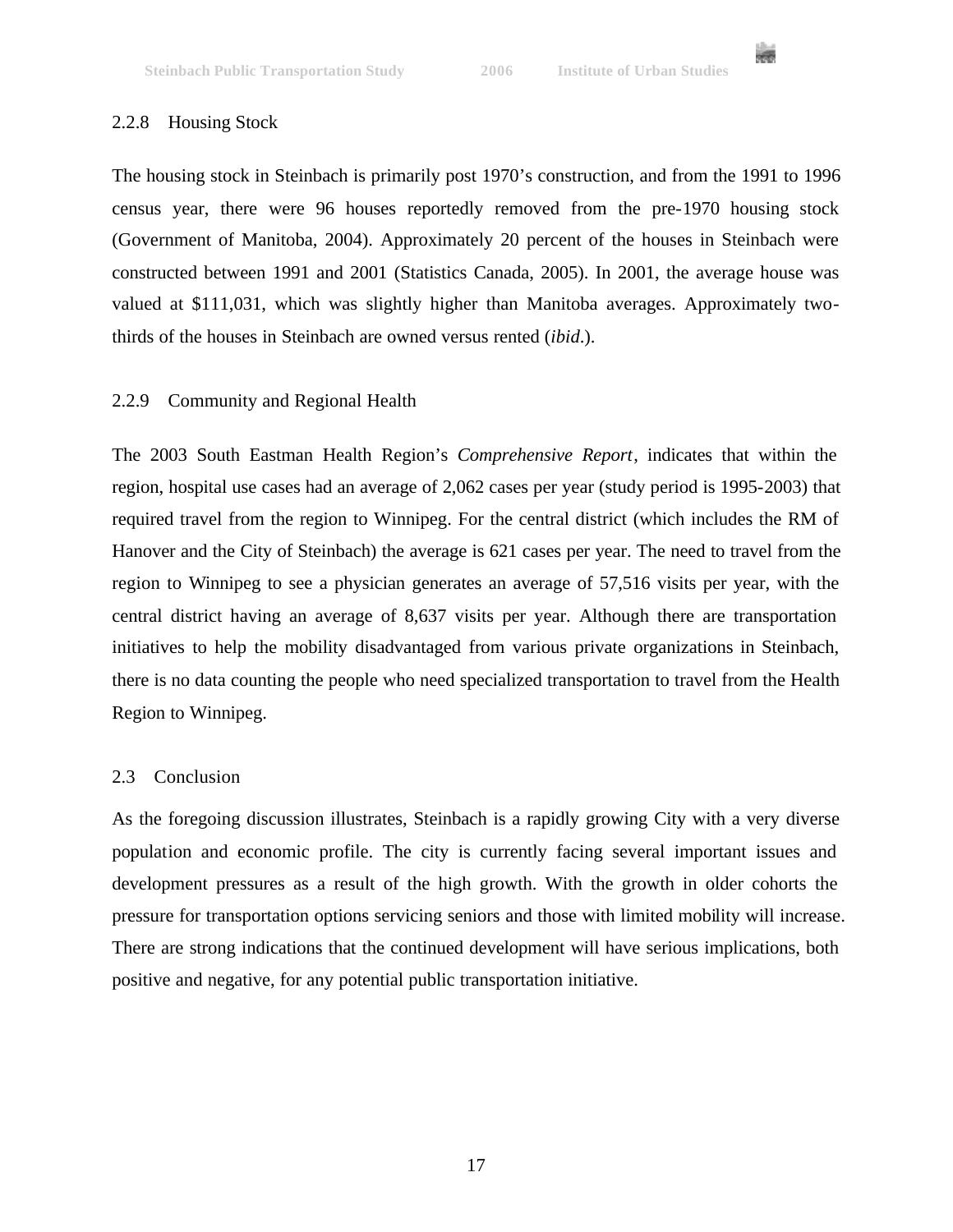

### **3.0 Stakeholder Analysis Summary**

 $\overline{a}$ 

As part of the background report on the potential for a public transportation system in Steinbach, a series of interviews with members of the Steinbach Transportation Project Steering Committee (STPSC) were completed along with a methodology report. These stakeholder interviews were conducted during July and August. This section presents an overview of the interviews and methodology report. It is important to note that none of the organizations identified alternatives to private automobile use except the desire to create a bus service in the City. There are no carformal car-pooling initiatives within any of the stakeholders. $<sup>1</sup>$ </sup>

The stakeholders have a variety of mandates and clients. With this variety of mandates and client base, the organizations came to form the steering committee as a result of dissatisfaction for current transportation options for their clients. All interested parties acknowledged that there is local and regional growth, and the expectation that growth will continue. Present transportation options in Steinbach are considered expensive and at times unavailable. For low income wage earners, there is only a taxi service which costs approximately \$9.00 per trip (see Section 5.1.3 for a further discussion on the taxi services). For the organizations that provide transportation, operational costs are a significant portion of the budget.

While it was noted that the current city operated Handi-van does provide a reasonable service, there are some general concerns about it. The first is that of high cost of local transportation for individuals, and that the Handi-van is only for the mobility disadvantaged or the over 55 age group. The door-to-door service that the city offers has recently been changed to curb-side service, which can put a strain on those in assisted living communities, or create problems with persons with physical challenges. The community social services that some of the stakeholders provide are not utilised fully due to poor transportation access. Others cited problems when clients require specialists not available in Steinbach and must be driven – often by taxi – to Winnipeg, which is expensive. Even those agencies who need to shuttle clients by taxi within Steinbach find that this is expensive at a minimum of \$9.00 per trip. It was indicated by a

 $<sup>1</sup>$  A few of the organizations that we talked to do have informal car-pooling initiatives, where the employees are</sup> making their own arrangements on an *ad hoc* basis.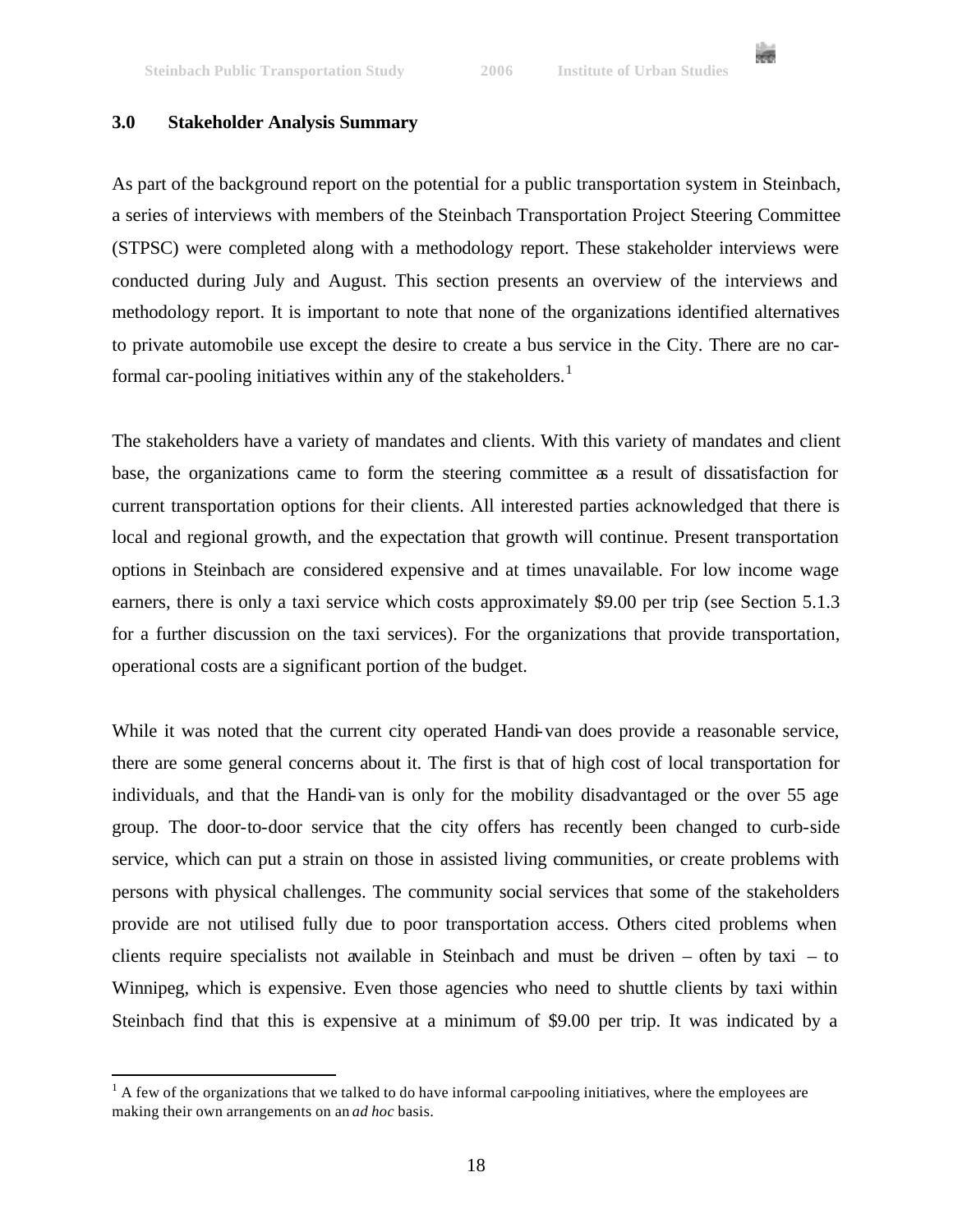

number of community service providers that if there were public transit, agencies could subsidize the transportation of more clients than they are able to now.

While it's true that there are more jobs than people to fill them, employment options for those most in need of employment are also limited because of transportation issues – some of which may be due in part to salaries that don't make the long commute worthwhile. It's not uncommon for people to turn down jobs that are offered to them because they have no reliable way of getting to work. This has serious implications for those organizations that are seeking to recruit and retain employees, but are having trouble overcoming unwillingness on the part of prospective employees to drive the distances required. Those firms running 24-hour shifts are in particular need of reliable public transportation. Stakeholders are also paying significant costs to cover the mileage incurred by current employees.

A range of thoughts emerged as to defining sustainable transportation is. Many indicated that sustainable transportation needs to be affordable, accessible, and predictable. The system must also be affordable in the long-term. It should also be in line with what the public is expecting or willing to support, and with some level of community "ownership."

It should also be stressed that among those constituents who are ill-served by automobile transportation owing to age or infirmity, there are also a range of needs – some of which are currently being met and others that are not. For instance, seniors may find volunteer-run carbased transportation a satisfactory way to get to medical appointments, but don't want to trouble a volunteer to take them shopping. This prevents people from fully participating in life, and in the life of the community. It was suggested that seniors living independently would be a logical group to with whom to consult, as would be church groups.

Finally, many stakeholders, if not all, identified that the City of Steinbach is principally the largest stakeholder missing from the table.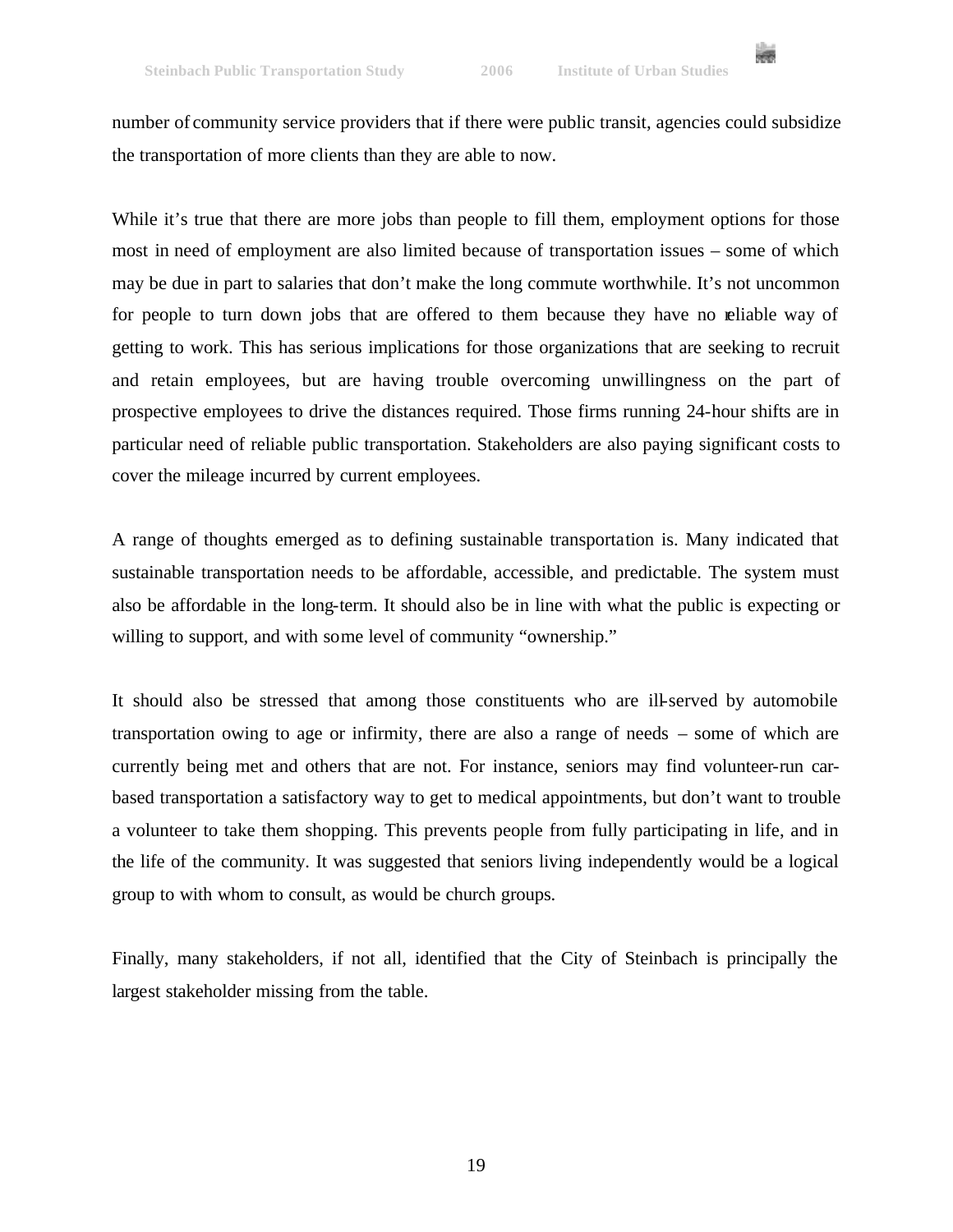

### **3.1 Summary**

- There is concern over the rapid growth of the city and how it will affect quality of life;
- The continuing rise in the price of gas will make automobile use more expensive, resulting on rising costs for volunteer service providers and for those community services that operate their own vehicle;
- The lack of public transit prevents some people from fully participating in life, and in the life of the community; transit would improve the quality of life for many of Steinbach's residents;
- Any future transit system must be affordable, accessible, and predictable;
- There needs to be public acceptance and 'buy-in";
- There may be strong "cultural" barriers to transit; and environmental values may not be the most effective way to promote transit in Steinbach; and
- The City government itself needs to be on board.

The Stakeholder Analysis has uncovered many compelling reasons for examining alternate modes of transportation options within the City of Steinbach and the surrounding region. However, between the 14 different stakeholders, there is as yet no set of guiding principles or a mission statement that define what specifically the group wants as a whole.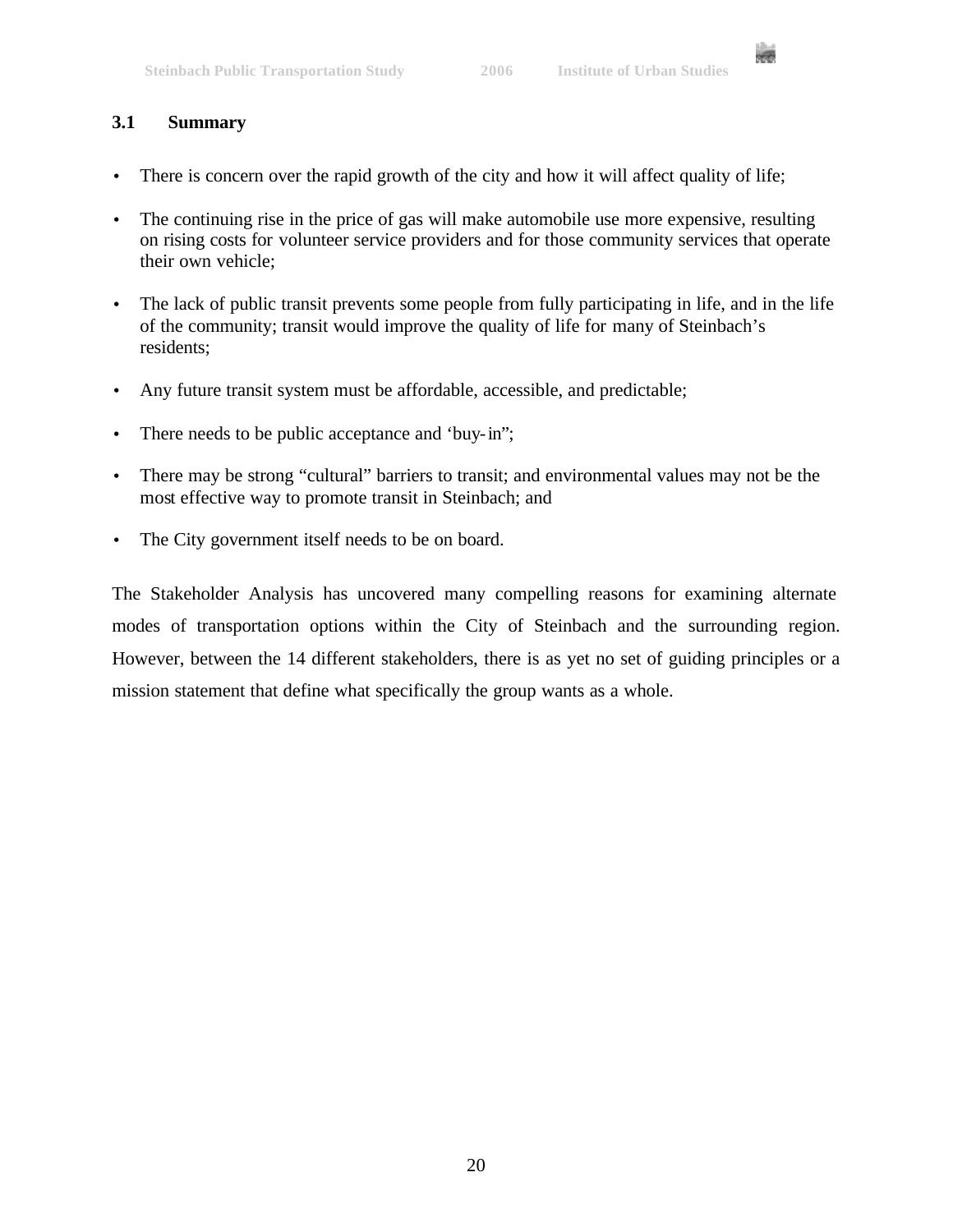

### **4.0 Literature Review**

In order that we can be in a better position to examine the local contexts of Steinbach and evaluate the potential for public transportation there, it is important to review some of the main themes in the relevant scholarly and professional literatures.

To reiterate what "sustainable transportation" is, the Centre for Sustainable Transportation (2006) indicates that a sustainable transportation system is one that:

• Allows the basic access needs of individuals and societies to be met safely and in a manner consistent with human and ecosystem health, and with equity within and between generations.

• Is affordable, operates efficiently, offers choice of transport mode, and supports a vibrant economy.

• Limits emissions and waste within the planet's ability to absorb them, minimizes consumption of non-renewable resources, limits consumption of renewable resources to the sustainable yield level, reuses and recycles its components, and minimizes the use of land and the production of noise.

These principles identified by the Centre for Sustainable Transportation have been expanded and acted on by Environment Canada and Transport Canada. The following table (Table 1) provides a solid foundation on which to develop our discussion: we shall consider in turn public transportation in a small urban context as it relates to access, people and communities, environmental quality and economic viability.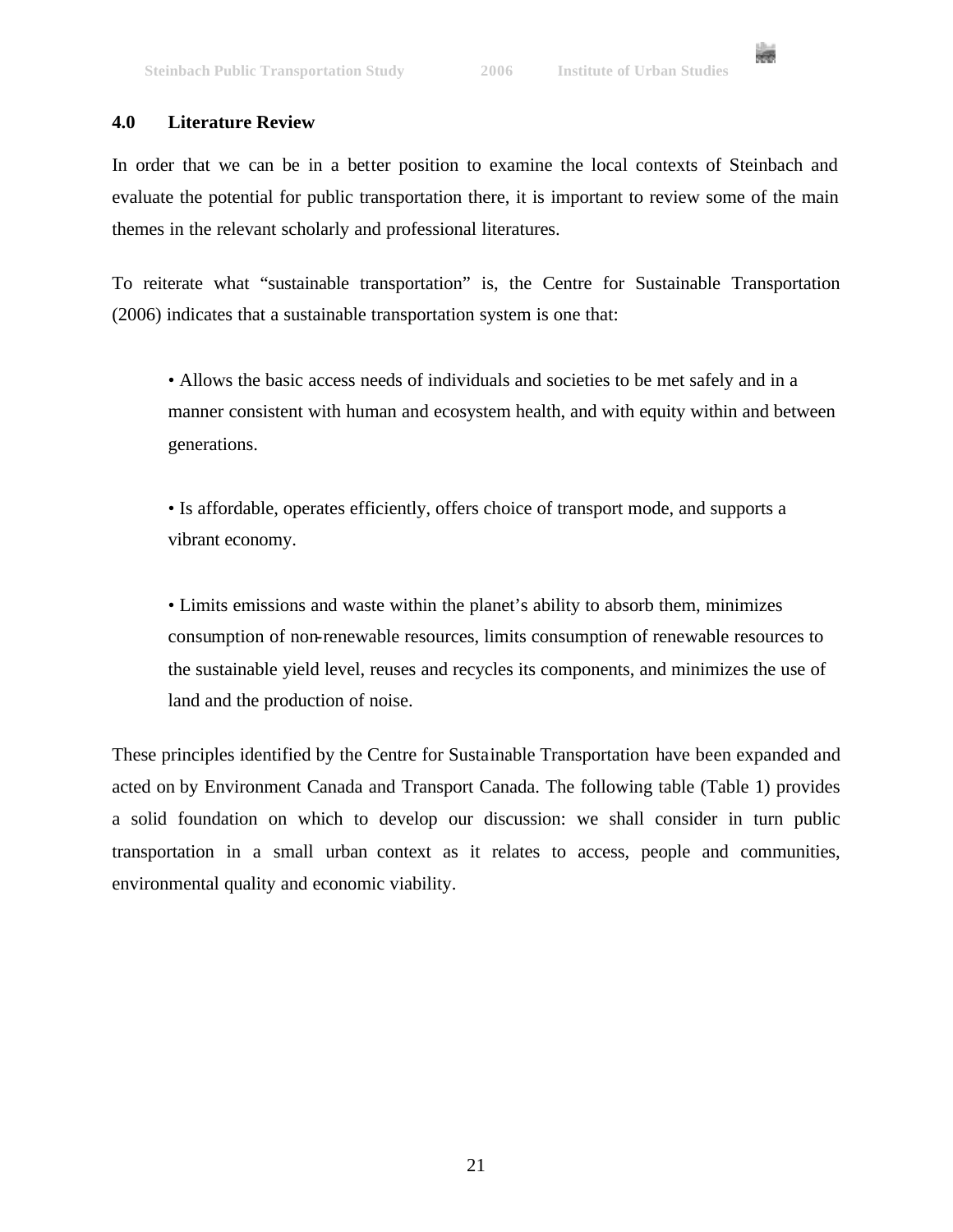Transportation systems must make efficient *use of land* 

preservation of vital habitats and other requirements for

Taxation and economic policies should work for, and not against, sustainable transportation. Market mechanisms

environmental costs, both present and future, in order to ensure that users pay an equitable share of costs.

Transportation needs must be met without generating *emissions* that threaten public health, global climate, biological diversity or the integrity of essential ecological

*and other natural resources* while ensuring the

must account for the full social, economic and



| <b>Theme Area</b>  | <b>Principle</b>                                     | <b>Description</b>                                                                                                                                                                                                                                 |
|--------------------|------------------------------------------------------|----------------------------------------------------------------------------------------------------------------------------------------------------------------------------------------------------------------------------------------------------|
| <b>Access</b>      | Access                                               | People are entitled to reasonable <i>access</i> to other people,<br>places, goods and services.                                                                                                                                                    |
| People and         |                                                      | In meeting the basic transportation-related needs of all                                                                                                                                                                                           |
| <b>Communities</b> | Equity                                               | people, including women, the poor, the rural, the disabled,<br>and children, Nation states and the transportation<br>community must strive to ensure social, inter-regional and<br>inter-generational <i>equity</i> .                              |
|                    | Individual and<br>Community<br><i>Responsibility</i> | All individuals and communities have a responsibility to<br>act as stewards of the natural environment, undertaking to<br>make sustainable choices with regard to personal<br>movement and consumption.                                            |
|                    | Health and Safety                                    | Transportation systems should be designed and operated in<br>a way that protects the <i>health</i> (physical, mental and social<br>well-being <i>and safety</i> of all people, and enhances the<br>quality of life in communities.                 |
|                    | Education and<br>Public<br>Participation             | People and communities needs to be fully engaged in the<br>decision-making process about sustainable transportation,<br>and to be empowered to participate.                                                                                        |
|                    | Integrated<br>Planning                               | Transportation decision makers have responsibility to<br>pursue more <i>integrated</i> approached to <i>planning</i> . They<br>must involve partners from relevant sectors such as<br>environmental, health, energy, financial, urban design, etc. |

*Land and Resource* 

*Use* 

*Pollution Prevention*

*Being*

### Table 1: Sustainable Transportation Principles

Source: *Sustainable Transportation, Monograph No. 2*. Environment Canada and Transport Canada [Ottawa 1997], p. 17-19.

processes.

maintaining biodiversity.

### **4.1 Defining Rural**

**Viability** *Economic Well-*

**Environmental** 

**Quality**

**Economic** 

There are conflicting definitions in the literature as to what constitutes a rural or small urban centre. There are, however, many working definitions and building blocks which we may consult for guidance (Rios, 2005), most of which refer to small densities with a small population, and relative isolation.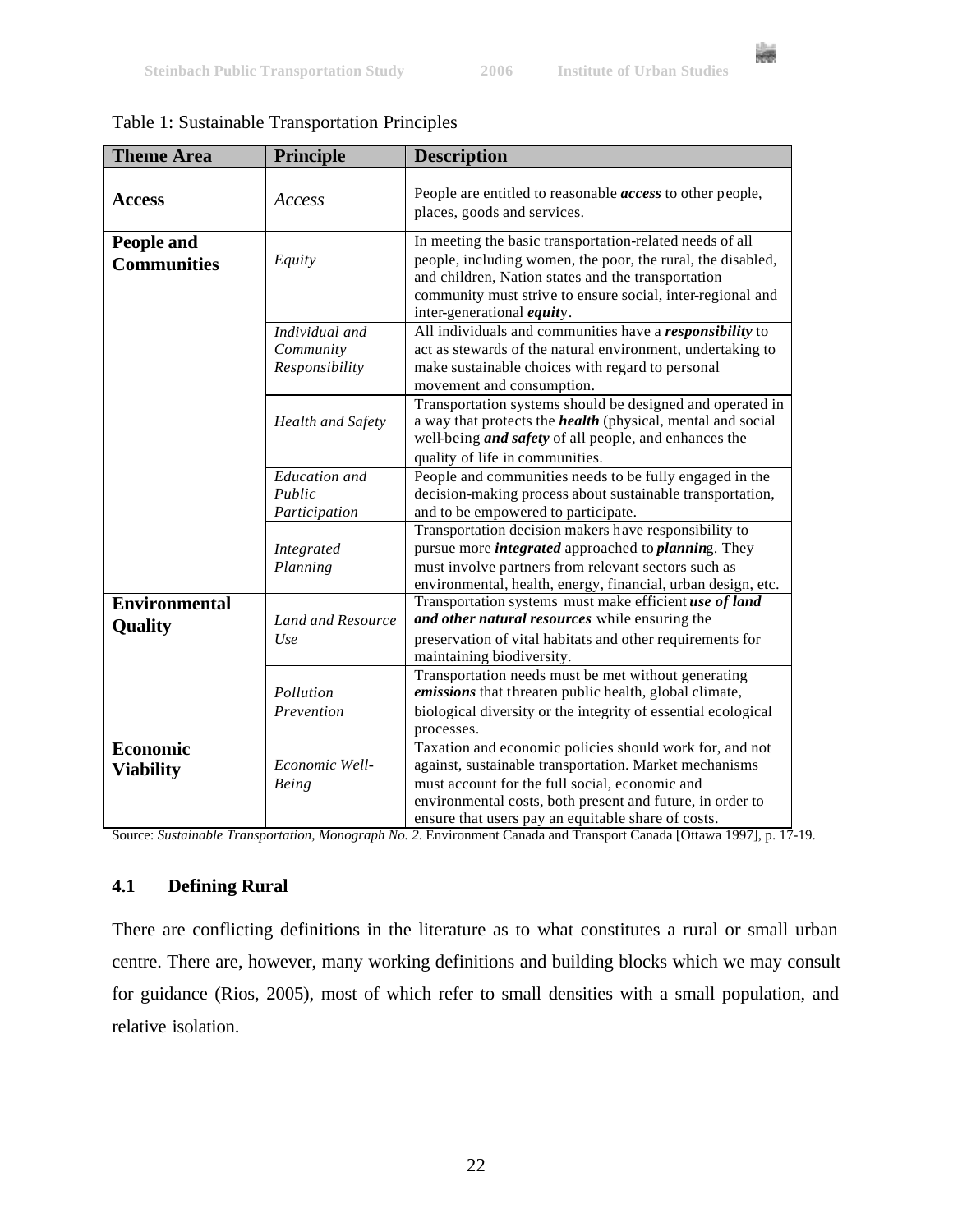æ

Working definitions of a rural community are dependent on ecological, occupational, and sociocultural attributes (Burkhardt, Hedrick, and McGavock, 1998). The historic definition of rural/small urban centres focused on whether or not a given community's economy was based primarily on agricultural activities. Today, however, the economic base of a rural or small urban centre can be expanded to include mining, and other "field" occupations (Burkhardt, Hedrick, and McGavock, 1998). Another article argues that the mining and other field occupations are still an old measure of "ruralness" and that rural communities have a "striking economic diversity" (Rosenbloom, 2002, p. 16-27). This economic shift has altered the transportation needs of many communities (Rosenbloom, 2002, p. 16-27).

The relative and loose definition provided by the Rural Intelligent Transportation System Free Press website (ITS) states that "rural areas are counties with populations of less than 50,000" and that "the small population size and relative isolation of rural areas are sufficient in their own right to produce significant social and cultural differences from life in urban areas" (Zarean *et al*., 1998). Moving to the Canadian context, the main criteria that Statistics Canada uses to define rural areas are:

"Persons living in sparsely populated lands laying outside urban areas (i.e., persons living outside places of 1,000 people or more, or outside places with population densities of 400 or more people per square kilometre" (Statistics Canada, 2001)).

### **4.2 Access**

Any modern society requires equitable mobility in order to maintain the integrity of that society and to maintain the health and productivity of the economy (Fuller, 2004). While Canada is a highly urbanized country, between 22 percent and 38 percent of Canada's population lives in rural areas (Keefe *et al*., 2004a).

According to the Canadian Urban Transit Association, there are only 36 conventional transit systems serving 4.7 million people of in Canada's 300 communities with between 10,000 to 50,000 residents, or just over 20 percent of the total potential market for small town transit (Public transit and small communities). In the United States by contrast, approximately 60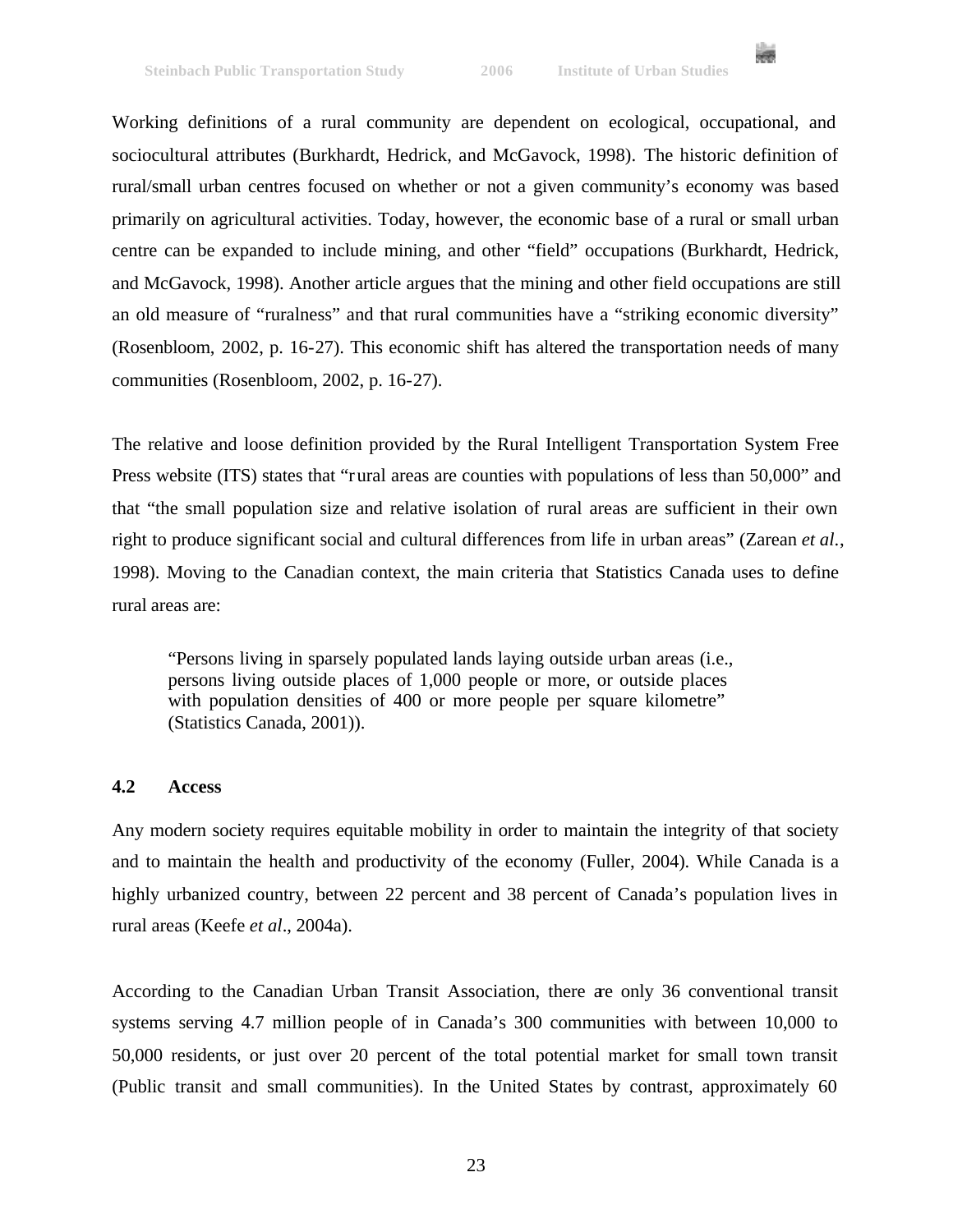

percent of rural communities have various types public transportation (Brown, n.d.). This number could be considered high when compared to the Canadian context of rural transportation; bear in mind though that American States have greater access to federal funding, grants, and other subsidy programs than is the case in Canada.

The Transportation Research Board identifies that transit has two major roles in North American cities. The first is to accommodate users who choose to use transit over their private vehicle for trip making. The second major role is "to provide basic mobility for those segments of the population too young, too old, or otherwise unable to drive due to physical, mental, or financial disadvantages" (Kittelson & Associates *et al*., 2003, §2.1). Although the stigma of transit being inconvenient, high cost and time consuming exists, using transit, can in fact, be both time and cost competitive to the private vehicle (*ibid*.). A third role for transit has been established in recent years – emergency and disaster support. (Use of public transit for emergency services is discussed below in Section 4.3).

### **4.3 People and Communities**

"Personal mobility is an important component of independence and full participation in society at any age and, hence, influences morale and life satisfaction" (Logue, 1987, p. 178).

Both in the United States and Canada, the relative lack of availability of public transit in rural and small town areas has a serious impact on quality of life. In Canada, rural transportation is seen by some as "rural Canada's forgotten issue", this in spite of rural Canada's fundamental need for mobility (Fuller, 2004). But given the low densities and vast distances, public transit is relatively rare: according to Statistics Canada, in 1996 only 3 percent of rural household transportation expenditures were for public transportation (Marshall and Bollman, 1999).

Where public transportation is available in U.S. rural areas, "the populations using these services are among those most at risk for poverty and isolation. According to the FTA, 62 percent of riders were women; 36 percent were elderly (although the elderly account for less than 18 percent of the total rural population); and 24 percent were disabled" (in Holbrook-White, 1998).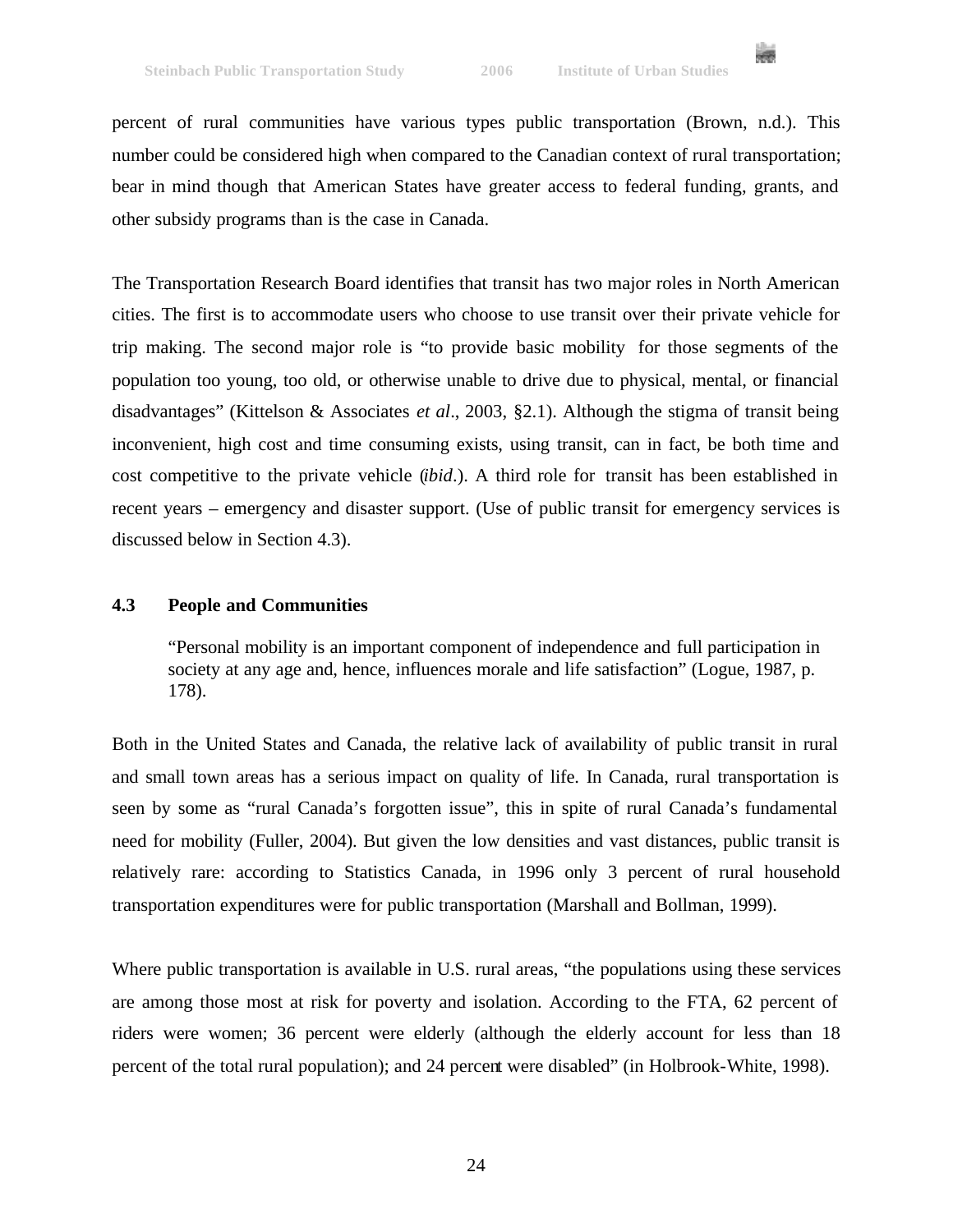

Studies have shown in the United States that some rural populations can have difficulties in travelling in and around communities because of limited transportation options (Burkhardt, Hamby and McGavock, 1995). According to this study, those people unable to meet their needs with private vehicles become mobility disadvantaged, and thus marginalised through isolation and the lack of opportunities to participate and function within the community.

Senior Citizens and persons with disabilities are also groups encompass a broad range of users, including people with functional limitations, people with mental disorders, people with physical disabilities, and those who have both mental and physical disabilities. Many of these individuals are limited in the ability to carry out a "normal" lifestyle due to the lack of transportation options in a rural setting. These limitations include lack of access to employment opportunities, shopping, and other social activities that make up aspects of a good quality of life.

The senior and mobility-challenged population in rural Canada have faced increasing number of transportation-related difficulties, from attempts to centralize services and to de-institutionalize these "at risk" populations. De-institutionalization leads to greater dependency on family and friends, as well as a reliance, where available, on alternate modes of transportation which are limited in scope in most rural settings (Fuller, 2004). The processes of centralization and deinstitutionalization have been happening for over 20 years, with limited expansion of rural transportation options. The idea of expanded transportation in rural Canada is "a forgotten issue" (*ibid*.).

Rural households in Canada generally face several conditions that affect their mobility. These conditions are increasingly problematic for rural residents who are elderly or disabled. The conditions include: most rural households own, or have access to a personal automobile; few public transportation services exist; the rural elderly are dependant on having access to personal automobiles; and when an automobile is not available, problems arise. There are few alternatives available for meeting the transportation needs of the rural residents who are elderly or disabled" (Fuller, 2004)

Another dimension to this issue is one of gender:

Women tend to outlive their husbands; once alone, they may find that, unless they drive, they must significantly curtail their activities, pay for transportation or rely on friends and family for transportation. Any of these options could limit their ability to lead active, independent lives (Statistics Canada*.* 1999).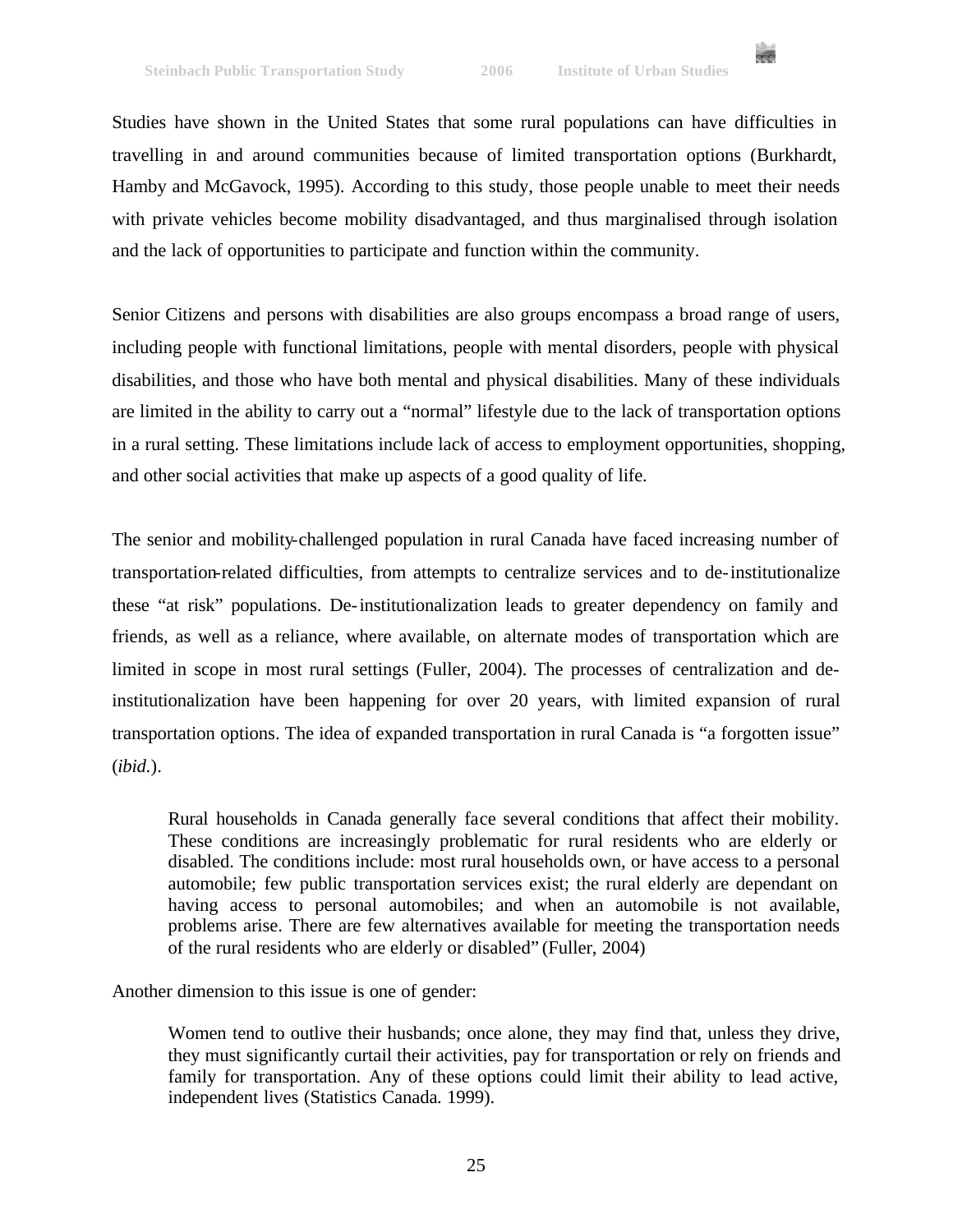

Similarly, rural communities often are at a distance from a centre that has essential services. Distance is a good indicator of seniors' ability to gain access to needed services, particularly in a country in which distance can be intensified by severe climatic conditions. While seniors living in urban settings may take for granted essential services like a grocery store, post office, variety store, bank, doctor, drug store, beauty salon, or social club, these services may not be available or accessible to seniors living in rural communities (Hodge, 1987). In recent research on small rural communities in Canada, Halseth (2003) found that availability of essential services in one's immediate community has declined over the past five years. Given this, it is not surprising that transportation is a pervasive theme in research about rural seniors (Schoenberg & Coward, 1998; and Keefe *et al*., 2004b).

The idea that all seniors will actually use the transit system over personal vehicles is misleading. As Black points out in *An Unpopular Essay*, the historical examination of the elderly and transit does not prove that transit will increase elderly movement in the community. In recent years, as Black indicates, senior citizens are retaining their driver's licences for longer periods of time for various reasons, including being physically able to drive for longer periods, the consolidation of services into central areas, and other reasons (Black, 2001, 7-8). In other words, providing the transit option is only the first step; making that option attractive enough to use requires paying attention to social marketing (McKenzie-Mohr).

There are clearly a large number of transportation-related issues when it comes to the ageing population; at times, this group falls within multiple categories (i.e. mobility challenged *and* fixed income). "Over the next 30 years, the significant increase in the adult population aged 65 or more will place new and growing demands on transport systems" (Organisation for Economic Co-operation and Development, 2001). Within Canada, there is an estimate that by 2021 there will be 7 million senior citizens with 24 percent living in rural areas (Fuller, 2004). In 2000, there was an estimated 3.8 million seniors in Canada. By the year 2030, the last of the baby boomer population will reach the age of 65. Long before then, alternate modes of transportation will need to be addressed to accommodate the projected growth of the senior population.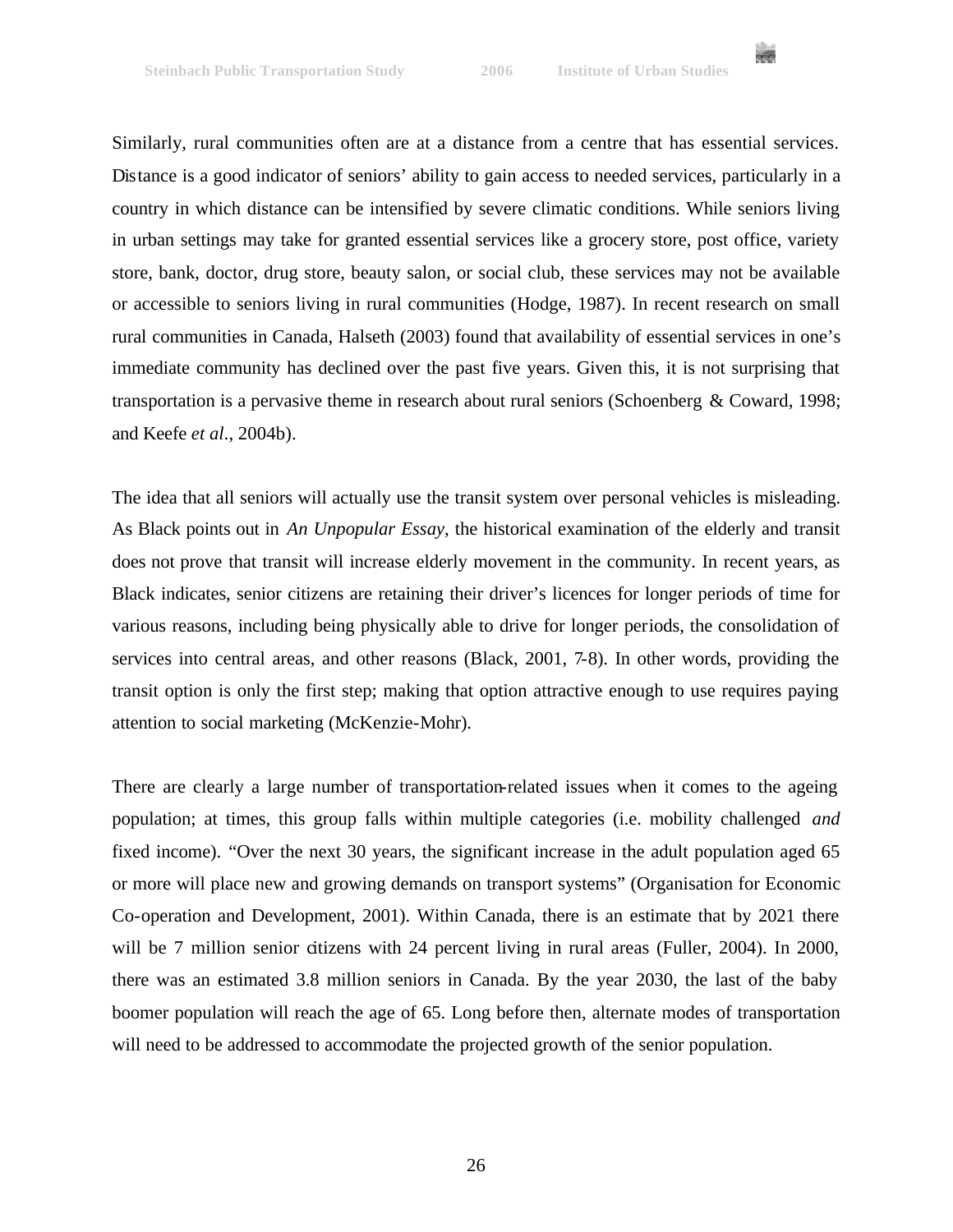

Able-bodied young people, as well, are affected by a lack of transportation options. Those who are too young to drive and youth who do not have access to vehicles or to public transit are restricted in their access to activities that are considered essential for a "normal and productive life" (Fuller, 2004). Activities that youth participate in, such as social activities, sports, and employment, have an effect on individual self-esteem. In one study, of nearly 80 youth participants, 30 percent indicated that they could not get to places of employment at certain times, and that 50 percent of the participants stated that they had to turn jobs down for lack of access to transportation (Fuller, 2004).

Access to public transit increases employment opportunities for residents in a given community (Fuller, 2004, p. 19). According to Statistics Canada, 27 of the largest Census Metropolitan Areas (CMAs) saw 14.8 percent of their total populations using transit to get to work, with most of these centres reporting an increase in transit use between the 1996 and 2001 census years (Statistics Canada, 2003). Also, according to Statistics Canada, women and young adults (ages 20-24) comprise of the majority of users of public transit for work-trip purposes (*ibid*.).

Using transit can reduce accidents and injuries, resulting in economic savings in healthcare. CUTA indicates that there are 10.8 fatalities per billion passenger km for private vehicles in Canada, compared to 0.157 deaths for transit users. CUTA identifies four reasons for the low number of passenger fatalities; transit drivers are trained professionals, higher standard for driver selection, higher standards of vehicle maintenance, and design features are incorporated into transit vehicles to minimise accident involvement. Economic costs for major motor vehicle crashes are estimated at \$1.67 billion each year (costs include medical, insurance, property damage, pain and suffering, and other related costs) (Metropolitan Knowledge International, 2003, p. 44).

In addition to the safety of the public using the services, many cities use public transit for emergency services for those who are mobility challenged, and for those who do not have access to transportation. Specific examples range from "minor" emergencies such as Winnipeg Transit providing buses for temporary shelter for those involved in apartment fires, to larger scale emergencies such as urban transit services in Tennessee providing emergency transportation for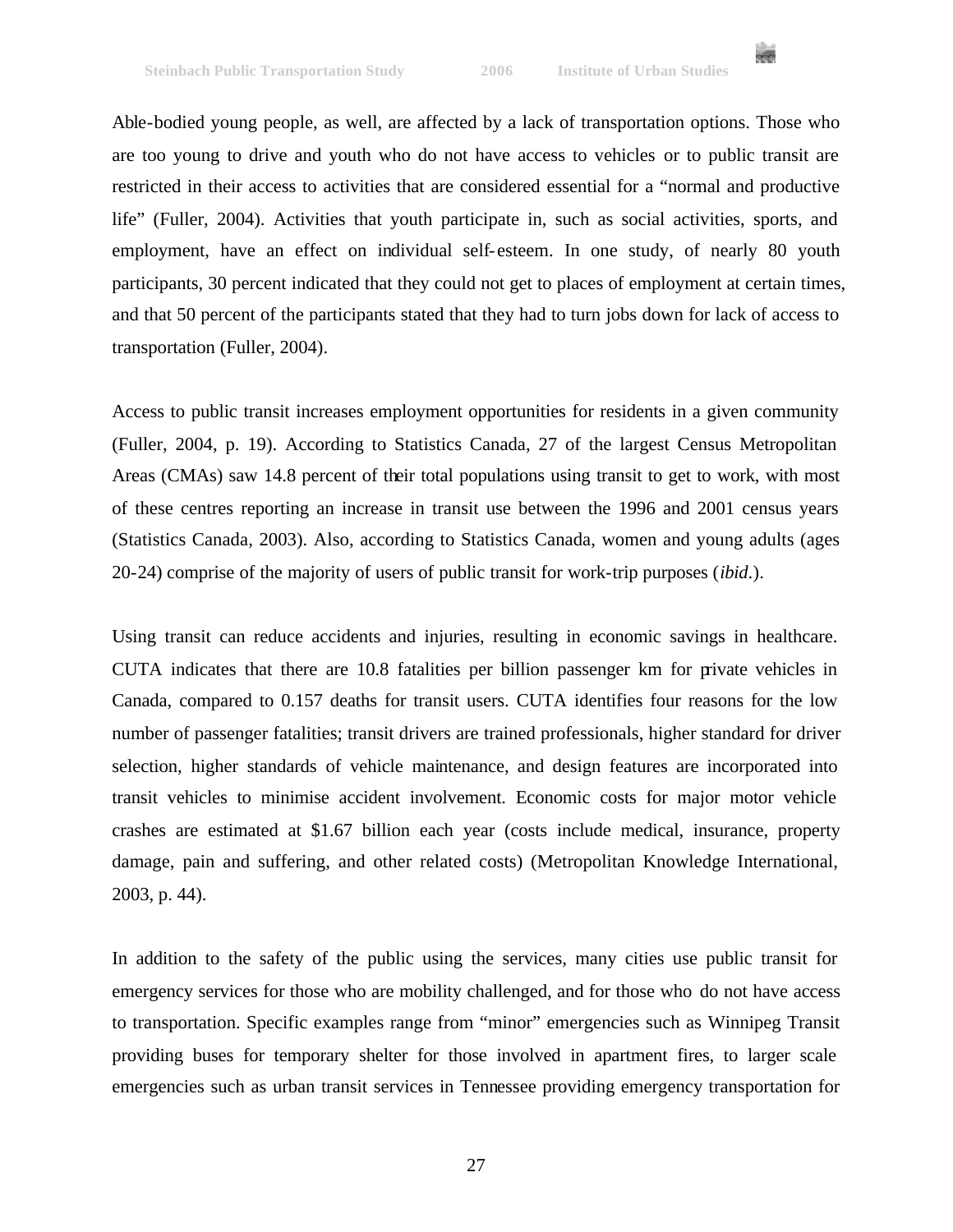citizens during ice storms in 1994 (Southworth, Vogt and Curlee, 2002, p. 50), and the most recent catastrophe in New Orleans with thousands of people being evacuated by any means possible, including private and public buses.

Use of transit services in Winnipeg is not specifically mandated in policies, but transit is a city service and can be called upon in times for emergencies in a number of ways. The first is to aid city fire services in evacuation of fire related emergencies. According to the City of Winnipeg Transit Chief Inspector, there is a need for transit callout at least once a week. Deployment to emergency scenes takes approximately 30 minutes and can provide a number of buses depending on the requirement. The second means of callout is in case of disasters. A third way that city transit can be called out for is for non-emergency service related issues. Evacuation can be provided to senior's complexes and group homes (normal charter rates would be applied to the facility) if these institutes pre-register with Winnipeg Transit. Winnipeg Transit will respond 24 hours a day seven days per week for non-emergency calls, such as burst pipes and flooding. Again, dispatch of buses would take approximately 30 minutes.

With using transit for emergency evacuations and temporary shelters, bear in mind that the case studies and literature indicates that the equipment used are full sized buses, and that smaller units may not prove to be overly useful on large scale evacuations. In Alberta, Cardinal Coach Lines have a contract with a number of municipalities for emergency preparedness plans to use the large school buses that they operate for evacuations and shelters. The contract is directly between the operator and municipality, rather than with city transit services.

For a variety of reasons, then, the importance of public transit to people and communities is considerable. Conversely, the importance of people and community to the *success* of any potential public transit initiative cannot be overstated:

Consumer preferences are a key driver of transportation and urban development trends…while polls generally find widespread support for environmental protection and enhancement, they also suggest that many consumers are not yet ready to alter their travel behavior or consumer purchases because of congestion, air pollution, or the threat of global warming…For example, suburban utility vehicles and trucks continue to grow in popularity despite their comparatively low fuel economy, and drive-alone mode shares are increasing.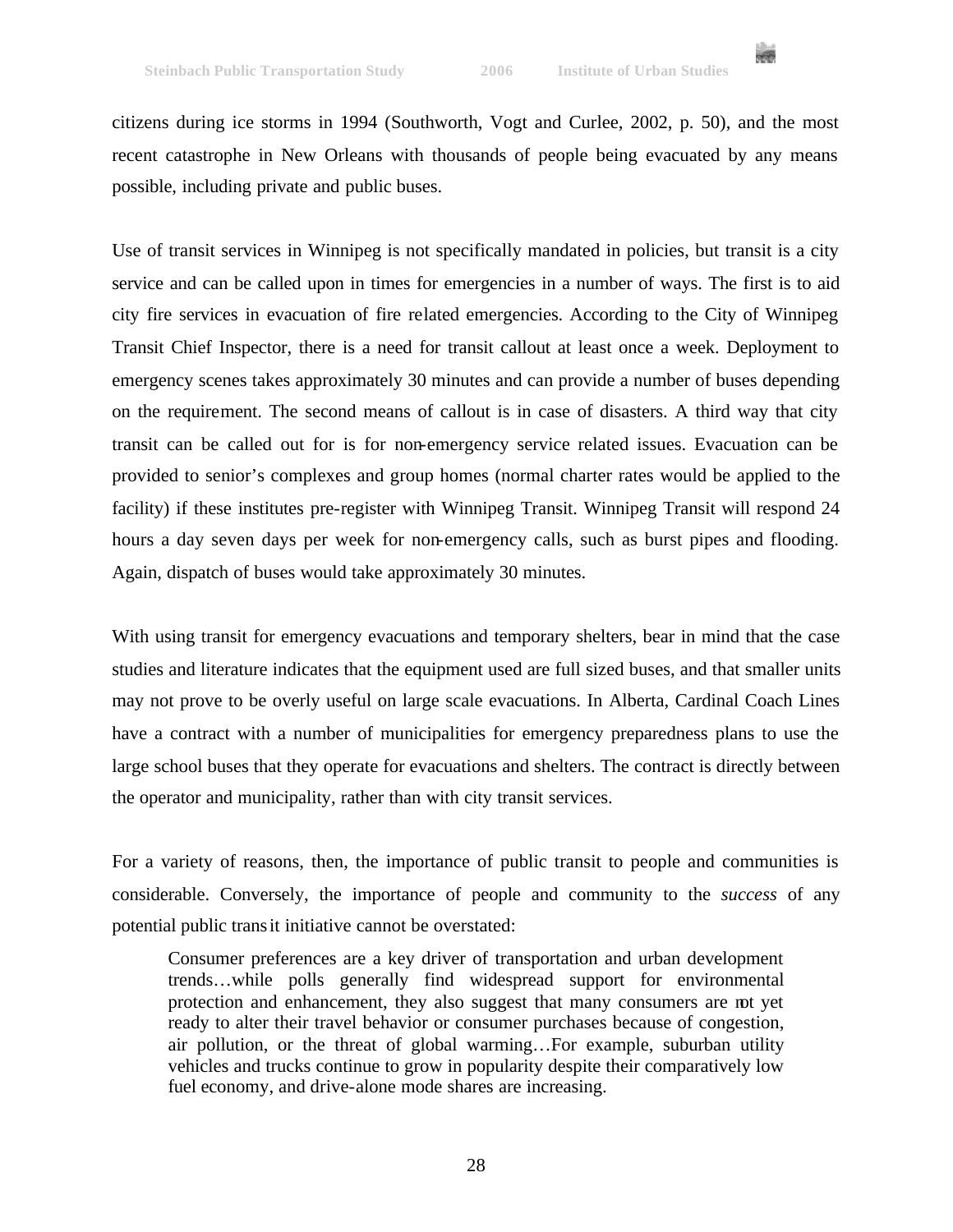

Many analysts believe that changes in pricing policy, such as higher fuel taxes or full-cost pricing for parking, could substantially change consumer choice. However, public opposition to such measures continues to make their implementation doubtful…Changes in travel behavior resulting from changes in land use and location, modes offered and chosen, and overall activity patterns also would depend on public support for policy changes, along with individual, household, and business decisions consonant with those changes… Because public opinion and public support for action are so important to implementation, it would be highly worthwhile to devote more attention to the topic as a research element. (Deakin, 2001, p. 15-16)

For this reason, public consultation, and "community based social marketing" are needed to plan for and implement a public transit system.

In addition to the impacts on people and communities mentioned above, the general quality of life for an entire region can also be affected by transportation options, and at the largest scale this concerns the physical environment.

### **4.4 Environmental Quality**

In small rural and urban centres, quality of the air and environmental concerns may not be of the highest priority due to the perceived notion that with small populations, there are minimal environmental impacts associated with driving. This is not true. In Canada, the highest contributor to greenhouse gas emissions is transportation (an approximate 40 percent produced by private vehicles, 1.1 percent by buses). In small communities without transit systems, the percentage of greenhouse gas emissions is higher because of the limitations on alternate modes of transportation, higher incidences of "cold starts" and short trip patterns of private vehicles which result in an increase in pollutants (Frumkin, Frank and Jackson, 2004, p. 338).

As may be seen above, buses contribute a negligible amount to emissions, even though on a pervehicle basis, buses pollute more than a car. This is why, according to the Canadian Urban Transit Association, while improvements to bus technology will continue to be pursued (in terms of fuel efficiencies, reduced emissions and particulates and conversion to alternative fuels) the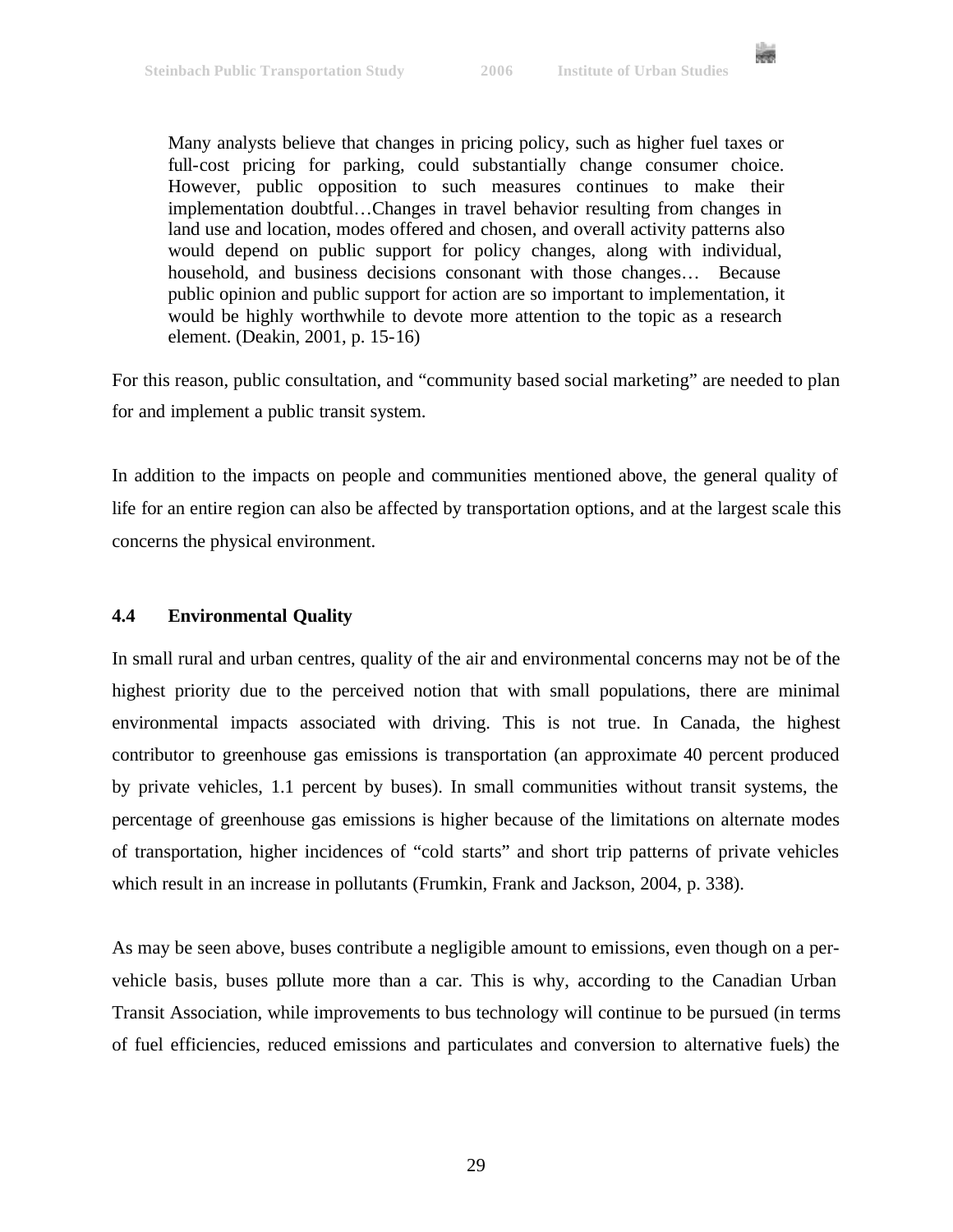

priority in this regard must be on getting more people to travel by public transportation (McCormick Rankin Corporation, 2002).

### **4.5 Economic Viability**

One of the most important dimensions of public transportation – and one that resonates with the public and politicians alike – is economic sustainability: Is the measure cost-effective? Does it contribute to the larger economy? And, most importantly for the general public, is it affordable?

According to the Canadian Urban Transit Association (2002) transit expenditures for small to medium-sized urban areas go primarily to vehicles, for, unlike large cities, they do not need to develop right-of-ways. However, what is becoming apparent is that there is a financial gap between needs and revenues for small urban centres, and they are having trouble keeping up with demand for new public transit, and need to identify and make use of new funding sources (McCormick Rankin Corporation, 2002).

The principal measure by which economic sustainability of public transportation is concerned relates directly to land use and population density: compact settlements with high population densities mean more potential riders per stop, and hence an appropriate economy of scale. Transit becomes much more economical in downtown cores than in low-density suburban locations. Studies show that a shift from automobile usage to transit occurs at densities of about 20-30 people per hectare (Holtzclaw, 1994) [Steinbach at its most dense averages 17.78 per hectare]. In order to encourage more transit use, these principles are informing contemporary urban design and planning, particularly in terms of Transit Oriented Development, which will be described in more detail below.

An appropriate economy of scale does not, however, mean that public transit should be expected to pay for itself, and given Steinbach's semi-rural character, this is a particularly important consideration. Public transit always requires some level of public subsidy: fare box to subsidy ratio for Canadian transit systems averaged 62 percent (of subsidy) in 1999 (Soberman). In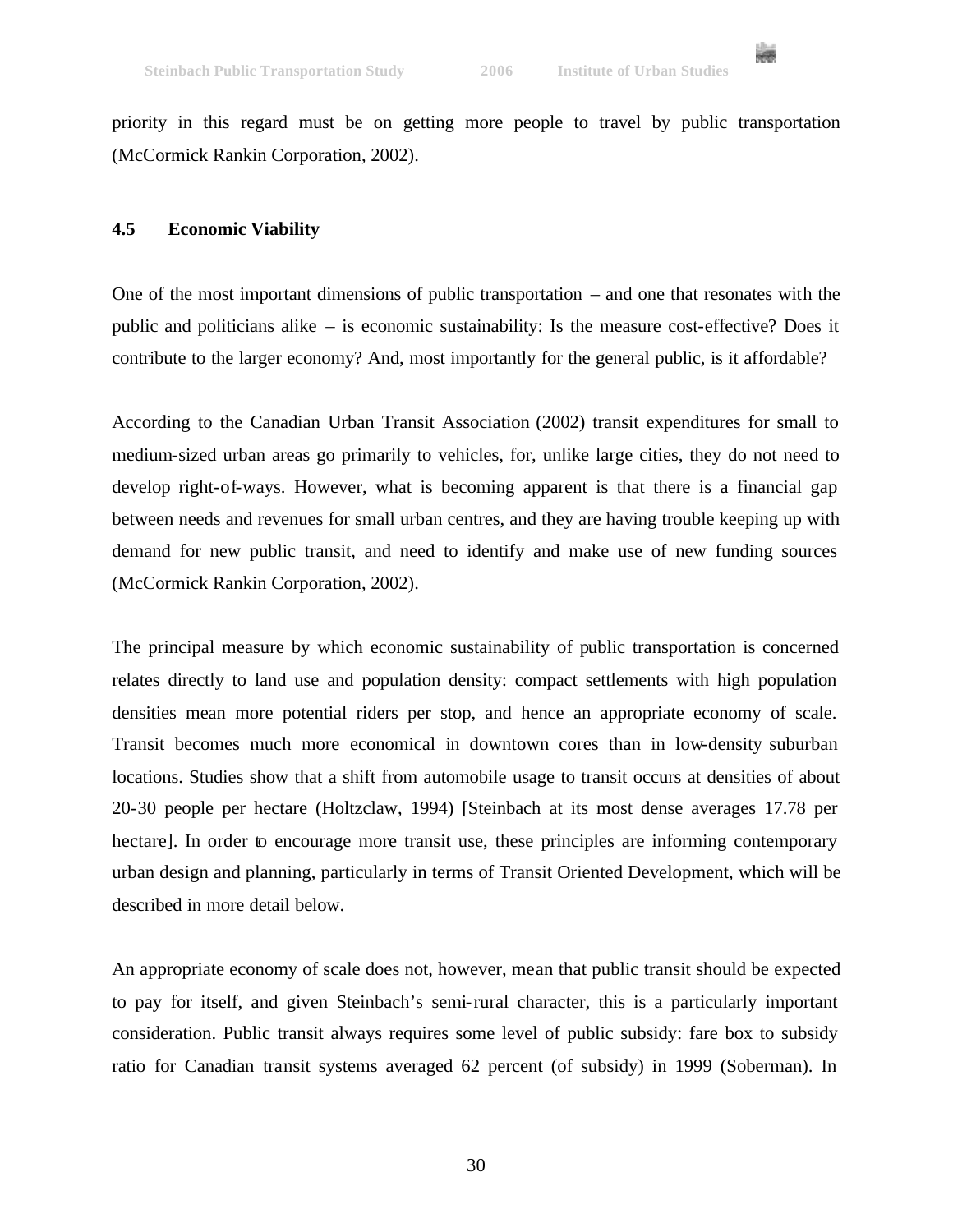

Winnipeg, the fare box ratio is slightly higher with approximately 50 percent of fares, 20 percent from Provincial subsidy and 30 percent from City subsidy.

Unfortunately, a solid understanding regarding transportation economics is lacking on the part of most decision-makers and the public, and even if it were not there are conflicting paradigms concerning how and what to measure. As Litman and other sustainable transport advocates point out, the present transportation pricing policies (i.e., public subsidies for road building and maintenance and oil processing and delivery) are artificially low and depend to a great extent on failing to price externalities (such as pollution and losses to the economy owed to accidents and traffic congestion), making automobile use seem more affordable than it actually is – and conversely, public transit appear to be a substantial expense for taxpayers. Some argue that to be truly successful, alternatives to the car will need a level playing field – and that driving will need to be priced more fairly (see Litman, 2005).

However, it is also essential to bear in mind that this situation may be changing dramatically without policy interventions. During the summers of 2005 and 2006, oil has reached between \$70.00 and \$75.00 a barrel, with consumers paying well over \$1.00 a litre for gasoline. For a city such as Steinbach, dependent as it is on highway-based transportation for employment travel and the shipping consumer goods, volatile oil markets may have an impact on the economics of transportation in the coming months and years. For those who drive to Steinbach from within the region for their employment, gas prices may begin to be a burden on their household budgets.

In any public consultation concerning transportation options, the economics of implementing options (including the costs of maintaining the status quo) need to be considered – and as such be considered in a holistic fashion that makes some effort to account for externalities and costs to homeowners and businesses.

Another important economic argument for public transit is the benefits that can accrue to the community *because* of public transit.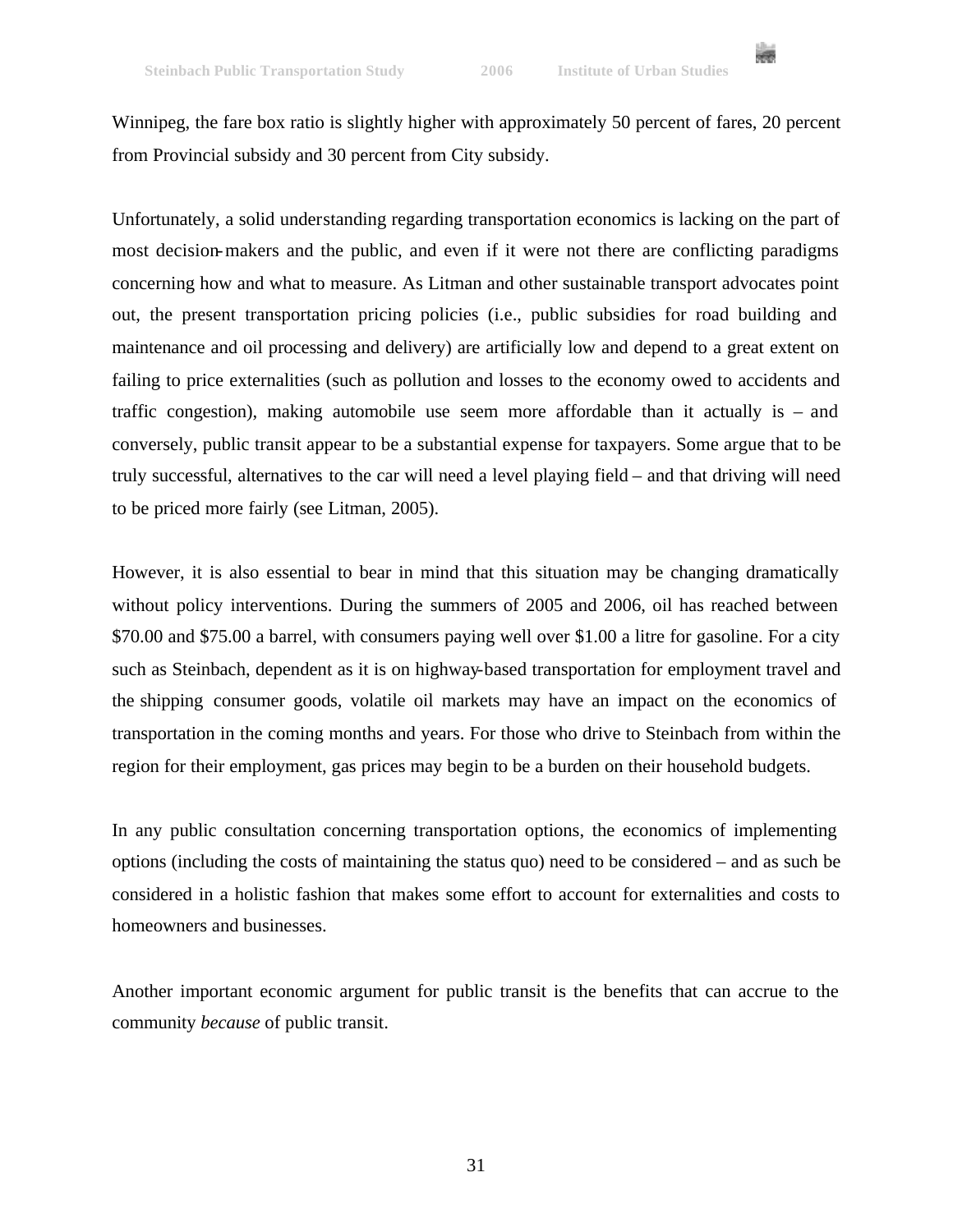



Figure 1: Economic Benefits of Public Transportation.

The report *Transit Means Business* states boldly that "public transit is an investment that returns a wide range of material benefits to the Canadian economy" (Canadian Urban Transit Association 2003). The report goes on to identify four areas of impact (benefit or disadvantage) for transit operations, which are:

- induced impact;
- mobility and access to labour market;
- impact on property values; and
- congestion savings

Admittedly, the CUTA report concentrates on the economic impacts within large metropolitan areas of Canada, however, there may be some parallel advantages (or disadvantages) and paybacks that transit may have within rural settings:

### *4.5.1 Induced Impact*.

Induced impact is identified as having direct and indirect contributions to the economic market. Direct contributions include local employment within the transit system (i.e. drivers, administrators, and maintenance crews), access to social and health services, shopping, and other 'social outings' (Burkhardt, Hedrick, and McGavock, 1998, p. 27; and Metropolitan Knowledge

Source: Metropolitan Knowledge International 2003.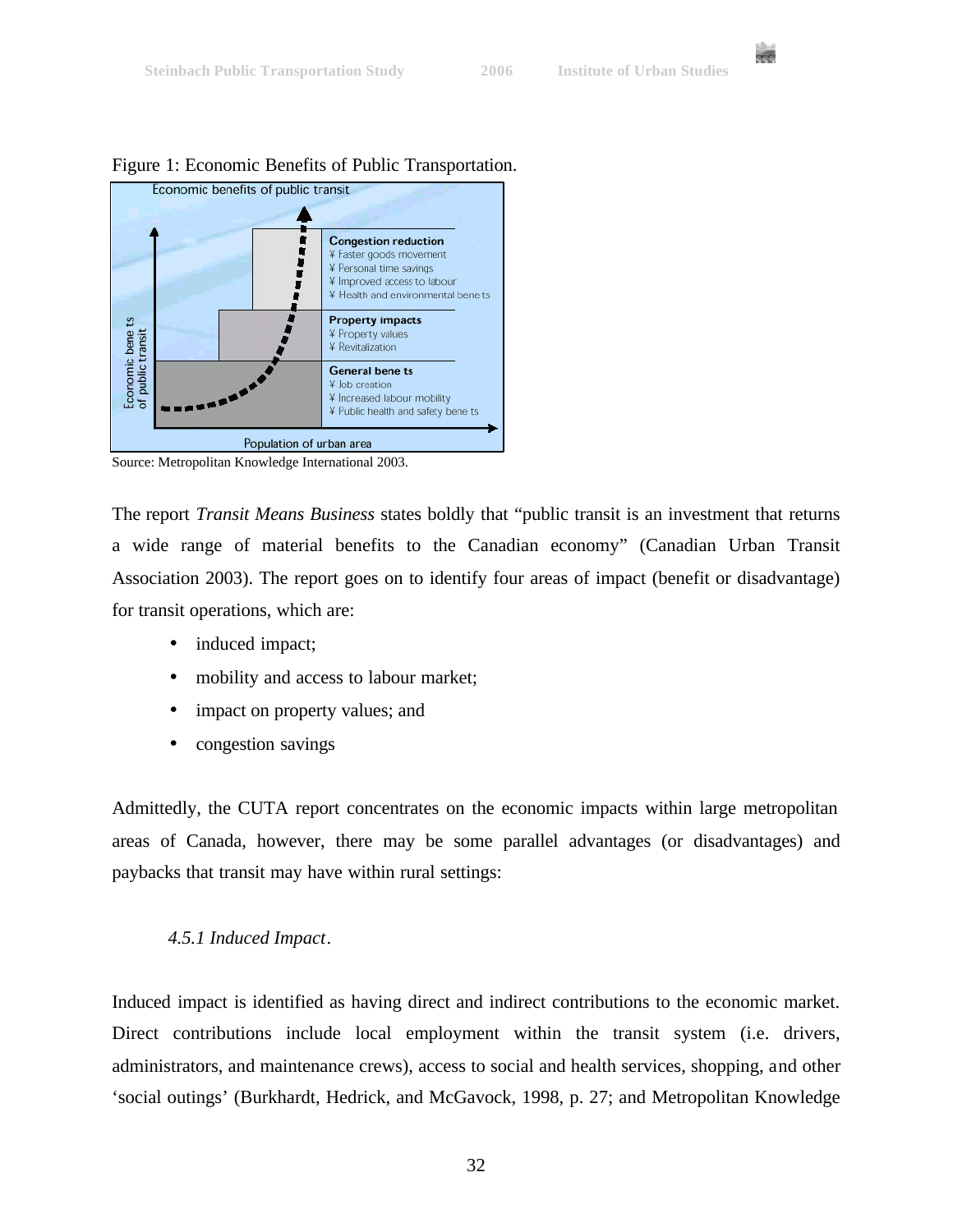

International, 2003, p.15). Induced impact also considers indirect benefits, such as exports of transit services (buses, technologies, suppliers, etc.) to other markets.

### *4.5.2 Mobility and access to labour market*.

Burkhardt *et al*. identifies that access to the employment market and reliability of employees are indirect impacts to transit, however, the CUTA report places the labour market in its own category. According to a UK article (in Metropolitan Knowledge International, 2003) the labour market is improved as transit enhances access to employment opportunities, as well as shops and services, and transit gives the *perception* of access to developing areas (p.16).

A local case study identified by the CUTA is in Brandon, where the Maple Leaf Foods recently built a processing plant outside of the city. Due to the location of the plant, employees needed transportation of some type, either public (initially not available) or private, which limited who could get jobs. Those who did not have vehicles were unable to get jobs at the plant. A solution came when there was an agreement reached between the plant and the City of Brandon to operate transit services on a cost-recovery basis (including late night service). The cost recovery means that if the transit service to the plant is used by less than 25 people, Maple Leaf Foods would cover the cost to "fill" up to 25 spots (which is approximately 60 percent of the *seating capacity* of the buses used in Brandon). This maintains plant operations and the employee base (Metropolitan Knowledge International, 2003, p. 25).

### *4.5.3 Impact on property values*.

This impact is primarily centred on "higher order transit systems" (i.e. light rail, or rapid transit). In most of the studies and literature indicated in the CUTA document *Transit Means Business*, property values (residential and commercial) increased. This could have both positive and negative impacts to society in general. Higher land values are positive in the eyes of landowners, but a negative aspect is that housing may not be affordable to first-time buyers, or some immigrants. From the commercial side of property values, property development may increase around transit nodes, thus increasing the economic activity for the community.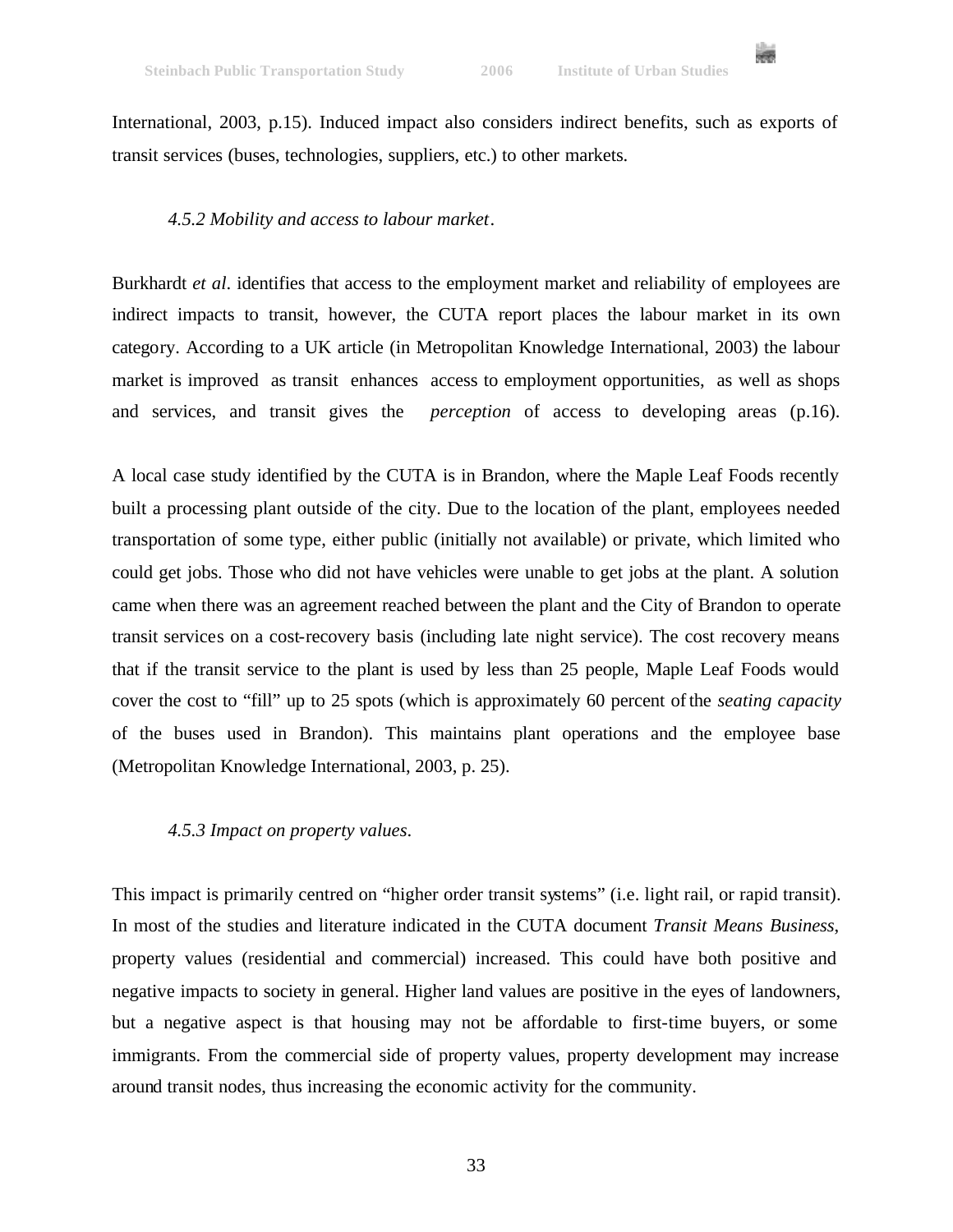

It should be noted that investing in transit may not necessarily result in economic development. Although his article examines transportation infrastructure (which could include transit), Black (2001) argues that there could be a negative economic impact on the community. The increase in funding for transportation could remove funding from other sectors, (an example Black gives is education), or may lead to premature industries developing to serve "future growth" that takes longer to develop, or does not materialise (Black, 2001, 1 p. 2).

### *4.5.4 Congestion savings*.

Reducing the amount of congestion on the streets can help the economy and the environment. As an indirect result of poor transit options, congestion in urban areas can increase delivery costs of goods and services, delay shipping, and add more pollutants to the air. The *Transit Means Business* report estimates that the cost transportation of goods is increased by in excess of \$3.0 billion annually in BC, Montreal, Toronto, and Ottawa combined as a result of high congestion (Metropolitan Knowledge International, 2003, p. 35). This increase in transportation costs results in higher prices for the consumer. Lowering congestion through an effective transit system can result in decreased shipping costs, potentially increasing economic activity in large and small urban centres. In the setting of Steinbach, congestion in the relatively small size of the community may not have an effect on the local economy, but an increase of traffic may have an impact on the shipping of agricultural products and services.

### **4.6 Literature Review Conclusion**

The themes in the literature presented in this report include samplings of Canadian and US components to rural and urban transportation systems. Sustainable transportation principles (Table 1) and are practical in both urban and rural settings. *Access* to services, goods places and social outings are important factors in determining the need for public transportation. *People and Communities* include a variety of principles including social, inter-regional and intergenerational equity, community responsibility towards the environment, increased health and safety of the community, and community empowerment to maintain the system. *Environmental Quality* identifies that any form of transportation system must make efficient use of land and natural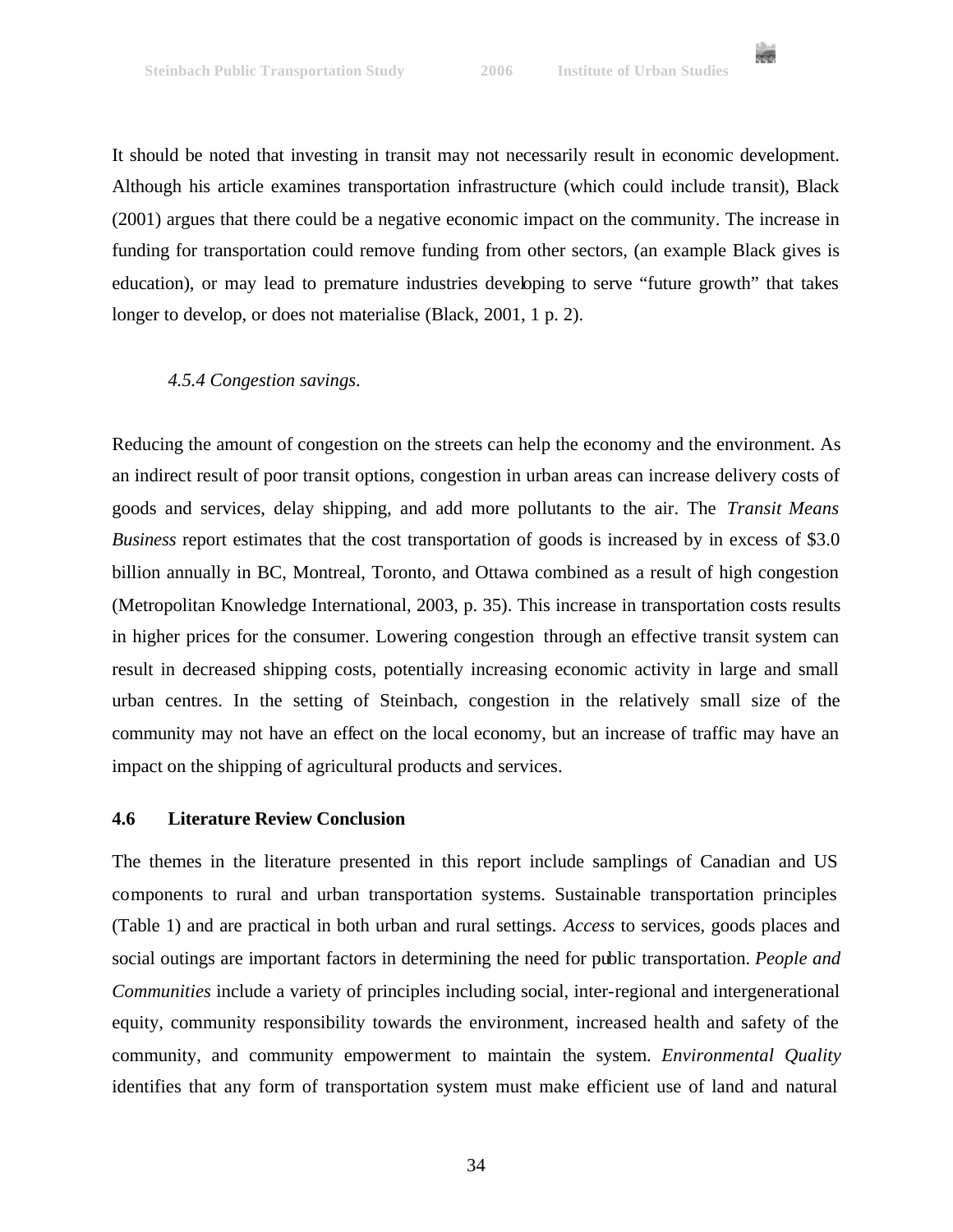

resources, and that there are pollution prevention initiatives in place to ensure that the system does not inadvertently damage the environment.

Finally, *economic viability* of the system is intended to ensure that taxation does not overburden the community and user fees pay an equitable share of the operating costs. One key point to note is that while transit is a publicly-supported service, its economic benefits are more systemic rather than through direct revenue generation, and may be seen in the form of higher retail revenues from easier access to the market, better employment access, and general social returns such as better access to community programs and services.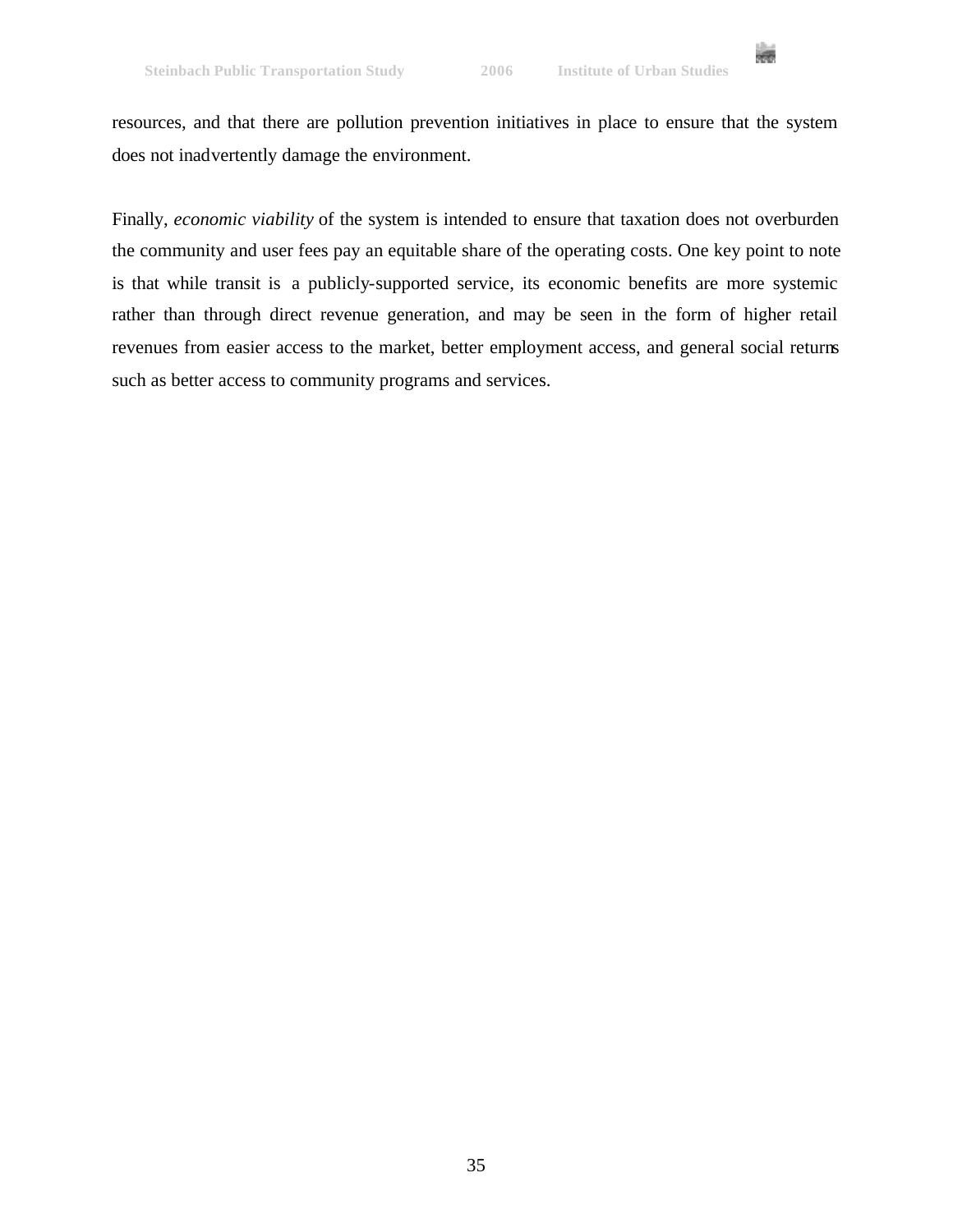### **5.0 Rural Public Transit Services**

There are two distinct differences between urban and rural transit operations. The first is the **dispersion of origins and destinations:** Rural settings often have larger service areas than urban ones, so origins and destinations of a public transit operation are more scattered throughout the region. The second is the "overall low density of demand" (Burkhardt, Hamby and McGavock 1995). Transit service models in Steinbach will be significantly different than those in Winnipeg because of the different population densities; Winnipeg has a city-wide average of 1331 people/sq. km compared to 360 people/sq. km in Steinbach (Statistics Canada, 2005). Although there is a low overall population density in Steinbach, it is important to note that there are pockets of higher densities. Figure 2 shows the population density for Steinbach. Note that the town centre, approximately two square kilometres in size, has the highest population concentration, resulting in an average nearly of 1700 people per square kilometre. In this section, we will be examining the various service options, including conventional, paratransit and taxi service.





Source: Manitoba Land Initiative, 2006.

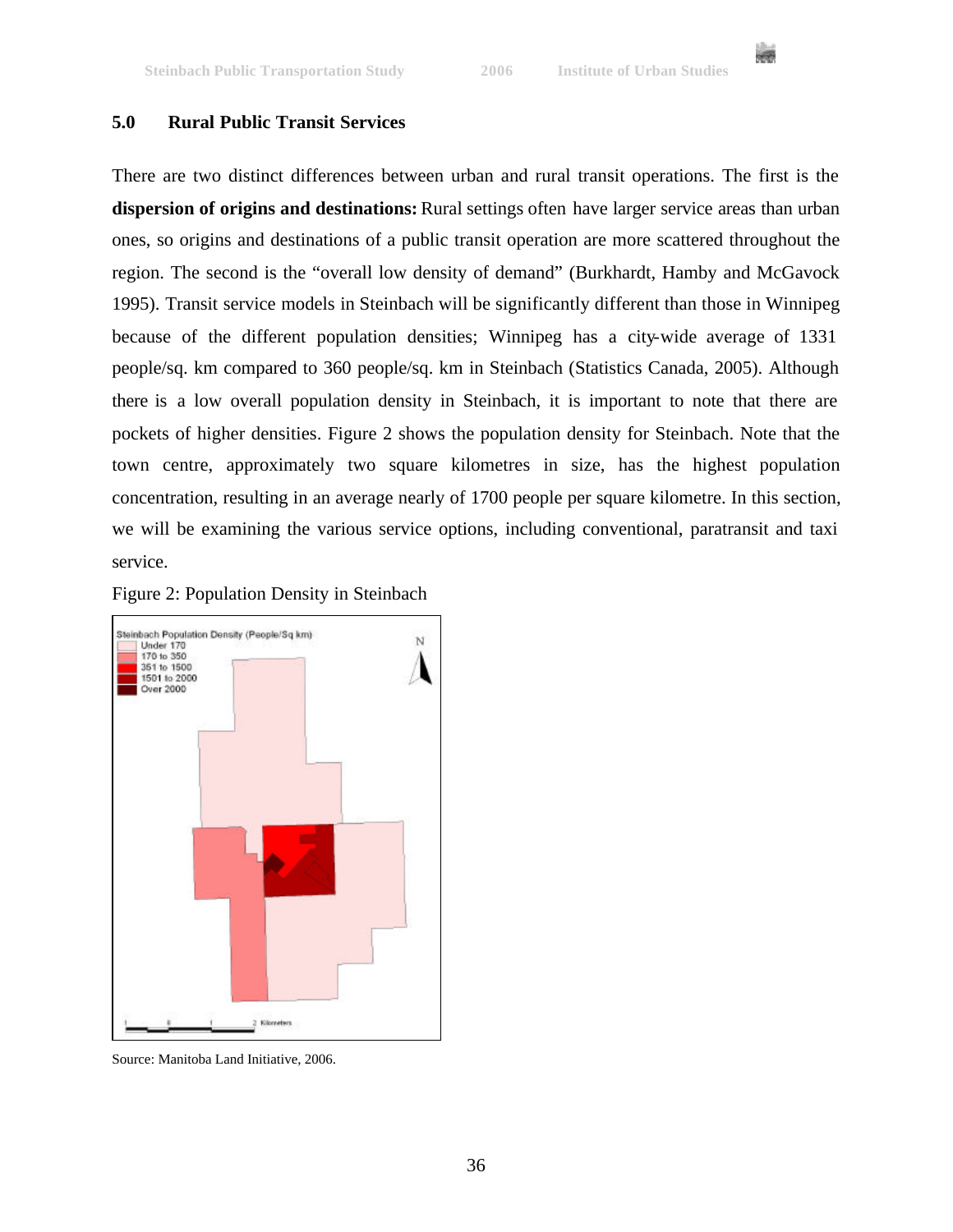

### **5.1 Introduction to Service Options**

Transit authorities identify three basic types of transit: conventional transit, custom transit, and paratransit (BC Transit, 2005; and Burkhardt, Hamby and McGavock, 1995). Conventional Transit is a service that regularly uses scheduled, fixed-route service, which is operated according to published route maps and timetable (see the Routing section below for a detailed description). The Transit Co-operative Research Program (TCRP) indicates that these types of transit service are best used in a dense service area, with a high demand and that has a regular demand for one particular destination area (Burkhardt, Hamby and McGavock, 1995, p. 32). This model does not generally service well regions with low population densities or variable or unpredictable transit use.

Custom transit services, as identified by the TCRP and BC Transit, are *demand responsive*, or door-to-door/curb-to-curb; they are services for a largely mobility reduced/disabled population. Custom services are generally for passengers who cannot use conventional transit due to a disability. A commonly used name for custom transit services is DART, or handyDART, which stands for Dial-a-Ride-Transit. If a transit system is used only for traditional paratransit systems (for a description of paratransit systems, see below), the riders usually are required to be registered with the handyDART office prior to use of the service (British Columbia Minister of Transport, 2005). Further discussion of custom transit services will be integrated within either conventional or paratransit services.

# *5.1.1 Paratransit*

 $\overline{a}$ 

Commercial services of paratransit consist of shared-ride taxi,  $2$  dial-a-ride,  $3$  shuttle services (an example would be hotel shuttles) and commuter vans (business owned vans for employees to use). Depending on the type of service, paratransit operation may consist of on-demand service with many-to-many, few-to-one, or many-to-one service routing (Grava 2003, p.245).

<sup>&</sup>lt;sup>2</sup> Shared-Ride Taxi is defined as a "demand-responsive group riding where the riders may be traveling between different origins and destinations. A rider does not have exclusive use of the vehicle and fares are lower than conventional taxi service because of the economics associated with joint use of the vehicle" (LSC Transportation Consultants, Inc.).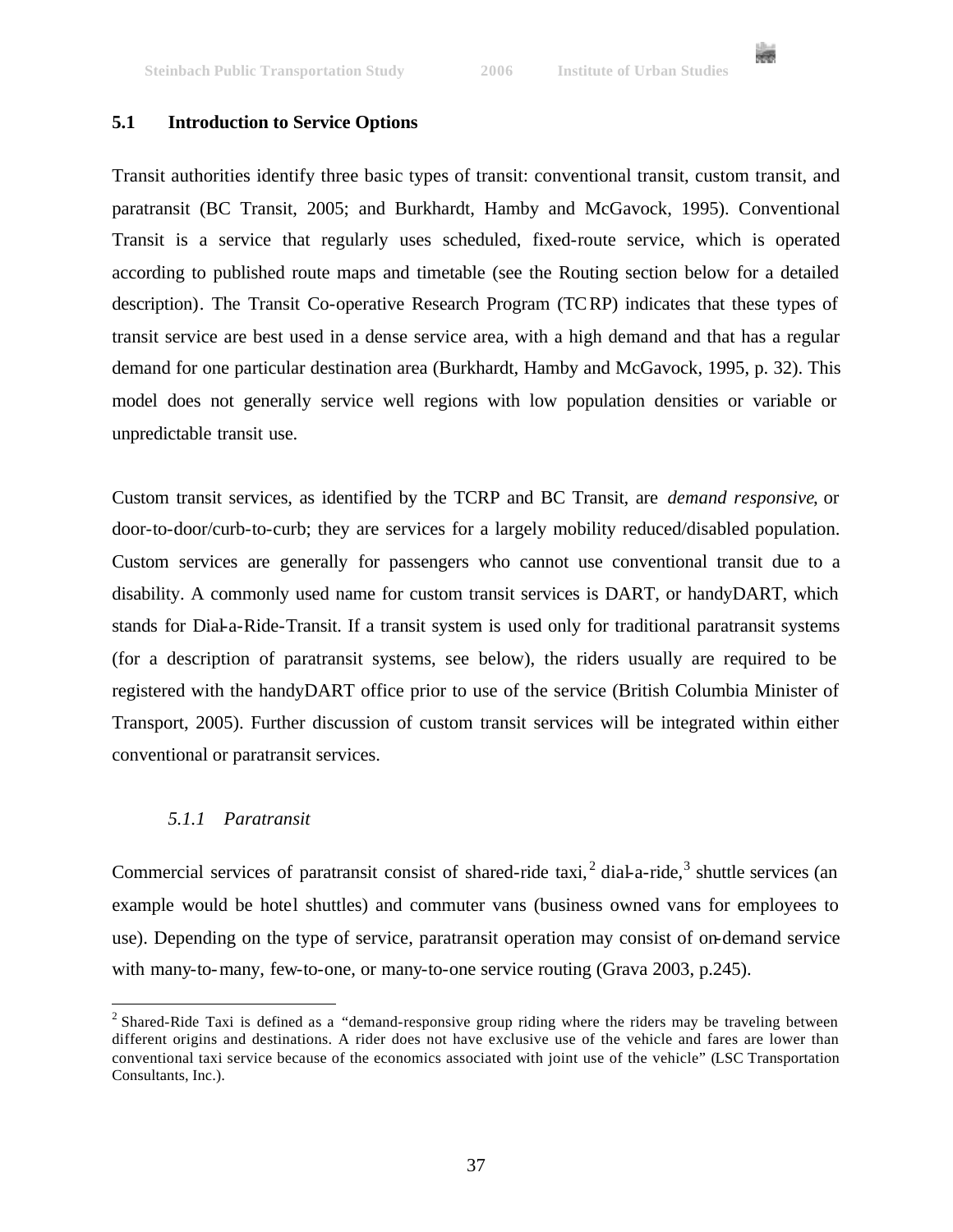$\overline{a}$ 



BC Transit defines paratransit as a "bus or van service in towns and rural areas where the population density does not warrant conventional bus service" (British Columbia Minister of Transport, 2005). Paratransit operations, in larger urban centres usually operate parallel to conventional systems initially to service users with mobility challenges, and are often considered custom services. Paratransit may also consist of airport/hotel shuttles, downtown shuttles and university shuttles (Grava 2003, p. 233-244). As a result of the nature of the system, paratransit is more flexible than conventional fixed route transit, often operating as both door-to-door and fixed route services, with a flexible timetable to accommodate route deviation.

Usually, a paratransit system in rural locations operates on a mix of conventional and custom services in order to service the needs of the general population and the mobility challenged. This service model allows for the structure of a fixed route operation and the flexibility of demand responsive transit (BC Transit, 2005; and Grava, 2003).

Like all modes of transportation, there are advantages and disadvantages to paratransit operations. According to Grava (2003; p. 248-250), there are many reasons to support and implement a paratransit system in a community. Using a paratransit system increases mobility for all residents (physically challenged, ageing population, youth, and the general population). There is usually a higher level of quality to the service due to smaller, more comfortable vehicles, and convenience of service. The nature of paratransit results in a flexible service, meaning that a dial-a-ride service could become a fixed route at certain times of the day, and a charter service on weekends. Paratransit service could result in a higher level of community spirit by offering modes of transit to a higher need population, or through regular use, paratransit could increase the social dimension of the community through regular contact of the users. Initiating paratransit services could increase, or create jobs within the community. Finally, paratransit services are generally considered easy to implement.

 $3$  Dial-a-Ride Transit, or Demand Responsive Transit, is similar to the Shared-Ride Taxi except a bus operates on a semi-fixed route. A further discussion on the DRT follows in section 5.2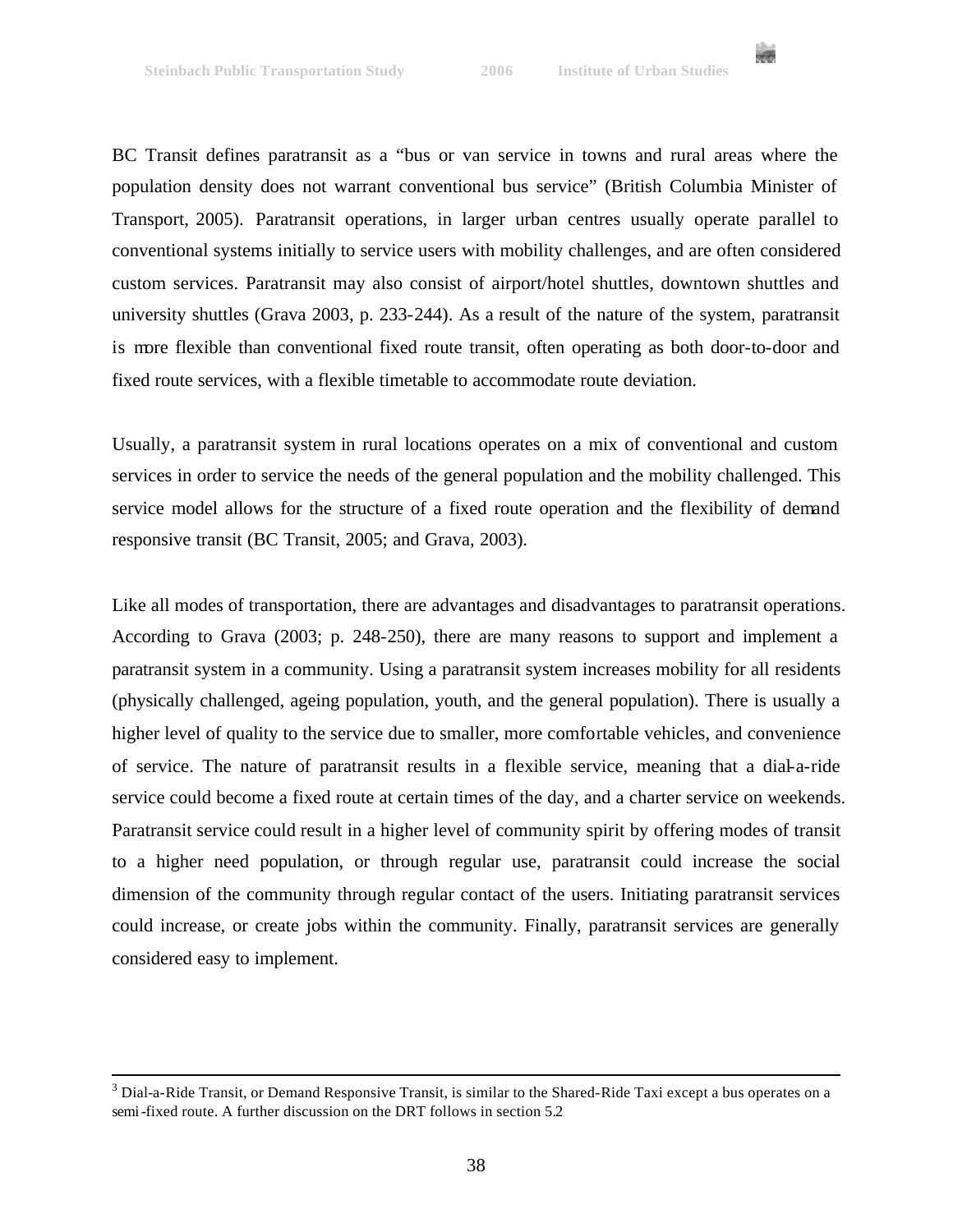

On the other hand, paratransit operations should be approached cautiously because of a higher cost-per-rider of operation. Smaller vehicles still need drivers and support staff to maintain service, and the size of vehicle restricts rider numbers, resulting in a high cost per rider compared to larger vehicles. Although a benefit of paratransit is job creation, there could be a negative impact through labour issues, such as speciality training, and minimum wage jobs created by the transit service which could produce problems with employee retention (Grava 2003).

# *5.1.2 Conventional Bus Service*

Conventional buses are the more recognisable mode of public transit in North America due to the visibility of the service in urban centres. In 2000, buses represented 61 percent of all transit trips in Canada's five largest transit systems (Kittelson & Associates *et al*., 2003, §2.5). Although conventional transit often refers to buses, light rail/mono rail, trolley buses and heavy rail, within this study, only buses will be examined. There are a number of different classes of buses in operation throughout the world, ranging from small passenger vans to famous double-decker buses seen until recently in England<sup>4</sup>. Leaving aside the extreme ends of vehicle classes, three different buses will be examined here: mini-buses, mid-sized buses and standard buses. Table 3 shows a quick comparison of the three types of buses examined below.

| <b>Bus Size</b> | <b>Seated Passengers</b>           | <b>Standing Passengers</b> | <b>Fuel Type</b>          |
|-----------------|------------------------------------|----------------------------|---------------------------|
| Minibus         | Up to $20$                         | Limited amount of          | Usually is a regular      |
|                 | Usually can accommodate up to      | passengers can be          | gasoline fuel             |
|                 | 3 wheelchairs, reducing the total  | accommodated               |                           |
|                 | number of passengers if there is a |                            |                           |
|                 | rear side door                     |                            |                           |
| Mid-            | Up to 30 passengers, low-floor     | Up to 15 passengers        | Primarily diesel fuels,   |
| sized bus       | buses can accommodate              | comfortably                | bus some can use          |
|                 | wheelchairs                        |                            | regular gasoline          |
| <b>Standard</b> | Up to 50 passengers, and are       | Up to 40 passengers        | Primarily diesel fuels,   |
|                 | primarily becoming low floor       | comfortably                | but some bio-diesel       |
|                 | vehicles to accommodate            |                            | fuels are being tested in |
|                 | wheelchairs                        |                            | certain markets           |

|  |  |  |  | Table 3: Bus Size Comparisons |
|--|--|--|--|-------------------------------|
|--|--|--|--|-------------------------------|

Source: Grava, 2003.

 $\overline{a}$ 

 $4$  The "double deckers" are being replaced by articulated, or jointed, buses for a number of reasons, including safety, less "roadwheel pressure" and for universal access.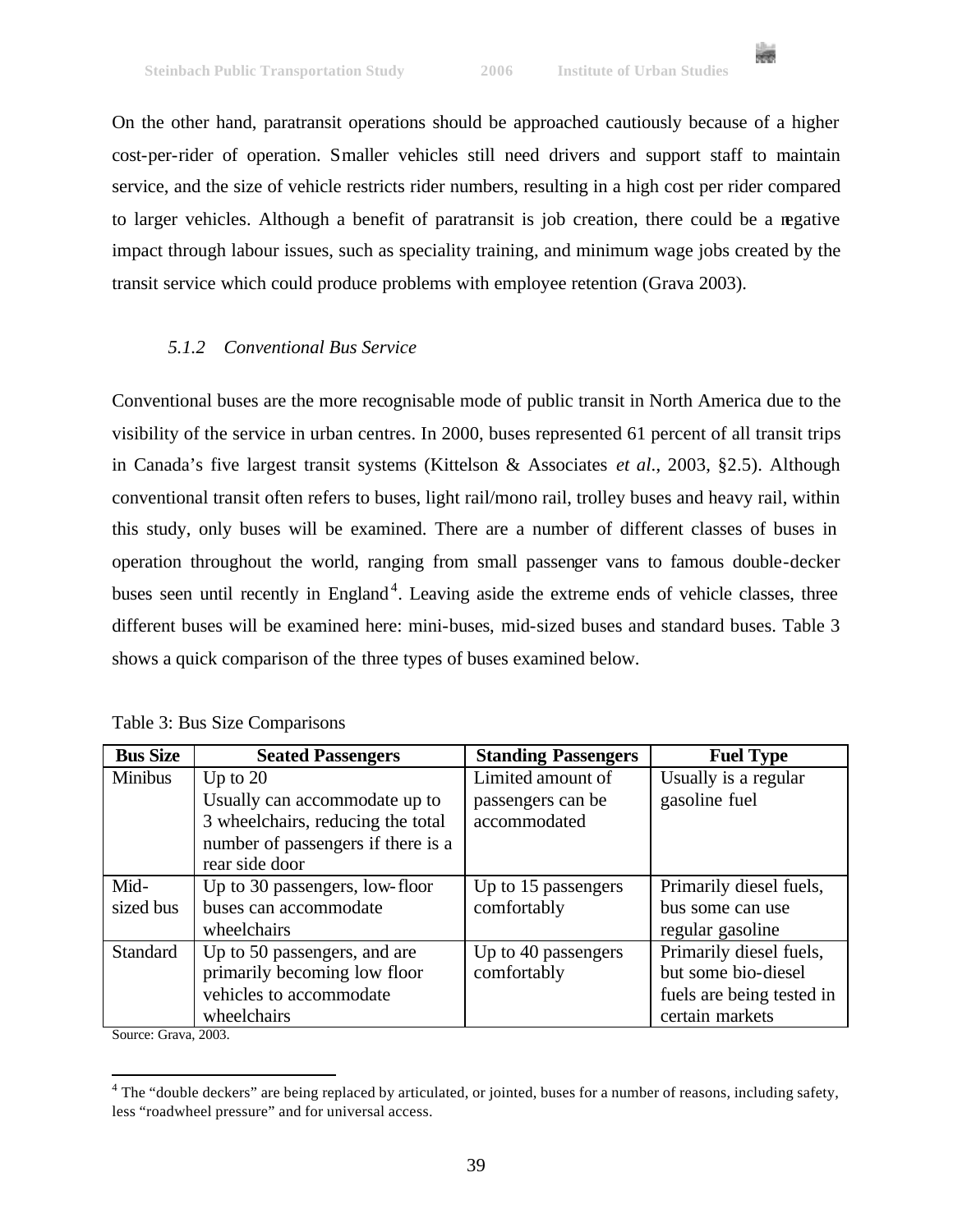

In accordance with industry standards, the minibus can accommodate up to 20 seated people along with some standees. The minibus could have a single front door, or a second door in the back of the bus to make offloading easier. If this type uses ramps or other universal accessible features, the seating capacity is reduced. These buses can operate with regular or diesel fuels (Grava, 2003, p. 320).

The mid-sized buses in operation can accommodate 25 to 30 seated passengers, along with 10 to 15 standees comfortably. The bus design can be either a "regular" bus, or a "low floor" vehicle, which can accommodate universal accessible features for individuals with mobility issues. If the bus is a low floor type of vehicle (which is becoming more popular in use), then there sometimes is only one door rather than two. The service routes for mid-sized buses are more suitable for lower demand routes. These buses run primarily on diesel fuel (*ibid*., p. 320). (These buses are used in Winnipeg for the "Downtown Flyer" routes).

Standard (40-foot long) buses are the most common types of buses in operation being able to carry 41 to 45 seated passengers with up to 40 people standing. Universal access is common among new buses with the design of "low floor" and "kneeling" vehicles. Front and back doors allow for easy entrance and exit of the buses at times of congestion. Additionally, there is usually advertising space on the inside and outside of the bus, which may help offset some operating costs of the service. The standard size of bus almost always uses diesel fuels (*ibid*., p. 321).

There are a number of advantages identified in operating a bus system. A conventional bus system has readily available vehicles with a number of manufacturers ready to provide buses to a transit system. The manufacturers also have a range of vehicle types ready to ship or build. The technology that buses use is relatively simple and safe, resulting in limited "technological breakthroughs" keeping the cost of upgrading low to the service provider. Excluding bus mechanics, other than some minor speciality training that bus operators and support staff need for a safe and comfortable ride, there is no special workforce or skills required to operate a system (Grava, 2003, p. 338-344). Environmentally, studies show that the British thermal unit (Btu) per passenger mile for buses is 1420, compared to 8360 Btu's per passenger mile for single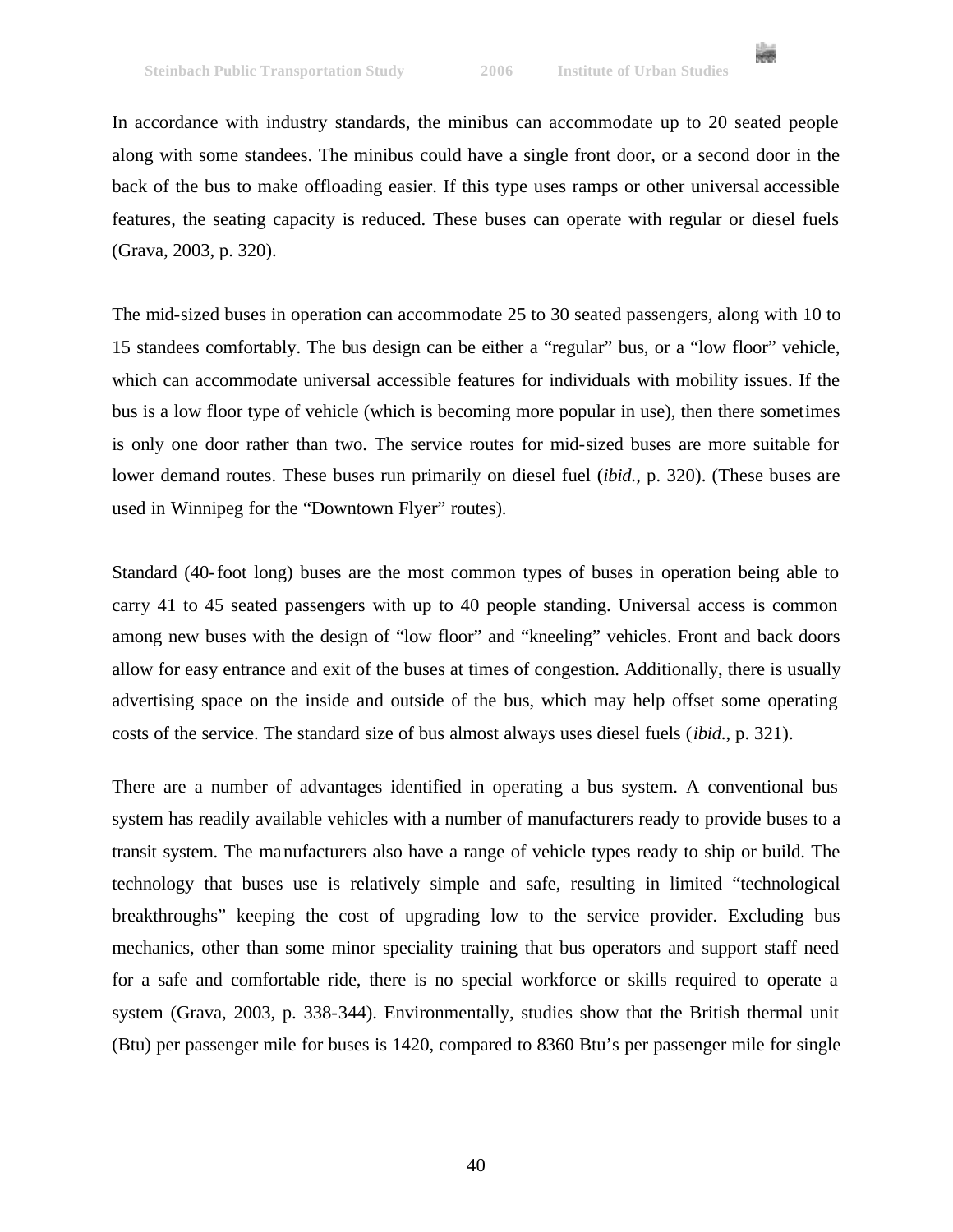occupancy automobiles.<sup>5</sup> This results in lower energy consumption and lower impact on nonrenewable resources to power the vehicles. Additionally, bus services are flexible in routes and scheduling, unlike fixed rail transit.

Potential disadvantages of operating a bus service identified by Grava (p. 344-349) are that bus services are labour intensive. To operate a bus, there needs to be the driver and any number of support and administrative staff, resulting in an increase in funding requirements. Although a bus may use less energy to operate, buses still give off pollutants from running diesel fuels. Alternate fuels, such as biodiesel and natural gas, can reduce harmful emissions, but the number of buses using these alternates is few in numbers.

Buses also can add to street congestion by the regular stops made along a bus route. This can add to the environmental impact and lower fuel economies of other, idling vehicles. Also as a result in added congestion, there is a potential to slow the service, creating delays from the regular stops (which in turn can add to complaints and an argument of not taking transit because it is not reliable). Finally, while the emissions from one bus are higher than one small vehicle, if that bus operates with passengers, the relative impact on the environment would be lessened considerably.

Finally, Grava identifies that the public image of buses needs to be addressed. The "utilitarian" attitude towards transit services may hinder ridership through the stereotypical attitude that bus riders have a lower social status.

### *5.1.3 Taxi Service*

 $\overline{a}$ 

The final public transit mode, taxi service, is worth noting, since it plays a major role in transportation options in Steinbach. Grava (p. 286) explains although the affluent population may use taxi services regularly, those who are lower income may need to use a taxi for emergency purposes; in the case of Steinbach, taxi service may be the only alternate method of travel available.

 $<sup>5</sup>$  The British Thermal Unit, or BTU, is a standard to measure the amount of heat required to raise the temperature of</sup> one pound of water by one degree Fahrenheit. This is important environmentally because the output of a bus full of passengers is less than a four passenger car, resulting in lower emissions and a reduction of greenhouse gases.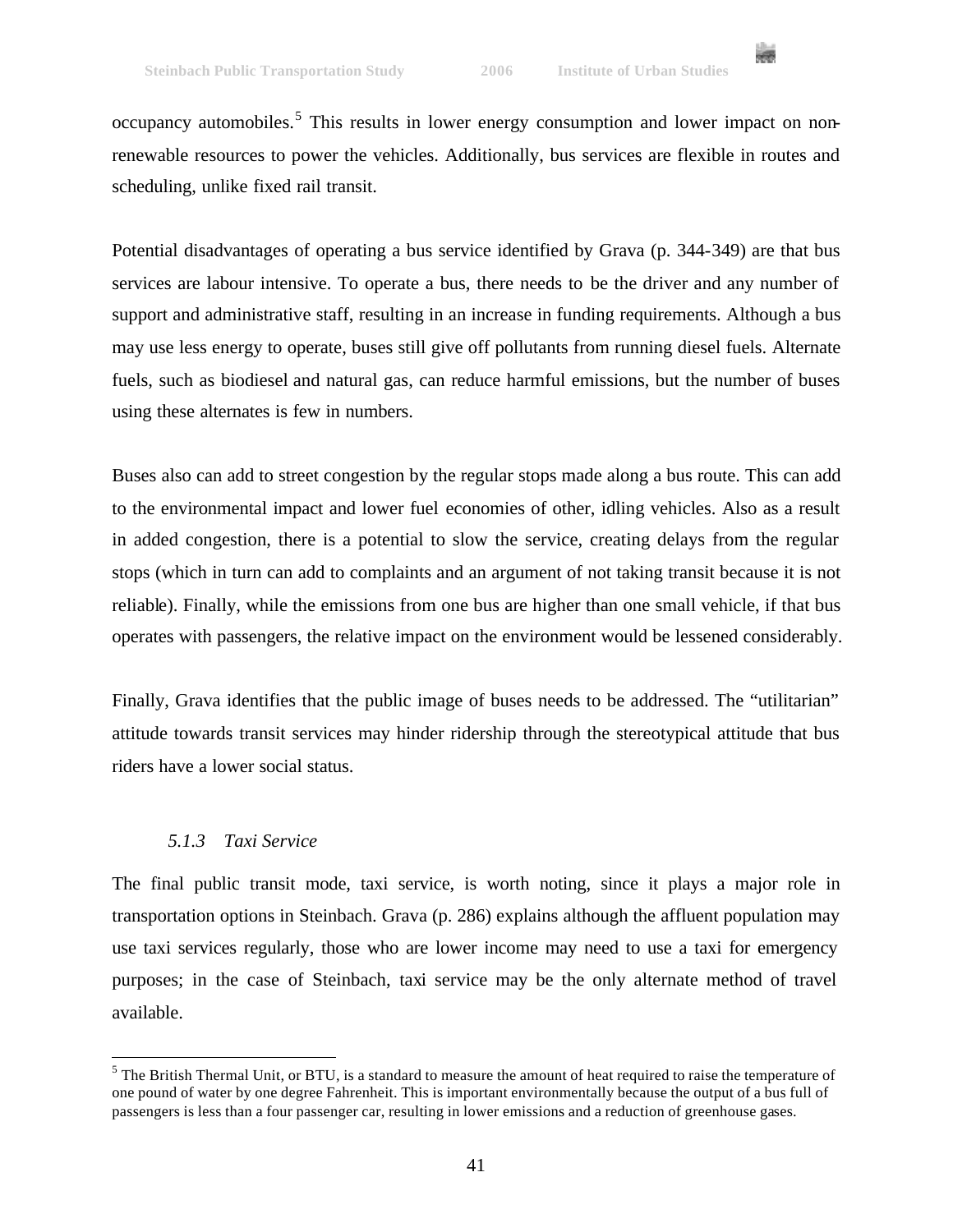

There are three basic operational models of taxi services, the independent ownership, fleet, and associations of cooperatives. The independents are owner operators of the service, possibly operating with one other to work alternating shifts. Fleets are multiple vehicle operations with central dispatching where drivers are considered independent contractors. Associations are basically independents who combine their efforts to provide radio links, additional buying power for bulk purchasing, pooling of maintenance services, and protection of participants' interests.

Taxi services provide a fully personalised service for the user. Users do not need to consider who is driving or where to park; service is usually fast and efficient; and a taxi can service the majority of the population. Repair and maintenance of a taxi can be completed by most mechanics due to the fact that taxis are usually standard cars or vans.

Drawbacks of taxi services include high user costs (in Winnipeg, MB, 2005 rates are \$3.05 for the first 81 metres, \$.10 per additional 81 metres, and \$.10 per 13.81 seconds waiting time (a 5 km trip would cost a minimum of \$9.22, barring any wait time at stop lights (Government of Manitoba, n.d.)).<sup>6</sup> Inadequate vehicle types can also limit taxi service usefulness. Some smaller operational services do not provide for easy access, or wheelchair access to the vehicles due to high cost of purchase, operating, and maintenance. Finally, a potential drawback of a taxi service could be that economic return for drivers could be below standards, and job security is limited for the drivers.

Service type and vehicle type are not the only considerations a municipality needs to take into account when planning for public transit. Indeed, what can make the greatest difference in terms of functionality, popularity and hence economic viability is the routing model used.

### **5.2 Routing Service Models**

There are different routing configurations depending on the service model (conventional, custom or paratransit). Conventional transit usually consists of **fixed-route** services, in which the bus travels along a defined route at regularly timed intervals. The majority of urban transit systems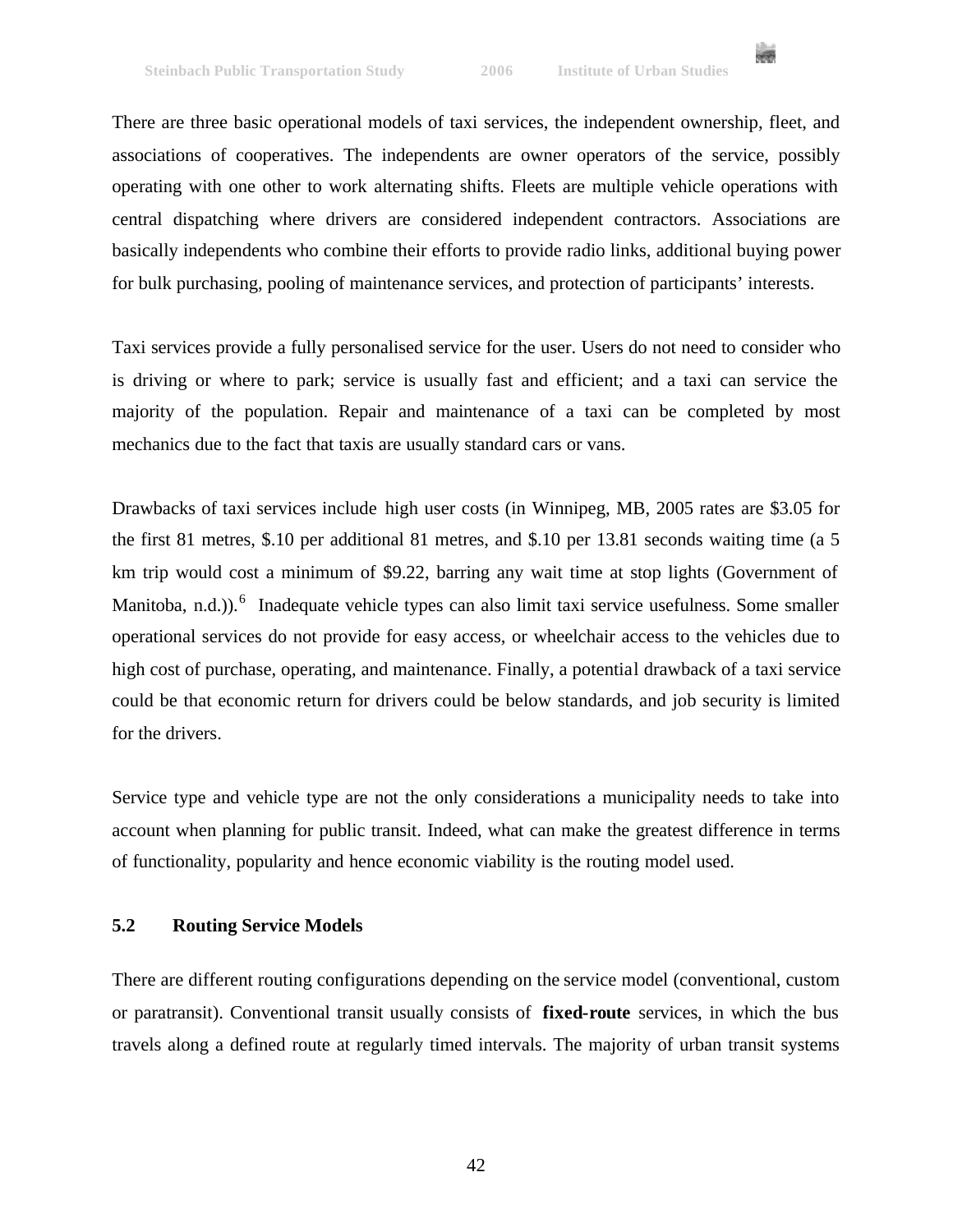

operate on fixed routes, with three different options, *local service*, *limited stop service*, and *express service*. Local service is a slower service where buses stop at all designated stops when required to pick up or drop off passengers. Limited stop service usually overlies local services, but stops only at major destinations (i.e. major intersections/transfer points, and activity centres). The express services tend to be for larger centres where long trips are required. The start and end points to express services stop at local service points, but stops midpoint along the route are not frequent, resulting in a faster service for distant trips (Kittelson & Associates *et al*., 2003, §2.5). In a small urban context, it does not appear that the limited stop and express services are the best modes of routing.

**Demand-responsive** transportation (DRT) models are typically defined as one type of paratransit option, which is again a form of public transportation that is a cross of private automobile use and conventional fixed-route transit. There are variations to demand responsive services, including:

- Route deviation (slight deviation from a pre-determined route, or variable stops along the route);
- *Many-to-few* routing (pick-up points are anywhere in the service area with a few key drop-off points); or
- *Many-to-many* routing (true door-to-door models, where pick-up and drop-off points are anywhere in the service area).



Figure 3 (Routing Options for Various DRT Systems)

 $\overline{a}$ 

Source (Kittelson & Associates et al. 2003)

<sup>&</sup>lt;sup>6</sup> The fare schedules are governed by the Provincial body Manitoba Taxi Board, so individual operators do not create rates.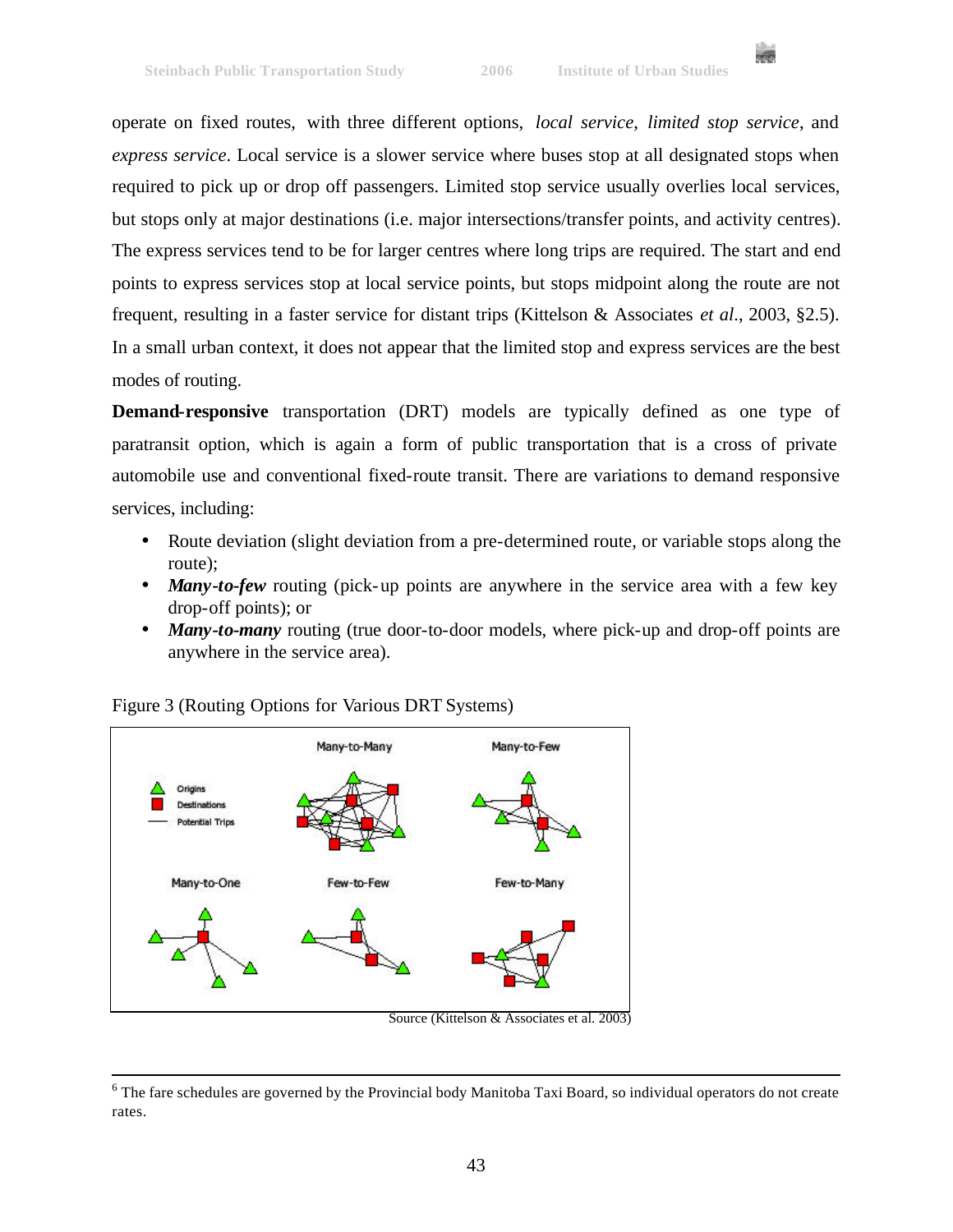

Demand responsive services are generally best suited for lower density areas that are not time restricted, meaning that there are lower demands for service, and irregular trip patterns. These models are also generally more expensive in terms of resources, capital and labour, resulting in a higher cost to the users. This model also does not accommodate high densities with specific transportation needs (Burkhardt, Hamby and McGavock 1995, Kittelson & Associates et al. 2003).

A combination of DRT and fixed routes is the **deviated fixed route** service. This service route operates as a traditional fixed route service, but allows for minor deviations in routing if there are requests. These deviation requests can be made in advance, from calling a dispatch office in advance for either pick-up or drop-offs, or passengers may request the driver for a deviation while using the service (Kittelson & Associates *et al*., 2003, § 2.7).

Rural transit services can generally be any combination of services, including peak time fixed route services, with DRT, or deviation services during off peak times. This provides for an optimal use of services when there are peak demands with infrequent, or unpredictable trip patterns during non-peak times (Burkhardt, Hedrick, and McGavock, 1998; and Kittelson & Associates *et al*., 2003).

In addition to these, there is also the hybrid service model, which uses the elements from the above as needed (Burkhardt, Hamby and McGavock, 1995):

Nothing says that rural transportation systems have to be either fixed-route or demandresponsive, and, in fact, the most successful systems are hybrids of these two extreme patterns. For example, a system called "scheduled demand-activated service" is one that typically runs a fixed-route but only stops at certain places if called in advance by the passenger desiring the trip. Another possibility is the point deviation system — such as that in Merrill, Wisconsin — where the vehicle arrives at certain "checkpoints" at scheduled times, but the route in between those points may include deviations for doorto-door pickups and deliveries. The key point to understand is that **there are many possible options for service (p. 24).**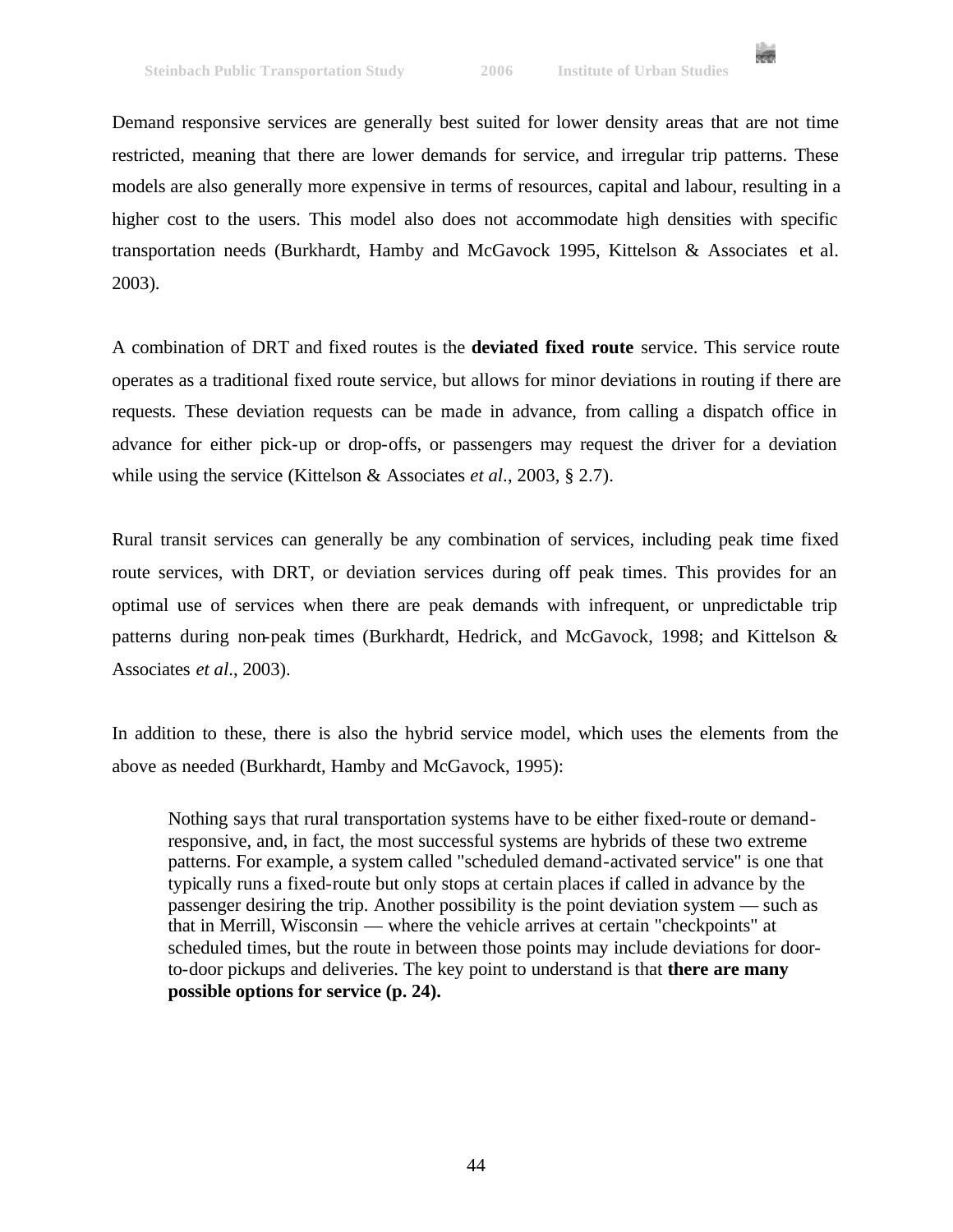

# **5.3 Alternative to Public Transit: Co-ordinated Community Transportation**

In addition to the various forms of routing types of buses, there is a transportation initiative that is gaining use in the rural context (including some cases in urban centres). Co-ordinated community transportation (CCT) is an organized way of pooling of resources in order to provide the population with better, more efficient transportation options. The CCT is a community initiative to co-ordinate the existing resources available in the region. Toted as a new way of thinking about how we move people, CCT is a grassroots collaborative program to reach and service the individuals without viable transportation options. Although not a full service transit system, CCT is designed to improve the quality of life through creating means to be independent, self-sufficient, and allows for added opportunities to participate in the community. In areas that find it difficult to justify a fixed route service due to various reasons (including lack of demand, population density, funding, etc.), CCT may be the solution to relieving some of the rural transportation problems of seniors, persons with disabilities and low-income groups.

The Transit Cooperative Research Program and the Ontario Ministries of Citizenship and Transportation have outlined how CCT services can be implemented in communities that need better transportation options. CCT is a "best solution for the limited resources" program, and may be a stepping stone for a future transit operation if needs become too high. The primary goal for CCT is to "increase the number of people serve and the number of rides provided" (Burkhardt *et al*., 2004).

The term *community* in this instance does not mean just within a local area, but can be the neighbourhood, municipality, or even region since pooling of resources from other municipalities can broaden the resource base. *Resources* include all of the human, financial, and physical components that can be used to provide services to the public within the community (including drivers, administration and support staff, hardware, software, equipment and government officials).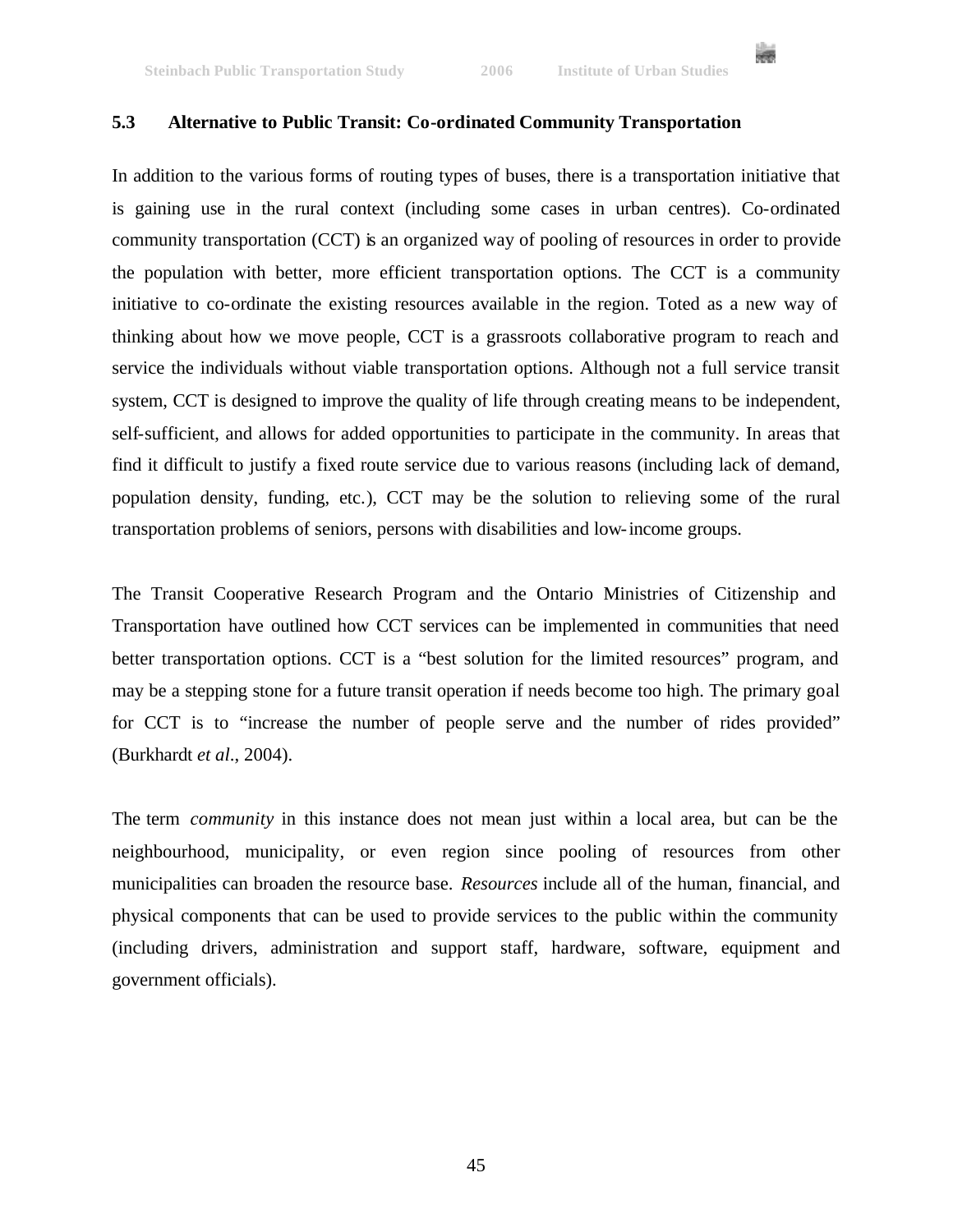

Ontario's *Co-ordinated Community Transportation Resource Manual* identifies eight stages required to implement the CCT program, three of which are pre-co-ordination groundwork (which are detailed below). All eight stages are:

- 1. Information exchange (pre-co-ordination groundwork);
- 2. Needs and resource assessment (pre-co-ordination groundwork);
- 3. Implementation planning (pre-co-ordination groundwork);
- 4. Public information and referral services;
- 5. Acquisition/sharing supplies and services;
- 6. Sharing excess capacity
- 7. Joint use of resources; and
- 8. Centralized co-ordination

# *5.3.1 Information Exchange*

The information stage is one of the most important aspects in co-ordinating efforts as it brings together the organizations within the community that provide and or use transportation services. The end result for the organizations is to gain an understanding of the other groups' needs, operations and challenges, along with the potential opportunities for co-ordination. This stage of co-ordination can take some time to complete to effectively communicate the organizations' details to their counterparts. This stage represents "the launching pad from which successful coordination begins" (Ontario Ministry of Citizenship and Ministry of Transportation, n.d.).

It is important to realize that this exercise is designed to form working relationships between the organizations that are not entirely satisfied with current transportation options; it is *not* designed to threaten existing services or stand in the way of existing obligations to organizations' clients. Rather, this is a "good faith" initial contact to gain a better understanding of the "bigger picture."

The information exchange has also been a proven way for agencies and transportation providers to pre-assess the feasibility of co-ordination initiatives, and to discover co-ordination opportunities with a limited financial burden. In Ontario, there have been some instances where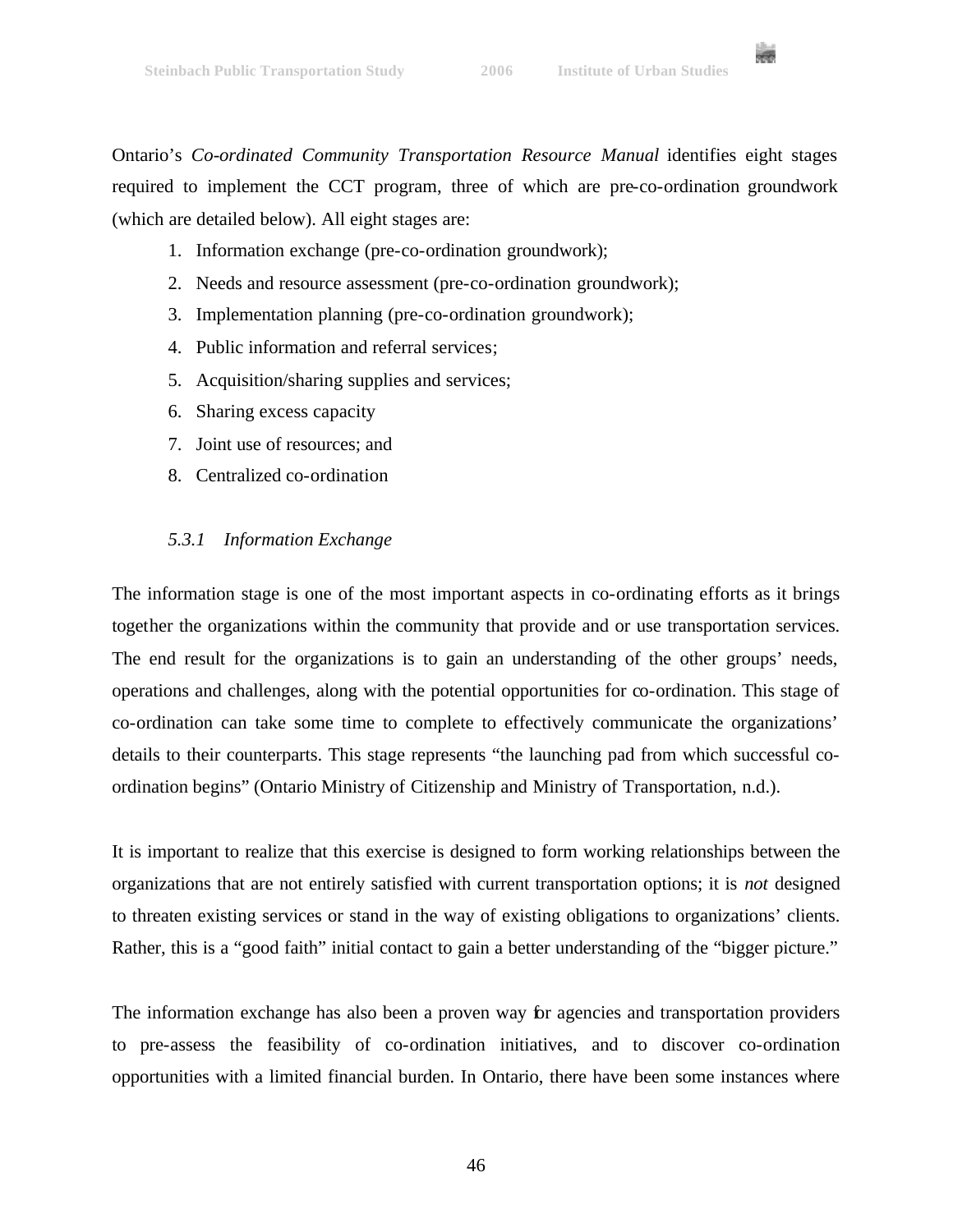

during the information exchange, co-ordination opportunities just "fall into place" when a simple, readily workable solution presents itself to the parties involved. This is not the norm though when trying to implement a CCT program.

### *5.3.2 Needs and Resource Assessment*

Knowing what resources are available is key in co-ordinated transport initiatives. In order to gain a full idea of what is available, a formal inventory assessment of all available community resources is necessary. This assessment is a tool to find out what is available, what the services are and provided by whom, what the shortfalls are, and other less obvious elements of the coordination strategy.

This assessment usually is conducted through *primary* and *secondary research methods*. Primary research includes surveys of transportation providers and stakeholders. Secondary research can streamline the co-ordination process through reviewing previous studies, reports and case studies. In many situations, communities that want to implement CCT initiatives do not have to re-invent the wheel, just modify the program to fit within the needs of the individual community.

Needs assessments can be conducted through telephone surveys (for quick results, may need follow-up information) or mail surveys (for more detailed information, although the response rate could be low and time consuming) and information gathering meetings (most effective ways to assess the needs and resources). Assessments do not need to be time consuming or high in cost, but do need to be balanced to ensure the goal of creating a viable co-ordinated transportation system. As this process goes on, ensure that the group energy and goodwill is not lost to ensure that the other stages of the co-ordination can be completed.

#### *5.3.3 Implementation Planning*

Details and decisions about the co-ordination opportunities need to be addressed in this stage of the process.

- Examine operational matters
- Create Governance structures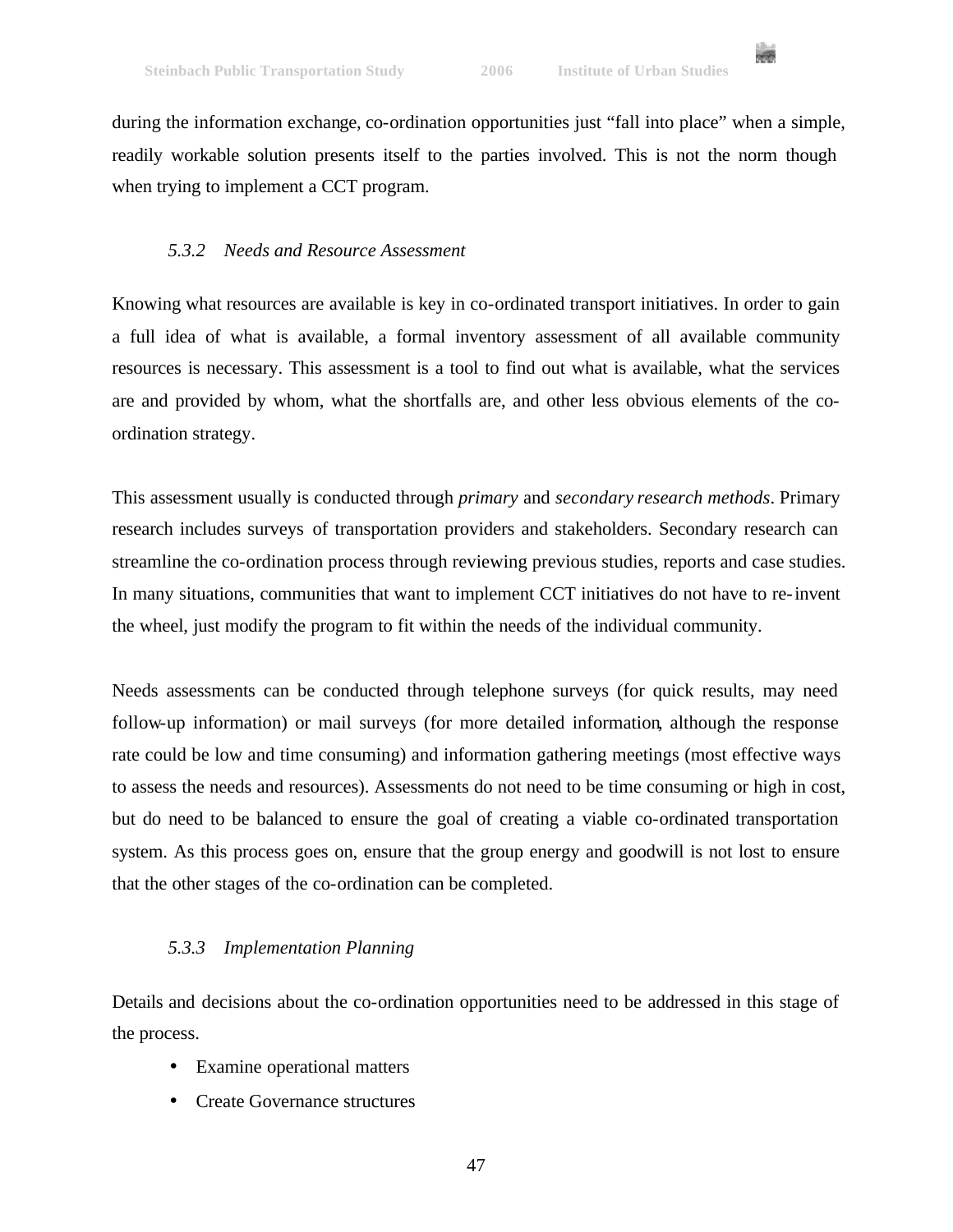

- Identify financial considerations
- Develop protocols for evaluation

### Guiding Thoughts

- Keep expectations realistic
- Approach the initiative as a new business
- Build in sustainability
- Keep the planning process short

# *5.3.4 Benefits of Co-ordinated Community Transportation*

*Economic benefits* include reducing costs, program overlap and resource allocation. In reducing the duplication of money spent, individual organizations may be able to reallocate funds to other program initiatives, or put into the co-ordinated transit program to increase ridership. Like other forms of public transit, it also offers the sorts of economic benefits discussed earlier in the report (section 4.5).

# *5.3.5 Reasons for Caution Using CCT*

As with all programs and initiatives, there are many reasons why organizations should use caution when implementing a CCT program. The *cost of start-up* may initially be high, resulting in either a loss of capital for the organizations involved, or a *temporary* spike in transportation costs to the users. Cost of start-up could also be longer, and more time consuming than anticipated, for both operators and users, therefore patience is required from all parties involved with CCT programs. Economic returns to the various program administrators seldom occur because excess money is returned to improve service programs, or returned to the CCT to improve unmet demands for transportation.

There is also the possibility for CCT programs to "unravel" over time with changing program needs, changing administrators, or changes in user demands. With the changing of administrators, there is a need to constantly attend to the CCT program so that all organizations involved are kept apprised of changes and to keep working together for the betterment of the transportation initiative for *all* groups involved.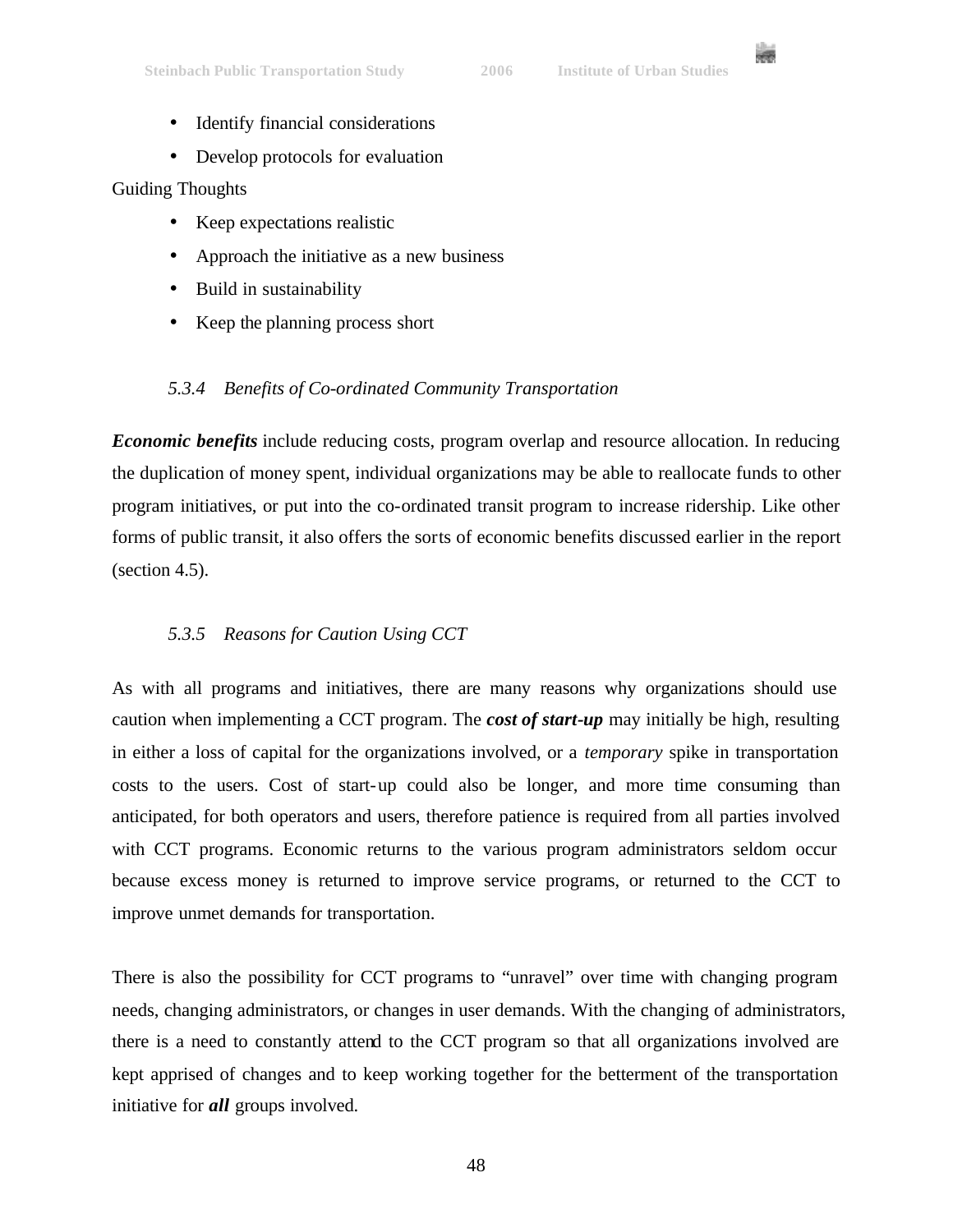

Barriers to implementing CCT initiatives can be actual or perceived. *Actual barriers* include *regulations* pertaining to local transportation that may need reworking to allow for a coordinated transportation program. For example, if taxis were used in part of this co-ordinated effort, changes in the Manitoba Taxicab Act may need to be considered to reduce fare prices for qualified riders. *Insurance Premiums* and policies may also need to be examined in order for the volunteer-based portion of the program to ensure coverage is maintained in all situations.

Actual barriers may also exist from *funding issues*. In the United States, the federal and state governments provide many grants and transit initiative funding opportunities. In Canada, unfortunately, there is limited funding provided from the two levels of government, resulting in individual organizations putting much of their budget into transportation solutions. Funding issues are relieved in Ontario through the co-ordination efforts of the organization, and many see an increase in users to the programs offered. A recent development of a source for funding could be through the federal governments "New Deal" gas tax incentives for the use of sustainable transportation initiatives.

*Perceived barriers* include the "turfism" or inter-organizational relationships of the various organizations involved in the co-ordination. This barrier usually is explained as a resistance to change and fear of the unknown. There is also the fear that the organization's purpose will no longer be needed. To combat this turfism, agencies must understand that co-ordination is a *growth and development strategy*.

The use of *volunteers* in the CCT programs fall within both perceived and actual barriers to implementation of CCT's. Actual barriers to using volunteers include the issue of insurance coverage (as mentioned above), and completing criminal reference checks, and the perception of losing the volunteer pool base of the individual organization. Putting volunteers into the spotlight of criminal reference checks can reduce the desire to help the community through the sheer fact that many people do not like "being put under the microscope." There is also a cost to completing the reference check; in Ontario, "true volunteers" do not need to pay, but "paid" volunteers are required to pay to have the reference check completed.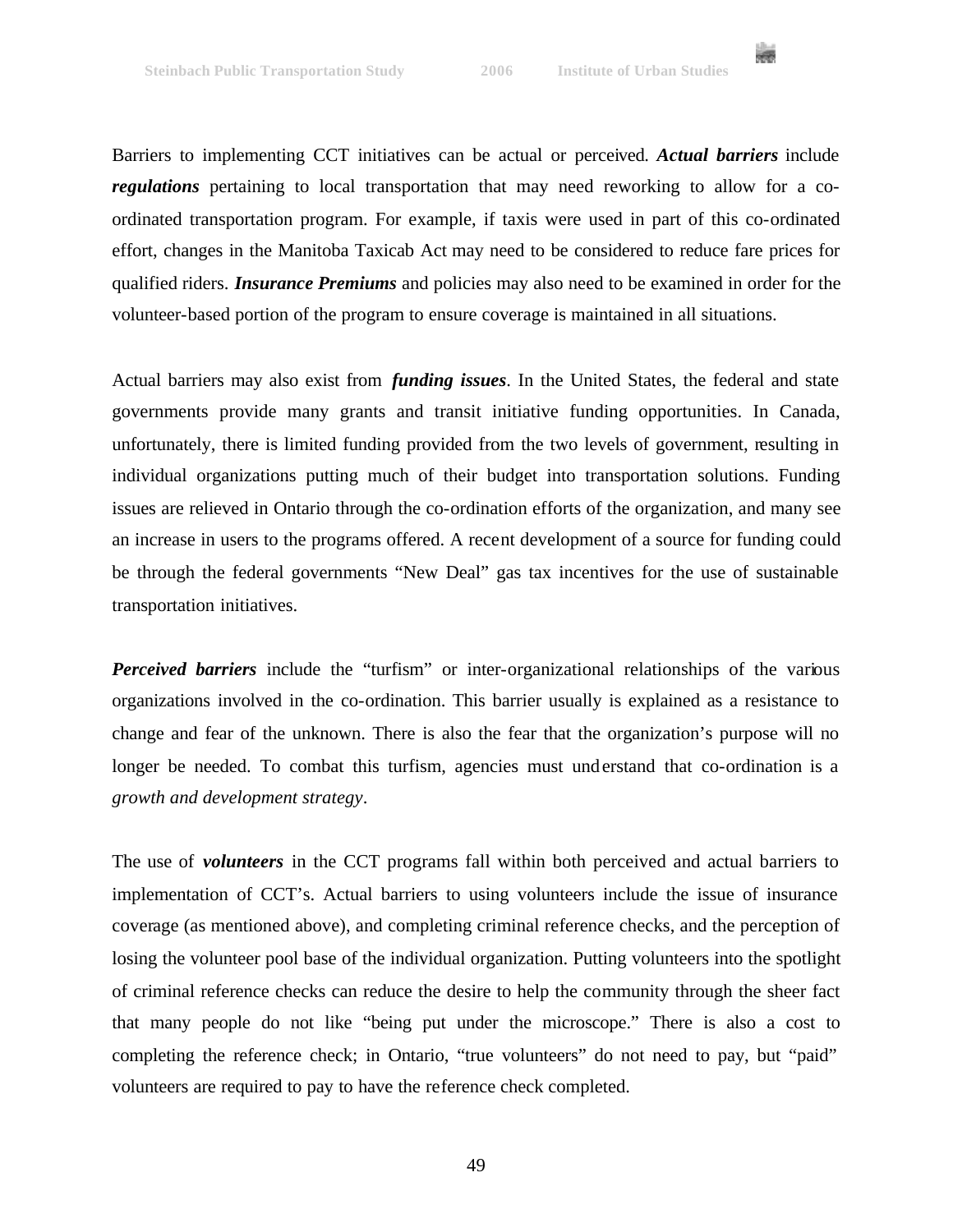

The perception of losing the volunteer base from the various organizations come from a number of fears, including loss of control of the volunteers, volunteer loyalty to one organization, and fear that fundraising efforts would be diminished by the lack of control of the volunteers. Again, the organizations should return to the concept that co-ordinated efforts are a *growth and development strategy* to improve the mandate of the organization, and to help the users find better transportation options.

# *5.3.6 Alternatives to Transit: Conclusion*

Clearly, the co-ordinated approach has some advantages, but is also saddled with some procedural difficulties, many of them related to the complexities of personal and organizational relationships. Strong governance structures are needed, as are strong, committed leaders within organizations themselves.

With the foregoing models and principles now established, it remains to learn how best to proceed to select from these elements in the most appropriate and effective way – and to manage them.

# **5.4 Transit Service Delivery Models**

Few topic areas within the field of public transportation are as contentious as that of service delivery models: that is, should a city's public transit be owned and operated by the city, or should it be contracted out (privatized)? Given the highly controversial nature of this debate, our intention here is not to champion one viewpoint or the other, but rather to highlight some of the arguments for each. A more detailed, focused study on this topic would be required to determine if any future public transportation system in Steinbach should be publicly or privately operated.

The reader should be aware that there are generally three governance models for public transit: public, private (and the degree of privatization can be quite minimal or extensive, as we shall see) or community-owned (a not-for-profit organization). While cities experience varying degrees of success with all these models, it should be noted that shifting from one system to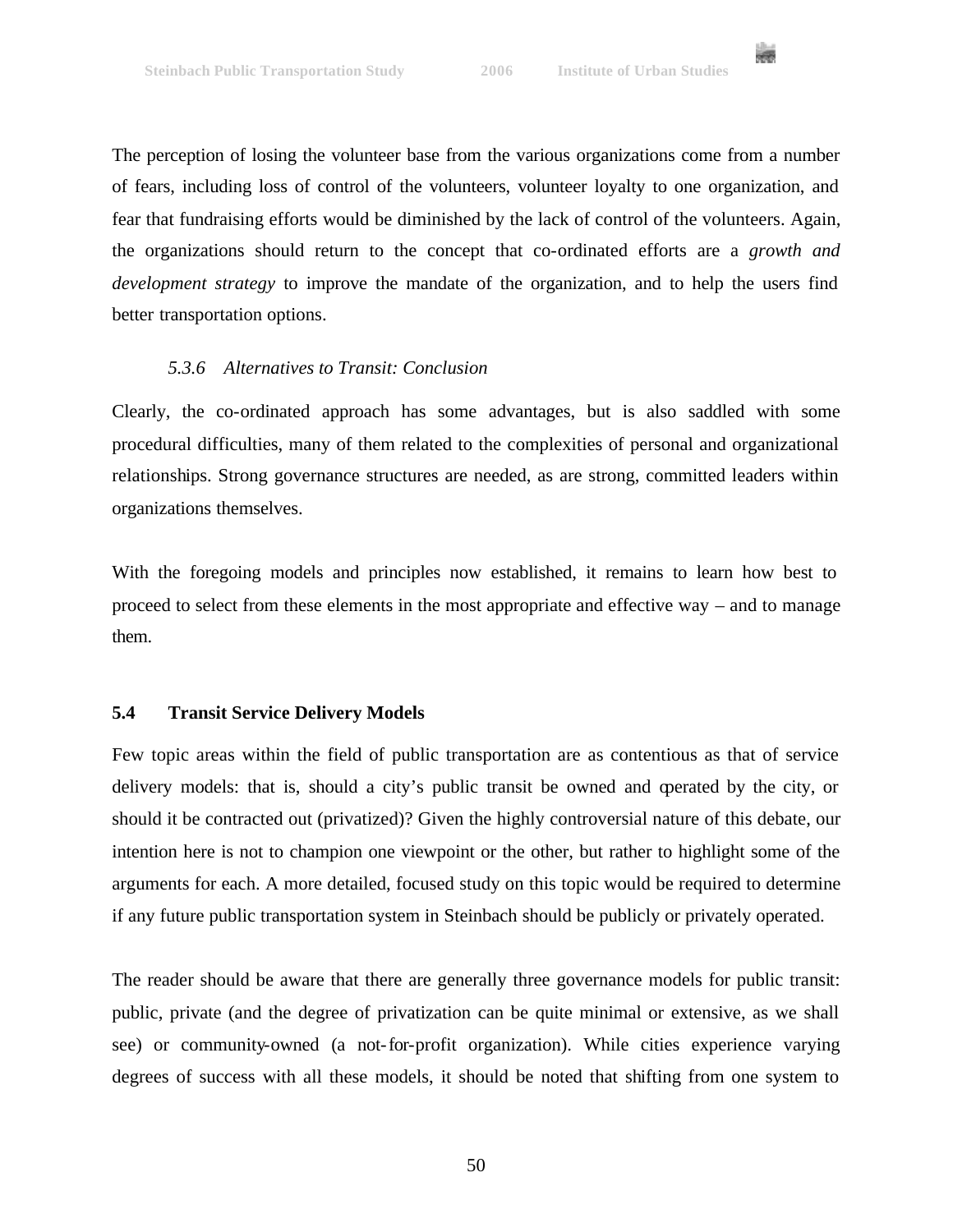another is generally fraught with bitter controversy, particularly if it involves Unions, the loss of jobs, and the downgrading of formerly well-paying jobs to lower-paying ones. Table 4 outlines the three governance models with a specific example of operation.

| <b>Model</b> | <b>Defined</b>                    | <b>Example</b>                              |
|--------------|-----------------------------------|---------------------------------------------|
| Public       | City owned, operated and          | City of Winnipeg                            |
|              | maintenance                       |                                             |
| Private      | Contracted out transit service.   | Prince Albert, Saskatchewan (operated by    |
|              | City may have some input or       | FirstBus Canada; Airdrie, Alberta (operated |
|              | regulatory control with the       | by Cardinal Coach Lines in partnership with |
|              | system.                           | the city)                                   |
| Community-   | Not-for-profit or a society is    | South Okanagan Transit Society; Manitoba    |
| owned        | responsible for the operation and | <b>Cancer Society</b>                       |
|              | maintenance.                      |                                             |

Table 4: Three Transit Governance Models

Regardless of one's view on this, the reader should also be aware that  $-$  as one would expect  $$ the discourse on the topic is highly ideological, exemplifying as it does the premises of both liberalism (the State needs to provide for the well-being of the public) and free-market conservatism (the State should not be engaged in any business that could be provided by the private sector); as such many of the studies and reports that claim authority on the topic must be regarded with caution. For example,

[i]n Colorado in the late 1980s, the state legislature mandated, without any hard analysis, that 20 percent of Denver's bus services be privately contracted. Nobody really knows whether the initial privatization experiment saved money, because the pro-privatization Denver Regional Transportation District and the anti-privatization union each commissioned studies that "proved" their opposing beliefs (Richmond).

The result in the United States at least has been an impediment to innovations in public transit:

Democrats have been too unwilling to detach themselves from their union sponsors to consider the needs for mobility of low-income constituents, which demand organizational change…Meanwhile, uncritical belief in the private sector and contempt for anything publicly-run have prevented Republicans from considering ways the public sector could be made more responsive and efficient (Richmond).

With this caution in mind, then, we can set out to explain the central arguments in this debate. Essentially, publicly-owned and operated public transit accepts the premise that the City must be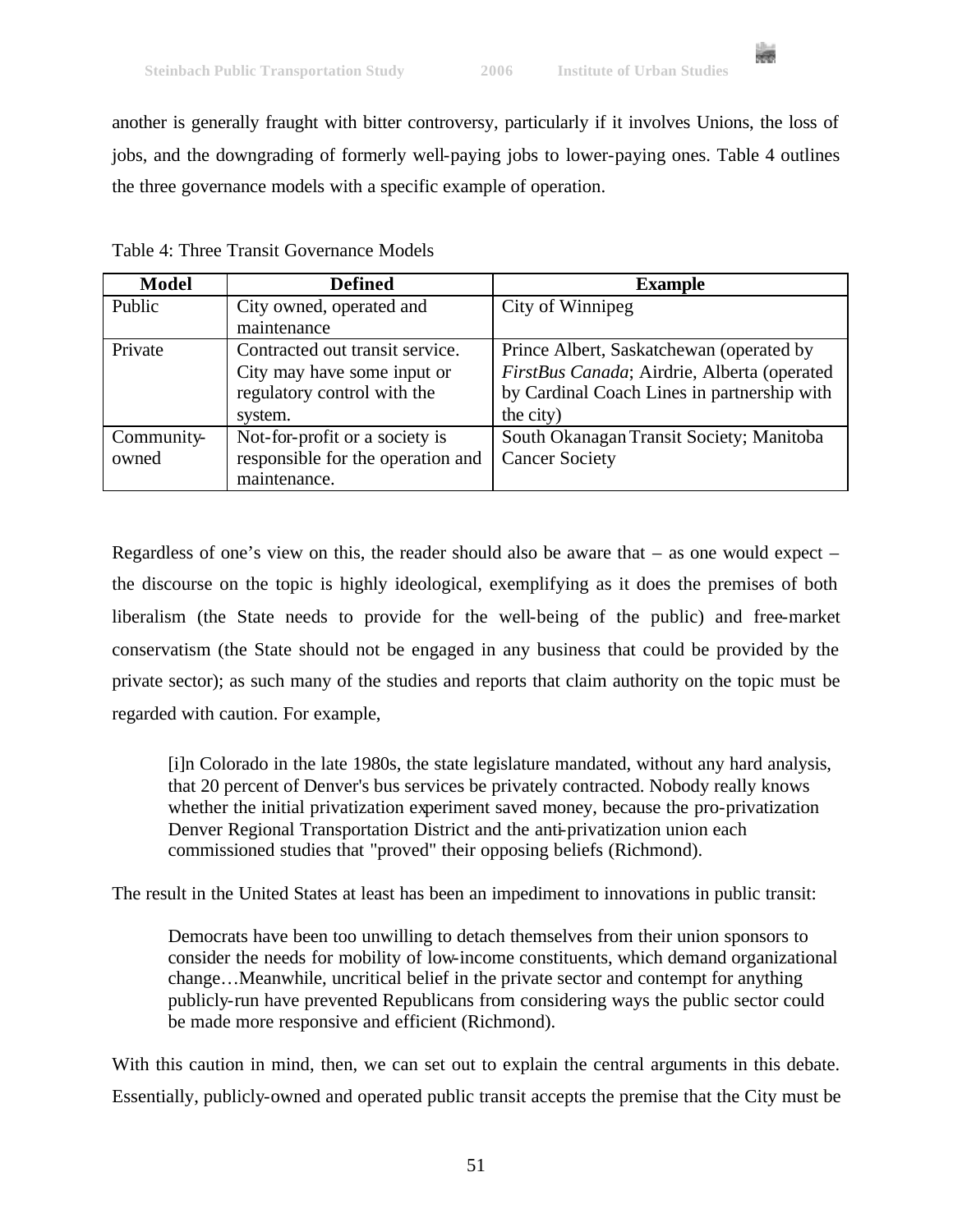

responsible for owning, maintaining and operating the public transit system, including all human resources costs now and into the future (i.e., retirement). The most obvious benefit to the City in this scheme is that the City maintains control over the planning function required for improving and expanding the service as the community grows, and the service is easily integrated with all other City functions. Privatized public transit, on the other hand, is contracted out to a privatelyowned company in an open and competitive bidding process. Services provided can range from human resources only to all aspects of service provision.

For many Canadian municipalities, there is a growing recognition that public transportation is an *essential* service requiring continued public support. As well, there is also some pride in overall efficiencies that public operators have achieved: "In Canada, operating ratios have averaged between 53 and 55 percent for every year from 1987 to 1995 (compared to averages in the U.S of about 35 to 41 percent), rising to about 62 percent in 1999" (Soberman, p. 27).

To be clear, the economic performance of the publicly operated transit services in Canada is remarkable when compared to U.S. and even many European jurisdictions. Thus there is some doubt as to whether alternative approaches increasingly being explored in Europe and elsewhere, such as contracting out, deregulation, or privatization, would achieve significant cost savings, without causing significant reductions in transit levels of service, probably for those who need it most (ibid., p. 32-33).

According to Karlaftis and McCarthy (1999), however, a review of the relevant literature over several decades demonstrates that privatized (contracted-out) public transit services deliver higher-quality, more efficient services than do wholly-public systems, resulting in more output per dollar, and greater revenue generation. As well, the need to respond to market forces and engage in highly competitive bidding processes encourages innovation and cost reductions, mostly in terms of wages and benefits. As well, private firms can be far more flexible as they are not bound by union rules (Karlaftis and McCarthy, 1999, p. 27-43).

One of the best-known private transit services is FirstTransit, which is a subsidiary of FirstGroup, which provides public transit, paratransit and school bus services across the United States and in the United Kingdom. Its Canadian subsidiary FirstBus Canada offers paratransit in Ottawa, Regina and Saskatoon, and full transit in Prince Albert Saskatchewan. Its subsidiaries, FarWest and Cardinal operate in B.C. and Alberta: FarWest provides full transit services in Kelowna and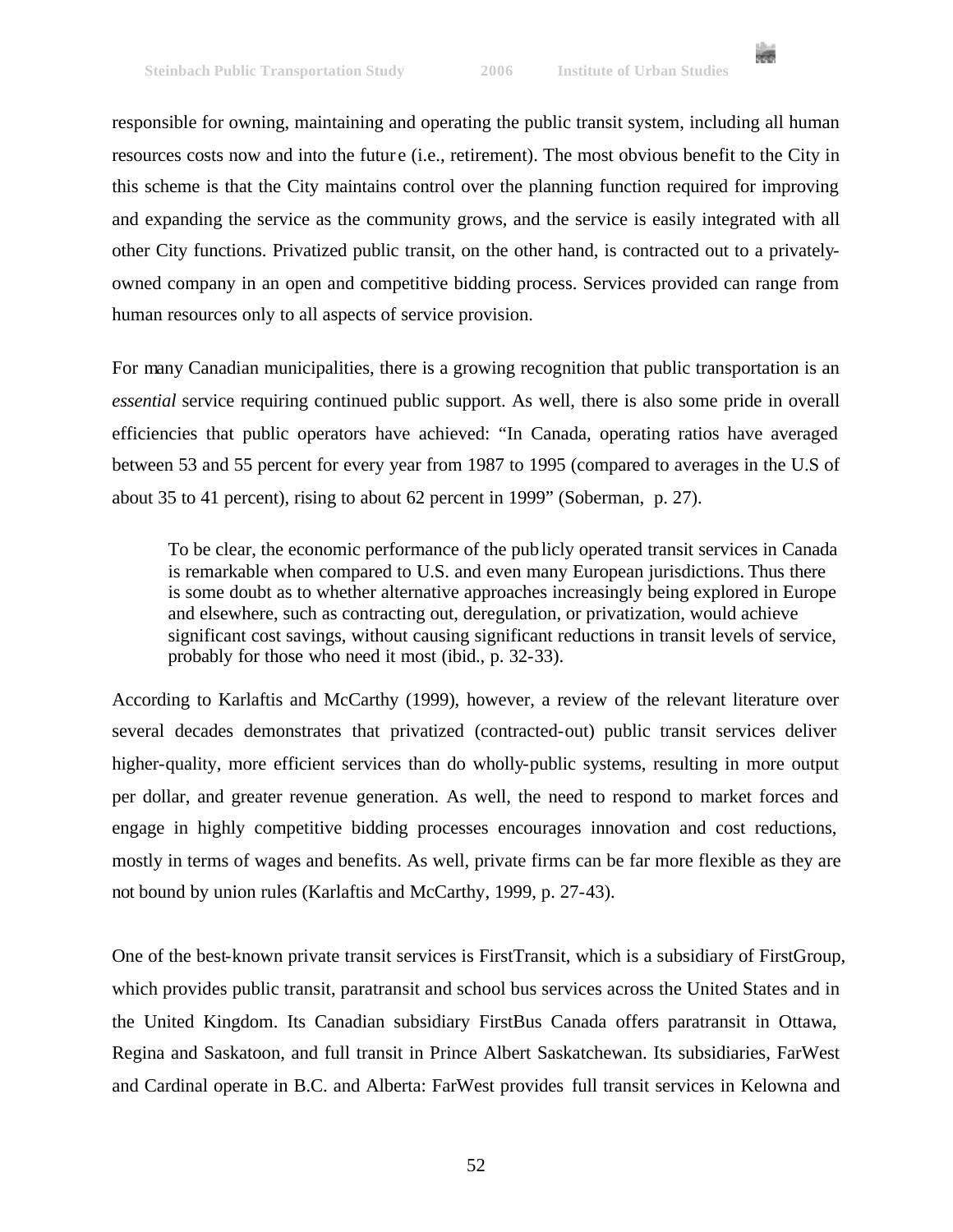

paratransit in the B.C. communities of Kitimat, Terrace, Prince Rupert, Port Edward, and Victoria, while Cardinal Coach Lines offers transit in Grande Prairie and Airdrie Alberta (for a fuller description of the Airdrie case, see Section 6.2) (Heather Kolody, personal communication). The services offered by FirstBus include "turnkey, tailored service approach that supplies all or most components of the operations including equipment, facilities, staffing, management, maintenance and so forth. Such operational experience encompasses demandresponse, elderly and disabled services" (FirstBus Canada Ltd.).

Given the contentious nature of this issue, and the fact that some Canadian communities do experience positive results with contracted-out services, it stands to reason that there should be some middle ground between public and private that best serves the interests of the public and according to Litman,

[e]ffective privatization and contracting…requires that public agenc ies retain control over key planning decisions, and that service quality be a primary performance feature. For example, if transit services are privatized or contracted out to private firms, it is important that such services be integrated and comprehensive, rather than allowing private service providers to only provide services where it is most profitable. It is helpful to arrange bidding so private service providers compete on service quality and ridership goals, not simply on minimum cost (Litman).

In other words, as long as the City reserves for itself control over planning, and ensures that service quality – not lowest costs – are the driving force behind public transportation, then contracting out might have some advantages.

The other model of interest here is that of community-owned transit: a not-for profit transit "society" that owns and operates a bus service. This may be an option for very small communities or a way to provide services for a wide range of travel needs between communities: for instance, the South Okanagan Transit Society runs a fully licensed and insured door-to-door service between Oliver, O.K. Falls, Penticton, Summerland, Peachland and Kelowna. The origins of this service were explained to the research team this way:

After spending 1½ years gathering data we constructed a model to fit the needs and people we wish to serve. We zeroed in on a specific group and expanded to others as we progressed. Our project was unique as this was the first in the province with BC Transit. A Society with 5 Directors, bought, with the help of the Communities, a retired Bus, had a plan as to how it could be done and were willing to try. We surrounded ourselves with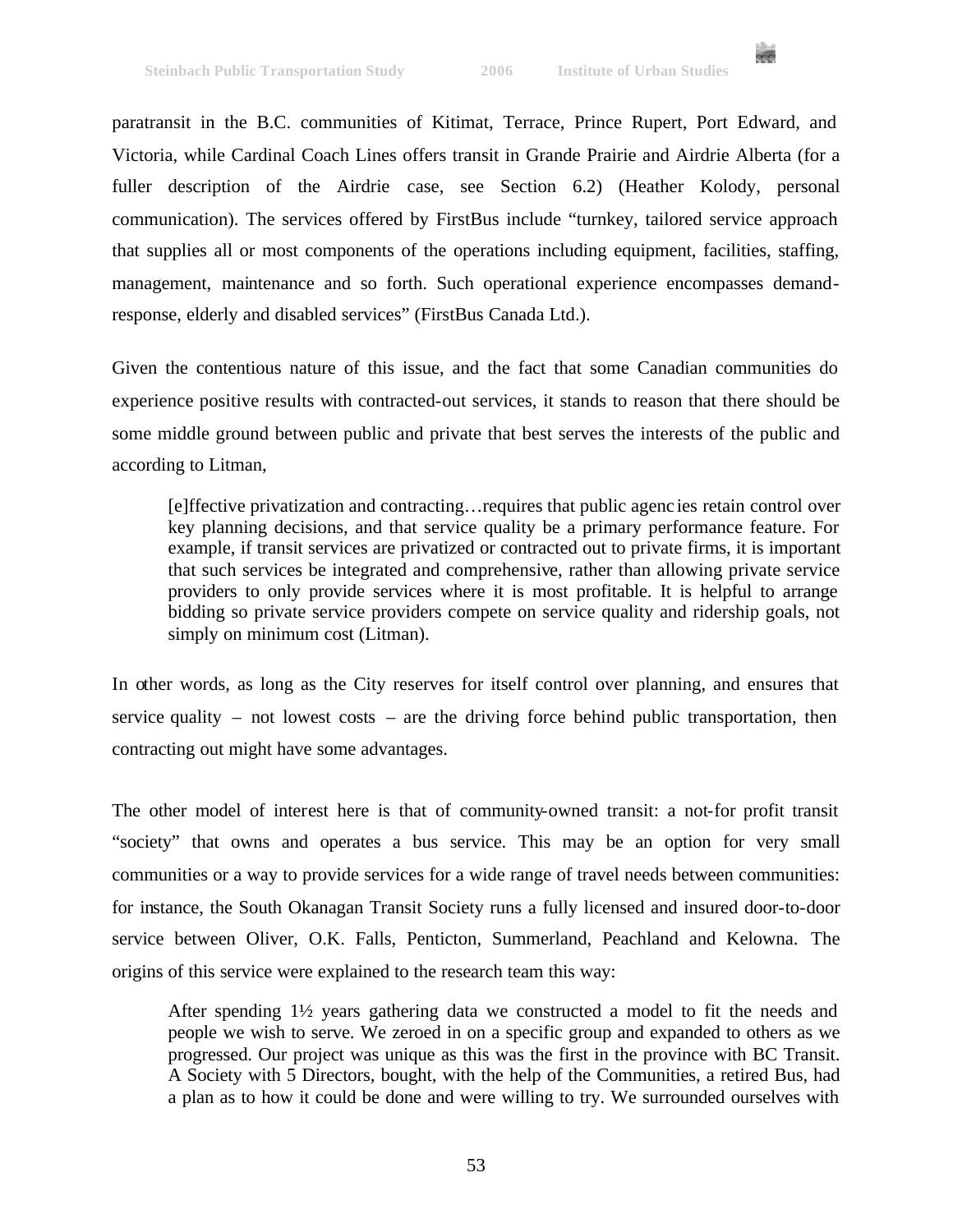

people who believed in us and that our plan could be done. Hard work gathering data, creating a budget and doing our own feasibility study (based on the BC Transit one) was the beginning. Since our success BC Transit has used us to show other communities how to get transit when needed. When everything (data, budget) were in place is when we started to "pressure" the power to be, Government, municipal, agencies, anyone we felt could help bring our project about (Marlene Lipps, personal communication).

As is described in the case study of Cranbrook BC, the governance of transit operations in that province are quite different, and are overseen and funded by a provincial body that has no equivalent in Manitoba; therefore a 'community owned' service such as this would probably not be legally possible under existing statutes and regulations. Nonetheless, the model is of interest and it may be something Steinbach stakeholders will wish to pursue.

# **5.5 Deciding on Appropriate Services**

An extensive research program completed by the U.S. Transit Cooperative Research Program identified six basic steps required to plan an effective rural transit service. The six steps are:

- 1. Review the service types available;
- 2. Establish goals, objectives, and needs based on community profile;
- 3. Select and tailor services;
- 4. Estimate volume of service;
- 5. Evaluate resources and forecast funding and service cost; and
- 6. Refer to other sources for help in refining service design (Burkhardt, Hamby and McGavock, 1995).

In order to decide on a service model, five key questions must be addressed (Burkhardt, Hamby and McGavock, 1995). The first is to determine the service area – is the service area key sites in the city, are there needs in the surrounding area, should you look at a regional scale? The second question is what are the times of greatest service demand – days, evenings, weekends, seasonal demands and peak times during the day? The third question is what level of service to provide during those times? The fourth question to address – and one that is directly linked to the previous ones – is what kind of service is desired for the community – what are the projected user groups' needs, and what are the most likely points of interest? Finally, there is a need to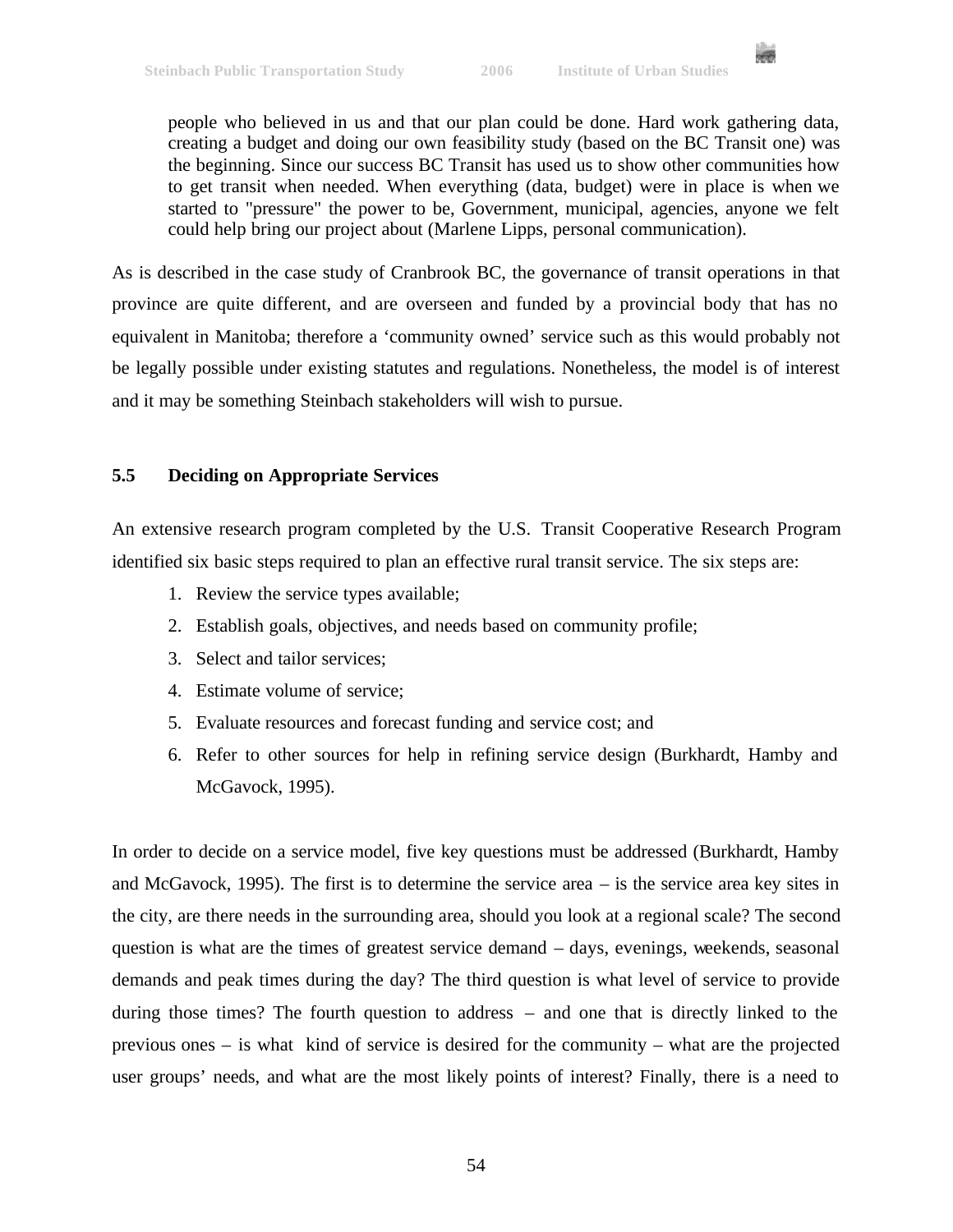

address the advantages and disadvantages of the various types of services as it pertains to the community.

Beyond these five questions however, is the fundamental context of laws and statutes: what are the municipality's legal rights, opportunities and obligations when considering a public transit system?

# **5.6 Operating Authority and Laws**

The City of Steinbach has authority to implement a transit system under the *Municipal Act*, Part 7 section 232, (1), (m). This Act states that a municipality "may pass a by-law for municipal purposes on matters of local transportation systems." Furthermore, under section 235 of the same Act, the City of Steinbach may collect "a rate, toll, fare or other charge established by a council in respect of a local transportation system" (Government of Manitoba, 1996).

The ability for the City of Steinbach to create and operate a transportation system is additionally supported by the *Municipal Act*, Part 8, 250 (2), (c) that states a Municipality can "acquire, establish, maintain and operate services, facilities and utilities" (*ibid*.).

Manitoba's *Highway Traffic Act* (HTA) is more detailed for the requirements of operating and maintaining a system, specifically Part 8, *Public Service and Commercial Vehicles*. Since the City of Steinbach currently operates a paratransit service, the City should be aware of these regulations. The following is a list of Sections in the Act that may have a bearing on potential transportation systems in the City of Steinbach (Government of Manitoba, 1985):

- Section 301 states the requirement to report annual statement of earnings to the transportation board;
- Section 302 of the HTA provides the Municipality the right and authority to designate routes within the municipality through the creation of by-laws, with the transportation boards approval;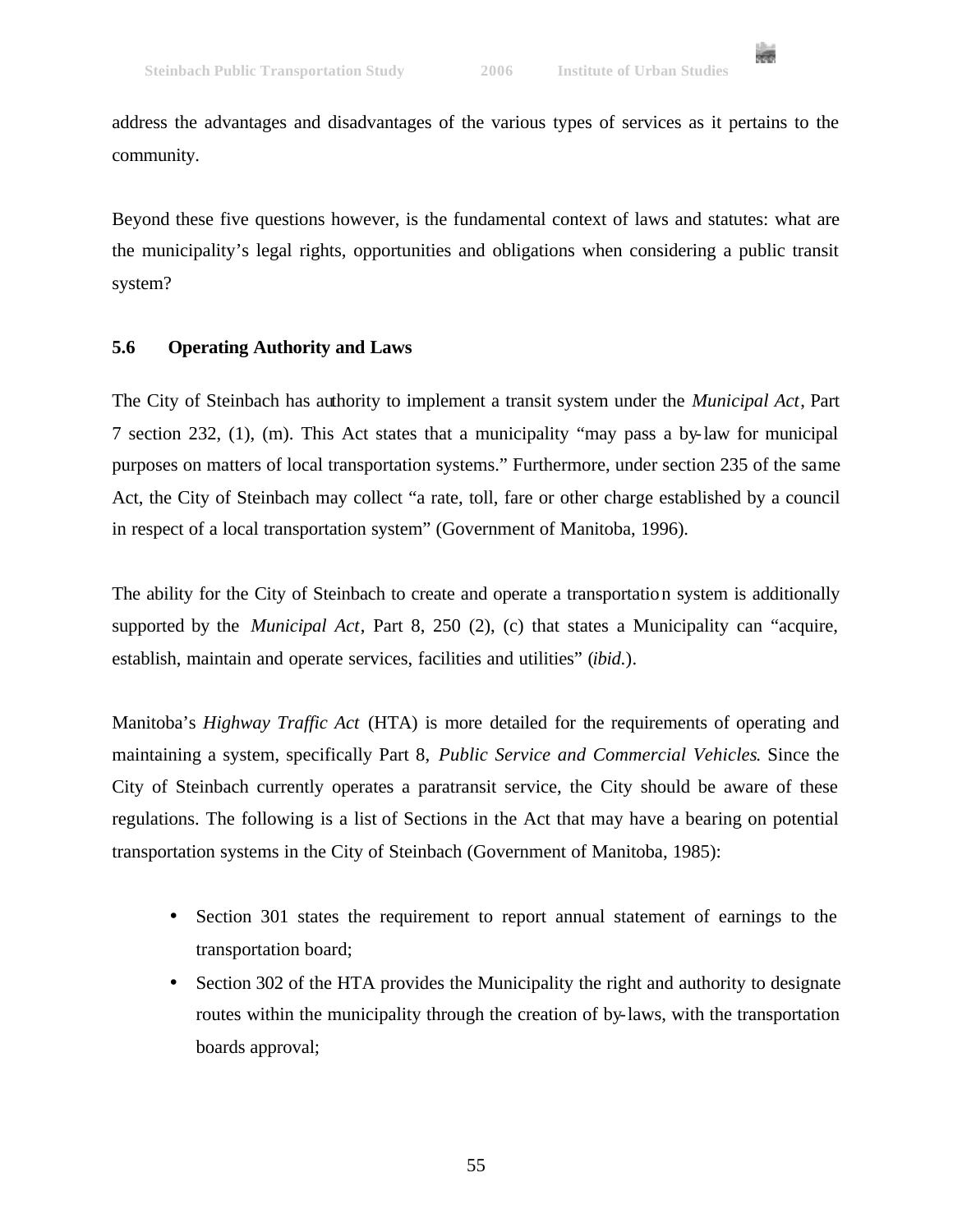e.

- Section 304 identifies the requirement for maintenance, and condition of the vehicles, and that the transportation board may inspect the vehicles;
- Section 306 identifies the requirements of the drivers to be at least 18, be of good moral character and hold a valid licence for the class of vehicle;
- Section 307 identifies the rights of paying passengers that the operator cannot refuse service unless space does not permit, or if the passenger is intoxicated, rowdy or is acting is a disorderly manner; and
- Section 318 is a detailed list of safety requirements for the operation of public service vehicles on highways and roads.

The *Public Utilities Board Act* provides additional jurisdictional powers to the *Municipal Act* in respect to public utilities. This act, specifically section 63 (1) and section 63 (2) outlines the "jurisdiction as to carriers." As stated by this act, the Public Utilities Board has

"jurisdiction in all questions relating to the transportation of goods or passengers by any corporation, municipal or otherwise, on any part of any tram-line, or street railway line, or steam railway line or motor bus line under the jurisdiction of the Legislature, and may authorize or require any such corporation to carry goods or passengers on its lines or any part thereof for any period of time and at such prices as it may fix" (Government of Manitoba, 1994).

As mentioned in Section 1.1, the foregoing should be received as information only, but actual interpretation of these and laws and statutes pertaining to highways, public boards and municipalities is best left to the legal department of the City of Steinbach. These laws identified are only also only starting points, as Federal laws for transportation may contain supplementary regulations or possibly provisions superseding certain Manitoba laws. One such example is *The Canada Transport Act* pertaining to public transportation of disabled persons (Part 5 Sections 170 to 172). There is an obvious need for further research into the legal aspects prior to implementing any form of public transit in Steinbach.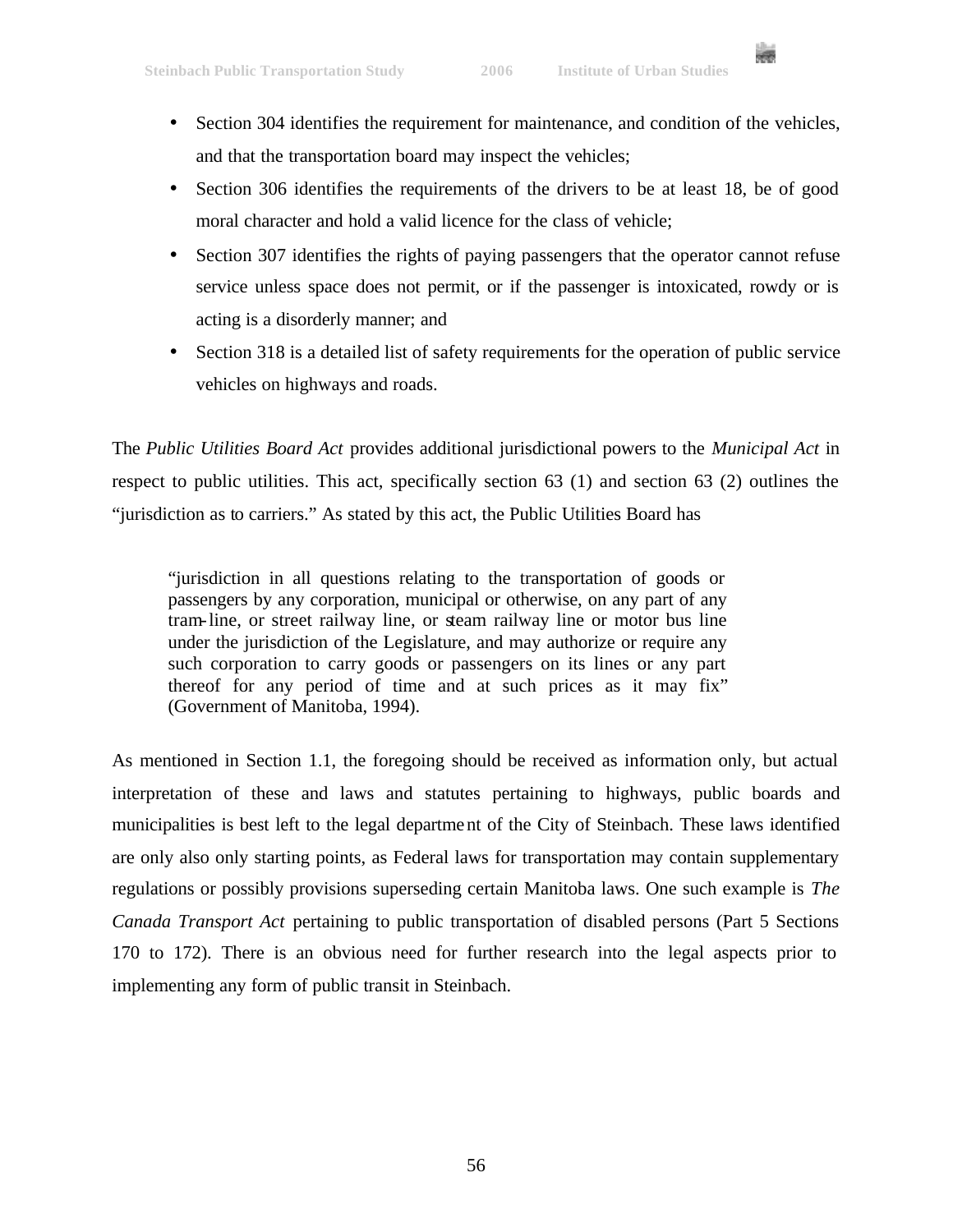

# **5.7 Conclusions**

The foregoing sets out some of the essential components of a municipal public transportation system in the rural context: service types, routing options and legal contexts, as well as alternatives to public transit. What should be of more use still is to see how the se principles function in actual case studies; therefore in Section 6 we examine several key examples of how small urban centres make public transportation systems work, by utilizing different combinations of routes, service models and vehicles.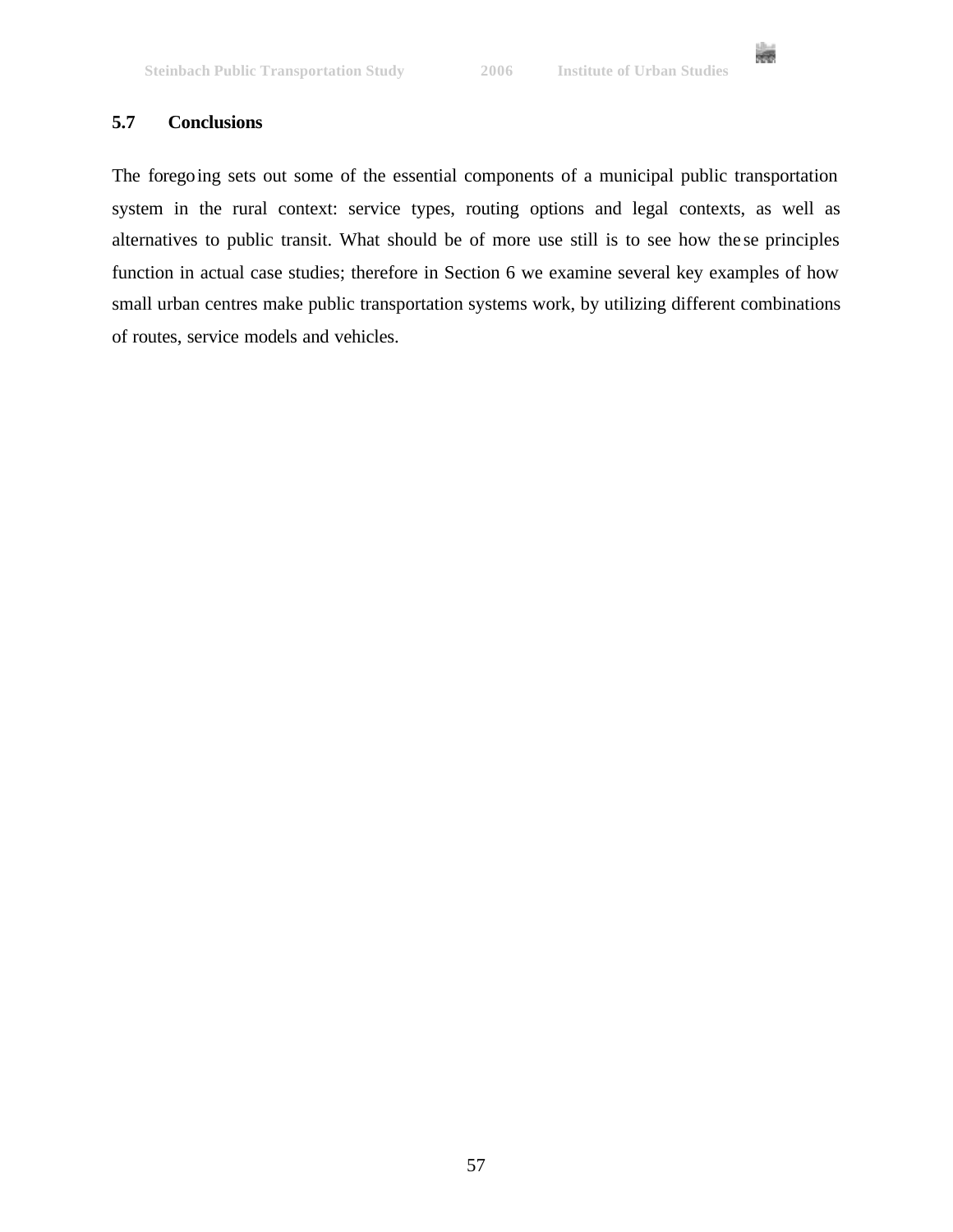

### **6.0 Case Studies**

The following case studies identify best practices and identify areas that might be improved upon should their methods be adopted elsewhere. Case studies were completed through desk audits using publicly available information, and in the case of Airdrie Alberta, through a site visit. What follows is a brief examination of public transportation in Cranbrook, British Columbia; Airdrie, Alberta; the various transit operations in Manitoba; and Ontario's Co-ordinated Community Transportation initiatives.

### **6.1 Airdrie, AB**

 $\overline{a}$ 

Airdrie, Alberta's fastest-growing city, has increased its population over 27 percent between census periods (1996-2001). The city is growing so quickly that it is expected to have a population of 60,000 people by 2030. It is 20 kms from Calgary, and considered a bedroom community, but like Steinbach, is also home to some major employers. The biggest is ProPak Systems (http://www.propaksystems.com/) which provides equipment and services to the international energy sector, specifically gas plants, and employs approximately 700 people, many of whom commute from Calgary or from nearby towns.

The present Airdrie transit service started in July 2005, having grown out of its pre-existing diala-bus service. Transit services in Airdrie are entirely privatized, and contracted to Cardinal Coach Lines – the exceptions being transportation planning and administration, which remain with the City of Airdrie. The city's primary advocate for transit is the multi-sectoral and volunteer-run Social Planning Board, which works with the City's Social Planning Department.<sup>7</sup>

As noted, the city operated a DRT (Dial-a-Ride Transit) system primarily for the elderly and mobility challenged through contract work with a local bus operator. Bi-weekly specialty trips to Calgary (for people with mobility challenges to get to medical appointments) and dial-a-ride

 $<sup>7</sup>$  The Social Planning Board's function is to "facilitate community development and the effective and efficient</sup> delivery of human service programs that enhance the quality of life and social well being for the Airdrie community." Source: http://www.airdrie.ca/com-serv/social/index.cfm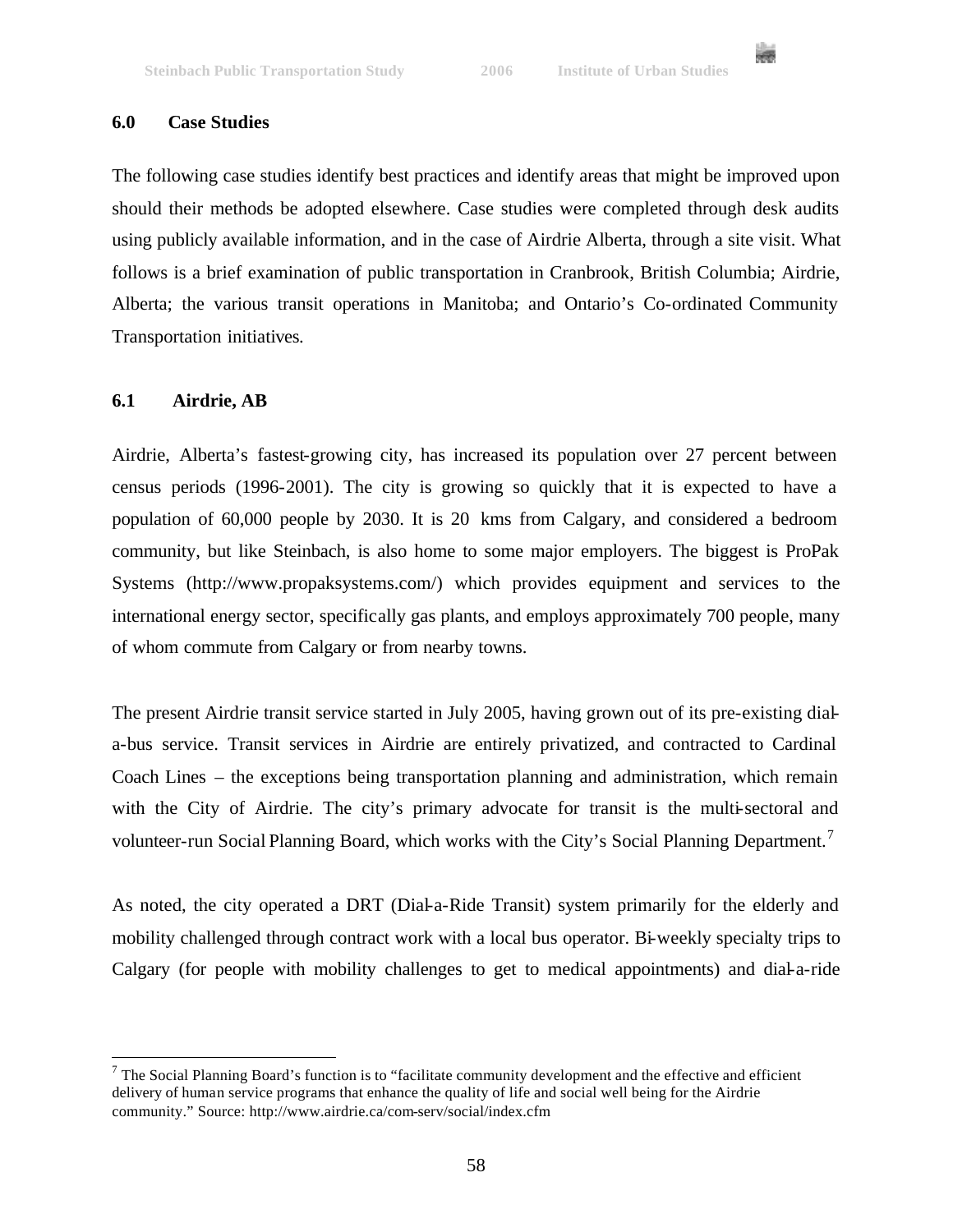

within Airdrie, was in operation between 1991 until 2005 when the city reintroduced a fixed route system.

Given Airdrie's rapid growth, its proximity to Calgary, and the presence of major manufacturing, the fact that is had recently implemented a fixed-route public transit service in the city, makes it, in our opinion, an ideal case study for our report that illustrates useful possibilities for Steinbach.

#### 6.1.1 The Major Stakeholders

In Airdrie, the major stakeholders in public transit are the City of Airdrie (including city councillors, the social planning council, and support workers), Cardinal Coach Lines (the contractor who operated the DRT system), and the public. According to the Mayor of Airdrie, there was generally positive support from all of the city councillors in the transit initiative and there has been a positive partnership with Cardinal Coach Lines and the city for the past 7 years (Cardinal operated the DRT system). According to the Mayor and Deputy Mayor of Airdrie, one group that seemed to behave been missing from the initial planning process was the business/large employers of the area. When asked about this missing component, the answer was that the large businesses did not see a benefit of transit to their bottom dollar. Some of the smaller businesses may have seen an economic advantage of transit for low wage earners, but this was not mentioned in the interviews.

#### 6.1.2 History of Transit in Airdrie

The city operated a fixed route service with a fleet of full-sized buses in the 1980's but ceased in 1991 when costs of operating the system was too big. During this time, Airdrie was smaller in population and the buses usually ran without passengers. In 1991, the fixed route service went to a Demand Responsive Transit (DRT) operation, with one small bus (18 passengers) that was universally accessible. The DRT service provided transportation for people with disabilities and seniors within the city, and to the City of Calgary for speciality medical appointments. With the population growing from 15,946 to 20,382 between Census periods, there was sufficient demand to improve the operation to include a fixed route service during the week to supplement the DRT.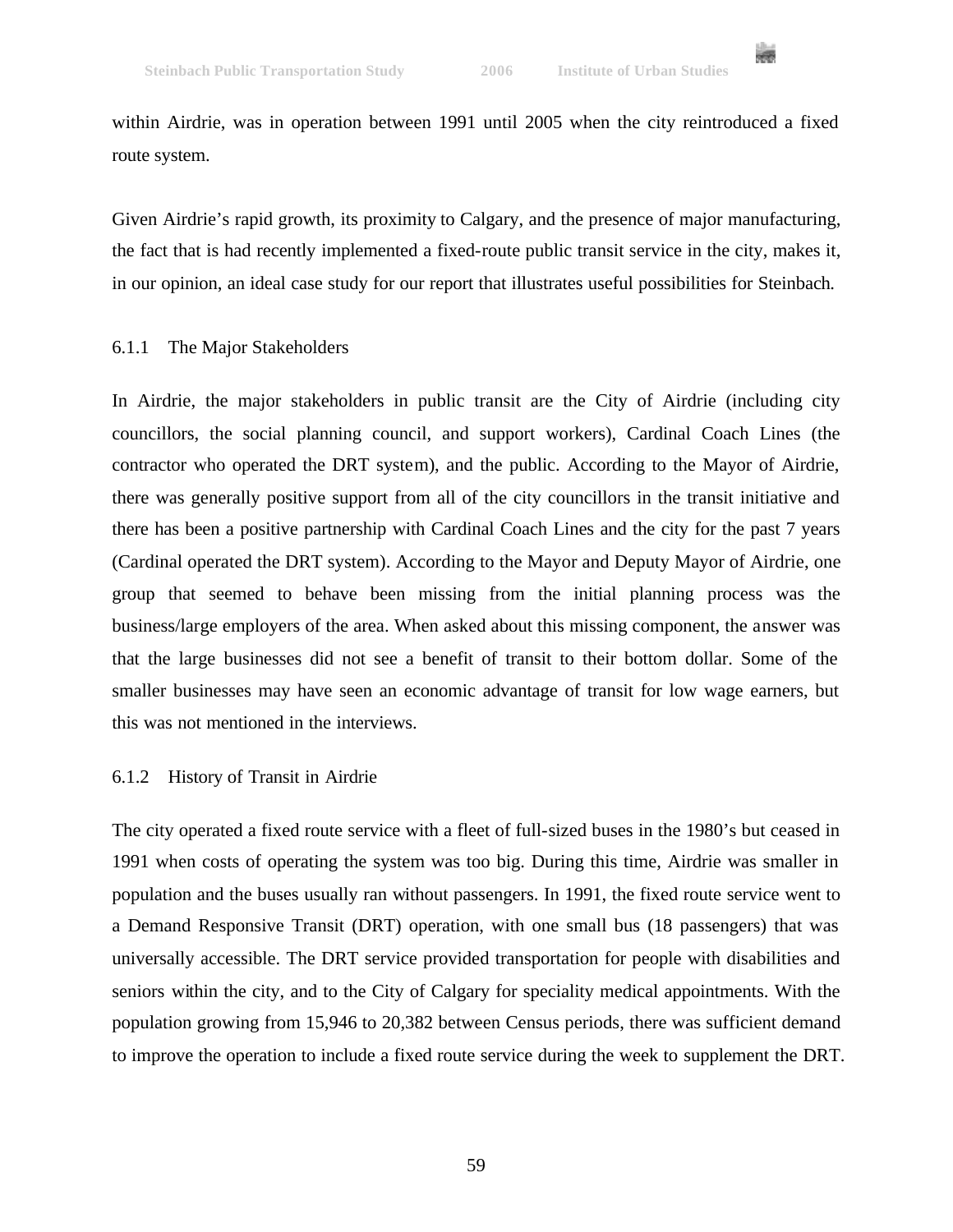

On July 1, 2005, the City of Airdrie implemented the change by adding three fixed route services for weekday trips. The DRT is still in operation and runs parallel to the fixed route service.

The City of Airdrie is an unusual city in that its development must account for the impact of the 8-lane Queen Elizabeth Highway (Hwy#2) which effectively cuts the city in half. Access between the east and west sides of the city are through 2 points, one on each of the north and south ends of the city. Examining transit holistically at a municipal and regional scale is an integral part of the transit plan, as is the realization that "an effective transportation plan can help a municipality manage and reduce the frequency of repairs to road infrastructure" (Karpat 2005 p. 4). Working towards this approach to transit planning, the *Airdrie City Plan* emphasises the necessity for creating destination oriented transit (DOT) plans and initiatives. Specifically, Section 3 of the *Airdrie City Plan* addresses guidelines and recommendations for DOT initiatives.

### 6.1.3 The Fixed Route Service and the Processes

In 2001, a study recommended a move to a fixed route transit system, and to increase the specialized service to Calgary. The initiative that began the 2005 re-introduction to the city was a result of listening to the 2001 recommendations, pressure from the population during the recent election campaigns, calls to city hall, and comments to the Social Planning Council that the DRT system was inadequate to meet the needs of the growing population. There were many reasons why the DRT was inadequate, including that the DRT was being booked a month prior to use, and that multiple stops delayed local employees getting to work on time and delayed passengers from getting to appointments.

In 2004, the *Annual Citizen Satisfaction Survey* listed a question specific to transit; which was "would you take public transit?" As a result of the survey and the calls to city hall, the Social Planning Council was given the mandate to examine the feasibility of re-introducing public transit. Two public consultations were conducted in 2004 and 2005 in order to identify specific needs of the community in regards to transit (discussed below).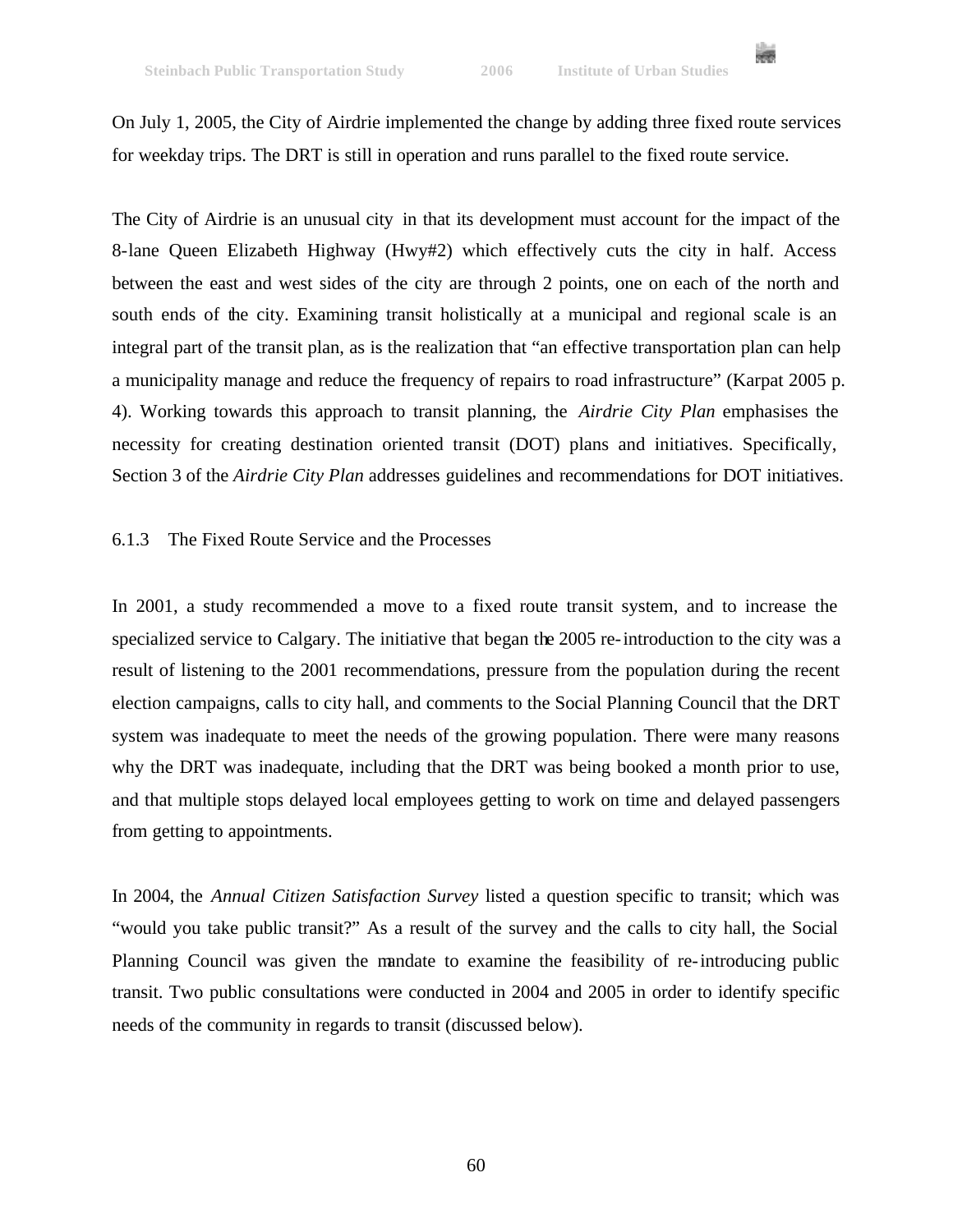

### 6.1.4 The Result

### *6.1.4.1 Fixed Route Service*

Through consultation with the contract operator and Calgary Transit, Airdrie Transit now operates three fixed, uni-directional routes with expectations for growth to 5 buses by the end of "full build out" of the current land supply allocated to Airdrie. Two of the routes service the west side of the city every 25 minutes with the third route servicing the east side every 35 minutes. All three buses currently converge in a central location, the local mall. This central exchange point may change in the near future with the development of two major retailers on either end of the city. The system operates from 6:00 am to 6:00 pm (last bus leaves the mall at 5:40 pm), then reverts to the DRT system until 10:00 pm. The DRT operates on Saturdays (8:30 am to 10:00 pm), and there is no service on Sundays as of yet. As a result of the consultation process, the intended start time for transit service was changed from 7:00 am to 6:00 am in order to service employees that start shifts at 7:00 am.

| Cash                                                   | <b>Tickets</b>                                     | <b>Monthly Pass</b>                      | Senior $(65+)$ Yearly<br>Pass |
|--------------------------------------------------------|----------------------------------------------------|------------------------------------------|-------------------------------|
| Adult: \$2.10                                          | Punch Pass (11 for                                 | Adult Pass: \$60.00                      | Regular Rate: \$120.00        |
|                                                        | $10$ : \$21.00                                     | Youth and Senior<br>Pass: \$45.00        |                               |
| <b>Transit Rider Support</b><br>Program (TRSP): \$1.50 | <b>Punch Pass Subsidy</b><br>$(11$ for 10) \$15.00 | <b>Adult Pass (TRSP):</b><br>\$45.00     | Subsidy Rate: \$90.00         |
| Children Under 6: Free                                 |                                                    | Youth and Senior<br>Pass (TRSP): \$33.75 |                               |

Fares for the use of the transit system are as follows:

Routing of the Airdrie transit system was completed with consultations with the department of the City of Calgary Transportation Planner, Cardinal Coach Lines, and using Geographical Information Software (GIS) ensured that the most efficient routing was taking place. Considerations for the routing sometimes need to incorporate concerns from members of the public that both wanted, and opposed buses and stops along their streets. Additionally, left turns along the route were minimized in order to maintain a regular flow of traffic.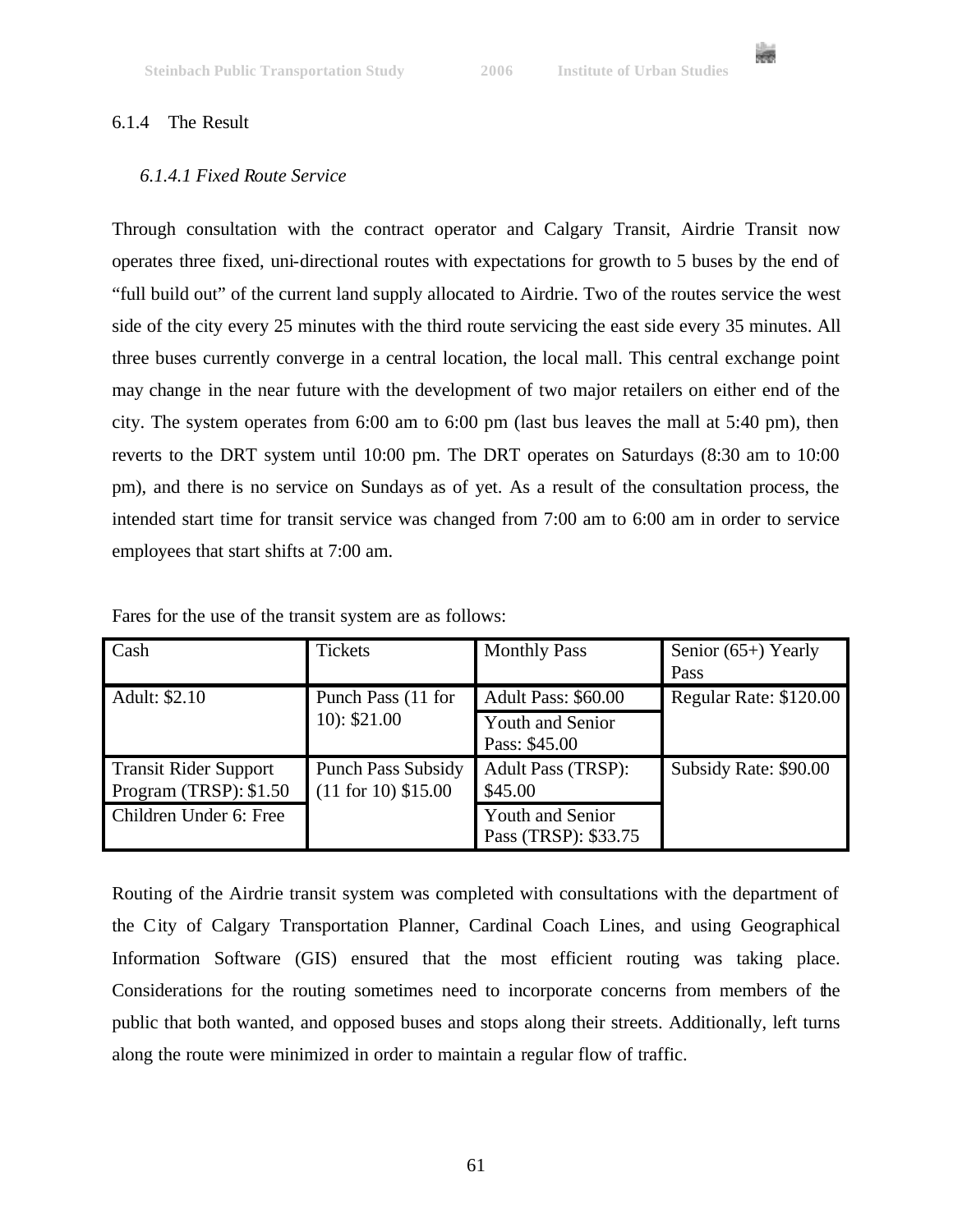

### *6.1.4.2 Special Needs Transit*

One of the concerns raised by personal care home staff and residents was that a fixed route system would limit the mobility challenged population in the city. Through the consultation process of the 2001 report and subsequent reports, it was identified that a fixed route system would not be suitable for this population demographic, thus the special needs transit in Airdrie has not changed because of the implementation of the fixed route system. The DRT service is still a door-to-door operation with a pre-booking requirement (before 5:00 pm the previous day). Special needs users are required to apply to the city for use, and can be registered for a long term (permanent disability) or short term users (e.g. with a broken leg). Regular fare collection is required for the special needs service within Airdrie.

### *6.1.4.3 Regional Special Needs*

In Airdrie, there are limited resources for primary care and specialty services, such as dialysis. As a result there is a need for a transportation link into the City of Calgary to access the needed services. Although the service is not perfect because of potential time to wait in Calgary for pickup, Cardinal Coach Lines, in conjunction with the City of Airdrie, operates a bi-weekly trip into Calgary for medical and educational purposes, with medical trips having priority. Again, from the consultation process and studies, there was a recommendation to add buses to the system, which is in the process of being resolved from a different program being piloted from the Calgary Regional Partnership.

The Calgary Regional Partnership "provides the opportunity for regional municipalities and jurisdictions to discuss and work on issues that cross their respective boundaries. It supports a flexible approach, recognizing that different issues may involve different stakeholders and different regional processes" (Calgary Regional Partnership, 2005). Specific to transportation initiatives, the CRP has examined the requirement of special needs transportation (for the aging and the physically or intellectually challenged population) from surrounding municipalities and municipal districts into Calgary for medical trips. The CRP estimates that 33,500 to 35,000 people are in need of specialty transportation services in the Region to travel to Calgary during the year (*ibid*.).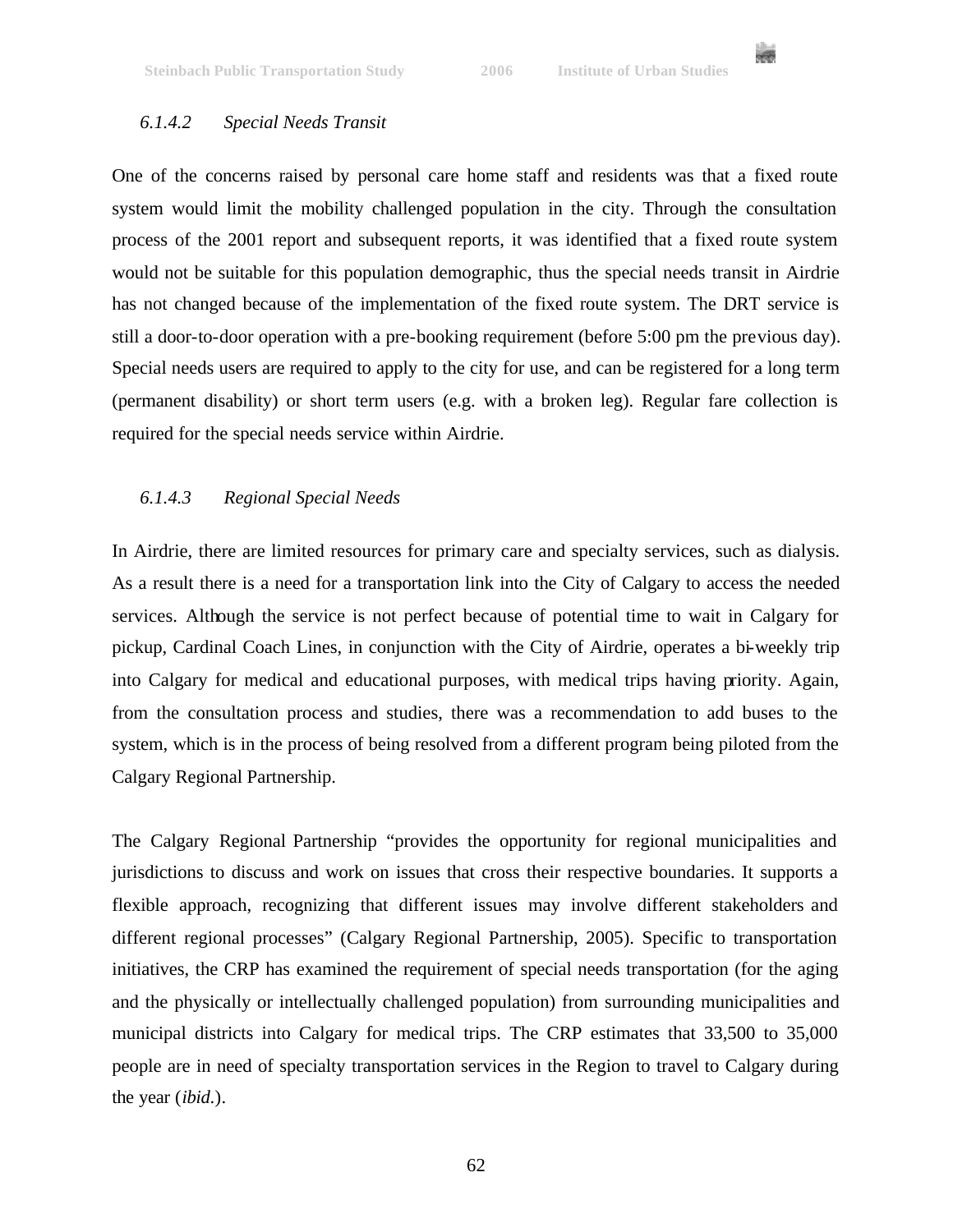

As a result, the CRP Specialized Transportation Committee has developed a pilot program that will operate one day per week out of 5 cities and towns in the region to transport clients into Calgary for medical trips. The program, funded through provincial capital projects, will operate for 18 months with the hope for municipalities or a private organization to take over operations and expand into other communities that are in need. This system, as stressed by the Special Transportation Administrator, is not a replacement of current municipal transportation initiatives and resources, rather it is an expansion of a service to improve upon what is currently available.

### 6.1.5 Airdrie's Recommendations to others

The first recommendation from the City of Airdrie is that keep open lines of communication between all parties involved, especially in the early planning stages. This helps in coordinating resources to operate a successful transit operation. In the initial stages, include city departments in an "internal" focus group to determine how each department would be affected, how they can help each other, and how to resolve some problems. For instance, Airdrie implemented their transit service – and calculated service schedules for winter months – without consulting with the City's snow-clearing staff that would be called upon to ensure the routes and bus stops were adequately ploughed. Also, such consultation can help build internal support within the city, which can contribute to gaining "buy-in" on the part of the public. Finally, with keeping the departments in the loop, when it comes time for implementation, the departments would not need too much in ways of catching up on the requirements, and there would be no "surprise" projects that need working on.

Second, to market public transportation, focus on the cost savings benefits that would be derived from using transit, rather than appealing to peoples' environmental values. Lower household fuel costs and lower costs for road repair (resulting in lower taxes) appeal to people on a tighter budget, and those who feel that they are "taxed to death." As well, work on destination oriented transit initiatives to induce the public into taking transit for shopping, medical, or social needs.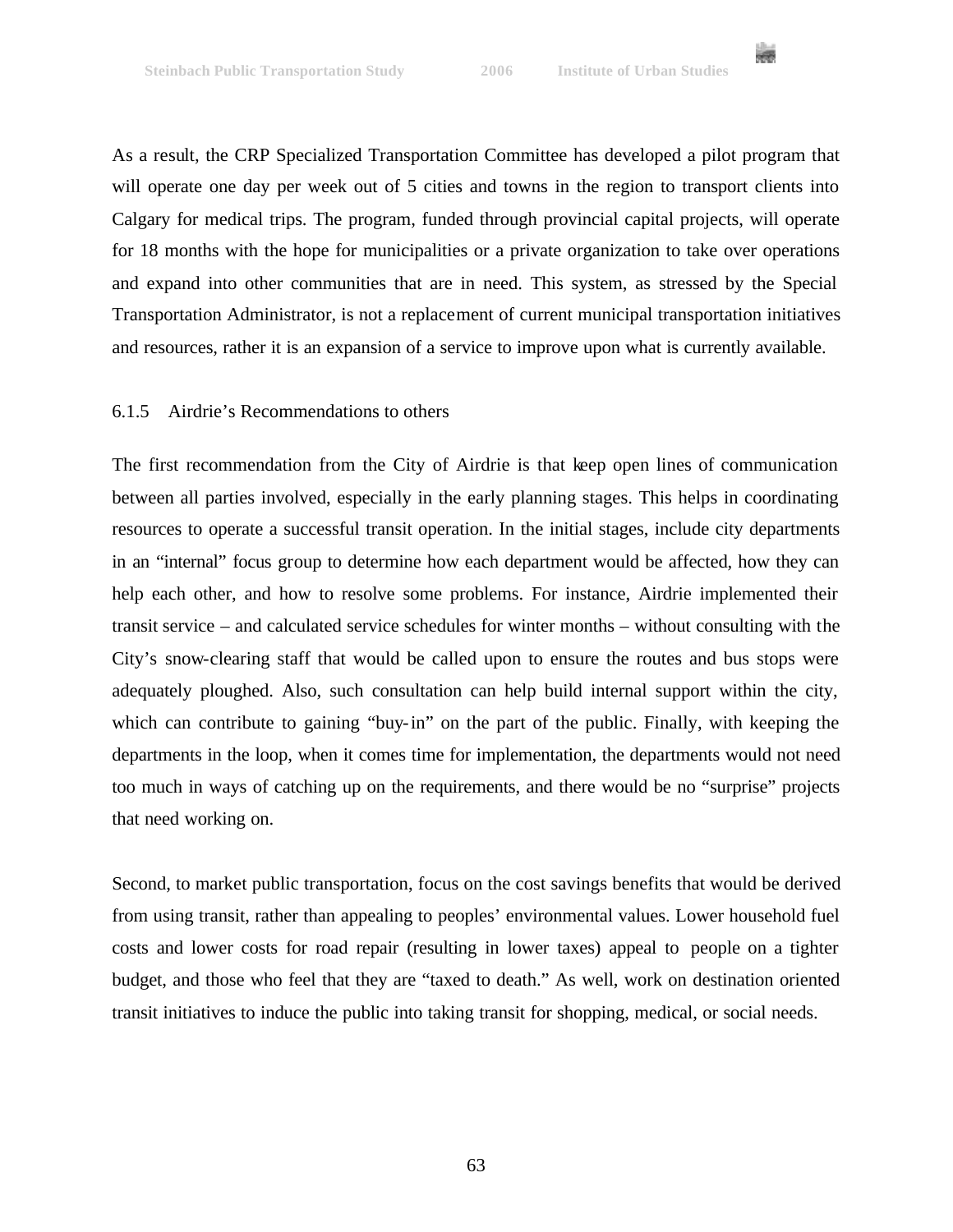

Third, find out what the demand for transit actually is. If the demand is high, examine who will use the system. If there is a large population that falls in the special needs category, then a doorto-door system is required, and regular transit is not needed. If the demand is high, but from a mobile population, then there could be a need for fixed route services or at the very least, a diala-ride system that could accommodate the public better than community shuttles.

# 6.1.6 Airdrie: Conclusion

The implementation of a fixed route transit service in Airdrie was not a simple process where the population was given a bus service overnight. Consultation and time were important factors in trying to ensure maximum use of the service would be required. In order to implement a system that would serve the population, Airdrie transit integrates the fixed routing service during peak demands (Monday through Friday from 6 am to 6 pm) and the dial-a-ride system during evenings and weekends. It was also noted during the site visit, the Transit department works with a formal Social Planning Council to identify and meet changing needs of the community.

The following points highlight unique aspects of the Airdrie Transit system

- Public/Private partnership transportation model
- System operates on a fixed route system weekdays and reverts to a DRT system on evenings and weekends
- Three buses travel in a counter-clockwise direction in order to limit left hand turns off of major roadways
- Routes were based on destination oriented routing, with the central stop for all three buses at the local mall
- The city realised that there are special needs users that would not be serviced by regular transit, and therefore kept the Paratransit in operation.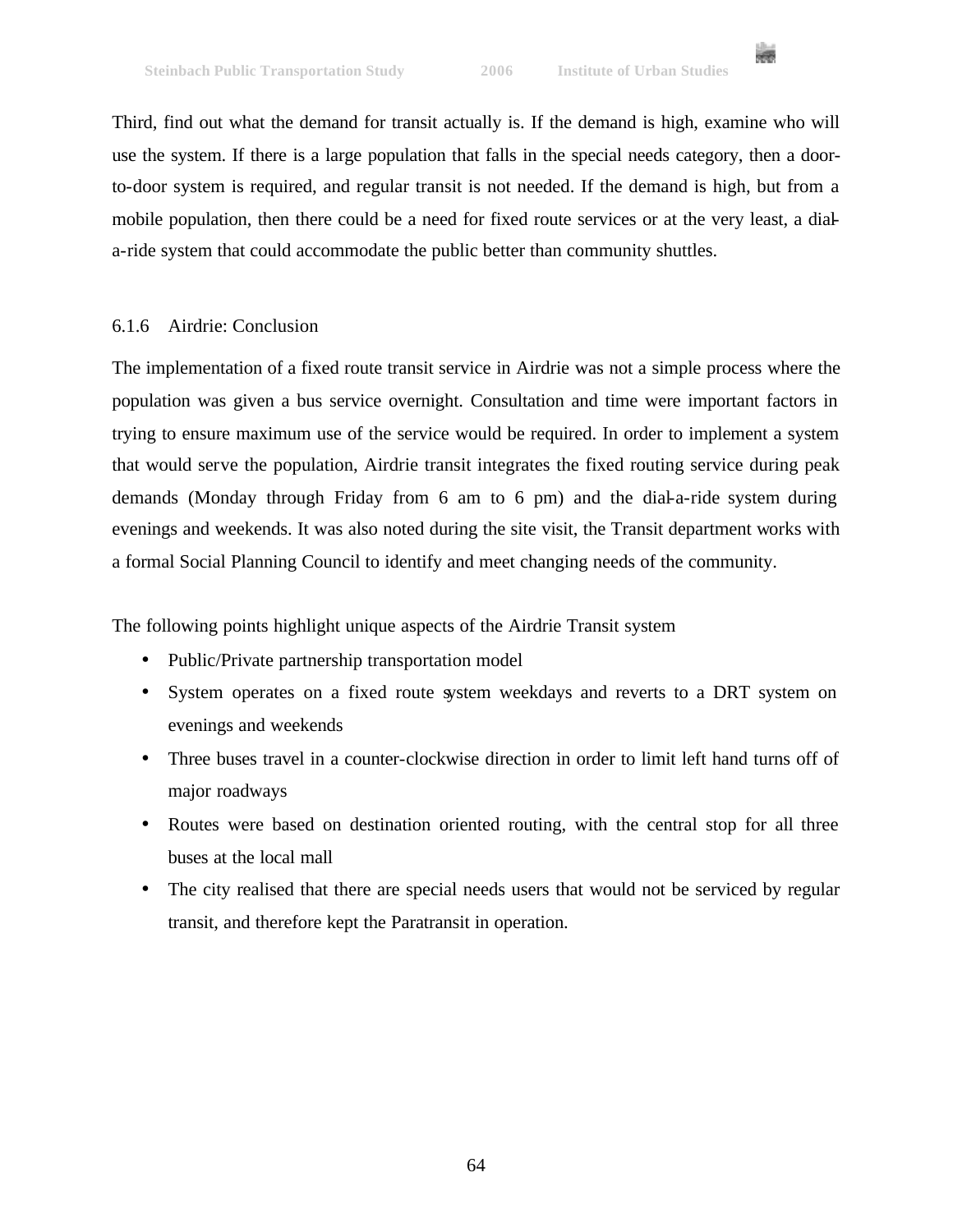

### 6.2 Cranbrook, BC

Given it size and relative isolation, Cranbrook also represents a good comparative case study for Steinbach. The City of Cranbrook, with a 2001 population of 18,476, is located in the Southeast corner of British Columbia. The city, at 17.8 square kilometres, is a slow growth community, having only a 0.86 percent growth between the 1996 and 2001 census years (Statistics Canada, 2001). Prior to the implementation of the fixed route service in 2000, Cranbrook had a paratransit/DRT in operation for the mobility challenged and senior population. The market for paratransit riders is geared more towards seniors and people with mobility challenges, but does offer services to mobile individuals. As we have seen, paratransit systems may operate on reduced schedules or on a Demand-Responsive Transit system.

In order to understand how Cranbrook's public transit system works, a brief overview of BC Transit is required. Since its inception in 1979, the Provincial BC Transit Municipal Systems Program (MSP) provides for planning, marketing, fleet, and funding support for those transit services in which are outside of the Greater Vancouver and Victoria regions. The MSP has evolved with the growth of the BC communities from 13 municipal systems in 1979 to 72 systems in 2005. In 2004, BC Transit operated 24 conventional, 14 custom and 32 paratransit systems outside of Vancouver and Victoria. BC transit carries over 39 million passengers annually by providing 1.4 million BC residents with public transit. The fleet consists of 700 buses, minibuses and vans, which operates on a budget of over \$133 million per year, (\$47.8 million is provided by provincial operating grants). The MSP has been responsible for initiating and developing transit systems to increase mobility and accessibility in BC communities. Doorto-door services (handyDART) for persons with disabilities began in 1981. With the recent development of low floor buses, all new and future buses purchased in BC are fully accessible. These services provide mobility to seniors and persons with a disability (BC Transit, 2005).

BC Transit operates under the authority of the BC Transit Act, and while it has direct authority over the transit systems in BC (excluding *Trans Link* in Vancouver daily operations are the responsibility of the municipalities (4 municipalities) or the contractors (the remaining 67 systems). Funding for the systems come from provincial operating grants, local government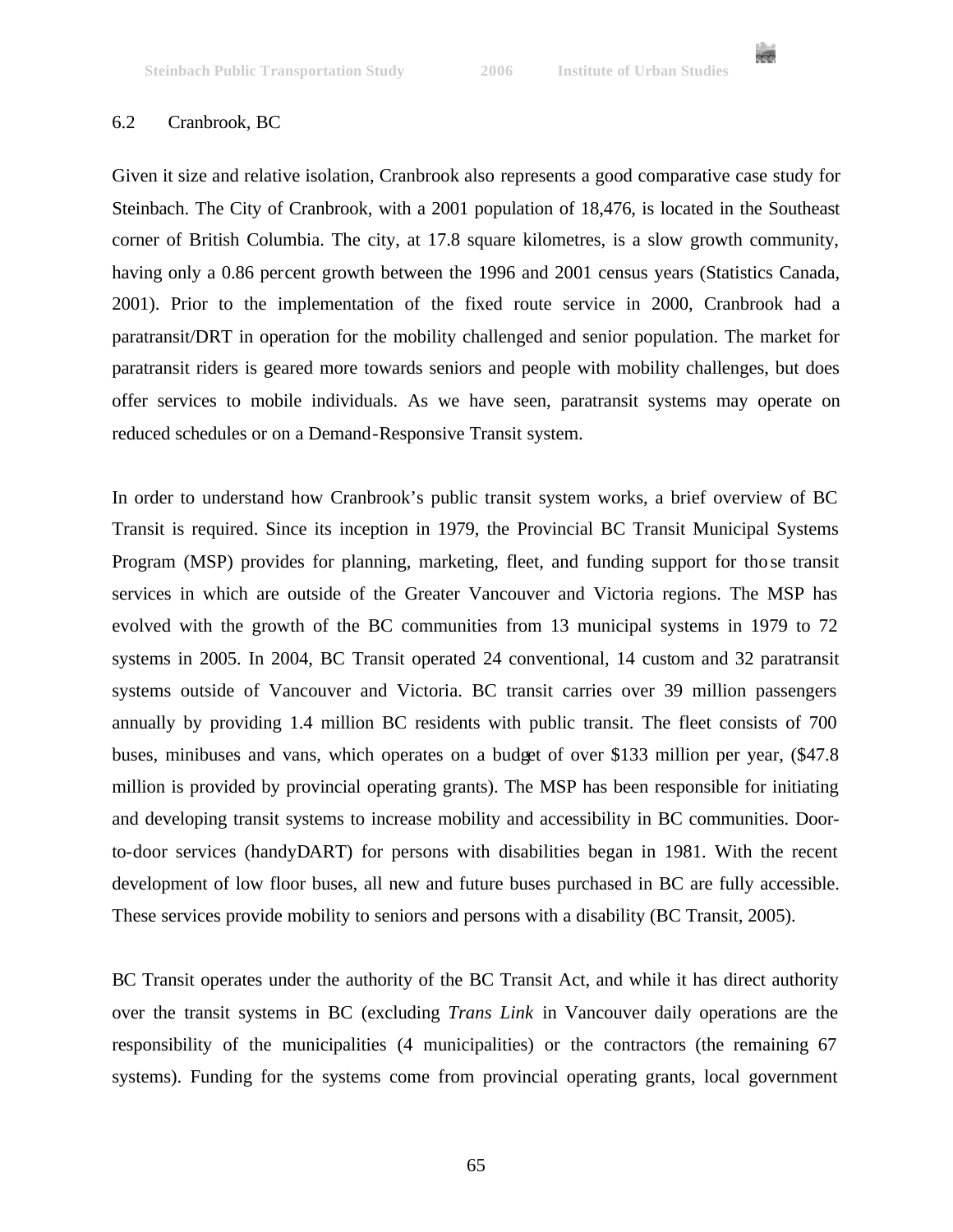ies.



As populations increase in BC communities, the MSP responds to the expected increase in transit needs. Linking transit and land use planning is of utmost importance to the various levels of the BC government, as are the links between partners in transit initiatives so that transit operations fulfil the needs of the communities, and ensures that funding is wisely spent (BC Transit, 2005).

The feasibility report completed by BC Transit in 2000 identified four general characteristics that could potentially influence transit in the city (BC Transit, 2005). These include the

- large population concentration within the municipal boundaries;
- relatively short travel distances between major trip generators;
- high ridership potential from the Hospital, College of the Rockies, Cranbrook Multi-Purpose Recreation Complex and Mt. Baker High School; and
- moderate population of seniors within the community.

 $\overline{a}$ 

These considerations are largely similar to those in Steinbach, with its larger core population, smaller trip distances, and medical, educational, and recreational/social land uses. A few differences between Cranbrook and Steinbach are that the population of seniors is higher in Steinbach, and that the overall population density in Cranbrook is much higher than is the case in Steinbach.

One advantage that Cranbrook has over Steinbach is having a well-defined commercial core area that is surrounded by compact medium-density residential neighbourhoods.<sup>8</sup> This form in the urban context is generally supportive of transit services, creating ideal trip patterns and easy access to routes and destination points.

 $8$  Although Steinbach has a central business district, the majority of the developments are along the north section PTH #12 that are stand alone businesses and services. At present, the residential component is limited along this section of road.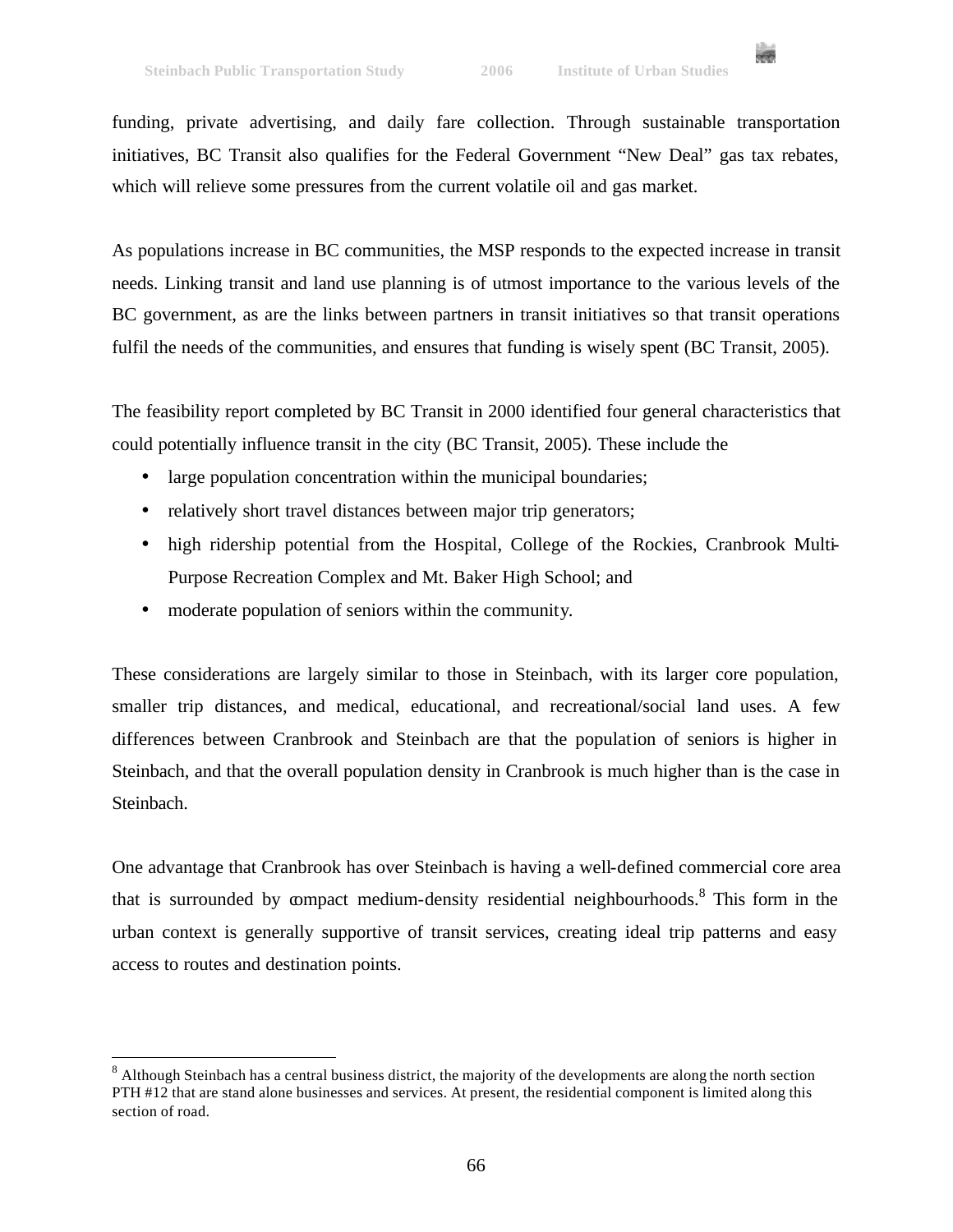

The multiple educational centres in Cranbrook with all levels of grade schools, and a community college with an enrolment close to 5,000 full and part-time students, represent an important market for the transit system.

Development of transit in Cranbrook was also greatly enhanced by the grid street pattern (see Figure 4). Within the street patterns, Cranbrook also has a number of major roads that connect with each other, creating natural hubs and transfer points. Walking distance to these major artery roads is common throughout the city. Additionally, located at some of the hubs are primary destination points for the population.





Source: (Microsoft, 2005).

Initiatives that Cranbrook uses to increase ridership include partnerships with the College of the Rockies. A mandatory transit fee attached to the students' tuition and ancillary fees will allow students to ride the transit system without needing to pay additional bus fares during anytime of the daily operations. Other universities and campuses indicate that semester transit costs are greatly reduced for the students through the universal pass, or "U-Pass", program (ranging from a low of \$62 per term at the University of Calgary, to \$110 per term at St. Mary's University in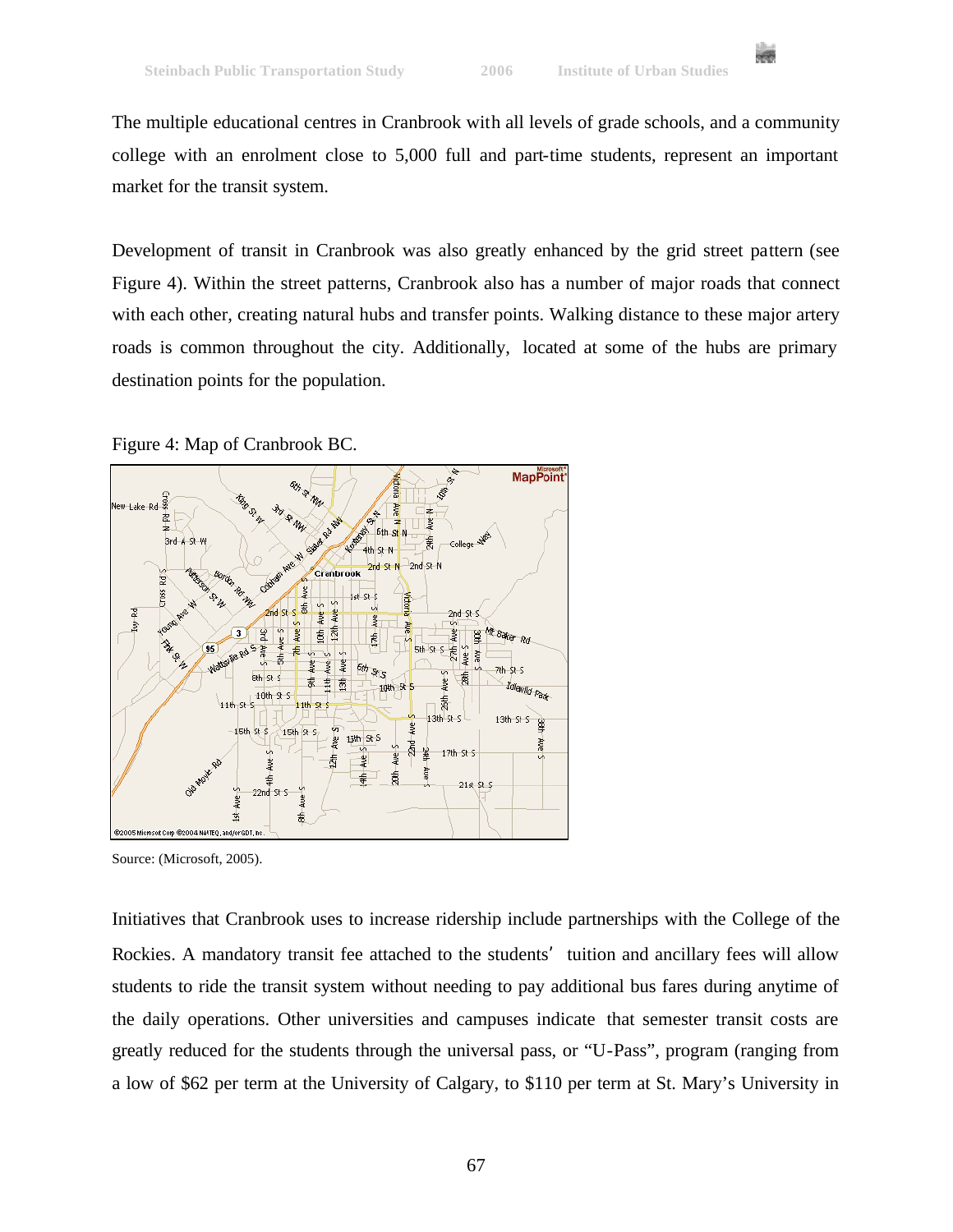※



Halifax, to a high of \$22 per month at the University of BC). According to CUTA, the U-Pass program usually results in an increase of 50 percent in ridership.

Another transit initiative to increase ridership is through the support and marketing of a bike and ride program. This is where bike racks are fitted to the front of the bus and passengers are able to commute both by bicycle and by bus. Marketing, as indicated by the *Cranbrook Service Plan*, is to get outdoor businesses to contribute to the cost of the bike rack (which increases the marketing and advertisement area of the business).

A final initiative that Cranbrook suggests using to increase ridership is defining "landmark stops." Landmark stops are stops that provide high level of customer appeal and showcase "exciting and progressive endeavours going beyond the safety and operation standards of a standard public transit stop" (BC Transit, 2004). In creating these landmark stops, advanced, and environmentally friendly items (i.e. solar lighting and shelter heating) could be used. Additionally, using local artisans to create murals or sculptures could improve the aesthetics of the site, and show support of the local artisans. Cranbrook Transit identifies the potential to create partnerships with local groups or institutions to design and fund these stops. Finally, in creating these landmark stops, Cranbrook transit would like public involvement and consultation in order to get public awareness and create a sense of community spirit.

There is a regional transportation program that operates between Kimberly and Cranbrook on the first and third Monday of each month. This system is used for shopping, not for medical or specialist appointments. The bus leaves Kimberly at 9:00 am, stops at various shopping destinations in Cranbrook, and makes a final pick up at the Wal-Mart at 1:30 pm in order to get the bus back to Kimberly for 2:30 so the bus can be used as a school bus. Owing to extensive retail opportunities in Steinbach, this type of service may not be needed, but there may be the opportunity to provide a similar service for the surrounding communities.

Cranbrook transit operates a fixed route system Monday through Thursday 7:15 am to 6:30 pm and extended hours on Friday until 9:30. Transit on Saturdays and Sunday does operate on a reduced service following demand periods for shopping and social markets (i.e. Sunday church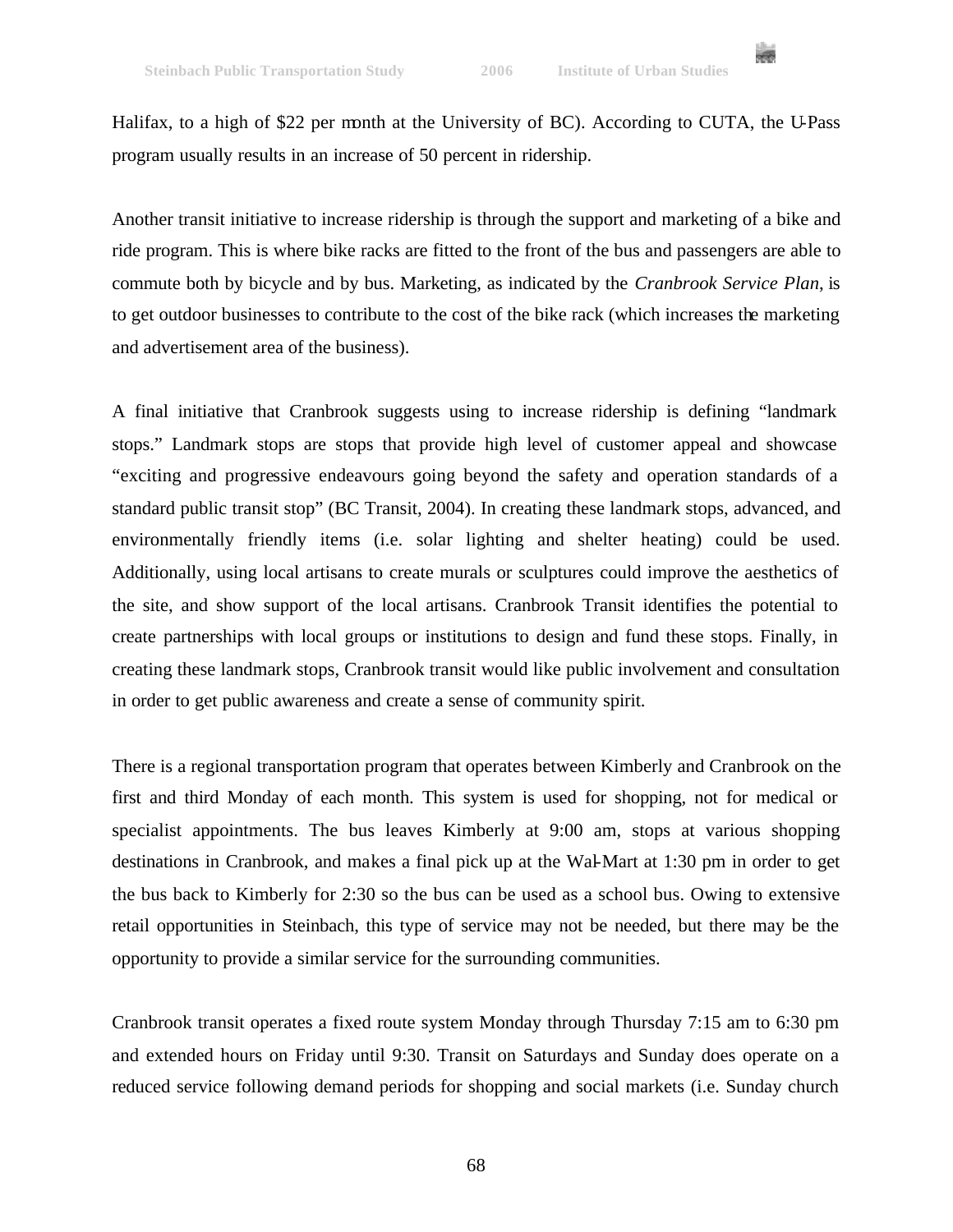

services). In the 2003/04 fiscal year, Cranbrook transit carried 138,500 passengers over approximately 11,900 hours of service. Transit demand follows a seasonal pattern with higher demands during winter/school periods and lower demands during the summer/vacation periods. Below are the daily averages for transit demand.

Table 5: Cranbrook System Daily Demands

|                               | Weekday            | <b>Saturday</b>   | <b>Sunday</b>     |
|-------------------------------|--------------------|-------------------|-------------------|
| AM Peak (7:00 - 9:00 AM)      | $142(24)$ percent) | $12(4)$ percent)  | No Service        |
| Midday (9:00 – 3:00 PM)       | 249 (42.5 percent) | 169 (56 percent)  | 95 (64.5 percent) |
| PM Peak (3:00 – 6:00 PM)      | 176 (30 percent)   | $92(31)$ percent) | 52 (35.5 percent) |
| Evening $(6:00 - 9:00$ PM $)$ | $22(3.5)$ percent) | $27(9)$ percent)  | No Service        |
| <b>Total</b>                  | 589 (100 percent)  | 299 (100 percent) | 146 (100 percent) |

Source: BC Transit.

Cranbrook transit covers the majority of the city, with most of the routes within 300m walking distance, with the exception of one area to the west of the rail line. The transit authority recognizes that this area is currently being developed and infilled, and the transit system may need alterations to accommodate this growth.

### 6.3 Manitoba Transit Systems

Within Manitoba, there are currently four public transit operations; Winnipeg, Brandon, Thompson, and Flin Flon. Winnipeg, being the largest operator in Manitoba, offers service to almost 620,000 city residents and potentially millions of visitors each year. Flin Flon offers transit to the smallest community in scale with 6,000 residents and a small number of tourists. There are no regional transportation initiatives in Manitoba outside the private operators offering daily inter-city bus services (i.e. Greyhound Bus Lines).

There are two grants available from the Province of Manitoba, Department of Intergovernmental Affairs, one of which is currently used to subsidize Brandon, Thompson, and Flin Flon transit operations. The other grant is for mobility disadvantaged transportation programs, of which 63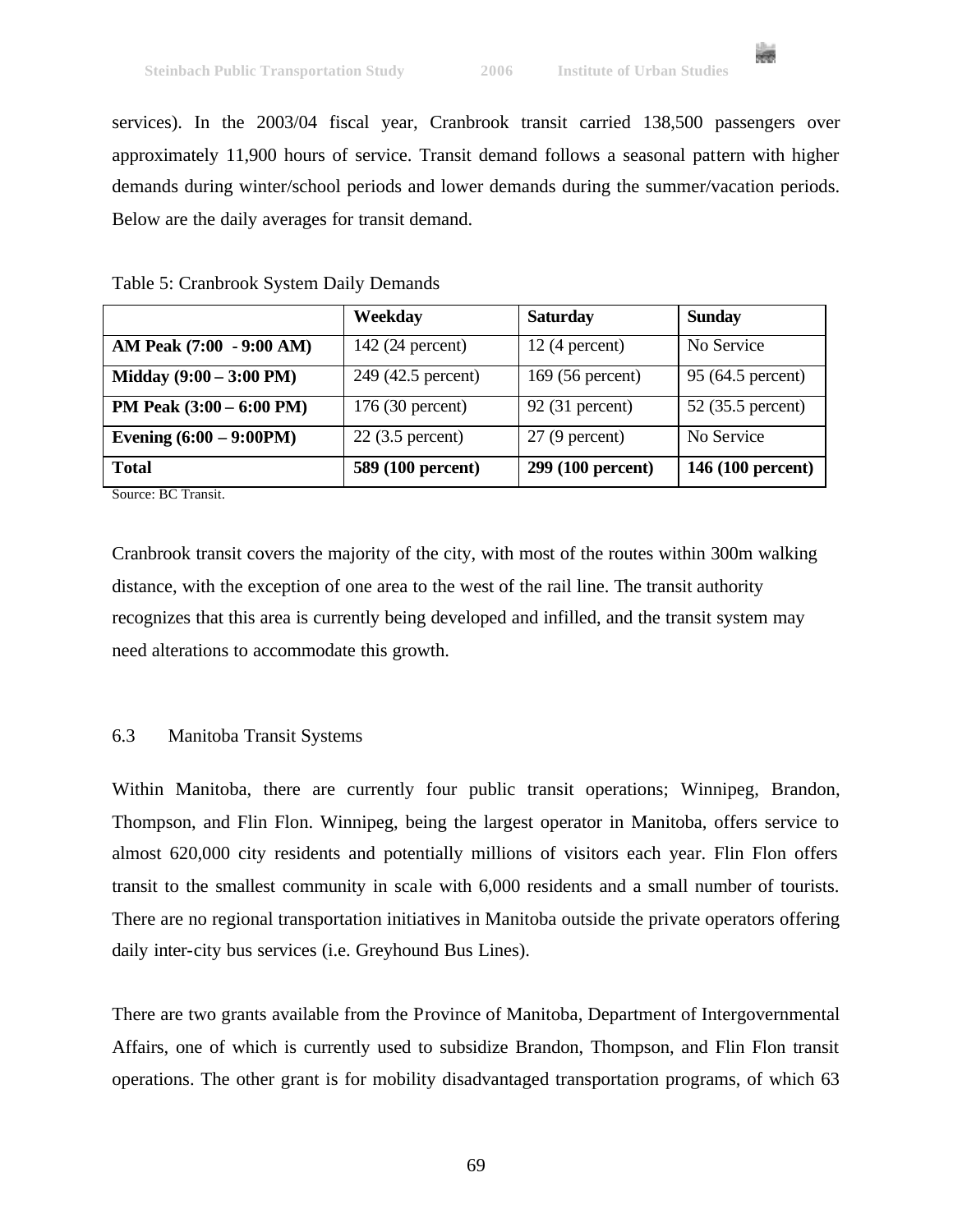Manitoba municipalities are currently enrolled in, including Steinbach. The mobility disadvantaged program needs to be sponsored by the municipality, so no private organization qualifies for these grants.

### 6.3.1 Winnipeg

Winnipeg transit operates conventional, demand-responsive transit (DRT) and handi-transit systems. Winnipeg conventional transit consists of a number of routes that service all parts of the city seven days per week. Almost all routes are serviced by easy access buses (kneeling, low floor) during the week and Saturday's and every route on Sunday's has easy access service. The fare structure ranges from adult to senior to students (children under 4 are free); with cash, tickets, passes and special identification to take advantage of lower fares.

Winnipeg handi-transit started in 1977, and has increased services 14 times throughout the years. In 2004, the handi-transit service provided over 545,000 trips. In order to use the handi-transit, users must be legally blind or have a physical disability. Additionally, the user must be registered with Winnipeg Transit and book their tip before 11:00 am the previous day, and up to one week before. Similar to other bus services, the Winnipeg Handi-Transit has a priority booking policy, with wheelchair patrons holding the highest level of priority, which constitutes approximately 32 percent of the users. Fares for the handi-transit are the same as the adult fare structure for the conventional transit; there are no reduced fee programs for seniors or youths using handi-transit.

The DRT system operates along four routes connecting to feeder fixed transit routes during nonpeak hour services 7 days per week. One route operates during the afternoon non-peak times during the weekday, where the other three operate on evenings and weekends. The fare structure is the same as the conventional transit routes, including reduced fares for seniors and youth. For more information about the operation of the DRT system in general, see Section 4.2 in the literature review.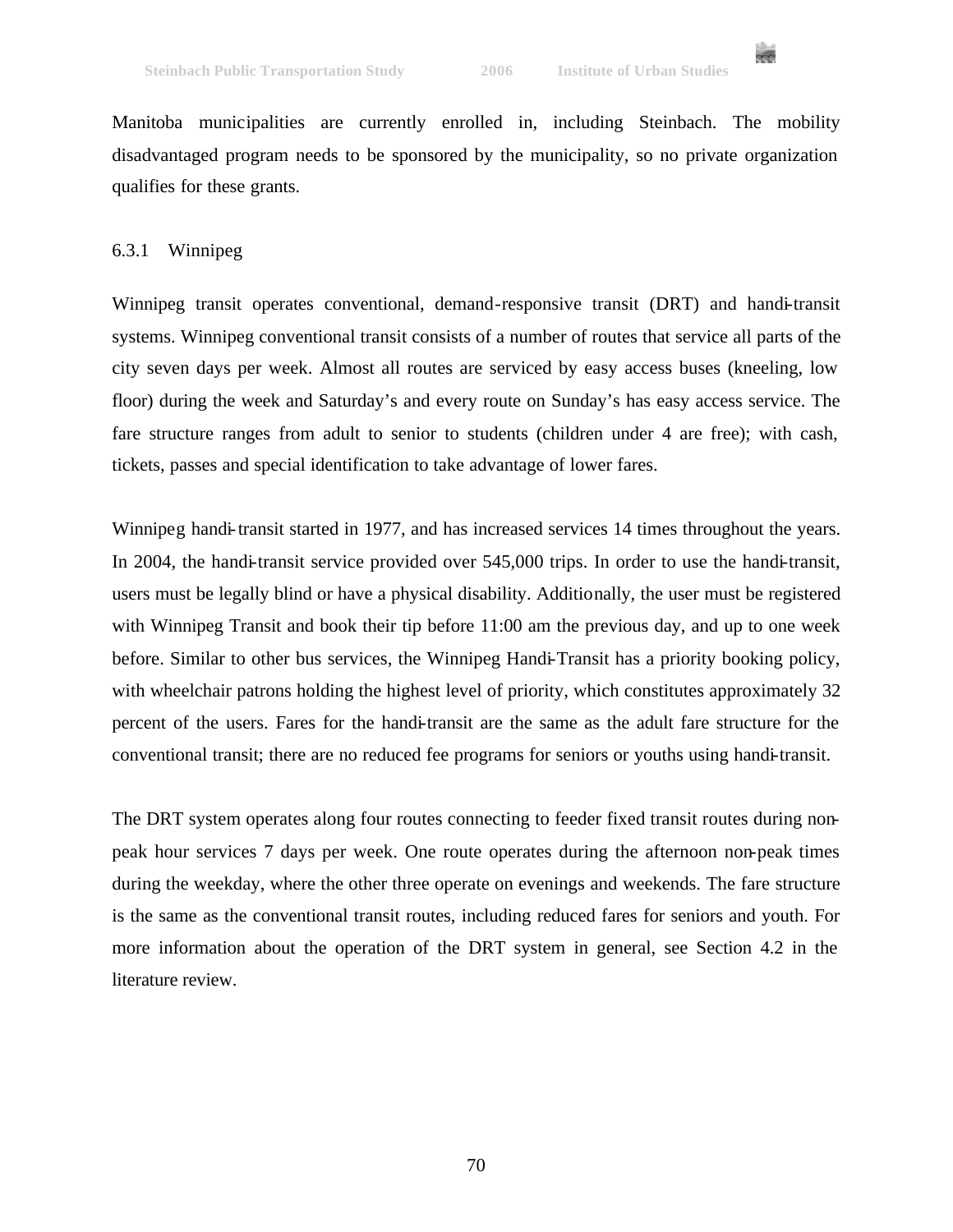

### 6.3.2 Brandon

The City of Brandon (225 km west of Winnipeg), population 39,716, operates 10 conventional transit routes six days per week with no Sunday or holiday service. Service times are approximately every half-hour during the day and hourly service during the evening both during the weekday and Saturday services. Routes cover the entire city, including the commercial strip along the Trans Canada Highway, and out of the city to the Maple Leaf Meats processing plant.

Table 6: The fare schedule for conventional transit in Brandon:

|                                                                                                                                  | Cash   | 10 - Tickets | <b>Passes</b> |
|----------------------------------------------------------------------------------------------------------------------------------|--------|--------------|---------------|
| <b>Adults</b>                                                                                                                    | \$2.00 | \$14.50      | \$58.00       |
| Senior Citizens (65+)                                                                                                            | \$1.50 | \$12.00      | \$47.00       |
| Children (5 years & older) & Students                                                                                            | \$1.50 | \$12.00      | \$47.00       |
| <b>University Students</b>                                                                                                       | \$2.00 | \$14.50      | \$50.00       |
| A.C.C. Students                                                                                                                  | \$2.00 | \$14.00      | \$50.00       |
| <b>Off Peak Pass</b><br>9:30 am - 3:00pm & 6:00 pm - Midnight - MON - FRI. All Day<br>Saturday<br>(Add \$1.00 During peak hours) |        |              | \$35.00       |

Source: http://www.brandon.ca/main.nsf/pages+by+id/260

The Brandon handi-transit operates from 7:00 am to 11:00 pm Monday through Saturday. This service provides door-to-door service for individuals with disabilities that are unable to use the conventional transit system. Like many handi-transit systems, fares are slightly higher with \$2.50 per trip; 10 ticket cost \$25.00, so no savings are available for this system. One advantage that Brandon residents see over Winnipeg users is a **Taxi-Saver** program. This program, again for those who are unable to use conventional transit, is designed to accommodate *spontaneous* trips by users to any destination. Taxi-saver programs use the local taxi companies to transport users for a reduced cost, which is *subsidised* by the City of Brandon. Customers can purchase up to 5 "books" per month of taxi scrip for \$5.00. Each book is worth \$10.00 in taxi fares, resulting in users saving 50 percent of the cost to take a taxi. This program only is valid with participating taxi companies in Brandon Monday through Saturday during "normal operating hours" of the regular handi-transit system.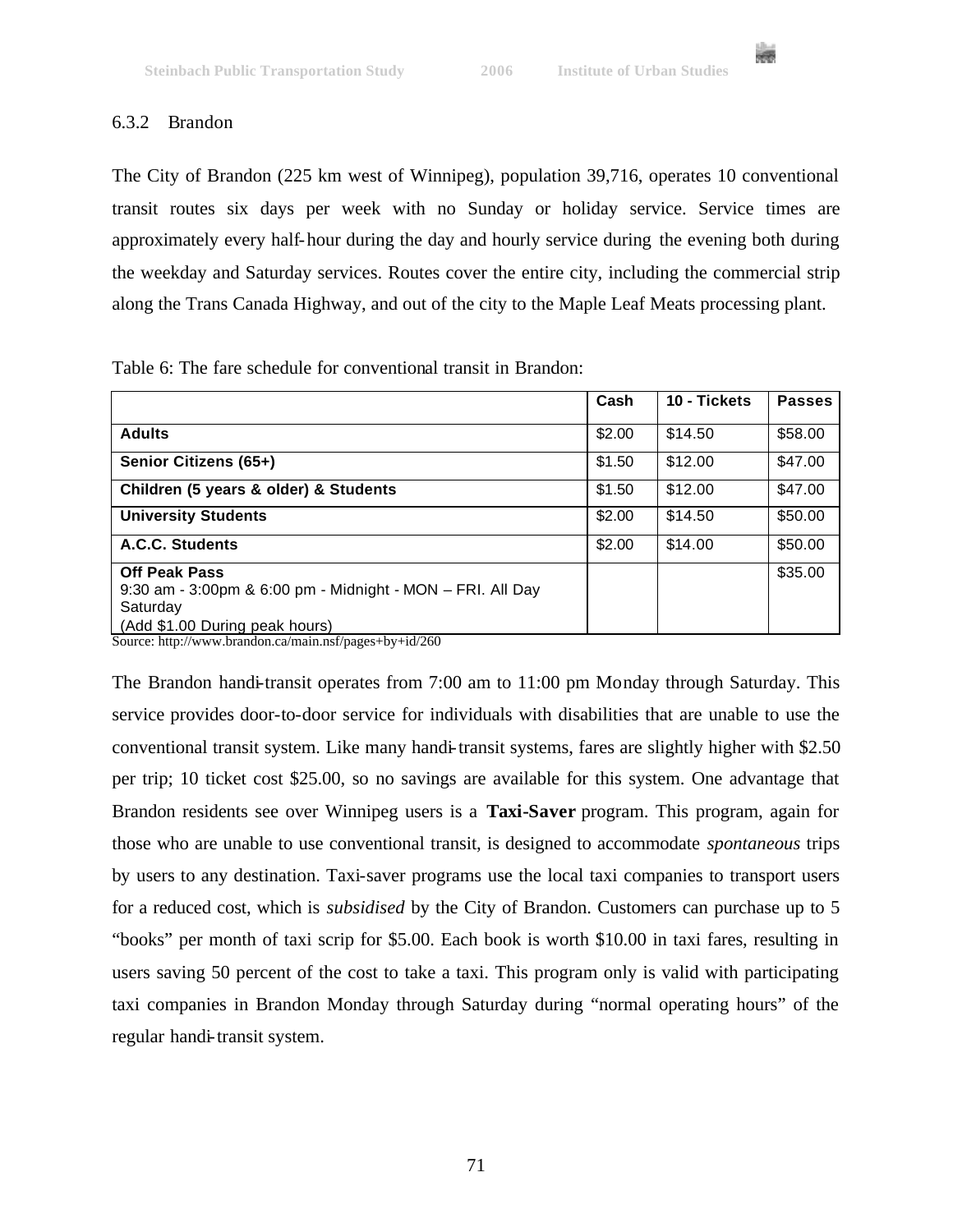

### 6.3.3 Thompson

Thompson, Manitoba, population 13,256 (Statistics Canada, 2001) is located 740 kilometres north of Winnipeg. The city has 17.2 square kilometres of land resulting in a population density average of 772 people per square kilometre, which is higher than Steinbach's average population density. Unlike Steinbach, Thompson had a 7.8 percent decline in population between the 1996 and 2001 census years. The transit system is chartered to the Grey Goose Bus Lines, with operating grants from the province and through city subsidies.

There are two buses operating on conventional fixed routes carrying a daily annual average of 166 passengers (summer months have significantly reduced passenger counts due to school breaks). In 2004, Thompson transit carried 50,728 passengers over 311 operating days. There is no Sunday transit service with a reduced Saturday service. The routes cover the majority of the city (missing the industrial area), with a central point at the local mall to enable passengers to transfer from one route to the next.

### 6.3.4 Flin Flon

The town of Flin Flon, Manitoba, population 6,000, is located 850 kilometres north west of Winnipeg. The town has 13.88 square kilometres of land resulting in a population density of 432 people per square kilometre. The town, like that of Thompson, has had a decline in population between the 1996 and 2001 census years.

Through a contract with Northern Bus Lines, the city of Flin Flon operates a one-bus transit system on a conventional fixed route throughout the town of 6,000 people. According to the Chief Administration Officer, this system has been operating for at least 30 years, changing with the needs of the community. This is shown through the flexibility of reducing the service during the summer months due to holidays for the schools.

The system operates approximately 100 days per year (101 days in 2004). Flin Flon transit carried 18,510 passengers in 2004 with a daily average of 183 passengers. Passengers with monthly passes accounted for 6,678 rides. Fare box collections and transit pass sales result in an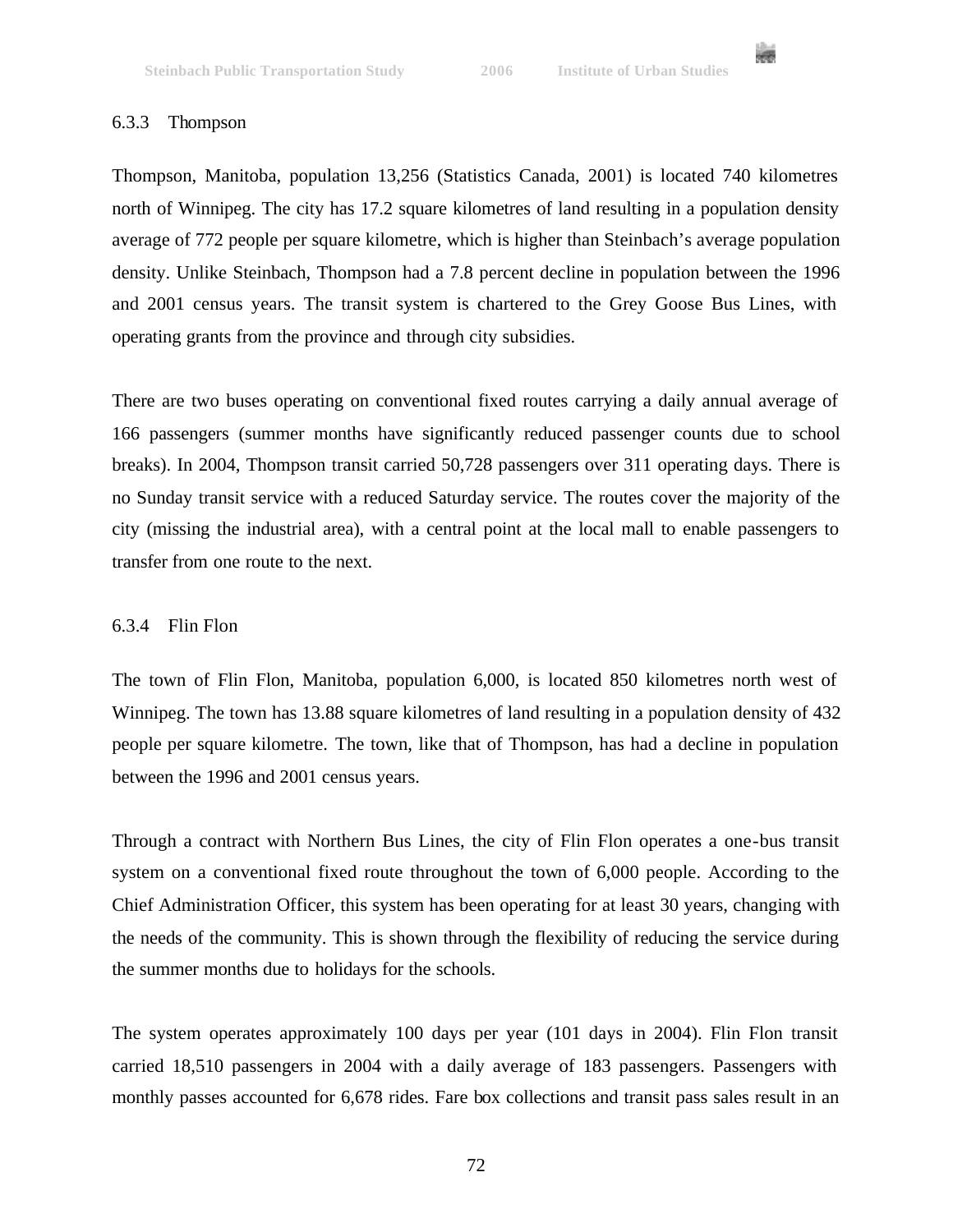

### 6.3.5 Manitoba Summary

The four transit models in Manitoba are range in size and in operation protocols. Winnipeg, servicing the largest city in Manitoba is obviously the most comprehensive system of the four. Using multiple models of routing (fixed, express, regular, etc), Winnipeg Transit services the entire city and population with easy access buses on every route seven days a week. There are main routes that are connected by feeder routes and that many of the bus routes converge at popular destinations (i.e. shopping malls, medical centres).

Similar to Winnipeg, Brandon Transit includes multiple fixed routes within the community to service the population with easy access buses, but as a result of defining user needs, only operates six days per week. One advantage that the Brandon population sees over the Winnipeg residents is from the cooperation between the city, taxi services and transit on order to accommodate spontaneous trip purposes for the special needs population with the *taxi-saver* scrip program.

Thompson, again only operating six days per week, provides 2 bus routes that converge at a central location, the local mall. This service is not universally accessible; however the Handi-van operation does accommodate the mobility challenged population. The bus route does not cover the industrial area or the airport as there are limited users in the area. Flin Flon operates on a limited basis and ceases operation during the school break. Both of these systems are contracted out to a private bus company, and works within a partnership with the city for administration.

Like every other transit system in Canada, these four systems are not self sustaining for funding and operational costs. Along with city subsidization programs, the provincial government provides additional grants for the operation of these transit systems. At present, there is limited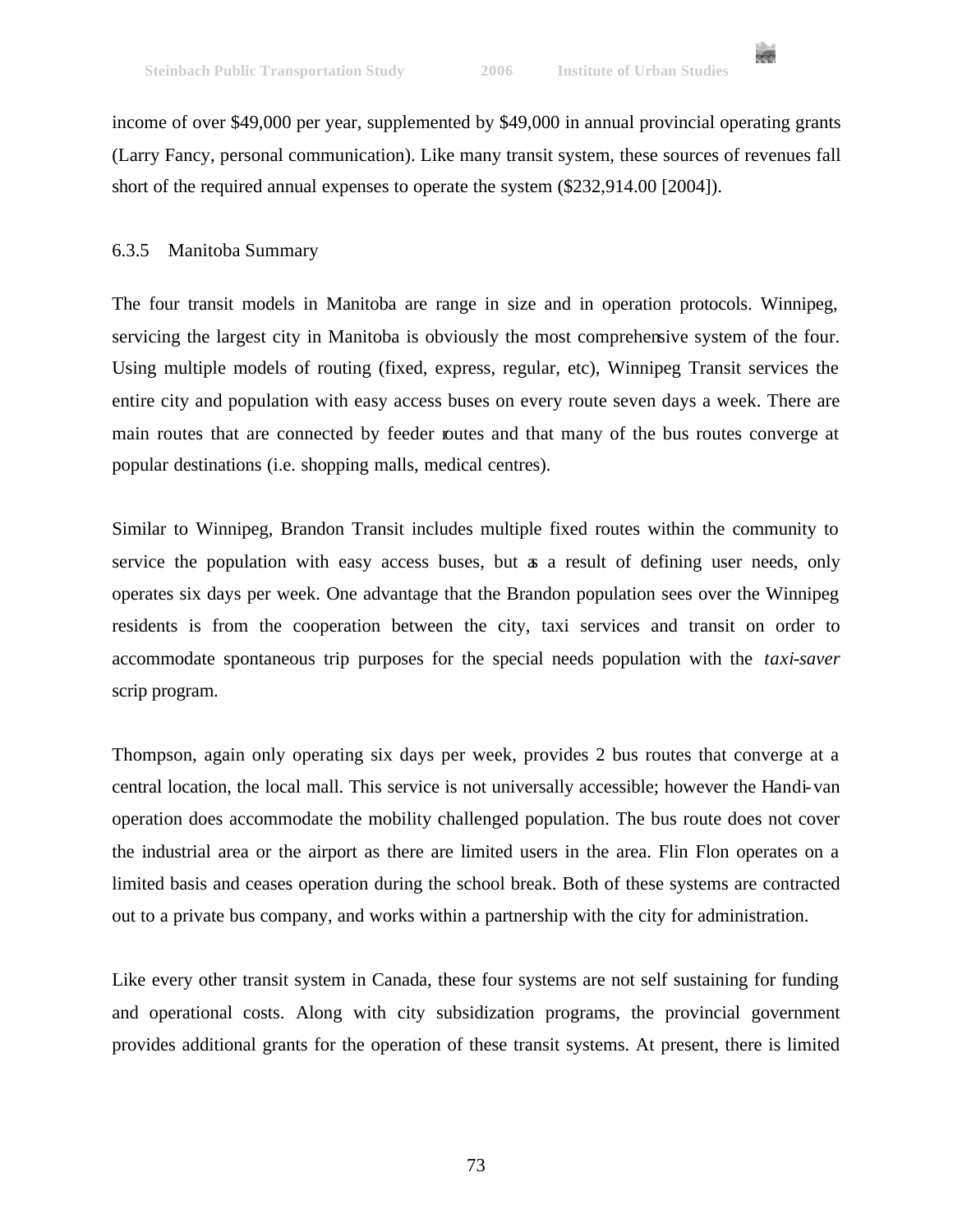Federal involvement in grants and subsidization programs in place; however, there could be a change with the New Deal for Canadian Cities and the Federal Gas Tax Rebates.

#### 6.4 Case Study Conclusion

The varieties of Canadian transit initiatives are diverse and often feature elements that are unique to that setting. The use of regional daytime shuttles between communities, the transition from full transit to paratransit in off-peak hours, integrating the taxi service into public transit, and the use of innovative alternatives to public transit systems entirely: all may be potentially of interest to Steinbach.

There are limitations as well. Clearly, to make regional transit work, the Provincial government needs to have a greater involvement in transit operations; but exploring this is beyond the scope of this report. However, a further examination of BC transit may provide a greater understanding of a regional approach to transit as there are a number of communities that are linked with intercity shuttles and buses.

In summary, the case studies identified in this report operate under a variety of governance structures, ranging from City owned and operated (Winnipeg) to partnerships between city and private contractor (Airdrie). Both of these governance models work, but for smaller communities, a partnership with a contractor providing equipment and drivers and city providing administration may be more advantageous and cost effective for the start up of a system.

Routing and operations of these services vary with the required needs of the communities that they are operated in. Routing types can be flexible, incorporating the different demands throughout the day and week, thus reducing operational costs. In order to identify routing types, the user needs and travel times for the community must be known, and flexibility of service also must be considered. Cranbrook and Airdrie transit systems are relatively new, and each have short and long term evaluations in place to identify shortfalls and where service can be increased. The bus types within the smaller case studies are generally smaller easy access buses to reduce costs and empty trips.

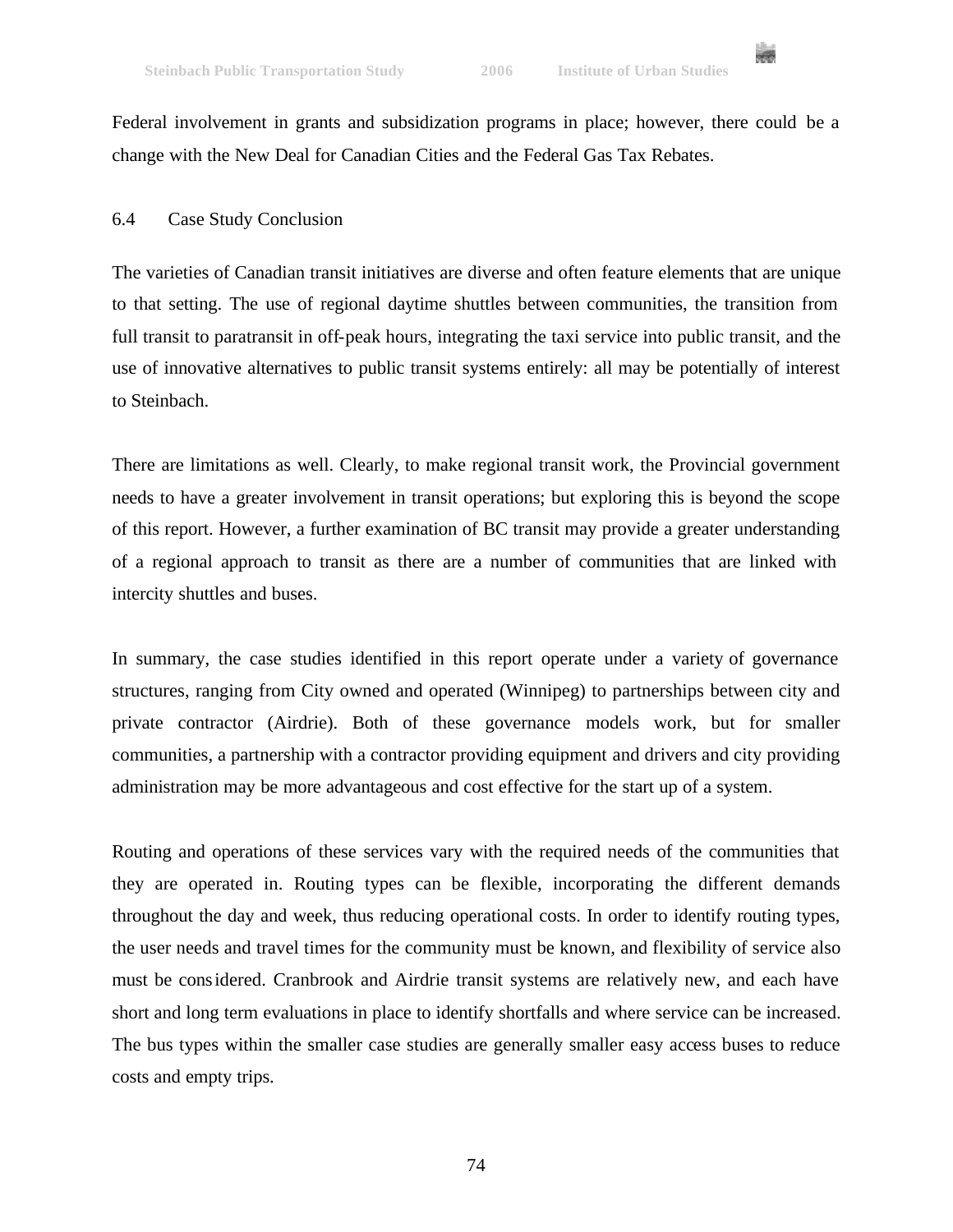

Historically, all of the bus services identified in this report grew out of demand-responsive systems and that population needs dictated the growth into fixed route/hybrid systems. In determining the needs, each case study in this report included a consultation process and involvement from the community. In Airdrie's case, community pressure started the process in order to satisfy the city's population needs.

Finally, it is important to note that population growth have a direct impact on transportation planning in the case studies presented. Airdrie and Cranbrook both have experienced a high rate of growth, which meant a change in community transportation needs. In contrast, Flin Flon and Thompson have both seen recent reduction in population in their communities. This reduction has not removed the transit systems in the communities; however it has had an effect on the service provided.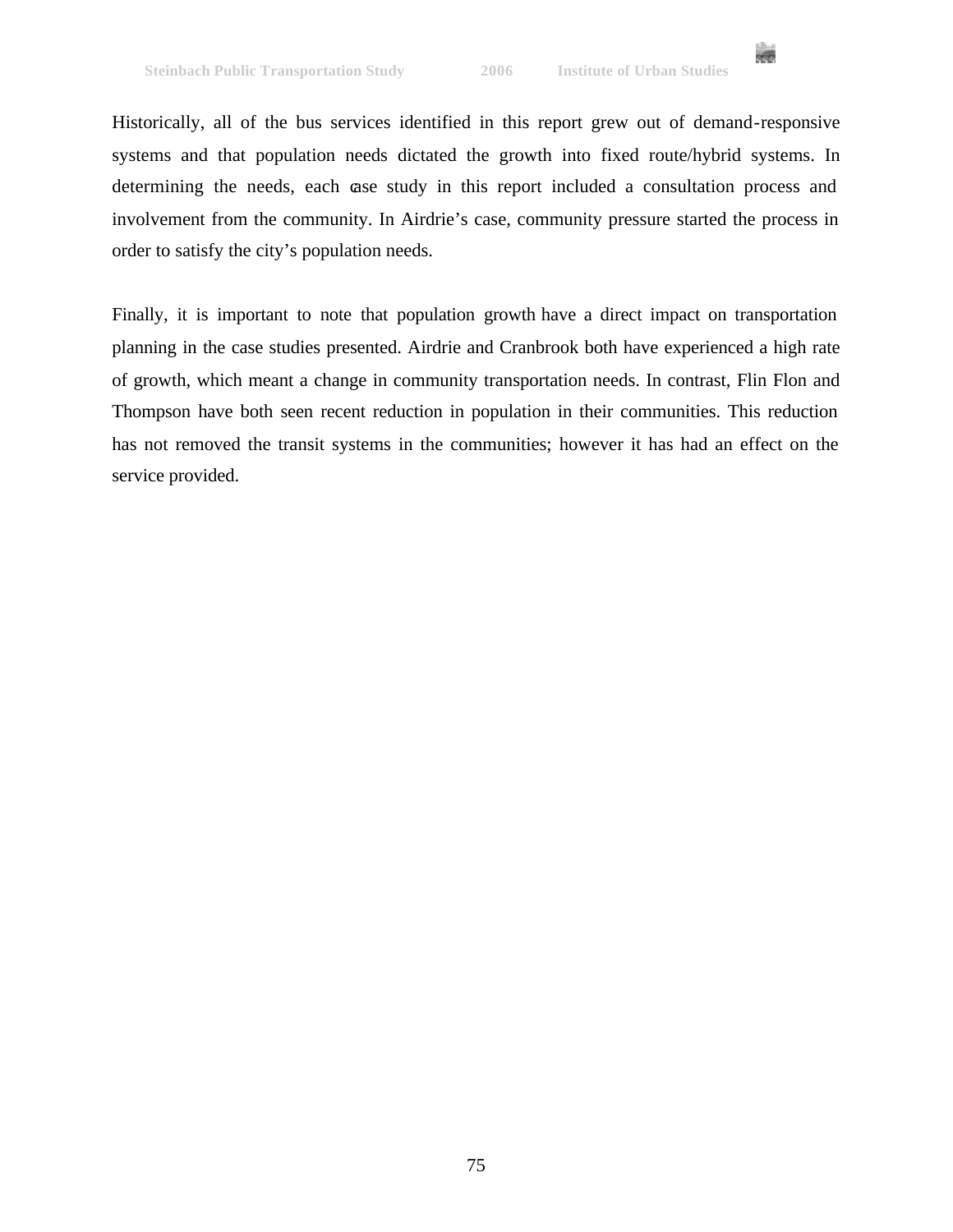49

### **7.0 Conclusions and Recommendations**

As we have seen, the three key points of sustainable transportation stipulate that first, people have the right to access their basic needs; second, people should have access to affordable and efficient transportation mode choices; and finally, that these transportation options should be environmentally friendly. In Steinbach, a growing community with an increasingly diverse population faces challenges in terms of satisfying some of these basic needs. Through the stakeholder analysis, it was identified that the transportation needs of a number of constituents – primarily seniors and low wage earners – were not being met. The public transportation options presently available (taxis, private shuttles or volunteer drivers) are expensive and at times inconvenient, or not available for use by the majority of the stakeholder constituents.

However, this research shows that Steinbach is well-positioned to be able to address these shortcomings through some form of public transportation initiative. It was also demonstrated that there are many options available with which to address transportation needs in the local and regional context – some of which are all-inclusive to the population, and some which are more needs-specific: persons that require more assistance for transportation may not be easily accommodated by a fixed route transit service, but a more comprehensive DRT system may be more suitable.

Should Steinbach pursue a fixed-route transit option, there are a number of ways this can be undertaken but further analysis would be needed with respect to road configuration, land use and the typology of destinations. For instance, in Airdrie, the transit routing follows a *Destination Oriented Transit* model, where transit routes service those destinations that have a higher pedestrian/user volume – in other words, those shops and services that are most frequently used. The researchers also learned from Airdrie that routing plans should be fluid enough to accommodate future developments on either end of the city.

Within the Canadian context, there is a range of transportation models that Steinbach can adopt into a working program that fits the city's needs and requirements. What is important to note is that the systems documented in the case studies have grown and evolved to fit the needs of the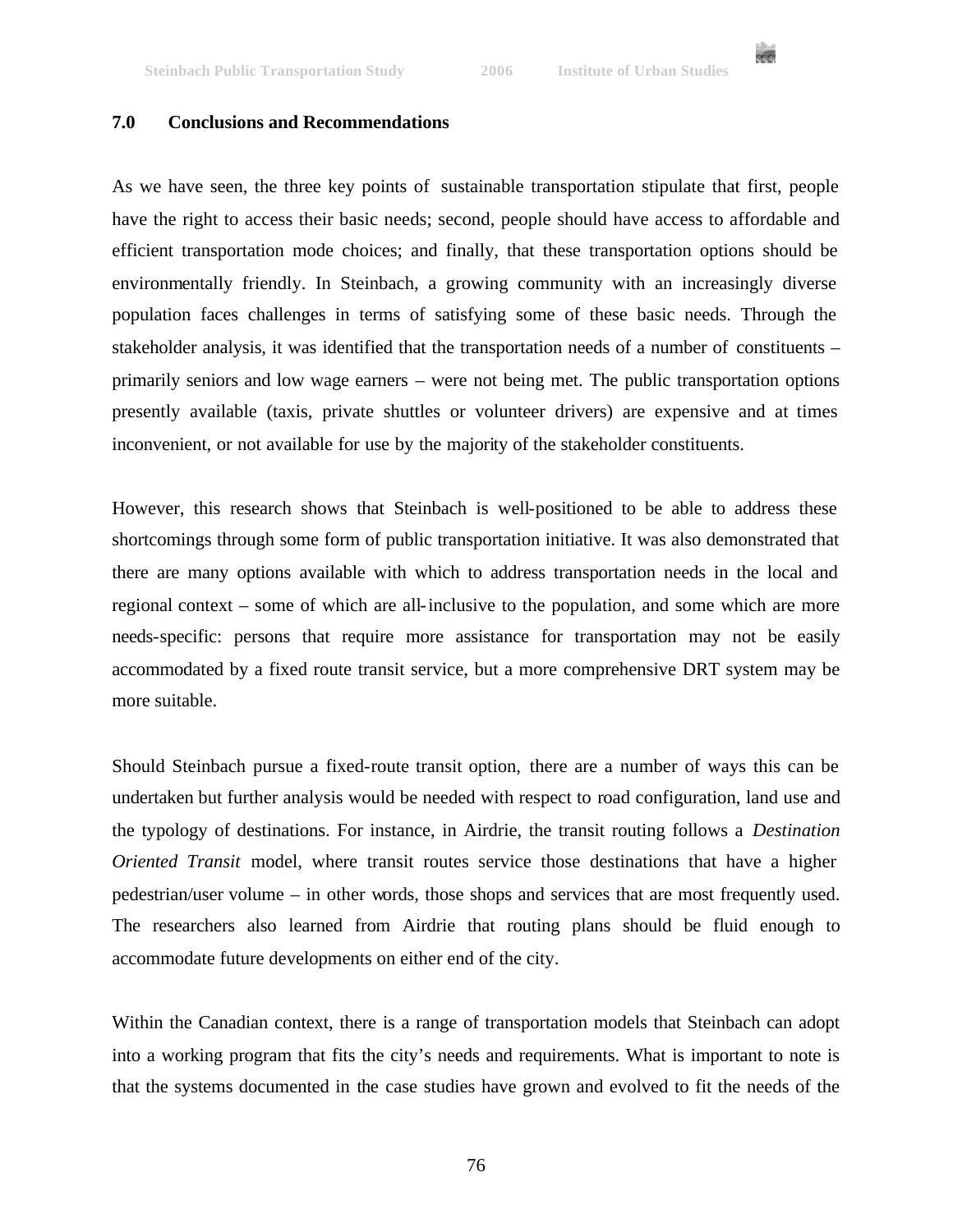

While a land-use and destination inventory was not undertaken for this study, it should also be noted that Steinbach's square-like street system and concentrations of major destinations and employers along or near two major roads, Main Street and Highway 12, (which intersect via Victoria Avenue) should greatly simplify any future routing deliberations. And based on the comparative analysis of other centres, Steinbach does remain well-positioned to move forward on developing a locally based transit initiative.

But choices are not just limited to routing, vehicle types, and different service models, but include different service delivery models too: a city can own, operate and run a public transit service, or contract it out to a private company, such as is the case in Airdrie.

Regardless of the governance model used, what is essential to make a transit operation work successfully is open communication. This means those city officials, relevant civic departments and external organizations as well as local citizens need to be consulted early in the planning process of any public transit service to facilitate effective route planning and service implementation. For instance, ensuring that snow clearing staff is consulted to determine how bus routes and stops will be given priority after snowstorms.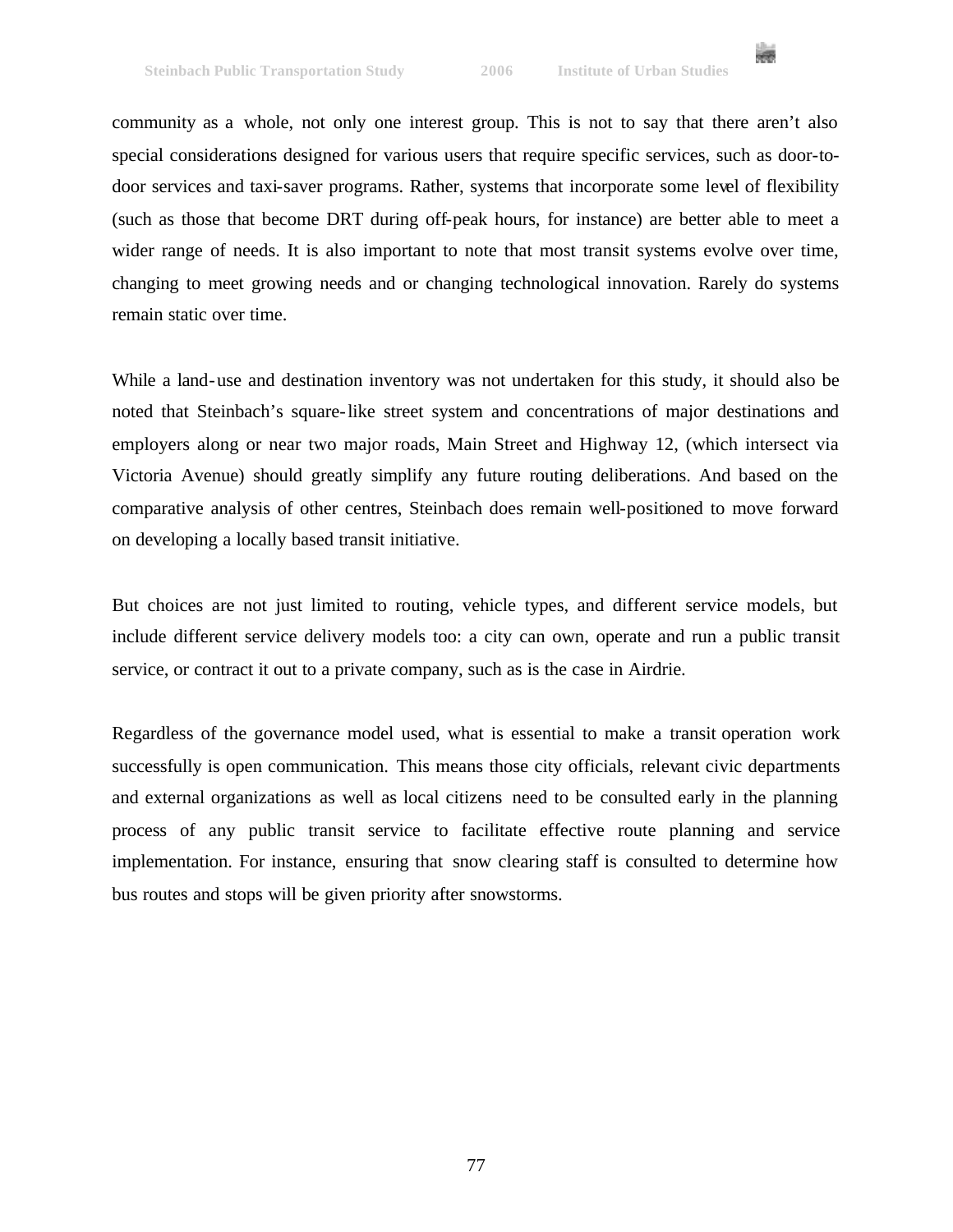

- 1. Open a dialogue and consult directly with city policy makers and related departments;
- 2. Identify provincial and federal government responsibilities and grant structures as they pertain to transportation systems (including identifying if the funding from the Federal Gas Tax rebates can be used for local sustainable transportation systems);
- 3. Initiate a public consultation process to find the true requirement of service levels. These consultations would include all sectors of the city, including businesses, service providers, politicians, and most importantly, the general public;
- 4. Consult with transportation planners and engineers and other civic departments to identify what would need to be involved in implementing transit; and
- 5. As was the case in Airdrie, seek out the involvement of and partnership with the transit department and planners of the larger regional city – in this case, Winnipeg. There expertise would be invaluable in the planning and implementation process.

If this project is to proceed to a feasibility study, we further recommend that it be structured according to the five questions identified in section 5.5:

- 1. What is the service area?
- 2. What are the potential peak demands for times?
- 3. What level of service is required for the peak and off peak times?
- 4. What kind of service is required for the users?
- 5. What are the identifiable advantages and challenges that each type of service model will have within the community?

Although this report was not intended to determine the viability of a *specific* transit system type or model in the City of Steinbach, the report does show that there is the potential client base, necessary growth and most importantly the *need* for more sophisticated public transportation, whatever form that may take based on further deliberation and consultation.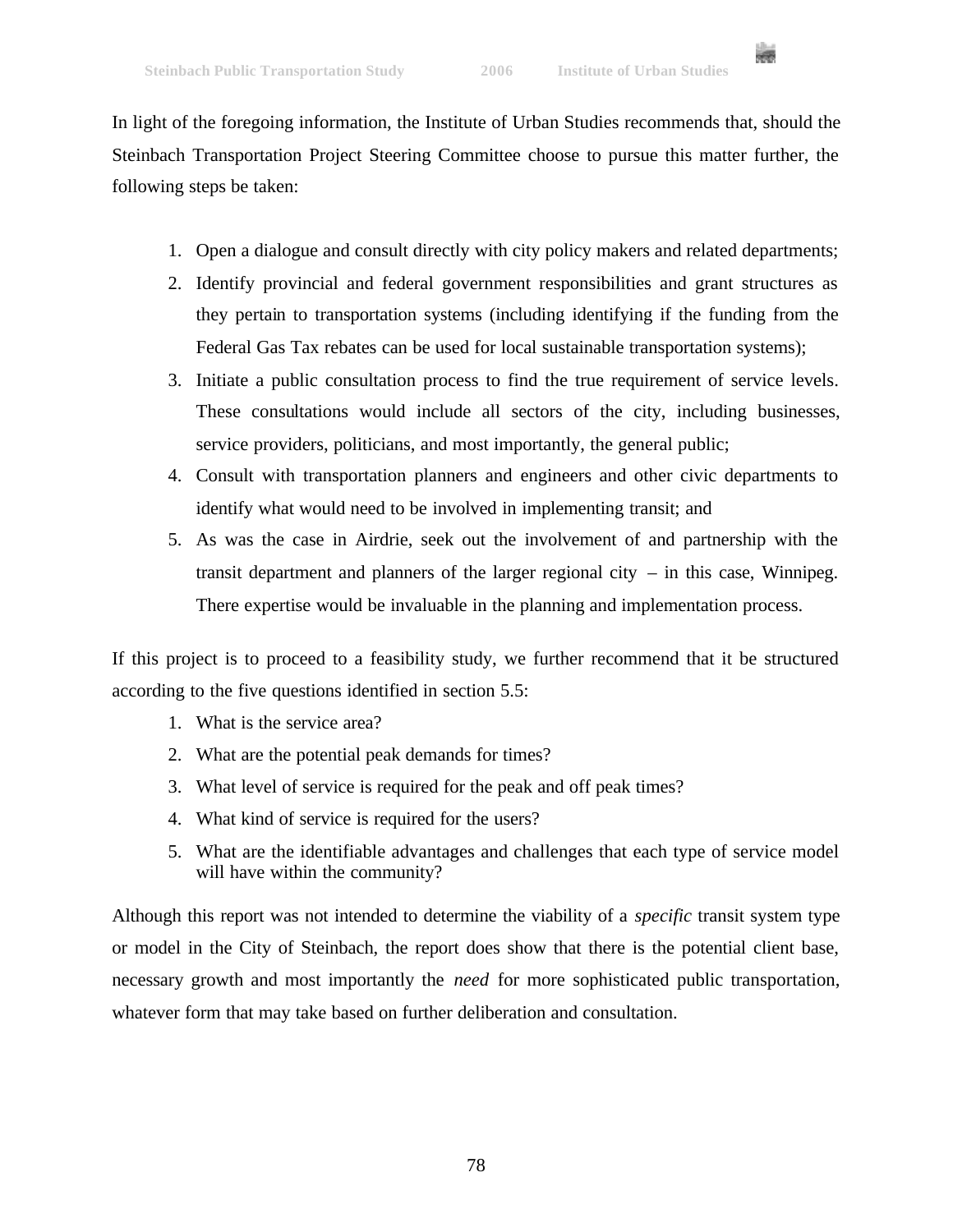

Therefore, the consulting team recommends that Steinbach move forward to determine a course of action that will result in the implementation of a pubic transportation system. Again, two critical points should serve this next step well:

- While the case studies presented in this report have provided insight and thorough research into these matters, it is ultimately the community of Steinbach that must determine their own course of action and the system that best meets local needs.
- The community must also recognize that public transportation systems evolve and change over time as needs shift and the community grows, starting small and "fine tuning" a system is common among most communities.

In closing, while Steinbach represents an ideal community to implement a transportation system, finding the right solution will require a community effort that must involve bringing all sectors together in a comprehensive planning process. However, fundamental to the success of moving any initiative forward will require a *political champion*, most likely the Mayor who will then need to leverage support from the other levels of government as well as rallying the local community to support and build a system truly representative of the needs of Steinbach.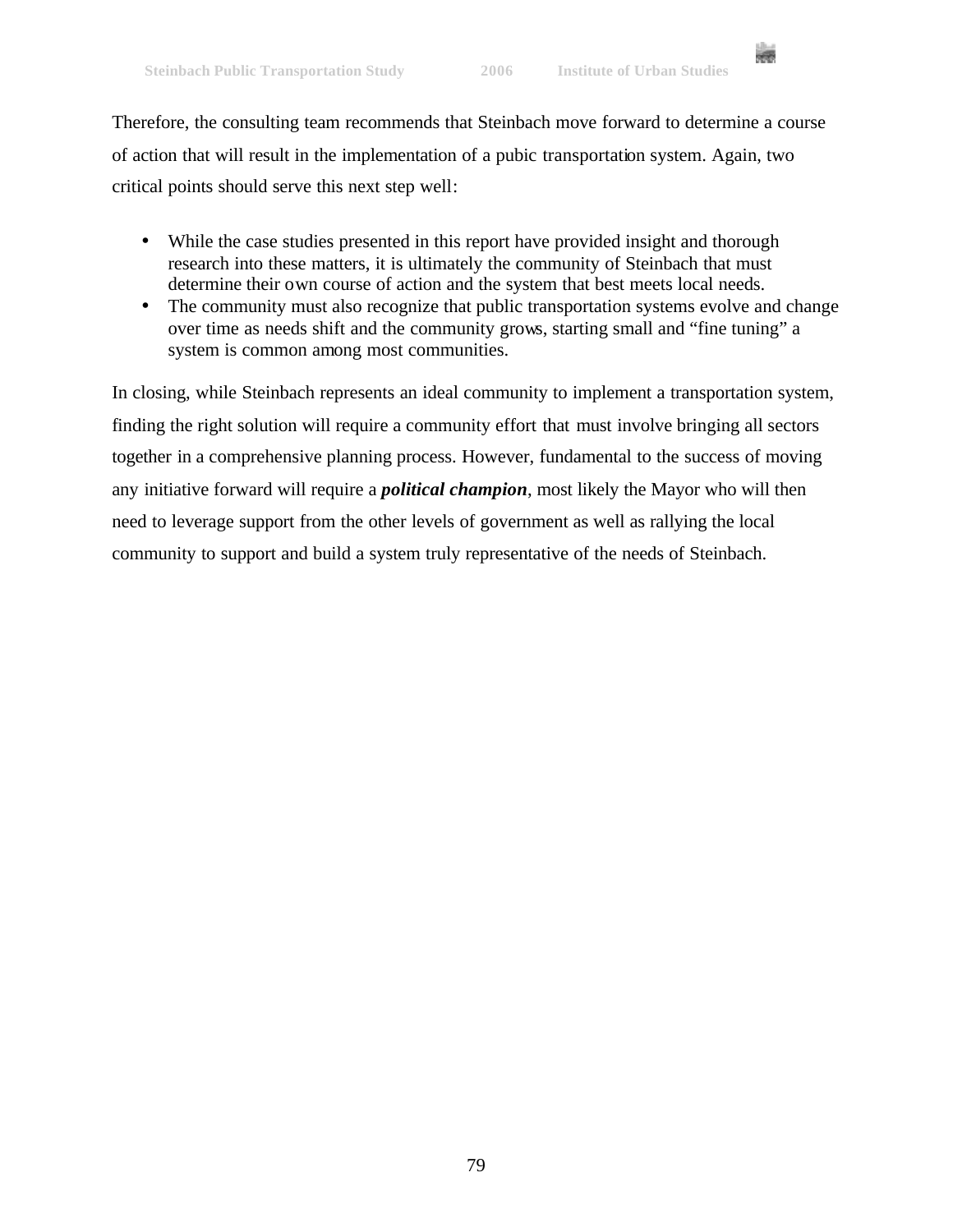in 1989.<br>Ngjarje

# **Appendix 1: Data Tables: Demographic Information**



Age Structure of Steinbach, 2001

Births in Manitoba, 1947-2004

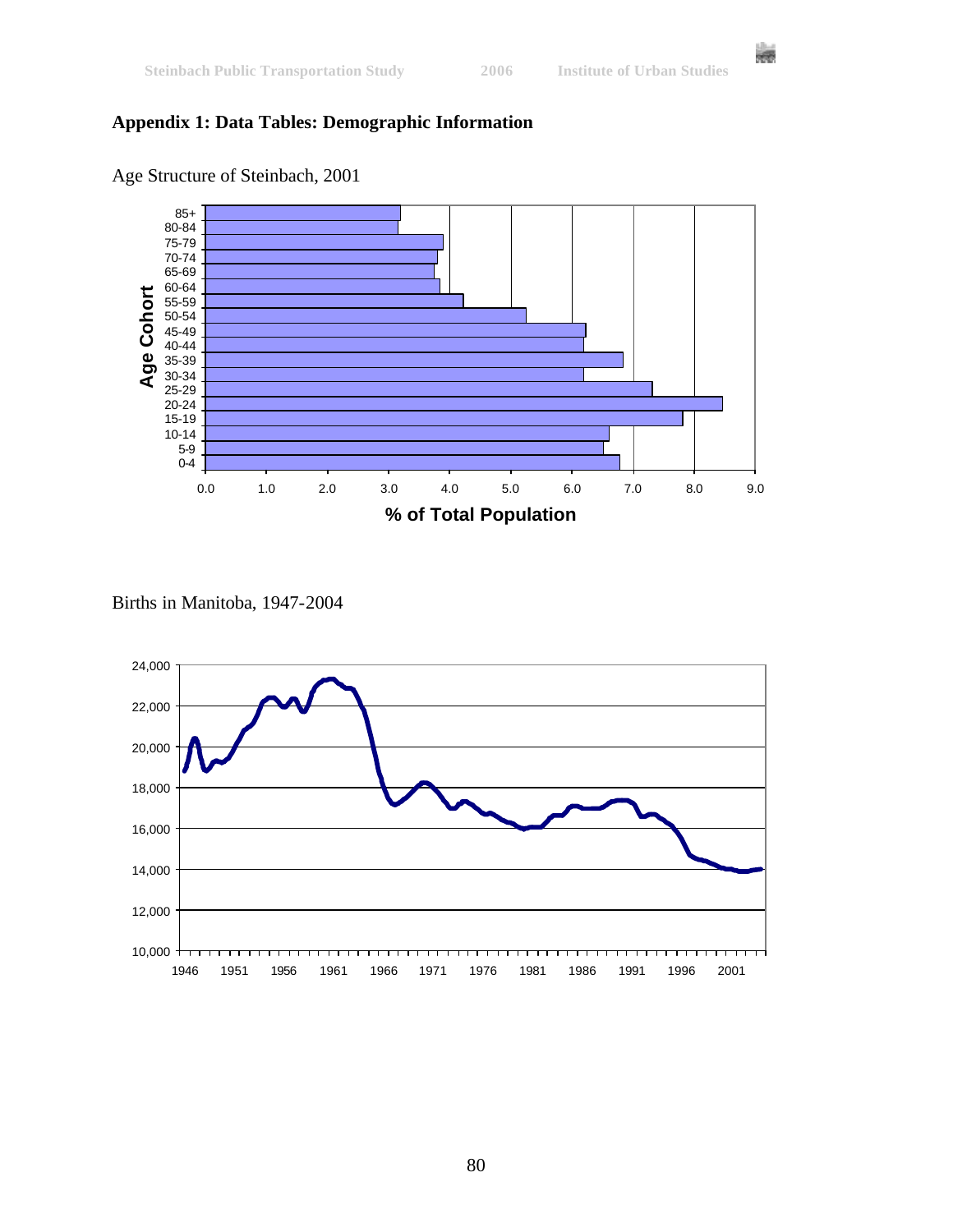

| Municipality                  | 1986   | 1991   | 1996   | 2001   | percent<br><b>Change 1986-</b><br>2001 |
|-------------------------------|--------|--------|--------|--------|----------------------------------------|
| De Salaberry [RM]             | 2,851  | 2,985  | 3,067  | 3,227  | 13.2                                   |
| Franklin [RM]                 | 1,835  | 1,651  | 1,724  | 1,781  | $-2.9$                                 |
| Hanover [RM]                  | 8,033  | 8,905  | 9,833  | 10,789 | 34.3                                   |
| La Broquerie [RM]             | 1,774  | 2,038  | 2,493  | 2,894  | 63.1                                   |
| Niverville [T]                | 1,452  | 1,514  | 1,731  | 1,921  | 32.3                                   |
| Piney [RM]                    | 1,781  | 1,559  | 1,604  | 1,688  | $-5.2$                                 |
| Reynolds [RM]                 | 1,175  | 1,297  | 1,314  | 1,298  | 10.5                                   |
| St-Pierre-Jolys [VL]          | 912    | 907    | 925    | 893    | $-2.1$                                 |
| Ste. Anne [RM]                | 3,369  | 3,810  | 4,213  | 4,427  | 31.4                                   |
| Ste. Anne [T]                 | 1,402  | 1,477  | 1,511  | 1,513  | 7.9                                    |
| Steinbach (T)                 | 7,473  | 8,213  | 8,478  | 9,227  | 23.5                                   |
| Stuartburn [RM]               | 1,629  | 1,517  | 1,563  | 1,603  | $-1.6$                                 |
| <b>TOTAL</b> (less Steinbach) | 26,213 | 27,660 | 29,978 | 32,034 | 22.2                                   |

## Table A1 Population Change in Steinbach and Nearby Municipalities, 1986-2001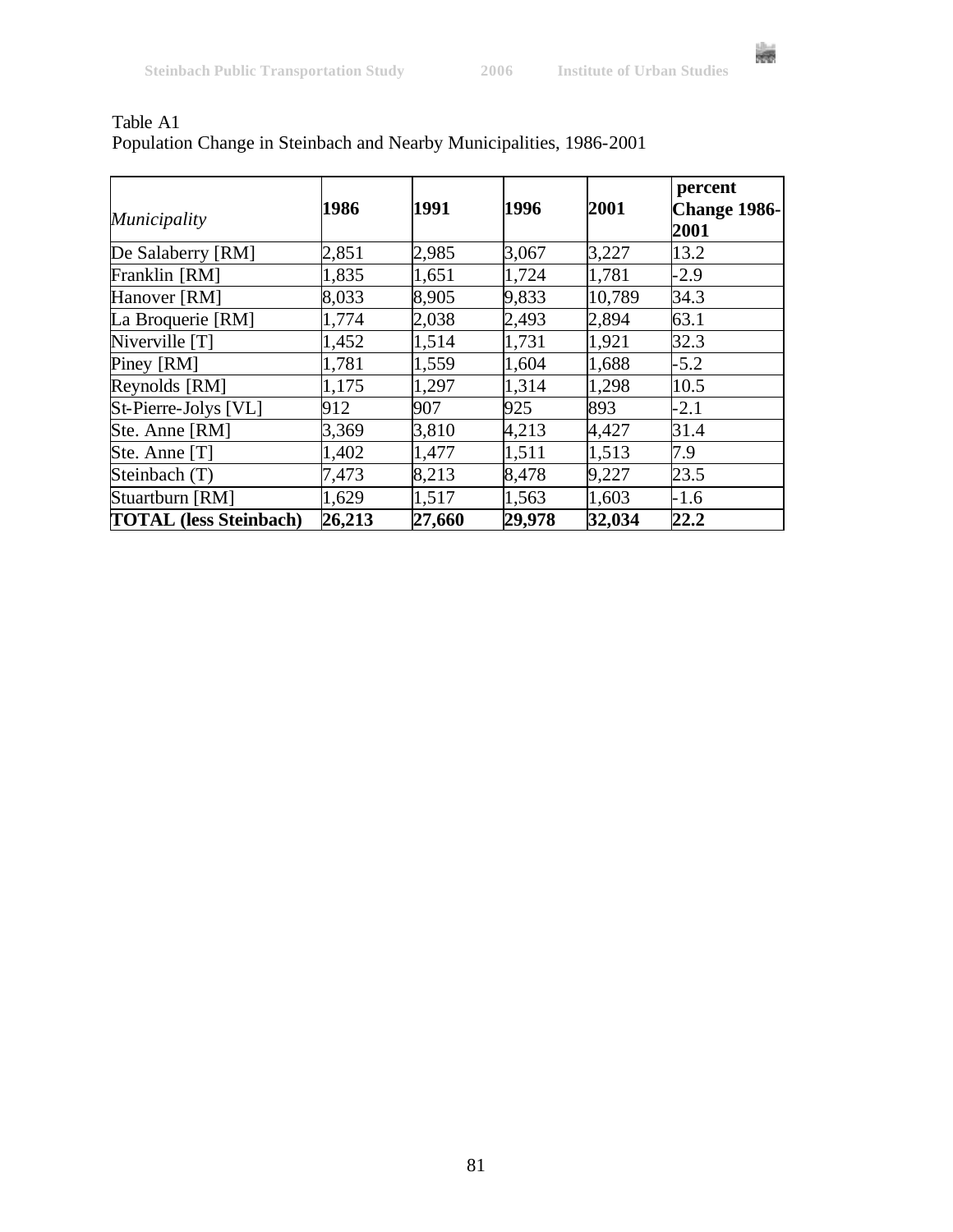縅

## Table A2 Population Age Structure Change in Steinbach, 1991-2001

| Age           | Population |      |      |         | Change in Population |         | percent Change in       | <b>Cohort Growth Rate</b>                   |
|---------------|------------|------|------|---------|----------------------|---------|-------------------------|---------------------------------------------|
| <b>Cohort</b> | 1991       | 1996 | 2001 | 1991-96 | 1996-01              | 1991-01 | Population<br>1991-2001 | as a Multiple of Town<br><b>Growth Rate</b> |
| $0 - 4$       | 650        | 650  | 625  | 0       | $-25$                | $-25$   | $-3.8$                  | $-0.3$                                      |
| $5-9$         | 625        | 555  | 600  | $-70$   | 45                   | $-25$   | $-4.0$                  | $-0.3$                                      |
| $10 - 14$     | 580        | 590  | 610  | 10      | 20                   | 30      | 5.2                     | 0.4                                         |
| 15-19         | 640        | 600  | 720  | $-40$   | 120                  | 80      | 12.5                    | 1.0                                         |
| $20 - 24$     | 750        | 765  | 780  | 15      | 15                   | 30      | 4.0                     | 0.3                                         |
| $25 - 29$     | 735        | 660  | 675  | $-75$   | 15                   | $-60$   | $-8.2$                  | $-0.7$                                      |
| $30 - 34$     | 635        | 630  | 570  | $-5$    | $-60$                | -65     | $-10.2$                 | $-0.8$                                      |
| 35-39         | 565        | 540  | 630  | $-25$   | 90                   | 65      | 11.5                    | 0.9                                         |
| 40-44         | 430        | 540  | 570  | 110     | 30                   | 140     | 32.6                    | 2.6                                         |
| 45-49         | 350        | 465  | 575  | 115     | 110                  | 225     | 64.3                    | 5.2                                         |
| 50-54         | 310        | 365  | 485  | 55      | 120                  | 175     | 56.5                    | 4.6                                         |
| 55-59         | 300        | 310  | 390  | 10      | 80                   | 90      | 30.0                    | 2.4                                         |
| $60 - 64$     | 315        | 315  | 355  | 0       | 40                   | 40      | 12.7                    | 1.0                                         |
| $65 - 75$     | 675        | 695  | 695  | 20      |                      | 20      | 3.0                     | 0.2                                         |
| $75+$         | 660        | 805  | 945  | 145     | 140                  | 285     | 43.2                    | 3.5                                         |
| Town          | 8213       | 8478 | 9227 | 265     | 749                  | 1014    | 12.3                    |                                             |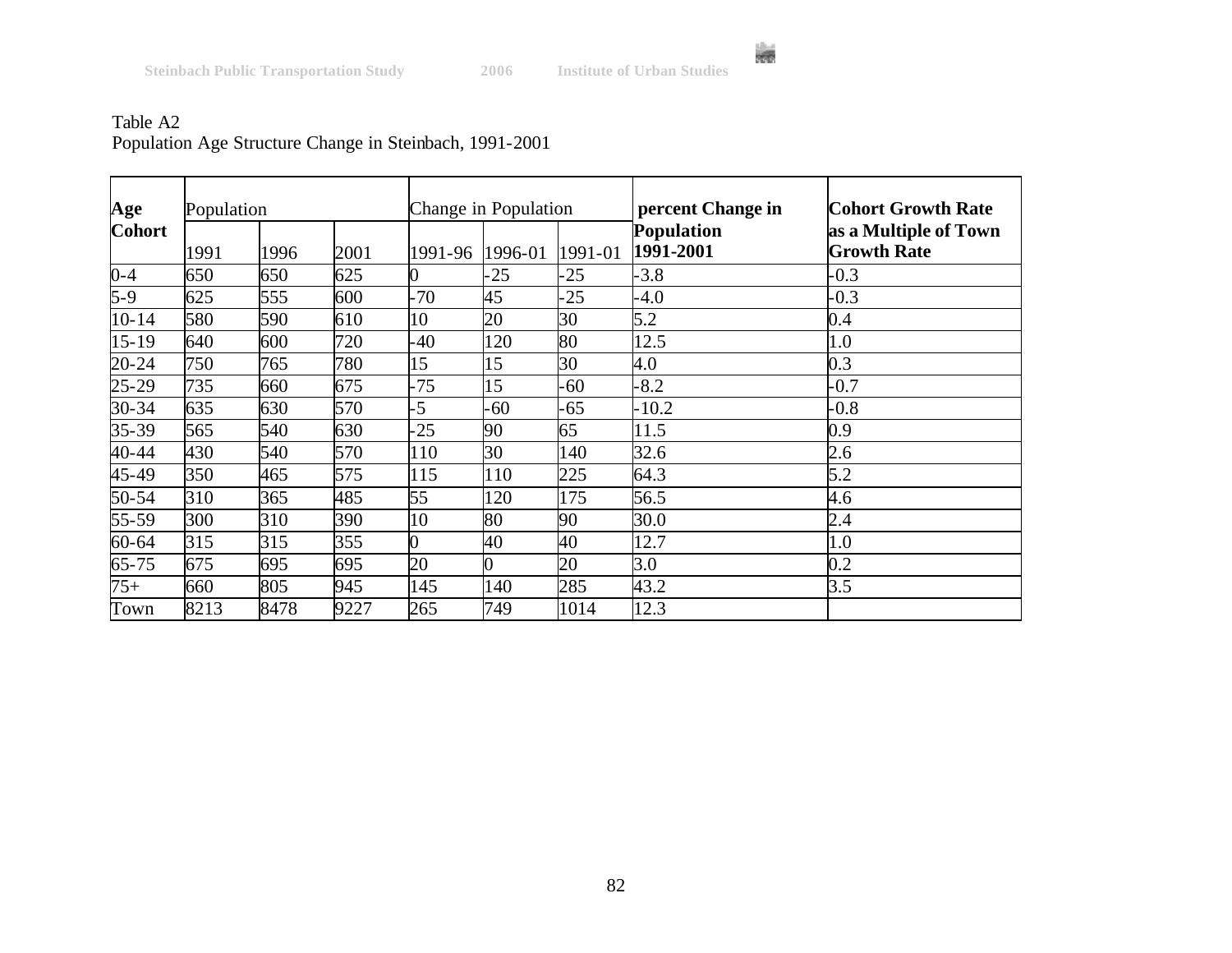# Table A3 Age Cohort Retention Analysis for Steinbach

|           | Size of | Size of Same                                | Size of Same |          |                |
|-----------|---------|---------------------------------------------|--------------|----------|----------------|
| Age       | Cohort  | Cohort                                      | Cohort       | Ten Year | Ten Year       |
| Cohort    | 1991    | Five Years Later Ten Years Later Net Change |              |          | percent Change |
| $0 - 4$   | 650     | 555                                         | 610          | $-40$    | $-6.2$         |
| $5-9$     | 625     | 590                                         | 720          | 95       | 15.2           |
| $10 - 14$ | 580     | 600                                         | 780          | 200      | 34.5           |
| $15 - 19$ | 640     | 765                                         | 675          | 35       | 5.5            |
| $20 - 24$ | 750     | 660                                         | 570          | $-180$   | $-24.0$        |
| $25 - 29$ | 735     | 630                                         | 630          | $-105$   | $-14.3$        |
| 30-34     | 635     | 540                                         | 570          | $-65$    | $-10.2$        |
| $35 - 39$ | 565     | 540                                         | 575          | 10       | 1.8            |
| 40-44     | 430     | 465                                         | 485          | 55       | 12.8           |
| 45-49     | 350     | 365                                         | 390          | 40       | 11.4           |
| $50 - 54$ | 310     | 310                                         | 355          | 45       | 14.5           |
| $55 - 59$ | 300     | 315                                         | 345          | 45       | 15.0           |
| 60-64     | 315     | 340                                         | 350          | 35       | 11.1           |

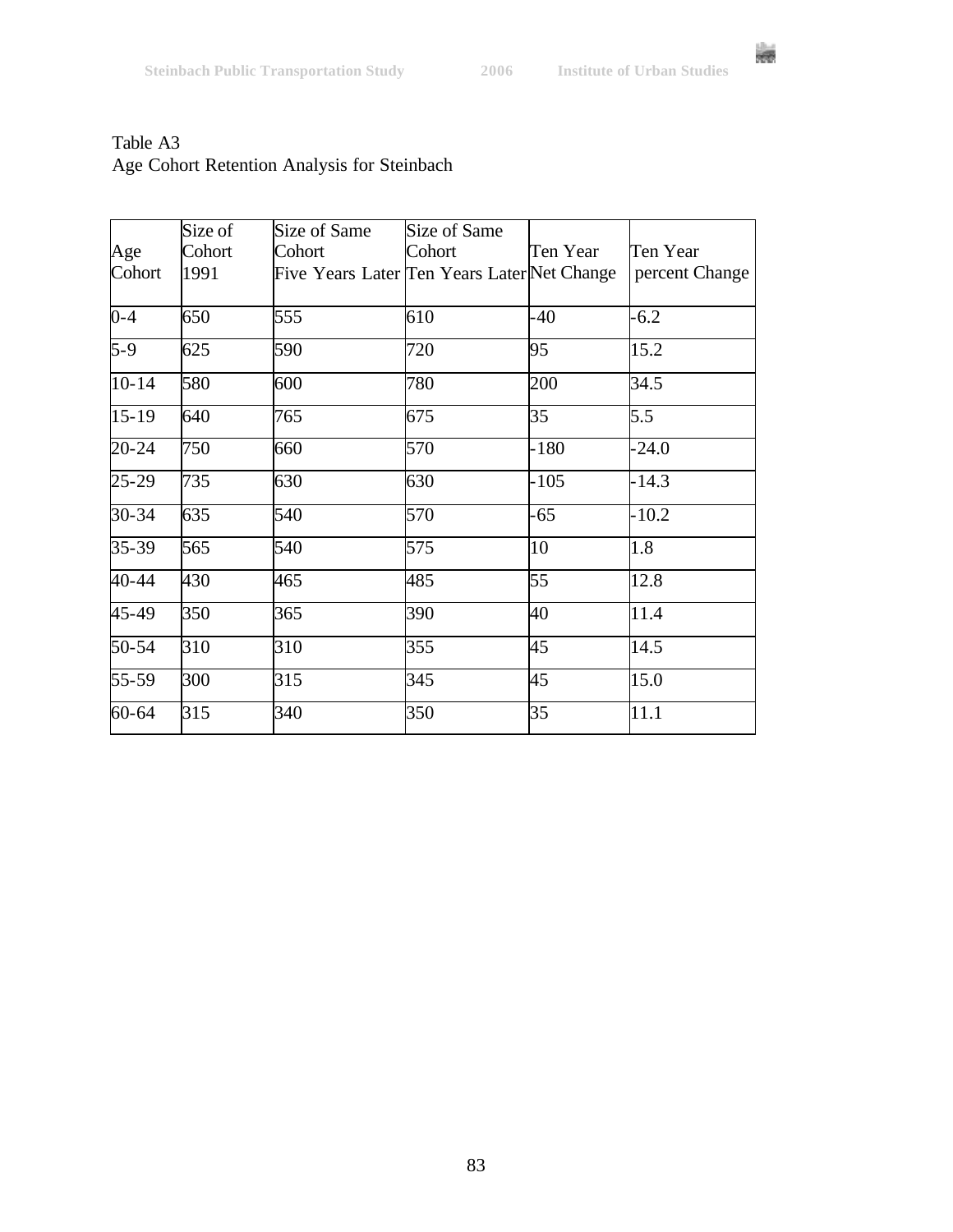|                        |            |                  | Size of Same      | Size of Same |                  | Ten     |
|------------------------|------------|------------------|-------------------|--------------|------------------|---------|
|                        |            | Size             | Cohort            | Cohort       | Ten Year         | Year    |
| Municipality           |            | of Cohort        | <b>Five Years</b> | Ten Years    | Net              | percent |
|                        |            | 1991             | Later             | Later        | Change           | Change  |
|                        | Age Cohort |                  |                   |              |                  |         |
|                        | 50-54      | 120              | 120               | 120          | $\overline{0}$   | 0.0     |
| De Salabery            | $55 - 59$  | 120              | 115               | 90           | $-30$            | $-25.0$ |
|                        | $60 - 64$  | 125              | 115               | 100          | $-25$            | $-20.0$ |
|                        | 50-54      | 95               | 90                | 100          | 5                | 5.3     |
| Franklin               | 55-59      | 85               | 75                | 75           | $-10$            | $-11.8$ |
|                        | $60 - 64$  | 115              | 100               | 80           | $-35$            | $-30.4$ |
|                        | 50-54      | 370              | 345               | 305          | $-65$            | $-17.6$ |
| Hanover                | 55-59      | 295              | 270               | 260          | $-35$            | $-11.9$ |
|                        | $60 - 64$  | 240              | 200               | 175          | $-65$            | $-27.1$ |
|                        | 50-54      | 90               | 95                | 100          | 10               | 11.1    |
| La Broquerie           | 55-59      | 65               | 70                | 70           | 5                | 7.7     |
|                        | $60 - 64$  | 75               | 65                | 50           | $-25$            | $-33.3$ |
|                        | 50-54      | 50               | 60                | 70           | 20               | 40.0    |
| Niverville             | 55-59      | 45               | 50                | 55           | 10               | 22.2    |
|                        | $60 - 64$  | 45               | 40                | 50           | 5                | 11.1    |
|                        | 50-54      | 115              | 120               | 130          | 15               | 13.0    |
| Piney                  | 55-59      | 120              | 125               | 120          | 0                | $0.0\,$ |
|                        | $60 - 64$  | 120              | 110               | 90           | $-30$            | $-25.0$ |
|                        | 50-54      | 65               | 60                | 75           | 10               | 15.4    |
| Reynolds               | 55-59      | 70               | 65                | 60           | $-10$            | $-14.3$ |
|                        | $60 - 64$  | 75               | 55                | 50           | $-25$            | $-33.3$ |
|                        | 50-54      | 30               | 35                | 25           | $-5$             | $-16.7$ |
| <b>St.Pierre Jolys</b> | $55 - 59$  | 30               | 35                | 25           | $\overline{-5}$  | $-16.7$ |
|                        | $60 - 64$  | 25               | 15                | 20           | $-5$             | $-20.0$ |
|                        | 50-54      | 155              | 185               | 205          | 50               | 32.3    |
| Ste. Anne              | 55-59      | 120              | 200               | 185          | 65               | 54.2    |
| (RM)                   | $60 - 64$  | $\overline{100}$ | 180               | 185          | 85               | 85.0    |
| Ste. Anne (T)          | 50-54      | 75               | 70                | 60           | $-15$            | -20.0   |
|                        | $55 - 59$  | 45               | 35                | 50           | 5                | 11.1    |
|                        | 60-64      | 50               | 70                | 65           | 15               | 30.0    |
|                        | 50-54      | 95               | 90                | 85           | $-10$            | $-10.5$ |
| Stuartburn             | 55-59      | 95               | 90                | 95           | $\boldsymbol{0}$ | $0.0\,$ |
|                        | 60-64      | 105              | 95                | 85           | $-20$            | $-19.0$ |

## Table A4 Retention of Pre-Retirement Cohorts in Municipalities within Steinbach's Hinterland

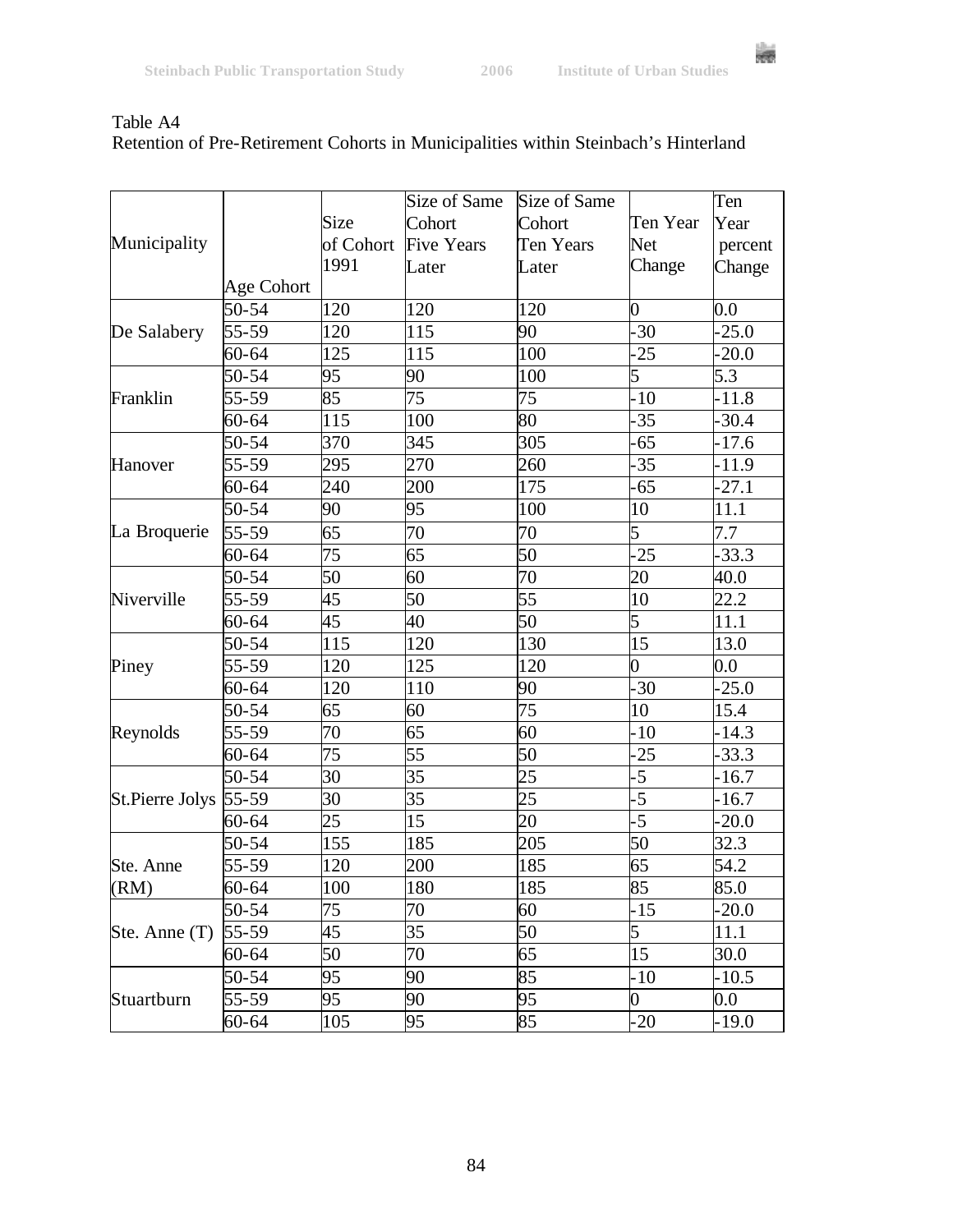sings.

### **Appendix 2: Potential Contacts for Key Informant Interviews, Phase Two**

- City of Steinbach (including the handi-van operation),
- Clearsprings Mall Administration,
- School boards (public and private),
- Employment centres (including Safeway and Canadian Tire for a consumer and employment perspective),
- Educational institutes (esp. the soon-to be completed Steinbach multi-institutional campus); Bible college,
- Churches and church groups,
- Eastman Employment Services,
- Daycare centres,
- Loewen Family Foundation,
- Steinbach Arts Council,
- Mennonite Museum
- Steinbach Taxi

Additionally identified by the Institute of Urban Studies:

- Steinbach immigrant settlement office
- City of Airdrie Transit
- City of Cranbrook Transit
- Winnipeg Transit
- Brandon Transit
- Grey Goose Bus Lines (Thompson Transit)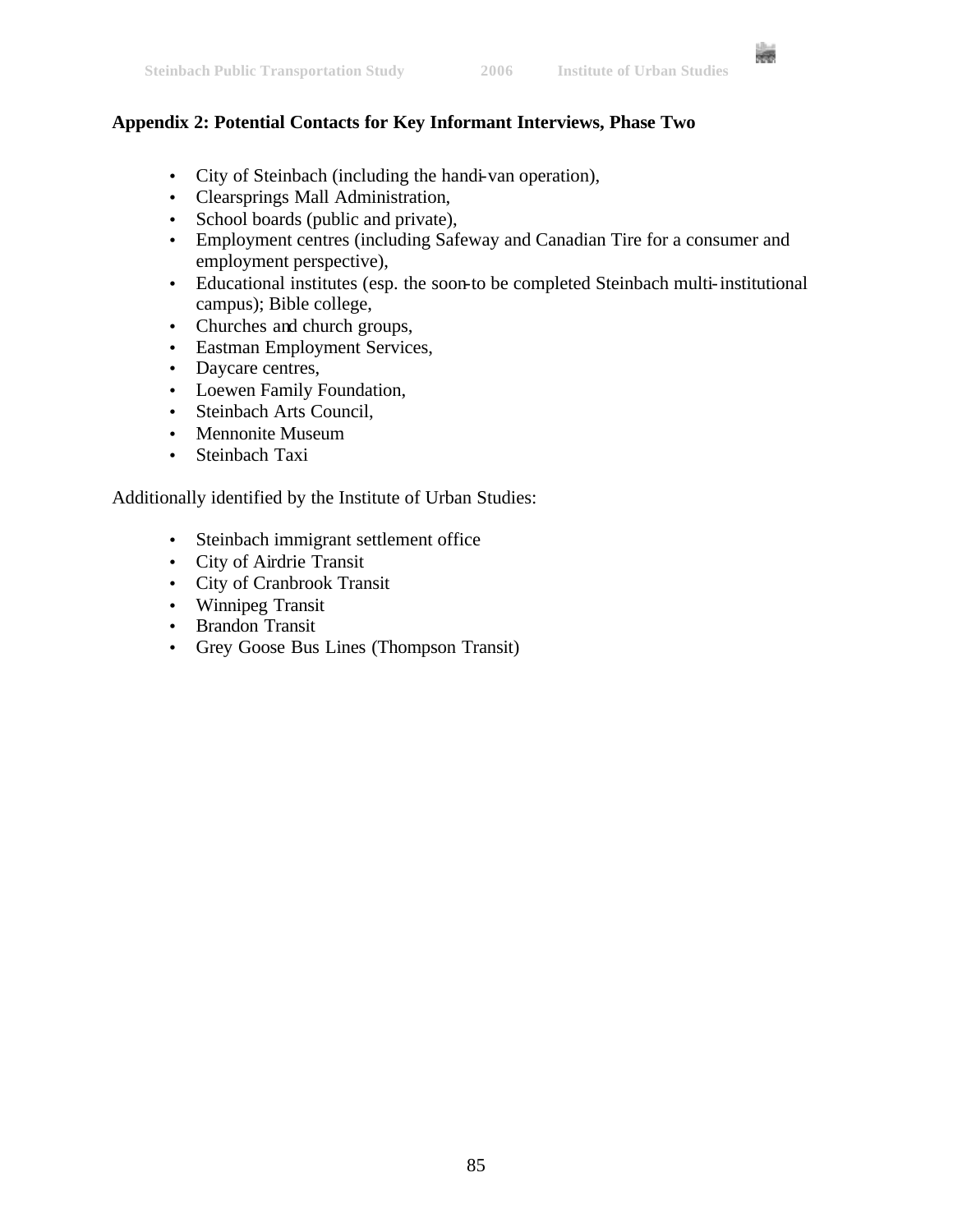

### **References**

- BC Transit. *BC transit general information.* 2005. Internet on-line. Available from <http://www.busonline.ca/regions/default.cfm?p=1.txt>. [06/29, 2005].
- BC Transit. 2004. *Cranbrook Transit System: Service Review 2004.*
- Black, William, R. 2001. An unpopular essay on transportation. *Journal of Transport Geography*  9, no. 1: 1.
- British Columbia Minister of Transport. 2005. *B.C. Transit Annual Report: 2005.* B.C.: B.C. Transit.
- Brown, Dennis. N.D. Public transportation and the move in rural America.
- Burkhardt, Jon E., Hedrick, James L., and McGavock, Adam T. 1998. *Assessment of the Economic Impacts of Rural Public Transportation.* Washington, DC: Transit Cooperative Research Program.
- Burkhardt, Jon E., Beth Hamby, and Adam McGavock. 1995. *Users' Manual for Assessing Service-Delivery Systems for Rural Passenger Transportation.* Transit Cooperative Research Program.
- Burkhardt, Jon E., Charles A. Nelson, Gail Murray, and David and Koffman. 2004. *Report 101: Toolkit for Rural Community Coordinated Transportation Services.* Washington, DC: Transportation Research Board.
- Calgary Regional Partnership. *Calgary regional partnership.* 2005. Internet on-line. Available from <http://www.calgaryregion.ca/index.html>. [11/08, 2005].
- Canada. Transport Canada. 2001. *Sustainable development strategy, 2001-2003.* Ottawa: Transport Canada.
- Canadian Urban Transit Association. 2003. *Transit Means Business: The Economic Case for Public Transit in Canada.* Toronto.
- Centre for Sustainable Transportation. *Centre for Sustainable Transportation*. 2006.Internet online. Available from <http://cst.uwinnipeg.ca/>. [04/10, 2006].
- Christopher, Gary. 2005. Personal communication.
- City of Steinbach. *City of Steinbach.* 2005. Internet on-line. Available from <http://www.steinbach.ca/>. [06/29, 2005].
- Deakin, Elizabeth. *Sustainable development and sustainable transportation: Strategies for economic prosperity, environmental quality, and equity.* 2001. Internet on-line. Available from <http://www-iurd.ced.berkeley.edu/pub/WP-2001-03.PDF>. [August 17th, 2005].

Dyck, Peter. Stop signs going back on agenda. *The Carillon* 2005. July 7, 2005.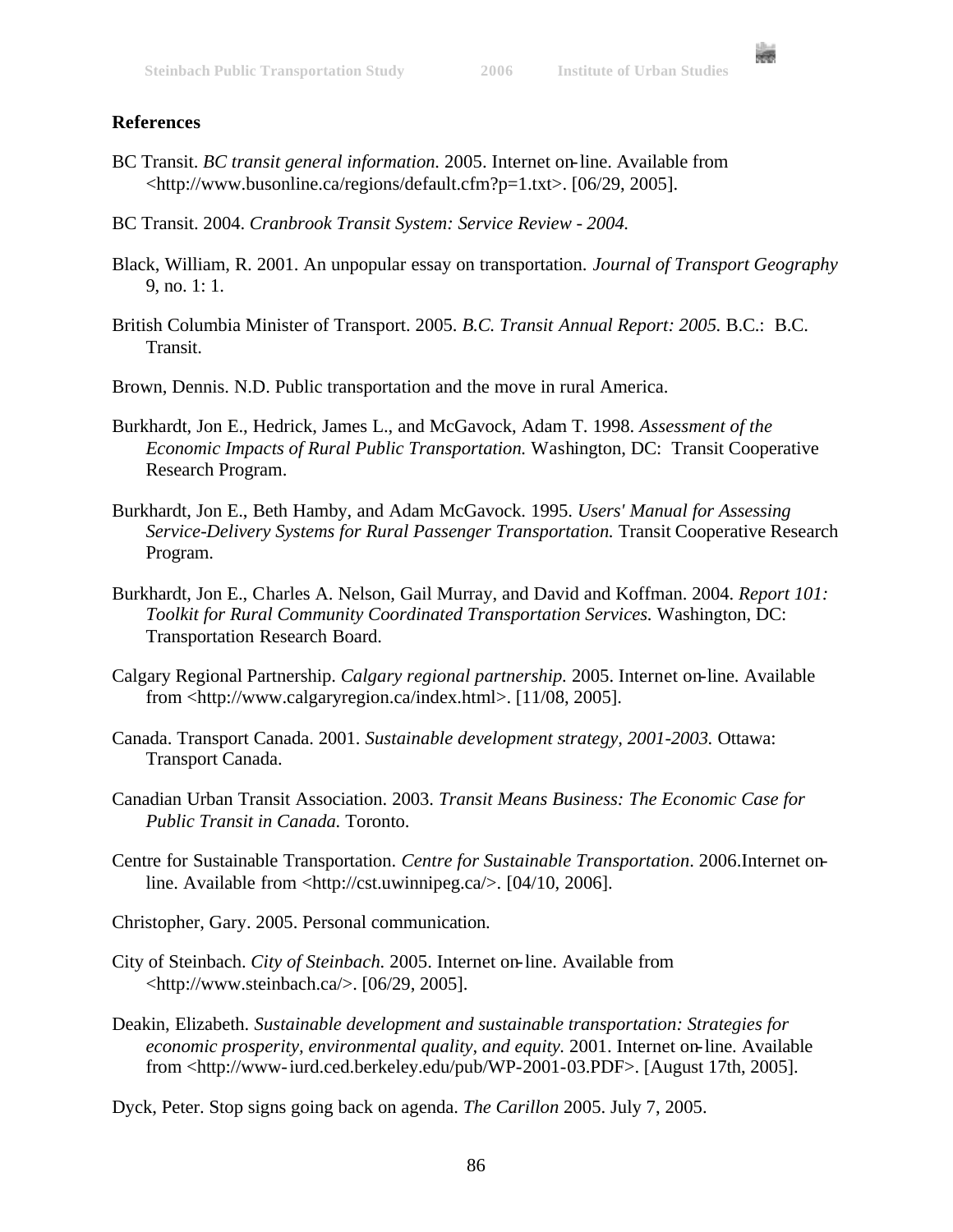and in

- FirstBus Canada Ltd. *Transit contracting.* 2000 Internet on-line. Available from <http://www.firstbuscanada.com/Transit.html>. [January 24th 2006.
- Frumkin, Howard, Lawrence D. Frank, and Richard Jackson. 2004. *Urban sprawl and public health: Designing, planning, and building for healthy communities.* Washington, DC: Island Press.
- Fuller, Tony. *Thinking about rural Canada.* 09/14/2004 2004. Internet on-line. Available from <http://www.rural.gc.ca/research/tank\_e.phtml#4>. [08/08, 2005].
- Government of Manitoba. *Manitoba transportation and government services.* n.d. Internet online. Available from <http://www.gov.mb.ca/tgs/taxicab/fares.html>. [08/26, 2005].
- ----- *Community profiles: Steinbach.* 2004. Internet on-line. Available from <http://www.communityprofiles.mb.ca/cgi-bin/csd/index.cgi?id=4602044>. [June 20, 2005].
- ----- *The Municipal Act.* 1996. sec. C.C.S.M. c. M225.
- ----- *The Public Utilities Board Act.* 1994. sec. C.C.S.M c. P280.
- ----- *The Highways Protection Act.* 1989. sec. C.C.S.M. c. H50.
- ----- *The Highway Traffic Act.* 1985. sec. C.C.S.M. c. H60.
- Grava, Sigurd. 2003. *Urban transportation systems: Choices for communities.* New York; Toronto: McGraw-Hill.
- Holtzclaw, J. *Using residential patterns and transit to decrease auto dependence and costs.* June 1994. Internet on-line. Available from <http://www.smartgrowth.org/library/cheers.html>. [February 1, 2006].
- Karlaftis, M., P. McCarthy. 1999. The effect of privatization on public transit costs. *Journal of Regulatory Economics* 16: 27-43.
- Karpat, Jessica. 2005. *Airdrie Transit Plan: 2005-2010.* Airdrie, AB: City of Airdrie.
- Keefe, Janice, Pamela Fancey, Norah Keating, Judith Frederick, Jacquie Eales, and Bonnie Dobbs. 2004b. *Caring Contexts of Rural Seniors: Phase I - Technical Report. Edmonton:* http://www.hecol.ualberta.ca/RAPP/documents/Rural percent20Seniors percent20Phase percent201 percent20Report.pdf.
- Keefe, Janice, Pamela Fancey, Norah Keating, Judith Frederick, Jacquie Eales, and Bonnie Dobbs. 2004a. *Caring Contexts of Rural Seniors: Background and Rationale for the Program of Research.* Edmonton: University of Alberta.
- Kittelson & Associates, KFH Group, Parsons Brinkckerhoff Quade & Dougles, and Katherine Hunter-Zaworski. 2003. *Transit Capacity and Quality of Service Manual.* Washington, D.C.: Transportation Research Board.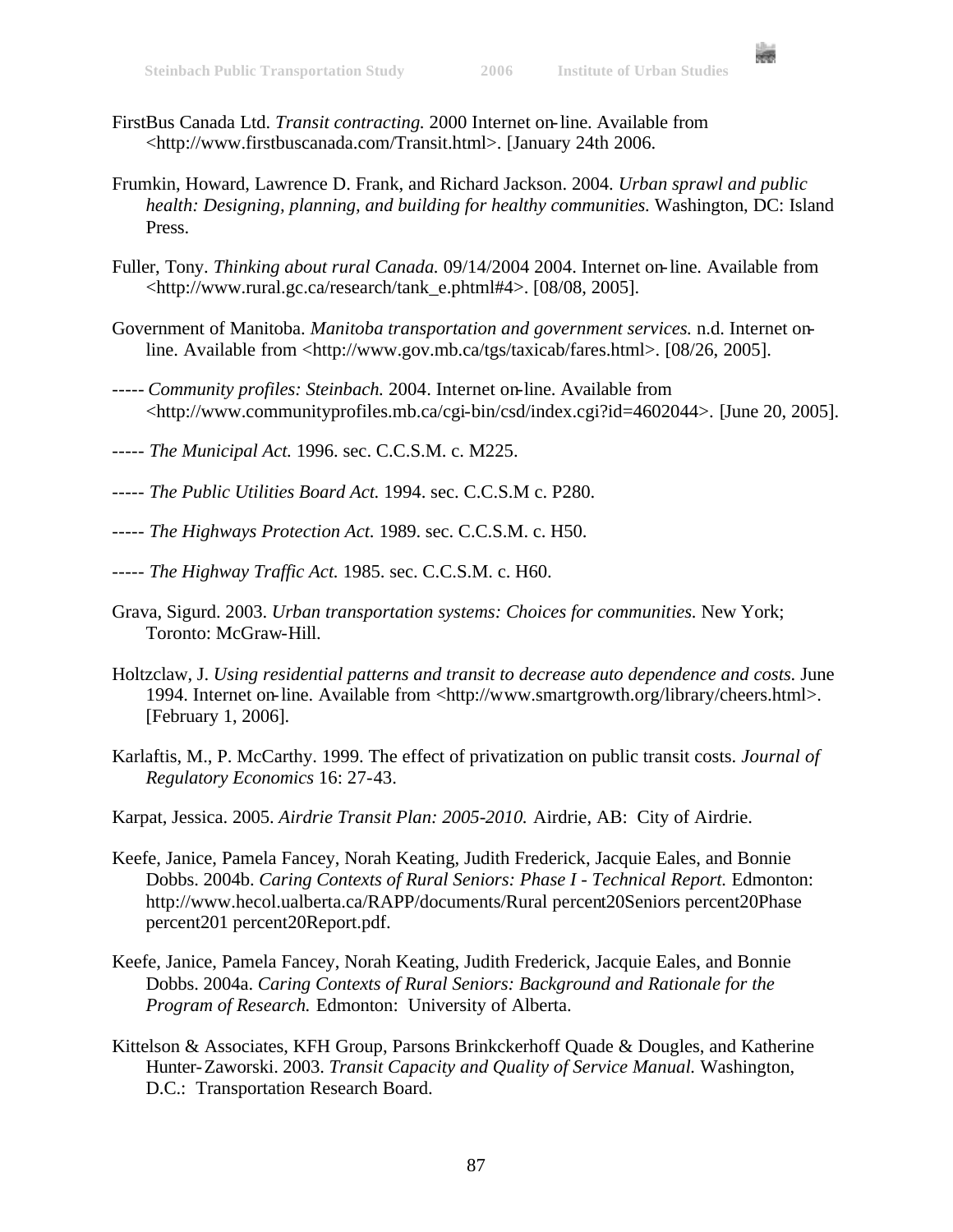

- LSC Transportation Consultants. *Glossary of Terms*. Internet on-line. Available from <http://www.lsccs.com/projects/CDOT percent20TE/TE percent20Guidelines/Appendix percent20B.pdf> [April 14, 2006].
- Litman, T. *Options for funding transportation programs.* May 2005 Internet on-line. Available from <http://www.vtpi.org/tdm/tdm119.htm>. [January 24, 2006].
- Logue, Barbara. 1987. Public transportation disability and the elderly: An assessment based on 1980 census data. *Population Research and Policy Review* 6: 177-193.
- Marshall, J., R. Bollman. *Rural and urban household expenditure patterns for 1996.* March 1999. Internet on-line. Available from <http://dsp-psd.pwgsc.gc.ca/Collection/Statcan/21-006-X/21-006-XIE1998004.pdf>. [February 1st 2006, 2006].
- McCormick Rankin Corporation. *Urban transit in Canada: Taking stock.* January 2002. Internet on-line. Available from <https://www.tc.gc.ca/programs/environment/urbantransportation/transitstudies/docs/Taking percent20Stock.pdf>. [February 1st, 2006].
- Metropolitan Knowledge International. 2003. *Transit Means Business: The Economic Case for Public Transit in Canada.* Canadian Urban Transit Association.
- Microsoft. *MSN maps and directions.* 2005. Internet on-line. Available from <www.mapblast.com>. [09/16, 2005].
- Ontario Ministry of Citizenship, Ministry of Transportation. n.d. *Co-ordinated Community Transportation Resource Manual.* Toronto, ON: Government of Ontario.
- Organisation for Economic Co-operation and Development. 2001. *Ageing and Transport: Mobility Needs and Safety Issues.* Paris, France: OECD.
- Plett, Tim. Ultimate fate of petition seen as out of hands of council. *The Carillon* 2005. July 27, 2005.
- Richmond, J. *Costly triumph of ideology, the.* 2001Internet on-line. Available from <http://www.ksg.harvard.edu/news/opeds/2001/richmond\_transportation.htm>. [January 24th 2006.
- Rios, Betty Rose D. *"Rural" A Concept beyond definition?* 2005. Internet on-line. Available from <http://www.ericdigests.org/pre-929/concept.htm>. [07/20, 2005].
- Rosenbloom, Sandra. 2002. Facing Societal Challenges: The Need for New Paradigms in Rural Transit Service. *Community Transportation* July/Aug 2002, no. July/Aug 2002: 16-27.
- Soberman, R. *Public transportation in Canadian municipalities: Implications for the Canada transportation act and the federal role in transit.* 2001Internet on-line. Available from <http://www.reviewcta-